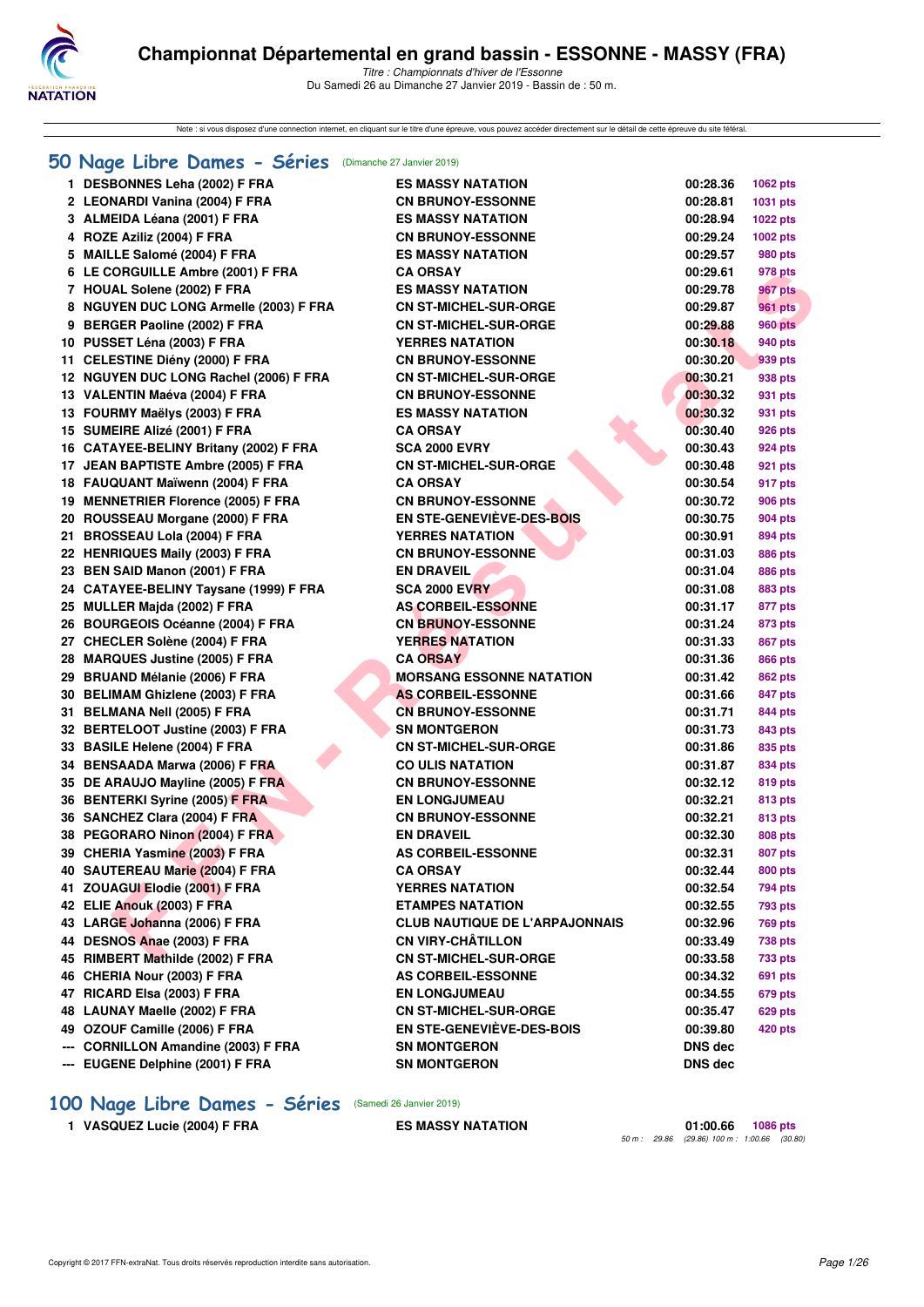

|     | 100 Nage Libre Dames - Séries (suite)       |                                  |              |          |                                                |
|-----|---------------------------------------------|----------------------------------|--------------|----------|------------------------------------------------|
|     | 2 DEL'HOMME Laurine (1997) F FRA            | <b>ES MASSY NATATION</b>         | 50 m : 29.81 | 01:00.79 | 1082 pts<br>(29.81) 100 m: 1:00.79 (30.98)     |
|     | 3 DESBONNES Leha (2002) F FRA               | <b>ES MASSY NATATION</b>         | 50 m : 29.91 | 01:02.35 | 1029 pts<br>(29.91) 100 m: 1:02.35 (32.44)     |
|     | 4 HOUAL Solene (2002) F FRA                 | <b>ES MASSY NATATION</b>         |              | 01:02.40 | <b>1027 pts</b>                                |
|     | 5 ALMEIDA Léana (2001) F FRA                | <b>ES MASSY NATATION</b>         | 50 m : 30.15 | 01:02.81 | (30.15) 100 m: 1:02.40 (32.25)<br>1014 pts     |
|     | 6 SIMOENS Lucille (2005) F FRA              | <b>ES MASSY NATATION</b>         | 50 m : 30.32 | 01:03.21 | (30.32) 100 m: 1:02.81 (32.49)<br>$1000$ pts   |
|     | 7 LEONARDI Vanina (2004) F FRA              | <b>CN BRUNOY-ESSONNE</b>         | 50 m : 30.63 | 01:03.39 | $(30.63)$ 100 m : 1:03.21 $(32.58)$<br>995 pts |
|     | 8 ROZE Aziliz (2004) F FRA                  | <b>CN BRUNOY-ESSONNE</b>         | 50 m : 30.73 | 01:04.14 | $(30.73)$ 100 m : 1:03.39 $(32.66)$<br>970 pts |
|     | 9 ROUSSEAU Elsa (2003) F FRA                | <b>ES MASSY NATATION</b>         | 50 m : 30.71 | 01:04.59 | $(30.71)$ 100 m : 1:04.14 $(33.43)$<br>956 pts |
|     | 10 MAILLE Salomé (2004) F FRA               | <b>ES MASSY NATATION</b>         | 50 m : 31.30 | 01:05.28 | $(31.30)$ 100 m : 1:04.59 $(33.29)$<br>933 pts |
| 11  | PAGE Sibylle (1999) F FRA                   | <b>CN ST-MICHEL-SUR-ORGE</b>     | 50 m: 31.04  | 01:05.33 | (31.04) 100 m : 1:05.28 (34.24)<br>932 pts     |
|     | 12 BRIVERT Kate-Lye (2004) F FRA            | <b>ES MASSY NATATION</b>         | 50 m: 31.50  | 01:05.39 | $(31.50)$ 100 m : 1:05.33 $(33.83)$<br>930 pts |
| 13. | ELIWA Kamila (2004) F FRA                   | <b>ES MASSY NATATION</b>         | 50 m : 31.70 | 01:05.40 | $(31.70)$ 100 m : 1:05.39 $(33.69)$<br>930 pts |
|     |                                             |                                  | 50 m: 31.90  | 01:05.81 | $(31.90)$ 100 m : 1:05.40 $(33.50)$            |
| 14  | <b>BERGER Paoline (2002) F FRA</b>          | <b>CN ST-MICHEL-SUR-ORGE</b>     | 50 m : 31.57 |          | 917 pts<br>$(31.57)$ 100 m : 1:05.81 $(34.24)$ |
|     | 15 NGUYEN DUC LONG Rachel (2006) F FRA      | <b>CN ST-MICHEL-SUR-ORGE</b>     | 50 m : 31.32 | 01:06.12 | 907 pts<br>$(31.32)$ 100 m : 1:06.12 $(34.80)$ |
|     | 16 FOURMY Maëlys (2003) F FRA               | <b>ES MASSY NATATION</b>         | 50 m : 31.37 | 01:06.21 | 904 pts<br>$(31.37)$ 100 m : 1:06.21 $(34.84)$ |
|     | 17 VALENTIN Maéva (2004) F FRA              | <b>CN BRUNOY-ESSONNE</b>         | 50 m : 32.11 | 01:06.46 | 896 pts<br>(32.11) 100 m: 1:06.46 (34.35)      |
| 18  | CATAYEE-BELINY Britany (2002) F FRA         | <b>SCA 2000 EVRY</b>             | 50 m : 31.80 | 01:06.89 | 883 pts<br>$(31.80)$ 100 m : 1:06.89 $(35.09)$ |
| 19  | <b>MARQUES Justine (2005) F FRA</b>         | <b>CA ORSAY</b>                  | 50 m : 32.61 | 01:06.91 | 882 pts<br>$(32.61)$ 100 m : 1:06.91 $(34.30)$ |
| 20  | <b>NGUYEN DUC LONG Armelle (2003) F FRA</b> | <b>CN ST-MICHEL-SUR-ORGE</b>     | 50 m : 31.16 | 01:07.24 | 872 pts<br>$(31.16)$ 100 m : 1:07.24 $(36.08)$ |
| 21  | <b>MULLER Majda (2002) F FRA</b>            | <b>AS CORBEIL-ESSONNE</b>        | 50 m : 32.62 | 01:07.37 | 868 pts<br>$(32.62)$ 100 m : 1:07.37 $(34.75)$ |
|     | 22 BALMER Romane (2004) F FRA               | <b>CN VIRY-CHÂTILLON</b>         |              | 01:07.69 | 858 pts                                        |
|     | 23 HENRIQUES Maily (2003) F FRA             | <b>CN BRUNOY-ESSONNE</b>         | 50 m : 32.68 | 01:07.96 | $(32.68)$ 100 m : 1:07.69 $(35.01)$<br>850 pts |
| 24  | <b>BOUSQUIE Chloé (2006) F FRA</b>          | <b>CN VIRY-CHÂTILLON</b>         | 50 m : 32.60 | 01:08.37 | $(32.60)$ 100 m : 1:07.96 $(35.36)$<br>838 pts |
| 25  | <b>CELESTINE Diény (2000) F FRA</b>         | <b>CN BRUNOY-ESSONNE</b>         | 50 m : 32.91 | 01:08.44 | $(32.91)$ 100 m : 1:08.37 $(35.46)$<br>836 pts |
| 26  | <b>BROSSEAU Lola (2004) F FRA</b>           | <b>YERRES NATATION</b>           | 50 m : 31.48 | 01:08.57 | $(31.48)$ 100 m : 1:08.44 $(36.96)$<br>832 pts |
|     | 27 JEAN BAPTISTE Ambre (2005) F FRA         | <b>CN ST-MICHEL-SUR-ORGE</b>     | 50 m : 32.78 | 01:08.65 | (32.78) 100 m : 1:08.57 (35.79)<br>829 pts     |
|     | 28 BELIMAM Ghizlene (2003) F FRA            | <b>AS CORBEIL-ESSONNE</b>        | 50 m : 33.14 | 01:08.87 | $(33.14)$ 100 m : 1:08.65 $(35.51)$<br>823 pts |
|     | 29 DANGER Clara (2002) F FRA                | <b>EN LONGJUMEAU</b>             | 50 m : 33.45 | 01:08.88 | (33.45) 100 m: 1:08.87 (35.42)<br>822 pts      |
|     | 30 DE ARAUJO Mayline (2005) F FRA           | <b>CN BRUNOY-ESSONNE</b>         | 50 m : 32.60 | 01:08.91 | (32.60) 100 m: 1:08.88 (36.28)<br>822 pts      |
| 31  | <b>BOURGEOIS Océanne (2004) F FRA</b>       | <b>CN BRUNOY-ESSONNE</b>         | 50 m : 33.43 | 01:09.32 | $(33.43)$ 100 m : 1:08.91 $(35.48)$<br>809 pts |
|     | 32 ROUDI Selma (2004) F FRA                 | <b>CN VIRY-CHÂTILLON</b>         | 50 m : 33.36 | 01:09.38 | (33.36) 100 m : 1:09.32 (35.96)<br>808 pts     |
| 33  | ROUSSEAU Morgane (2000) F FRA               | <b>EN STE-GENEVIÈVE-DES-BOIS</b> | 50 m : 32.95 | 01:09.42 | (32.95) 100 m : 1:09.38 (36.43)<br>806 pts     |
|     |                                             | <b>EN DRAVEIL</b>                | 50 m : 33.64 |          | (33.64) 100 m: 1:09.42 (35.78)                 |
| 34  | <b>BEN SAID Manon (2001) F FRA</b>          |                                  | 50 m : 34.20 | 01:09.65 | 800 pts<br>$(34.20)$ 100 m : 1:09.65 $(35.45)$ |
|     | 35 PUSSET Manon (2000) F FRA                | <b>CN BRUNOY-ESSONNE</b>         | 50 m : 33.68 | 01:09.70 | 798 pts<br>(33.68) 100 m : 1:09.70 (36.02)     |
|     | 36 SANCHEZ Clara (2004) F FRA               | <b>CN BRUNOY-ESSONNE</b>         |              | 01:09.77 | 796 pts                                        |

37 CHECLER Solène (2004) F FRA YERRES NATATION

|          |       | 01:00.79                      | 1082 pts                             |
|----------|-------|-------------------------------|--------------------------------------|
| $50 m$ : | 29.81 | $(29.81)$ 100 m :             | 1:00.79<br>(30.98)                   |
|          | 29.91 | 01:02.35<br>$(29.91)$ 100 m : | 1029 pts<br>1:02.35<br>(32.44)       |
| 50 m :   |       | 01:02.40                      | 1027<br>pts                          |
| $50 m$ : | 30.15 | $(30.15) 100 m$ :             | 1:02.40<br>(32.25)                   |
|          |       | 01:02.81                      | 1014 pts                             |
| $50 m$ : | 30.32 | $(30.32)$ 100 m :             | 1:02.81<br>(32.49)                   |
|          |       | 01:03.21                      | 1000 pts                             |
| 50 m :   | 30.63 | $(30.63) 100 m$ :             | 1:03.21<br>(32.58)                   |
|          |       | 01:03.39                      | 995 pts                              |
| $50 m$ : | 30.73 | (30.73) 100 m :               | 1:03.39<br>(32.66)                   |
| $50 m$ : | 30.71 | 01:04.14<br>$(30.71)$ 100 m : | 970 pts<br>1:04.14<br>(33.43)        |
|          |       | 01:04.59                      | 956 pts                              |
| 50 m :   | 31.30 | $(31.30)$ 100 m:              | 1:04.59<br>(33.29)                   |
|          |       | 01:05.28                      | 933 pts                              |
| $50 m$ : | 31.04 | $(31.04) 100 m$ :             | 1:05.28<br>(34.24)                   |
|          |       | 01:05.33                      | 932 pts                              |
| $50 m$ : | 31.50 | $(31.50)$ 100 m :             | 1:05.33<br>(33.83)                   |
| $50 m$ : | 31.70 | 01:05.39<br>$(31.70) 100 m$ : | 930 pts<br>1:05.39<br>(33.69)        |
|          |       | 01:05.40                      | 930 pts                              |
| $50 m$ : | 31.90 | $(31.90) 100 m$ :             | 1:05.40<br>(33.50)                   |
|          |       | 01:05.81                      | 917<br>pts                           |
| $50 m$ : | 31.57 | $(31.57) 100 m$ :             | 1:05.81<br>(34.24)                   |
|          |       | 01:06.12                      | 907 pts                              |
| 50 m :   | 31.32 | $(31.32)$ 100 m :             | 1:06.12<br>(34.80)                   |
| $50 m$ : | 31.37 | 01:06.21<br>$(31.37) 100 m$ : | <b>904 pts</b><br>1:06.21<br>(34.84) |
|          |       | 01:06.46                      | 896 pts                              |
| $50 m$ : | 32.11 | $(32.11)$ 100 m :             | 1:06.46<br>(34.35)                   |
|          |       | 01:06.89                      | 883 pts                              |
| 50 m :   | 31.80 | $(31.80) 100 m$ :             | 1:06.89<br>(35.09)                   |
|          |       | 01:06.91                      | <b>882 pts</b>                       |
| $50 m$ : | 32.61 | $(32.61)$ 100 m :<br>01:07.24 | 1:06.91<br>(34.30)<br>872 pts        |
| $50 m$ : | 31.16 | $(31.16) 100 m$ :             | 1:07.24<br>(36.08)                   |
|          |       | 01:07.37                      | <b>868 pts</b>                       |
| $50 m$ : | 32.62 | $(32.62)$ 100 m :             | 1:07.37<br>(34.75)                   |
|          |       | 01:07.69                      | 858 pts                              |
| $50 m$ : | 32.68 | $(32.68) 100 m$ :             | 1:07.69<br>(35.01)                   |
| $50 m$ : | 32.60 | 01:07.96<br>$(32.60)$ 100 m : | 850 pts<br>1:07.96<br>(35.36)        |
|          |       | 01:08.37                      | 838 pts                              |
| $50 m$ : | 32.91 | $(32.91)$ 100 m :             | 1:08.37<br>(35.46)                   |
|          |       | 01:08.44                      | 836 pts                              |
| $50 m$ : | 31.48 | $(31.48) 100 m$ :             | 1:08.44<br>(36.96)                   |
|          |       | 01:08.57                      | 832<br>pts                           |
| $50 m$ : | 32.78 | $(32.78) 100 m$ :             | 1:08.57<br>(35.79)<br><b>829 pts</b> |
| 50 m :   | 33.14 | 01:08.65<br>$(33.14) 100 m$ : | 1:08.65<br>(35.51)                   |
|          |       | U1:U8.87                      | 823 pts                              |
| $50 m$ : | 33.45 | $(33.45)$ 100 m :             | 1:08.87<br>(35.42)                   |
|          |       | 01:08.88                      | 822 pts                              |
| $50 m$ : | 32.60 | $(32.60)$ 100 m :             | 1:08.88<br>(36.28)                   |
|          |       | 01:08.91                      | 822 pts                              |
| $50 m$ : | 33.43 | $(33.43) 100 m$ :<br>01:09.32 | 1:08.91<br>(35.48)                   |
| $50 m$ : | 33.36 | (33.36) 100 m :               | 809 pts<br>1:09.32<br>(35.96)        |
|          |       | 01:09.38                      | 808 pts                              |
| $50 m$ : | 32.95 | $(32.95)$ 100 m :             | 1:09.38<br>(36.43)                   |
|          |       | 01:09.42                      | <b>806 pts</b>                       |
| 50 m :   | 33.64 | $(33.64) 100 m$ :             | 1:09.42<br>(35.78)                   |
|          |       | 01:09.65                      | 800 pts                              |
| $50 m$ : | 34.20 | $(34.20)$ 100 m :<br>01:09.70 | 1:09.65<br>(35.45)<br>798 pts        |
| $50 m$ : | 33.68 | $(33.68) 100 m$ :             | 1:09.70<br>(36.02)                   |
|          |       | 01:09.77                      | 796 pts                              |
| $50 m$ : | 33.46 | $(33.46) 100 m$ :             | 1:09.77<br>(36.31)                   |
|          |       | 01:09.82                      | 795 pts                              |
| $50 m$ : | 34.75 | $(34.75)$ 100 m :             | 1:09.82 (35.07)                      |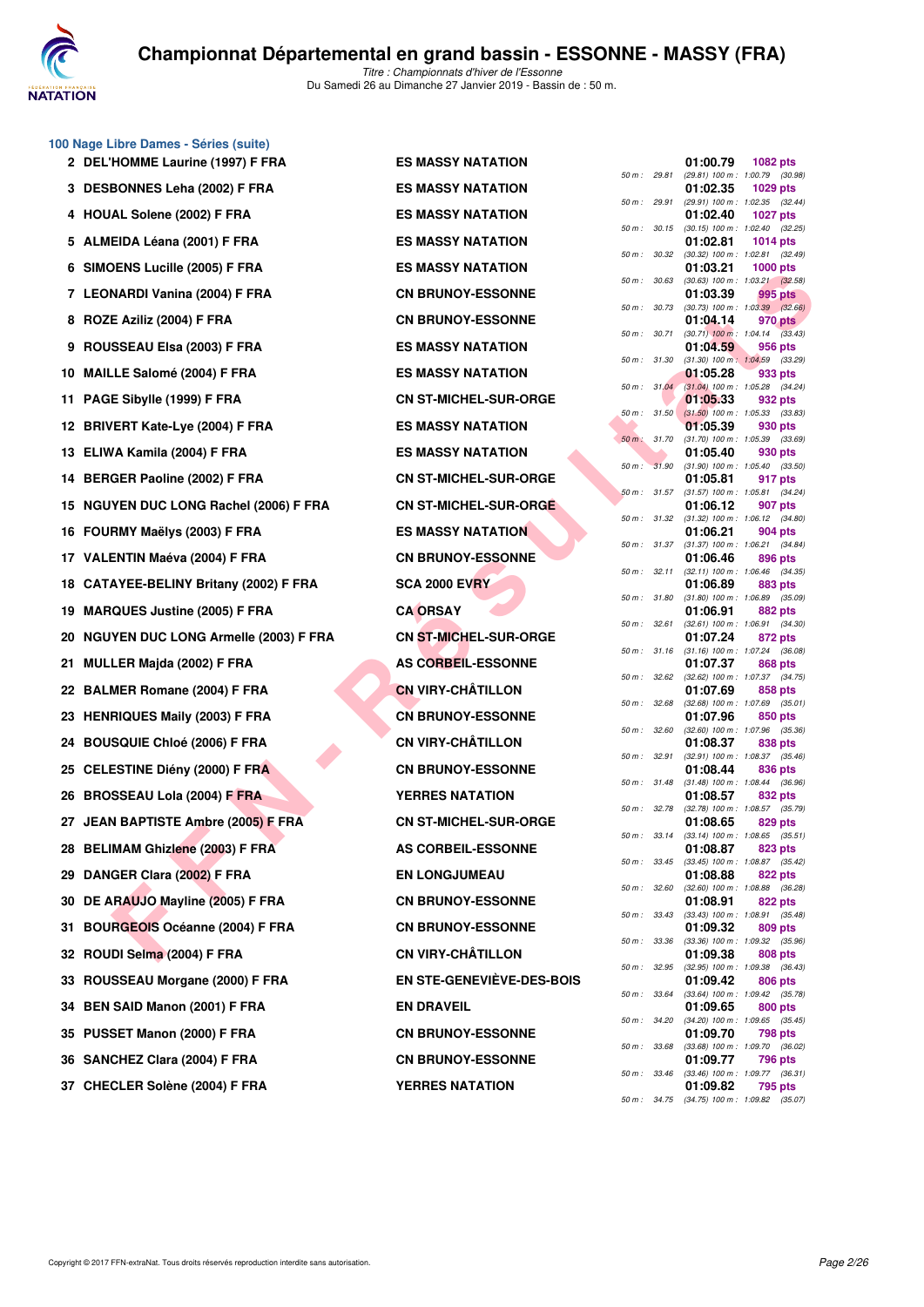

**100 Nage Libre Dames - Séries (suite)**

*Titre : Championnats d'hiver de l'Essonne* Du Samedi 26 au Dimanche 27 Janvier 2019 - Bassin de : 50 m.

| 38 BRUAND Mélanie (2006) F FRA                | <b>MORSANG ESSONNE NATATION</b>       |              | 01:09.83       | 794 pts                                                   |
|-----------------------------------------------|---------------------------------------|--------------|----------------|-----------------------------------------------------------|
| <b>MENNETRIER Florence (2005) F FRA</b><br>39 | <b>CN BRUNOY-ESSONNE</b>              | 50 m : 34.11 | 01:09.89       | $(34.11)$ 100 m : 1:09.83 $(35.72)$<br>793 pts            |
| <b>BENTERKI Syrine (2005) F FRA</b><br>40     | <b>EN LONGJUMEAU</b>                  | 50 m : 33.29 | 01:09.99       | $(33.29)$ 100 m : 1:09.89 $(36.60)$<br>790 pts            |
| <b>BENSAADA Marwa (2006) F FRA</b><br>41      | <b>CO ULIS NATATION</b>               | 50 m : 33.91 | 01:10.15       | (33.91) 100 m: 1:09.99 (36.08)<br>785 pts                 |
| 42 BELMANA Nell (2005) F FRA                  | <b>CN BRUNOY-ESSONNE</b>              | 50 m : 33.83 | 01:10.22       | $(33.83)$ 100 m : 1:10.15 $(36.32)$<br>783 pts            |
| 43 BERTELOOT Justine (2003) F FRA             | <b>SN MONTGERON</b>                   | 50 m : 33.93 | 01:10.37       | $(33.93)$ 100 m : 1:10.22 $(36.29)$<br>779 pts            |
| 44 CATAYEE-BELINY Taysane (1999) F FRA        | <b>SCA 2000 EVRY</b>                  | 50 m : 33.82 | 01:10.42       | $(33.82)$ 100 m : 1:10.37 $(36.55)$<br>777 pts            |
| <b>TRENIT Axelle (2004) F FRA</b><br>45       | <b>CA ORSAY</b>                       | 50 m : 33.84 | 01:10.82       | $(33.84)$ 100 m : 1:10.42 $(36.58)$<br>766 pts            |
| <b>SAUTEREAU Marie (2004) F FRA</b><br>46     | <b>CA ORSAY</b>                       | 50 m: 34.66  | 01:11.26       | $(34.66)$ 100 m : 1:10.82 $(36.16)$<br>753 pts            |
| 47 PLANES Janice (2003) F FRA                 | <b>MORSANG ESSONNE NATATION</b>       | 50 m: 33.75  | 01:11.46       | $(33.75)$ 100 m : 1:11.26 $(37.51)$<br>747 pts            |
| <b>DENDRAEL Justine (1996) F FRA</b><br>48    | <b>CO ULIS NATATION</b>               | 50 m: 34.13  | 01:11.73       | $(34.13)$ 100 m : 1:11.46 $(37.33)$<br>740 pts            |
| SAULIN Léa (2004) F FRA<br>49                 | <b>CN BRUNOY-ESSONNE</b>              | 50 m: 34.15  | 01:12.01       | (34.15) 100 m: 1:11.73 (37.58)<br>732 pts                 |
| STEPHAN Mary (2005) F FRA                     | <b>CN VIRY-CHÂTILLON</b>              | 50 m: 33.90  | 01:12.03       | $(33.90)$ 100 m : 1:12.01 $(38.11)$                       |
| 50                                            |                                       | 50 m : 34.56 |                | 731 pts<br>(34.56) 100 m: 1:12.03 (37.47)                 |
| RABARIMAMPIANINA Sendra (2004) F FRA<br>51    | <b>CN ST-MICHEL-SUR-ORGE</b>          | 50 m : 35.38 | 01:12.06       | 730 pts<br>$(35.38)$ 100 m : 1:12.06 $(36.68)$            |
| <b>ELIE Anouk (2003) F FRA</b><br>52          | <b>ETAMPES NATATION</b>               | 50 m: 33.27  | 01:12.24       | <b>725 pts</b><br>(33.27) 100 m: 1:12.24 (38.97)          |
| FIDON Louna (2005) F FRA<br>53                | <b>EN LONGJUMEAU</b>                  | 50 m : 34.61 | 01:12.54       | 717 pts<br>(34.61) 100 m: 1:12.54 (37.93)                 |
| VAUBOURG Maureen (2006) F FRA<br>54           | <b>CLUB NAUTIQUE DE L'ARPAJONNAIS</b> | 50 m : 35.00 | 01:13.14       | 700 pts<br>$(35.00)$ 100 m : 1:13.14 $(38.14)$            |
| <b>BEAUDRON Leann (2003) F FRA</b><br>55      | <b>EN LONGJUMEAU</b>                  | 50 m : 33.78 | 01:13.15       | 700 pts<br>(33.78) 100 m: 1:13.15 (39.37)                 |
| GISOTTI Justine (2005) F FRA<br>56            | <b>CN VIRY-CHÂTILLON</b>              | 50 m : 35.69 | 01:13.55       | 689 pts<br>(35.69) 100 m: 1:13.55 (37.86)                 |
| 57 RIMBERT Mathilde (2002) F FRA              | <b>CN ST-MICHEL-SUR-ORGE</b>          | 50 m : 35.64 | 01:13.57       | 688 pts<br>$(35.64)$ 100 m : 1:13.57 $(37.93)$            |
| LOZIC Maëlyne (2005) F FRA<br>58              | <b>EN LONGJUMEAU</b>                  |              | 01:13.62       | 687 pts                                                   |
| RICARD Manon (2005) F FRA<br>59               | <b>EN LONGJUMEAU</b>                  | 50 m : 35.28 | 01:14.40       | (35.28) 100 m: 1:13.62 (38.34)<br>666 pts                 |
| EVAN Julie (2004) F FRA<br>60                 | <b>CN ST-MICHEL-SUR-ORGE</b>          | 50 m : 34.72 | 01:14.53       | (34.72) 100 m: 1:14.40 (39.68)<br>662 pts                 |
| <b>MARTIN Enora (2005) F FRA</b><br>61        | <b>EN DRAVEIL</b>                     | 50 m : 35.44 | 01:14.81       | (35.44) 100 m: 1:14.53 (39.09)<br>655 pts                 |
| 62 CHERIA Yasmine (2003) F FRA                | <b>AS CORBEIL-ESSONNE</b>             | 50 m : 35.72 | 01:15.13       | $(35.72)$ 100 m : 1:14.81 $(39.09)$<br>646 pts            |
| 63 DUCLOYER Clara (2002) F FRA                | <b>CO ULIS NATATION</b>               | 50 m : 34.98 | 01:15.22       | $(34.98)$ 100 m : 1:15.13 $(40.15)$<br>644 pts            |
| 64 LARGE Johanna (2006) F FRA                 | <b>CLUB NAUTIQUE DE L'ARPAJONNAIS</b> | 50 m : 35.53 | 01:15.42       | (35.53) 100 m: 1:15.22 (39.69)<br>639 pts                 |
| 65 PEGORARO Ninon (2004) F FRA                | <b>EN DRAVEIL</b>                     |              | 01:16.13       | 50 m : 36.05 (36.05) 100 m : 1:15.42 (39.37)<br>$620$ pts |
| 66 QUETTIER-MOUNIEN Victoire (2005) F FRA     | <b>CN VIRY-CHÂTILLON</b>              |              | 01:16.45       | 50 m: 35.91 (35.91) 100 m: 1:16.13 (40.22)<br>612 pts     |
| <b>BOYER-VIDAL France (1999) F FRA</b><br>67  | <b>CO ULIS NATATION</b>               | 50 m : 35.99 | 01:17.01       | $(35.99)$ 100 m : 1:16.45 $(40.46)$<br>598 pts            |
| RAULT Sidonie (2005) F FRA<br>68              | <b>EN DRAVEIL</b>                     | 50 m : 36.66 | 01:18.27       | $(36.66)$ 100 m : 1:17.01 $(40.35)$                       |
|                                               |                                       |              |                | 566 pts<br>50 m: 37.40 (37.40) 100 m: 1:18.27 (40.87)     |
| <b>BARBAT Périne (2006) F FRA</b><br>69       | <b>CN ST-MICHEL-SUR-ORGE</b>          |              | 01:19.97       | 525 pts<br>50 m: 37.95 (37.95) 100 m: 1:19.97 (42.02)     |
| MORA Emma (2002) F FRA<br>---                 | <b>EN DRAVEIL</b>                     |              | <b>DNS</b> dec |                                                           |
| <b>CORNILLON Amandine (2003) F FRA</b><br>--- | <b>SN MONTGERON</b>                   |              | <b>DNS dec</b> |                                                           |
| EUGENE Delphine (2001) F FRA                  | <b>SN MONTGERON</b>                   |              | <b>DNS dec</b> |                                                           |

# **[200 Nage Libre Dames - Séries](http://www.ffnatation.fr/webffn/resultats.php?idact=nat&go=epr&idcpt=58437&idepr=3)** (Dimanche 27 Janvier 2019)

**1 DESBONNES Leha (2002) F FRA** ES MASSY NATATION **02:15.51 1045 pts**<br>  $\frac{100 \text{ m} \cdot 1.05.84}{100 \text{ m} \cdot 1.05.84}$  (1:05.84) **150 m** :  $\frac{200 \text{ m} \cdot 2.15.51}{200 \text{ m} \cdot 2.15.51}$  (1:09.67)

*50 m : --- 100 m : 1:05.84 (1:05.84) 150 m : --- 200 m : 2:15.51 (1:09.67)*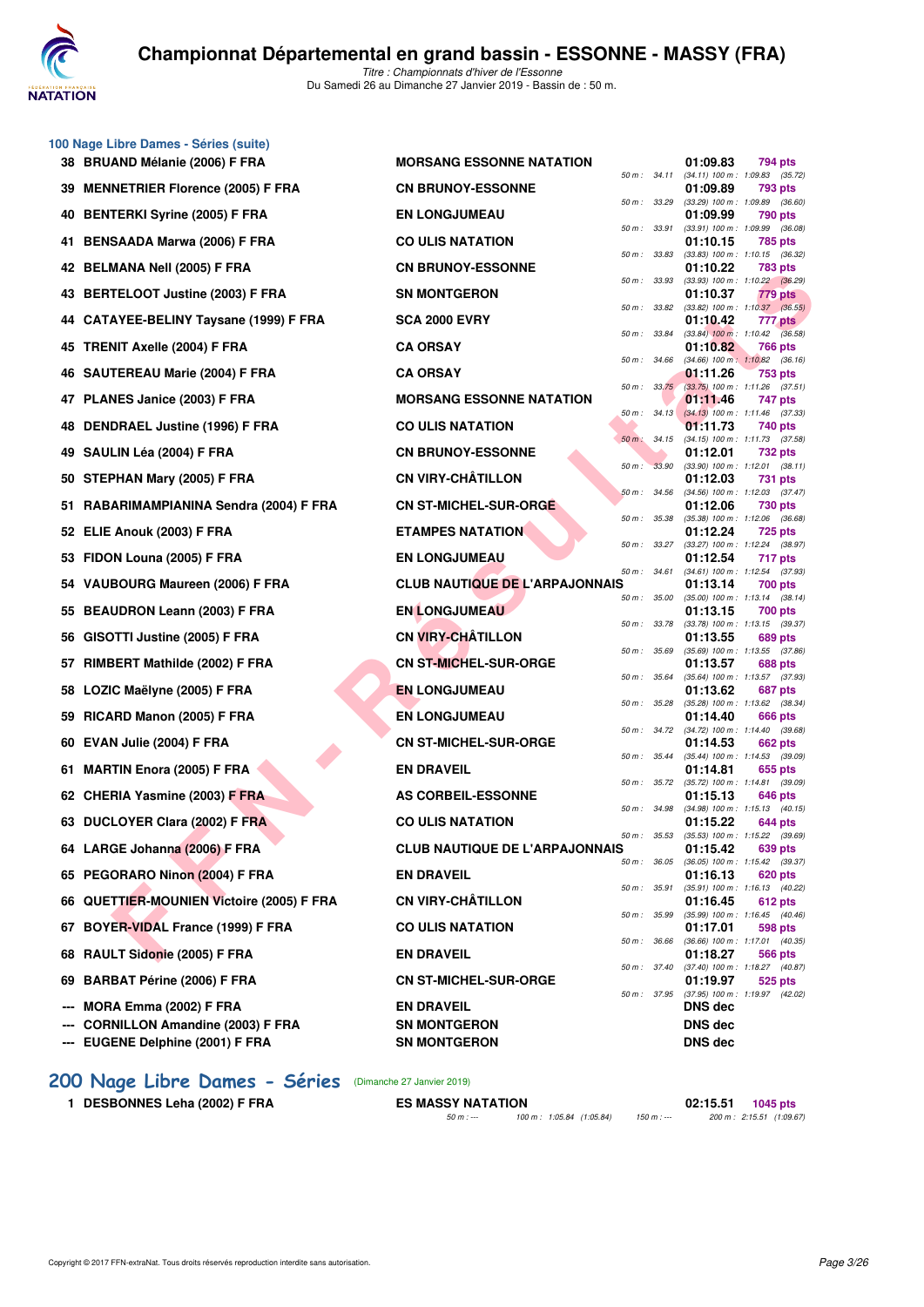

| 200 Nage Libre Dames - Séries (suite) |  |  |
|---------------------------------------|--|--|
|---------------------------------------|--|--|

- 2 LE CORGUILLE Ambre (2001) F FRA CA
- **3 HOUAL Solene (2002) F FRA BILLET ES**
- 4 BRIVERT Kate-Lye (2004) F FRA **ESSENGES**
- **5 SIMOENS Lucille (2005) F FRA BIMOENS**
- **6 MULLER Majda (2002) F FRA ASSEMBLEM**
- 7 LEONARDI Vanina (2004) F FRA CI
- **8 SUMEIRE Alizé (2001) F FRA CA ORSAY PROPERTY**
- **9 MAUPOUX Nina (2004) F FRA CIRCLON 03:33.27 PTS**
- **10 MARQUES Justine (2005) F FRA CA ORSAY PTS**
- **11 FOURMY Maëlys (2003) F FRA BILLET ES**
- 12 **ELIWA Kamila (2004) F FRA ES**
- 13 BOURNONVILLE Laura (2001) F FRA ES
- 14 **ALMEIDA Léana (2001) F FRA ES**
- 15 NGUYEN DUC LONG Rachel (2006) F FRA CI
- 16 BELIMAM Ghizlene (2003) F FRA AS
- 17 SANCHEZ Clara (2004) F FRA **C**
- 18 DE ARAUJO Mayline (2005) F FRA **CIME 02:38**
- 19 SAULIN Léa (2004) F FRA **CONSIDERENT CONSTRUE OF SAULIN**
- **20 BRUAND Mélanie (2006) F FRA MORSANG ESSONANT M**
- **21 FAUQUANT Maïwenn (2004) F FRA CA ORSAY DR AN ORSAY PROPERTY**
- **22 VALENTIN Maéva (2004) F FRA CN BRUNOV-ESSON PTS**
- **23 MENNETRIER Florence (2005) F FRA C**
- **24 FIDON Louna (2005) F FRA ENGLISHER**
- **25 RICARD Manon (2005) F FRA <b>ENELONGIATE**
- **26 ROUSSEAU Morgane (2000) F FRA BILLER STEEPS EN STEEPS AND STEEP BEING A STEEP BEING A STEEP BEING A STEEP BEING A STEEP BEING A STEEP BEING A STEEP BEING A STEEP BEING A STEEP BEING A STEEP BEING A STEEP BEING A STEEP**
- 27 VAUBOURG Maureen (2006) F FRA CLUB CLUB OURG NAUTICIDE DE L'ARPA
- **28 SAUTEREAU Marie (2004) F FRA CA ORSAY PTS**
- **29 GISOTTI Justine (2005) F FRA CIRCHILLON CI**
- **30 JEAN BAPTISTE Ambre (2005) F FRA CITE**
- **31 EVAN Julie (2004) F FRA CONSUMICHER-SURFER 32 BELMANA Nell (2005) F FRA CONSERVANCE**
- **33 LOZIC Maëlyne (2005) F FRA CONGLIER EN LONGITY BUMER DE LONGITY BUMER BUMER DE LONGITY BUMER BUMER DE LONGITY BUMER BUMER BUMER BUMER BUMER BUMER BUMER BUMER BUMER BUMER BUMER BUMER BUMER BUMER BUMER BUMER BUMER BUMER**
- **34 BENTERKI Syrine (2005) F FRA LONGITY BUMER CONGITY**
- **35 RIMBERT Mathilde (2002) F FRA CONSTANT CONSTRUCTED ON STATE OF STATE OF STATE OF STATE OF STATE OF STATE OF STATE OF STATE OF STATE OF STATE OF STATE OF STATE OF STATE OF STATE OF STATE OF STATE OF STATE OF STATE OF ST 36 PLANES Janice (2003) F FRA MORE NATA IN BIG PLANES**
- **37 SANCHEZ Laura (2006) F FRA CONSERVANCE**
- **38 ROUSSEAU Caroline (2002) F FRA BOUSSEAU**
- **39 WIDAR Anaïs (2006) F FRA MORSANG ESSON**

| -ibre Dames - Séries (suite)<br><b>ORGUILLE Ambre (2001) F FRA</b> | <b>CA ORSAY</b>                                                                |               | 02:16.20<br><b>1035 pts</b>                                        |
|--------------------------------------------------------------------|--------------------------------------------------------------------------------|---------------|--------------------------------------------------------------------|
| AL Solene (2002) F FRA                                             | $50 m: -$<br>100 m: 1:05.87 (1:05.87)<br><b>ES MASSY NATATION</b>              | $150 m: -$    | 200 m: 2:16.20 (1:10.33)<br>02:16.40                               |
|                                                                    | 100 m: 1:06.06 (1:06.06)<br>$50 m: -$                                          | $150 m : -$   | 1032 pts<br>200 m: 2:16.40 (1:10.34)                               |
| <b>/ERT Kate-Lye (2004) F FRA</b>                                  | <b>ES MASSY NATATION</b><br>$50 m: -$<br>100 m: 1:07.55 (1:07.55)              | $150 m : -$   | 02:20.25<br>976 pts<br>200 m: 2:20.25 (1:12.70)                    |
| <b>DENS Lucille (2005) F FRA</b>                                   | <b>ES MASSY NATATION</b><br>$50 m: -$<br>100 m: 1:07.64 (1:07.64)              | $150 m: -$    | 02:20.67<br>970 pts<br>200 m: 2:20.67 (1:13.03)                    |
| LER Majda (2002) F FRA                                             | AS CORBEIL-ESSONNE<br>$50 m: -$<br>100 m: 1:08.19 (1:08.19)                    | $150 m : -$   | 02:21.04<br>965 pts<br>200 m: 2:21.04 (1:12.85)                    |
| NARDI Vanina (2004) F FRA                                          | <b>CN BRUNOY-ESSONNE</b>                                                       | $150 m: -$    | 02:22.01<br>951 pts                                                |
| EIRE Alizé (2001) F FRA                                            | $50 m: -$<br>100 m: 1:09.31 (1:09.31)<br><b>CA ORSAY</b>                       |               | 200 m: 2:22.01 (1:12.70)<br>02:22.91<br>938 pts                    |
| POUX Nina (2004) F FRA                                             | $50 m: -$<br>100 m: 1:08.15 (1:08.15)<br><b>CN VIRY-CHATILLON</b>              | $150 m: -$    | 200 m: 2:22.91 (1:14.76)<br>02:23.27<br>933 pts                    |
| QUES Justine (2005) F FRA                                          | $50 m: -$<br>100 m: 1:09.53 (1:09.53)<br><b>CA ORSAY</b>                       | $150 m : -$   | 200 m: 2:23.27 (1:13.74)<br>02:23.45<br>931 pts                    |
| RMY Maëlys (2003) F FRA                                            | 50 m : ---<br>100 m: 1:09.88 (1:09.88)<br><b>ES MASSY NATATION</b>             | $150 m : -$   | 200 m: 2:23.45 (1:13.57)<br>02:23.64<br>928 pts                    |
| /A Kamila (2004) F FRA                                             | $50 m : -$<br>100 m: 1:09.43 (1:09.43)<br><b>ES MASSY NATATION</b>             | $150 m : -$   | 200 m: 2:23.64 (1:14.21)<br>02:24.68<br>913 pts                    |
| <b>RNONVILLE Laura (2001) F FRA</b>                                | 100 m: 1:09.19 (1:09.19)<br>$50 m: -$<br><b>ES MASSY NATATION</b>              | $150 m$ : --- | 200 m: 2:24.68 (1:15.49)<br>02:26.06<br>894 pts                    |
| EIDA Léana (2001) F FRA                                            | $50 m: -$<br>$100 m$ : $1:10.06$ $(1:10.06)$<br><b>ES MASSY NATATION</b>       | $150 m: -$    | 200 m: 2:26.06 (1:16.00)<br>02:26.13<br>893 pts                    |
| YEN DUC LONG Rachel (2006) F FRA                                   | 100 m: 1:07.28 (1:07.28)<br>$50 m: -$<br><b>CN ST-MICHEL-SUR-ORGE</b>          | $150 m : -$   | 200 m: 2:26.13 (1:18.85)<br>02:26.62<br>887 pts                    |
| <b>IMAM Ghizlene (2003) F FRA</b>                                  | 100 m: 1:09.60 (1:09.60)<br>$50 m: -$<br><b>AS CORBEIL-ESSONNE</b>             | $150 m : -$   | 200 m: 2:26.62 (1:17.02)<br>02:27.44<br>875 pts                    |
| CHEZ Clara (2004) F FRA                                            | 100 m: 1:12.06 (1:12.06)<br>$50 m: -$<br><b>CN BRUNOY-ESSONNE</b>              | $150 m : -$   | 200 m: 2:27.44 (1:15.38)<br>02:27.61<br>873 pts                    |
| <b>RAUJO Mayline (2005) F FRA</b>                                  | 100 m: 1:11.19 (1:11.19)<br>$50 m: -1$<br><b>CN BRUNOY-ESSONNE</b>             | $150 m: -$    | 200 m: 2:27.61 (1:16.42)<br>02:28.85<br>856 pts                    |
| LIN Léa (2004) F FRA                                               | 100 m: 1:11.76 (1:11.76)<br>$50 m: -$<br><b>CN BRUNOY-ESSONNE</b>              | $150 m: -$    | 200 m: 2:28.85 (1:17.09)<br>02:30.50<br>834 pts                    |
| AND Mélanie (2006) F FRA                                           | 100 m: 1:13.09 (1:13.09)<br>$50 m: -$<br><b>MORSANG ESSONNE NATATION</b>       | $150 m: -$    | 200 m: 2:30.50 (1:17.41)<br>02:32.91<br>803 pts                    |
| QUANT Maïwenn (2004) F FRA                                         | <b>CA ORSAY</b><br>$50 m: -$<br>100 m: 1:14.35 (1:14.35)                       | $150 m : -$   | 02:32.94<br>802 pts<br>200 m: 2:32.94 (1:18.59)                    |
| ENTIN Maéva (2004) F FRA                                           | <b>CN BRUNOY-ESSONNE</b>                                                       |               | 02:33.99<br>788 pts                                                |
| <b>NETRIER Florence (2005) F FRA</b>                               | 100 m: 1:12.53 (1:12.53)<br>$50 m: -$<br><b>CN BRUNOY-ESSONNE</b>              | $150 m : -$   | 200 m: 2:33.99 (1:21.46)<br>02:34.16<br>786 pts                    |
| )N Louna (2005) F FRA                                              | 100 m: 1:13.36 (1:13.36)<br>$50 m: -$<br><b>EN LONGJUMEAU</b>                  | $150 m : -$   | 200 m: 2:34.16 (1:20.80)<br>02:35.64<br>767 pts                    |
| <b>RD Manon (2005) F FRA</b>                                       | $50 m: -$<br>100 m: 1:13.98 (1:13.98)<br><b>EN LONGJUMEAU</b>                  | $150 m : -$   | 200 m: 2:35.64 (1:21.66)<br>02:36.23<br>760 pts                    |
| SSEAU Morgane (2000) F FRA                                         | $50 m: -$<br>100 m: 1:13.66 (1:13.66)<br><b>EN STE-GENEVIEVE-DES-BOIS</b>      | $150 m : -$   | 200 m: 2:36.23 (1:22.57)<br>02:37.16<br>748 pts                    |
| BOURG Maureen (2006) F FRA                                         | 100 m: 1:15.84 (1:15.84)<br>$50 m: -$<br><b>CLUB NAUTIQUE DE L'ARPAJONNAIS</b> | $150 m: -$    | 200 m: 2:37.16 (1:21.32)<br>02:38.01<br>737 pts                    |
| TEREAU Marie (2004) F FRA                                          | $50 m: -$<br>100 m: 1:15.81 (1:15.81)<br><b>CA ORSAY</b>                       | $150 m : -$   | 200 m: 2:38.01 (1:22.20)<br>02:38.49<br>731 pts                    |
| <b>TTI Justine (2005) F FRA</b>                                    | <b>CN VIRY-CHÂTILLON</b>                                                       |               | 02:38.62<br>730 pts                                                |
| <b>N BAPTISTE Ambre (2005) F FRA</b>                               | $50 m: -$<br>100 m: 1:16.94 (1:16.94)<br><b>CN ST-MICHEL-SUR-ORGE</b>          | $150 m : -$   | 200 m: 2:38.62 (1:21.68)<br>02:40.57<br>706 pts                    |
| N Julie (2004) F FRA                                               | $50 m: -$<br>100 m: 1:14.45 (1:14.45)<br><b>CN ST-MICHEL-SUR-ORGE</b>          | $150 m$ : --- | 200 m: 2:40.57 (1:26.12)<br>02:40.88<br>702 pts                    |
| MANA Nell (2005) F FRA                                             | <b>CN BRUNOY-ESSONNE</b><br>100 m: 1:15.44 (1:15.44)<br>$50 m: -$              | $150 m : -$   | 02:41.21<br>698 pts<br>200 m: 2:41.21 (1:25.77)                    |
| IC Maëlyne (2005) F FRA                                            | <b>EN LONGJUMEAU</b><br>$50 m: -$<br>100 m: 1:20.38 (1:20.38)                  | $150 m : -$   | 02:41.28<br>697 pts<br>200 m: 2:41.28 (1:20.90)                    |
| TERKI Syrine (2005) F FRA                                          | <b>EN LONGJUMEAU</b><br>$50 m: -$<br>100 m: 1:15.65 (1:15.65)                  | $150 m : -$   | 02:41.35<br>696 pts<br>200 m: 2:41.35 (1:25.70)                    |
| BERT Mathilde (2002) F FRA                                         | <b>CN ST-MICHEL-SUR-ORGE</b>                                                   |               | 02:42.08<br>687 pts                                                |
| NES Janice (2003) F FRA                                            | <b>MORSANG ESSONNE NATATION</b><br>100 m: 1:06.88 (1:06.88)<br>$50 m: -$       | $150 m : -$   | 02:42.27<br>685 pts<br>200 m: 2:42.27 (1:35.39)                    |
| CHEZ Laura (2006) F FRA                                            | <b>CN BRUNOY-ESSONNE</b><br>$50 m: -$<br>100 m: 1:17.36 (1:17.36)              | $150 m: -$    | 02:43.70<br>668 pts<br>200 m: 2:43.70 (1:26.34)                    |
| SSEAU Caroline (2002) F FRA                                        | <b>BONDOUFLE AMICAL CLUB</b><br>$50 m: -$<br>100 m: 1:21.29 (1:21.29)          | $150 m : -$   | 02:54.49<br>546 pts<br>200 m: 2:54.49 (1:33.20)                    |
| AR Anaïs (2006) F FRA                                              | <b>MORSANG ESSONNE NATATION</b>                                                |               | 02:54.80<br>542 pts<br>$200 \text{ m}$ $\cdot$ $2.5480$ $(1.3078)$ |
|                                                                    | $100 \text{ m} \cdot 1.24 \text{ m}$ $(1.24 \text{ m})$<br>$50 m -$            | $150 m -$     |                                                                    |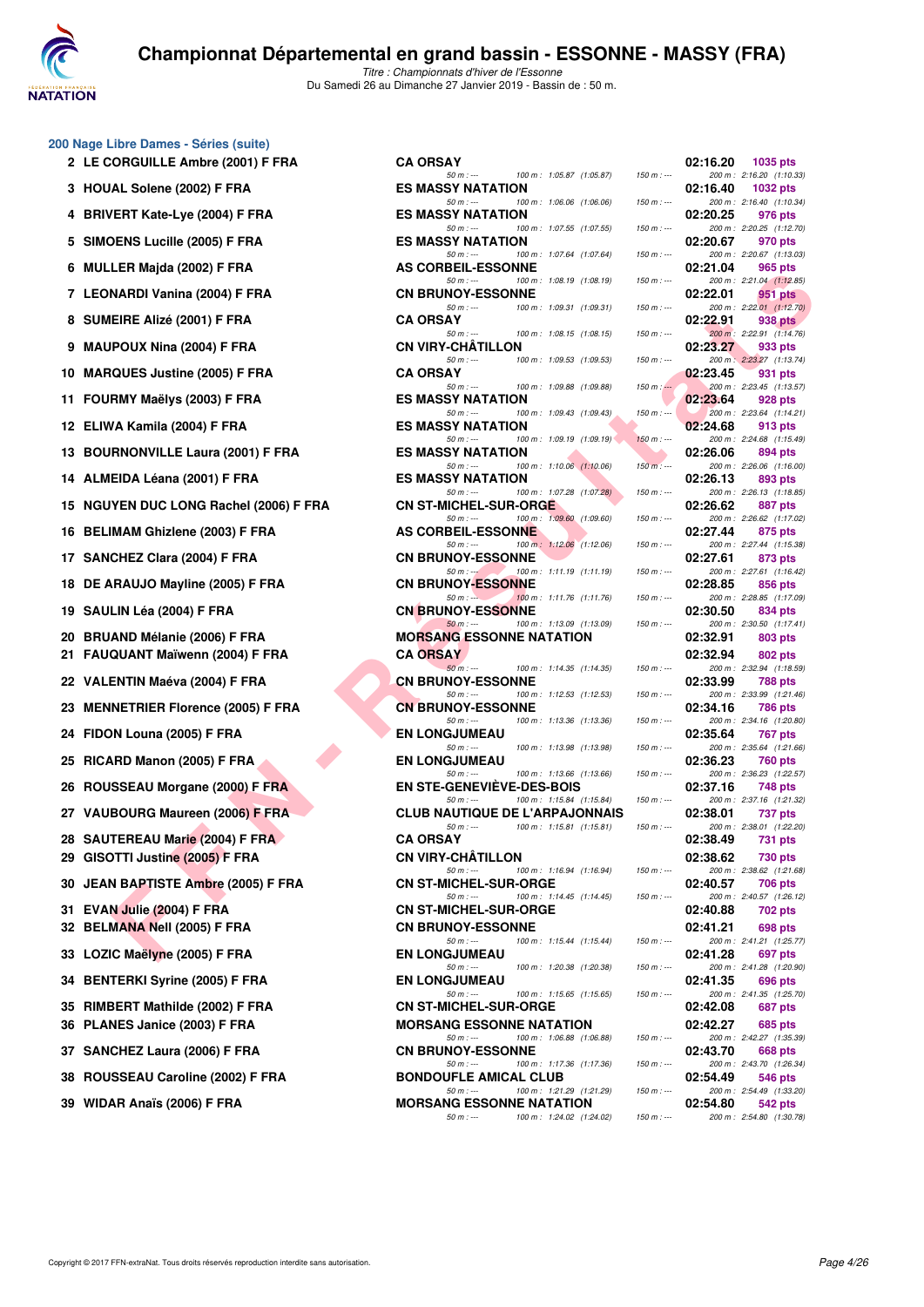

*Titre : Championnats d'hiver de l'Essonne* Du Samedi 26 au Dimanche 27 Janvier 2019 - Bassin de : 50 m.

|    | 200 Nage Libre Dames - Séries (suite) |                                                       |          |                          |
|----|---------------------------------------|-------------------------------------------------------|----------|--------------------------|
| 40 | GIBIER Emilie (2006) F FRA            | <b>BONDOUFLE AMICAL CLUB</b>                          | 02:55.19 | 538 pts                  |
| 41 | RICARD Elsa (2003) F FRA              | <b>EN LONGJUMEAU</b>                                  | 02:59.94 | 489 pts                  |
|    | 42 PETIT Mathilde (2005) F FRA        | <b>MORSANG ESSONNE NATATION</b>                       | 03:04.53 | 443 pts                  |
|    | 43 DOINEIL Cécile (2006) F FRA        | <b>MORSANG ESSONNE NATATION</b>                       | 03:04.99 | 439 pts                  |
|    |                                       | 100 m: 1:33.55 (1:33.55)<br>150 m : ---<br>$50 m : -$ |          | 200 m: 3:04.99 (1:31.44) |
|    | --- QUANTIN Eva (2004) F FRA          | <b>CA ORSAY</b>                                       | DNS dec  |                          |
|    | --- LARGE Johanna (2006) F FRA        | <b>CLUB NAUTIQUE DE L'ARPAJONNAIS</b>                 | DNS dec  |                          |
|    | --- CORNILLON Amandine (2003) F FRA   | <b>SN MONTGERON</b>                                   | DNS dec  |                          |
|    | --- EUGENE Delphine (2001) F FRA      | <b>SN MONTGERON</b>                                   | DNS dec  |                          |

### **[400 Nage Libre Dames - Séries](http://www.ffnatation.fr/webffn/resultats.php?idact=nat&go=epr&idcpt=58437&idepr=4)** (Dimanche 27 Janvier 2019)

| --- CORNILLON Amandine (2003) F FRA                                                                                                                                                                                      | <b>SN MONTGERON</b>                                                                                                                                         |                                       | <b>DNS</b> dec                                              |                 |         |
|--------------------------------------------------------------------------------------------------------------------------------------------------------------------------------------------------------------------------|-------------------------------------------------------------------------------------------------------------------------------------------------------------|---------------------------------------|-------------------------------------------------------------|-----------------|---------|
| --- EUGENE Delphine (2001) F FRA                                                                                                                                                                                         | <b>SN MONTGERON</b>                                                                                                                                         |                                       | <b>DNS</b> dec                                              |                 |         |
|                                                                                                                                                                                                                          |                                                                                                                                                             |                                       |                                                             |                 |         |
| 00 Nage Libre Dames - Séries (Dimanche 27 Janvier 2019)                                                                                                                                                                  |                                                                                                                                                             |                                       |                                                             |                 |         |
| 1 VASQUEZ Lucie (2004) F FRA                                                                                                                                                                                             | <b>ES MASSY NATATION</b>                                                                                                                                    |                                       | 04:44.56                                                    | <b>1042 pts</b> |         |
| 50 m: 31.36 (31.36) 100 m: 1:06.06 (34.70) 150 m: 1:42.19                                                                                                                                                                | (36.13) 200 m : 2:18.10 (35.91) 250 m : 2:54.64 (36.54) 300 m : 3:31.61 (36.97) 350 m : 4:08.87 (37.26) 400 m : 4:44.56                                     |                                       |                                                             |                 | (35.69) |
| 2 DESBONNES Leha (2002) F FRA                                                                                                                                                                                            | <b>ES MASSY NATATION</b>                                                                                                                                    |                                       | 04:47.86                                                    | <b>1017 pts</b> |         |
| 50 m: 30.94 (30.94) 100 m: 1:05.77 (34.83) 150 m: 1:42.57                                                                                                                                                                | (36.80) 200 m : 2:19.33 (36.76) 250 m : 2:57.59 (38.26) 300 m : 3:34.94                                                                                     |                                       | (37.35) 350 m : 4:12.56 (37.62) 400 m : 4:47.86             |                 | (35.30) |
| 3 LE CORGUILLE Ambre (2001) F FRA<br>50 m: 32.01 (32.01) 100 m: 1:06.94 (34.93) 150 m: 1:43.24                                                                                                                           | <b>CA ORSAY</b><br>(36.30) 200 m : 2:20.02 (36.78) 250 m : 2:57.14 (37.12) 300 m : 3:35.28 (38.14) 350 m : 4:12.88 (37.60) 400 m : 4:48.68                  |                                       | 04:48.68                                                    | <b>1012 pts</b> | (35.80) |
| 4 ROUSSEAU Elsa (2003) F FRA                                                                                                                                                                                             | <b>ES MASSY NATATION</b>                                                                                                                                    |                                       | 04:49.59                                                    | 1005 pts        |         |
| 50 m: 32.29 (32.29) 100 m: 1:07.83 (35.54) 150 m: 1:44.88                                                                                                                                                                | (37.05) 200 m : 2:21.80 (36.92) 250 m : 2:59.15 (37.35) 300 m : 3:36.38                                                                                     |                                       | $(37.23)$ 350 m : 4:13.74 $(37.36)$ 400 m : 4:49.59         |                 | (35.85) |
| 5 HOUAL Solene (2002) F FRA                                                                                                                                                                                              | <b>ES MASSY NATATION</b>                                                                                                                                    |                                       | 04:50.74<br>(37.47) 350 m: 4:14.07 (37.74) 400 m: 4:50.74   | 997 pts         |         |
| 50 m: 32.10 (32.10) 100 m: 1:07.57 (35.47) 150 m: 1:44.42<br>6 MULLER Majda (2002) F FRA                                                                                                                                 | (36.85) 200 m : 2:21.54 (37.12) 250 m : 2:58.86 (37.32) 300 m : 3:36.33<br><b>AS CORBEIL-ESSONNE</b>                                                        |                                       | 04:54.98                                                    | <b>966 pts</b>  | (36.67) |
| 50 m : 33.28 (33.28) 100 m : 1:10.04 (36.76) 150 m : 1:47.22 (37.18) 200 m : 2:24.53 (37.31) 250 m : 3:01.84 (37.31) 300 m : 3:39.77                                                                                     |                                                                                                                                                             |                                       | (37.93) 350 m: 4:17.80 (38.03) 400 m: 4:54.98               |                 | (37.18) |
| 7 FOURMY Maëlys (2003) F FRA                                                                                                                                                                                             | <b>ES MASSY NATATION</b>                                                                                                                                    |                                       | 04:55.48                                                    | 963 pts         |         |
| 50 m: 33.18 (33.18) 100 m: 1:10.18 (37.00) 150 m: 1:47.31                                                                                                                                                                | $(37.13)$ 200 m : 2:25.65 $(38.34)$ 250 m : 3:03.39 $(37.74)$ 300 m : 3:41.73                                                                               |                                       | (38.34) 350 m: 4:19.15 (37.42) 400 m: 4:55.48               |                 | (36.33) |
| 8 SUMEIRE Alizé (2001) F FRA<br>50 m: 33.30 (33.30) 100 m: 1:10.05 (36.75) 150 m: 1:47.71                                                                                                                                | <b>CA ORSAY</b><br>(37.66) 200 m : 2:25.34 (37.63) 250 m : 3:03.35 (38.01) 300 m : 3:42.39 (39.04) 350 m : 4:21.18 (38.79) 400 m : 4:59.52                  |                                       | 04:59.52                                                    | 935 pts         | (38.34) |
| 9 ELIWA Kamila (2004) F FRA                                                                                                                                                                                              | <b>ES MASSY NATATION</b>                                                                                                                                    |                                       | 04:59.53                                                    | 934 pts         |         |
| 50 m : 33.32 (33.32) 100 m : 1:10.12 (36.80) 150 m : 1:48.24                                                                                                                                                             | (38.12) 200 m : 2:26.40 (38.16) 250 m : 3:04.97 (38.57) 300 m : 3:43.63 (38.66) 350 m : 4:22.13 (38.50) 400 m : 4:59.53 (37.40)                             |                                       |                                                             |                 |         |
| 10 MAUPOUX Nina (2004) F FRA                                                                                                                                                                                             | <b>CN VIRY-CHATILLON</b>                                                                                                                                    |                                       | 04:59.62                                                    | 934 pts         |         |
| 50 m : 33.49 (33.49) 100 m : 1:10.38 (36.89) 150 m : 1:48.26<br>11 BRIVERT Kate-Lye (2004) F FRA                                                                                                                         | (37.88) 200 m : 2:26.74 (38.48) 250 m : 3:05.50 (38.76) 300 m : 3:44.20<br><b>ES MASSY NATATION</b>                                                         |                                       | (38.70) 350 m : 4:22.88 (38.68) 400 m : 4:59.62<br>05:02.34 | 915 pts         | (36.74) |
| 50 m: 33.24 (33.24) 100 m: 1:09.51 (36.27) 150 m: 1:48.02                                                                                                                                                                | (38.51) 200 m : 2:26.68 (38.66) 250 m : 3:06.09 (39.41) 300 m : 3:45.16 (39.07) 350 m : 4:24.42 (39.26) 400 m : 5:02.34                                     |                                       |                                                             |                 | (37.92) |
| 12 MARQUES Justine (2005) F FRA                                                                                                                                                                                          | <b>CA ORSAY</b>                                                                                                                                             |                                       | 05:04.88                                                    | 898 pts         |         |
| 50 m: 35.91 (35.91) 100 m: 1:14.70 (38.79) 150 m: 1:52.74                                                                                                                                                                | (38.04) 200 m : 2:31.22 (38.48) 250 m : 3:10.07 (38.85) 300 m : 3:48.33                                                                                     |                                       | (38.26) 350 m: 4:27.31 (38.98) 400 m: 5:04.88               |                 | (37.57) |
| 13 CHAVANNE Audrie (1997) F FRA                                                                                                                                                                                          | <b>CN ST-MICHEL-SUR-ORGE</b><br>(39.24) 200 m : 2:30.54 (39.16) 250 m : 3:09.99 (39.45) 300 m : 3:49.24 (39.25) 350 m : 4:28.65 (39.41) 400 m : 5:05.76     |                                       | 05:05.76                                                    | 892 pts         |         |
| 50 m: 34.15 (34.15) 100 m: 1:12.14 (37.99) 150 m: 1:51.38<br>14 BALMER Romane (2004) F FRA                                                                                                                               | <b>CN VIRY-CHATILLON</b>                                                                                                                                    |                                       | 05:05.78                                                    | 891 pts         | (37.11) |
| 50 m: 34.55 (34.55) 100 m: 1:12.38 (37.83) 150 m: 1:51.06                                                                                                                                                                | (38.68) 200 m : 2:29.98 (38.92) 250 m : 3:09.25 (39.27) 300 m : 3:48.62 (39.37) 350 m : 4:28.00 (39.38) 400 m : 5:05.78                                     |                                       |                                                             |                 | (37.78) |
| 15 NGUYEN DUC LONG Rachel (2006) F FRA                                                                                                                                                                                   | <b>CN ST-MICHEL-SUR-ORGE</b>                                                                                                                                |                                       | 05:09.10                                                    | 869 pts         |         |
| 50 m: 34.65 (34.65) 100 m: 1:12.78 (38.13) 150 m: 1:51.86                                                                                                                                                                | (39.08) 200 m : 2:31.29 (39.43) 250 m : 3:11.00 (39.71) 300 m : 3:50.63 (39.63) 350 m : 4:30.22 (39.59) 400 m : 5:09.10                                     |                                       |                                                             |                 | (38.88) |
| 16 SAULIN Léa (2004) F FRA<br>50 m: 35.35 (35.35) 100 m: 1:14.73 (39.38) 150 m: 1:54.55                                                                                                                                  | <b>CN BRUNOY-ESSONNE</b><br>(39.82) 200 m : 2:34.22 (39.67) 250 m : 3:14.73 (40.51) 300 m : 3:54.17 (39.44) 350 m : 4:34.04 (39.87) 400 m : 5:11.75 (37.71) |                                       | 05:11.75                                                    | 851 pts         |         |
| 17 SANCHEZ Clara (2004) F FRA                                                                                                                                                                                            | <b>CN BRUNOY-ESSONNE</b>                                                                                                                                    |                                       | 05:12.16                                                    | 849 pts         |         |
| 50 m: 34.90 (34.90) 100 m: 1:13.97 (39.07) 150 m: 1:54.18                                                                                                                                                                | (40.21) 200 m : 2:34.90 (40.72) 250 m : 3:14.79 (39.89) 300 m : 3:55.37 (40.58) 350 m : 4:34.50 (39.13) 400 m : 5:12.16                                     |                                       |                                                             |                 | (37.66) |
| 18 DE ARAUJO Mayline (2005) F FRA                                                                                                                                                                                        | <b>CN BRUNOY-ESSONNE</b>                                                                                                                                    |                                       | 05:14.71                                                    | 832 pts         |         |
| 50 m: 34.99 (34.99) 100 m: 1:14.52 (39.53) 150 m: 1:54.91<br>19 DUCAUROY Aude (2002) F FRA                                                                                                                               | (40.39) 200 m : 2:35.25 (40.34) 250 m : 3:15.30 (40.05) 300 m : 3:55.80 (40.50) 350 m : 4:36.14 (40.34) 400 m : 5:14.71 (38.57)<br><b>CA ORSAY</b>          |                                       | 05:18.83                                                    | 805 pts         |         |
| 50 m: 37.14 (37.14) 100 m: 1:17.34 (40.20) 150 m: 1:59.57                                                                                                                                                                | (42.23) 200 m : 2:40.53 (40.96) 250 m : 3:21.24 (40.71) 300 m : 4:01.17 (39.93) 350 m : 4:40.76 (39.59) 400 m : 5:18.83                                     |                                       |                                                             |                 | (38.07) |
| 20 DANGER Clara (2002) F FRA                                                                                                                                                                                             | <b>EN LONGJUMEAU</b>                                                                                                                                        |                                       | 05:19.40                                                    | 801 pts         |         |
| 50 m : 36.10 (36.10) 100 m : 1:15.85 (39.75) 150 m : 1:56.50                                                                                                                                                             | (40.65) 200 m : 2:36.70 (40.20) 250 m : 3:17.61 (40.91) 300 m : 3:58.35 (40.74) 350 m : 4:39.44 (41.09) 400 m : 5:19.40                                     |                                       |                                                             |                 | (39.96) |
| 21 DESNOS Elyne (2006) F FRA<br>50 m: 35,67 (35.67) 100 m: 1:15.61 (39.94) 150 m: 1:56.81 (41.20) 200 m: 2:37.85 (41.04) 250 m: 3:19.09 (41.24) 300 m: 4:00.16 (41.07) 350 m: 4:41.20 (41.04) 400 m: 5:20.88             | <b>CN VIRY-CHATILLON</b>                                                                                                                                    |                                       | 05:20.88                                                    | 792 pts         | (39.68) |
| 22 LOZIC Maëlyne (2005) F FRA                                                                                                                                                                                            | <b>EN LONGJUMEAU</b>                                                                                                                                        |                                       | 05:24.25                                                    | 770 pts         |         |
| 50 m: 37.59 (37.59) 100 m: 1:18.88 (41.29) 150 m: 2:00.75 (41.87) 200 m: 2:43.00 (42.25) 250 m: 3:24.39 (41.39) 300 m: 4:05.26 (40.87) 350 m: 4:46.20 (40.94) 400 m: 5:24.25 (38.05)                                     |                                                                                                                                                             |                                       |                                                             |                 |         |
| 23 FIDON Louna (2005) F FRA                                                                                                                                                                                              | <b>EN LONGJUMEAU</b>                                                                                                                                        |                                       | 05:24.59                                                    | <b>768 pts</b>  |         |
| 50 m: 36.17 (36.17) 100 m: 1:15.53 (39.36) 150 m: 1:56.45 (40.92) 200 m: 2:37.04 (40.59) 250 m: 3:19.47 (42.43) 300 m: 4:01.26 (41.79) 350 m: 4:43.51 (42.25) 400 m: 5:24.59 (41.08)                                     |                                                                                                                                                             | <b>CLUB NAUTIQUE DE L'ARPAJONNAIS</b> | 05:28.91                                                    |                 |         |
| 24 KOCEN Emelyne (2002) F FRA<br>50 m: 35.27 (35.27) 100 m: 1:15.19 (39.92) 150 m: 1:56.69 (41.50) 200 m: 2:38.85 (42.16) 250 m: 3:21.67 (42.82) 300 m: 4:04.00 (42.33) 350 m: 4:47.48 (43.48) 400 m: 5:28.91 (41.43)    |                                                                                                                                                             |                                       |                                                             | 741 pts         |         |
| 25 BENSAADA Marwa (2006) F FRA                                                                                                                                                                                           | <b>CO ULIS NATATION</b>                                                                                                                                     |                                       | 05:30.08                                                    | 734 pts         |         |
| 50 m: 35.33 (35.33) 100 m: 1:15.53 (40.20) 150 m: 1:57.71 (42.18) 200 m: 2:40.57 (42.86) 250 m: 3:23.29 (42.72) 300 m: 4:06.91 (43.62) 350 m: 4:49.76 (42.85) 400 m: 5:30.08                                             |                                                                                                                                                             |                                       |                                                             |                 | (40.32) |
| 26 BENTERKI Syrine (2005) F FRA                                                                                                                                                                                          | <b>EN LONGJUMEAU</b>                                                                                                                                        |                                       | 05:33.78                                                    | <b>711 pts</b>  |         |
| 50 m: 36.75 (36.75) 100 m: 1:17.07 (40.32) 150 m: 1:57.96<br>27 ROTTIERS Margot (2002) F FRA                                                                                                                             | (40.89) 200 m : 2:40.24 (42.28) 250 m : 3:23.54 (43.30) 300 m : 4:06.64 (43.10) 350 m : 4:50.30 (43.66) 400 m : 5:33.78<br><b>EN LONGJUMEAU</b>             |                                       | 05:48.99                                                    | 622 pts         | (43.48) |
| 50 m: 37.43 (37.43) 100 m: 1:19.17 (41.74) 150 m: 2:02.59                                                                                                                                                                | (43.42) 200 m : 2:47.06 (44.47) 250 m : 3:32.09 (45.03) 300 m : 4:17.51 (45.42) 350 m : 5:03.80 (46.29) 400 m : 5:48.99 (45.19)                             |                                       |                                                             |                 |         |
| 28 BARBAT Périne (2006) F FRA                                                                                                                                                                                            | <b>CN ST-MICHEL-SUR-ORGE</b>                                                                                                                                |                                       | 05:58.14                                                    | 571 pts         |         |
| 50 m: 41.37 (41.37) 100 m: 1:26.65 (45.28) 150 m: 2:12.54 (45.89) 200 m: 2:58.56 (46.02) 250 m: 3:44.40 (45.84) 300 m: 4:30.42 (46.02) 350 m: 5:17.06 (46.64) 400 m: 5:58.14 (41.08)                                     |                                                                                                                                                             |                                       |                                                             |                 |         |
| 29 SKOUMAS Stéfanie (2006) F FRA<br>50 m: 40.45 (40.45) 100 m: 1:25.26 (44.81) 150 m: 2:11.44 (46.18) 200 m: 2:57.68 (46.24) 250 m: 3:43.95 (46.27) 300 m: 4:30.02 (46.07) 350 m: 5:16.26 (46.24) 400 m: 5:58.38 (42.12) | <b>CN ST-MICHEL-SUR-ORGE</b>                                                                                                                                |                                       | 05:58.38                                                    | 570 pts         |         |
|                                                                                                                                                                                                                          |                                                                                                                                                             |                                       |                                                             |                 |         |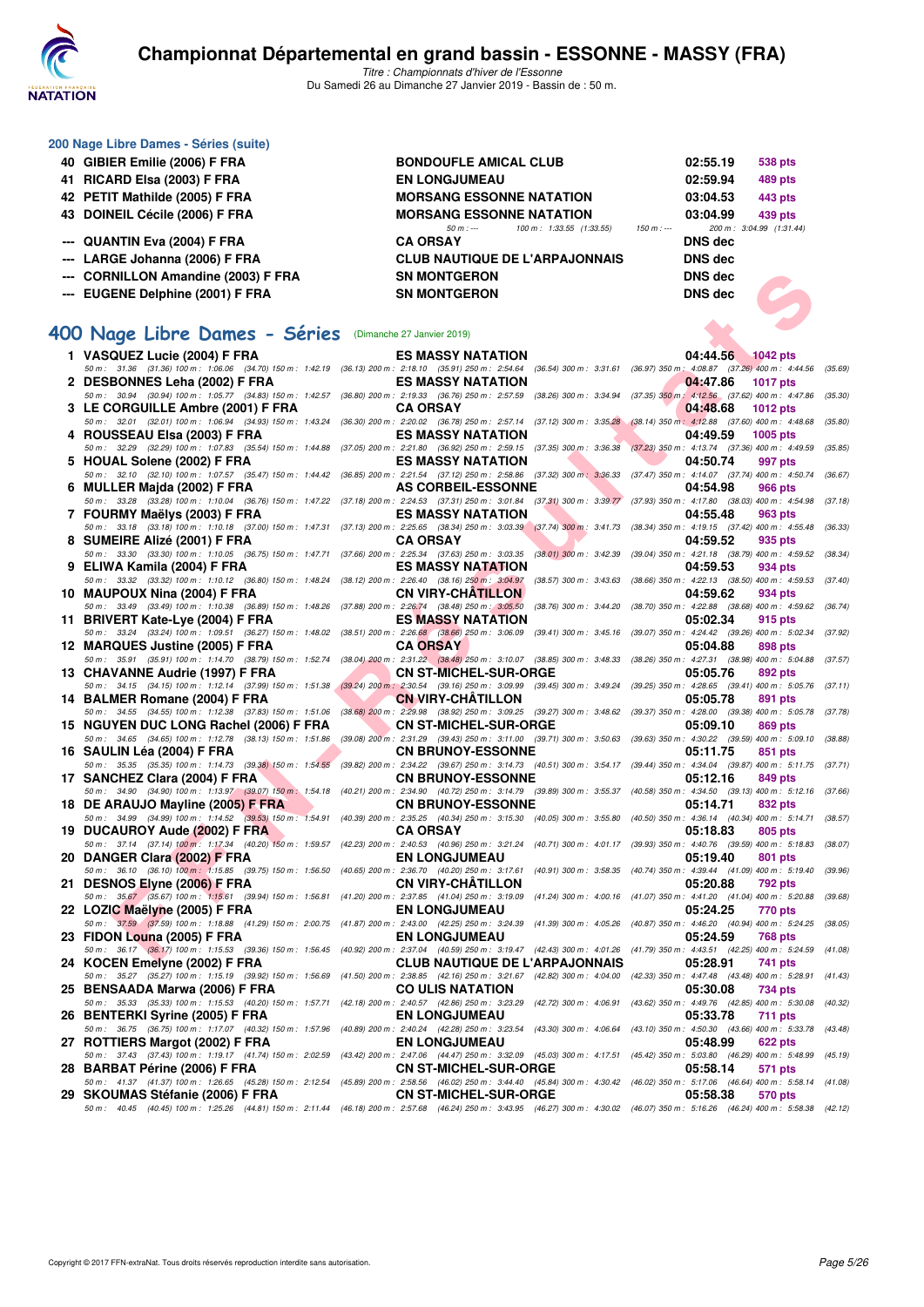

*Titre : Championnats d'hiver de l'Essonne* Du Samedi 26 au Dimanche 27 Janvier 2019 - Bassin de : 50 m.

| 400 Nage Libre Dames - Séries (suite)                                                                                                                                                                                                                                                                                                                               |                                                        |                                                                                                                                                      |                                                          |                                                                                                                         |                                     |
|---------------------------------------------------------------------------------------------------------------------------------------------------------------------------------------------------------------------------------------------------------------------------------------------------------------------------------------------------------------------|--------------------------------------------------------|------------------------------------------------------------------------------------------------------------------------------------------------------|----------------------------------------------------------|-------------------------------------------------------------------------------------------------------------------------|-------------------------------------|
| 30 RICARD Elsa (2003) F FRA                                                                                                                                                                                                                                                                                                                                         |                                                        | <b>EN LONGJUMEAU</b>                                                                                                                                 |                                                          | 06:26.06<br>429 pts                                                                                                     |                                     |
| 50 m : 42.55 (42.55) 100 m : 1:30.60 (48.05) 150 m : 2:19.92 (49.32) 200 m : 3:10.15 (50.23) 250 m : 3:58.85 (48.70) 300 m : 4:47.87 (49.02) 350 m : 5:37.30 (49.43) 400 m : 6:26.06 (48.76)<br>QUANTIN Eva (2004) F FRA                                                                                                                                            |                                                        | <b>CA ORSAY</b>                                                                                                                                      |                                                          | <b>DNS</b> dec                                                                                                          |                                     |
| --- EUGENE Delphine (2001) F FRA                                                                                                                                                                                                                                                                                                                                    |                                                        | <b>SN MONTGERON</b>                                                                                                                                  |                                                          | <b>DNS dec</b>                                                                                                          |                                     |
|                                                                                                                                                                                                                                                                                                                                                                     |                                                        |                                                                                                                                                      |                                                          |                                                                                                                         |                                     |
| 800 Nage Libre Dames - Séries (Samedi 26 Janvier 2019)                                                                                                                                                                                                                                                                                                              |                                                        |                                                                                                                                                      |                                                          |                                                                                                                         |                                     |
| 1 AMBRASS Lilou (2002) F FRA                                                                                                                                                                                                                                                                                                                                        |                                                        | <b>ES MASSY NATATION</b>                                                                                                                             |                                                          | 09:21.67<br>1117 pts                                                                                                    |                                     |
| 50 m: 31.24 (31.24) 100 m: 1:05.16 (33.92) 150 m: 1:40.01<br>450 m : 5:11.94 (35.51) 500 m : 5:47.36 (35.42) 550 m : 6:23.53                                                                                                                                                                                                                                        |                                                        | (34.85) 200 m: 2:15.28 (35.27) 250 m: 2:50.35<br>(36.17) 600 m : 6:59.42 (35.89) 650 m : 7:35.24                                                     | $(35.07)$ 300 m : 3:25.34<br>$(35.82)$ 700 m : 8:11.29   | (34.99) 350 m : 4:01.27 (35.93) 400 m : 4:36.43<br>(36.05) 750 m : 8:46.83 (35.54) 800 m : 9:21.67                      | (35.16)<br>(34.84)                  |
| 2 VASQUEZ Lucie (2004) F FRA                                                                                                                                                                                                                                                                                                                                        |                                                        | <b>ES MASSY NATATION</b>                                                                                                                             |                                                          | 09:42.06<br><b>1041 pts</b>                                                                                             |                                     |
| 50 m: 30.64 (30.64) 100 m: 1:04.53 (33.89) 150 m: 1:40.28<br>450 m : 5:21.31 (36.91) 500 m : 5:59.23 (37.92) 550 m : 6:36.22                                                                                                                                                                                                                                        |                                                        | (35.75) 200 m: 2:16.29 (36.01) 250 m: 2:53.00<br>(36.99) 600 m : 7:13.91 (37.69) 650 m : 7:50.75                                                     | $(36.71)$ 300 m : 3:29.83<br>(36.84) 700 m : 8:27.72     | (36.83) 350 m : 4:06.93 (37.10) 400 m : 4:44.40<br>(36.97) 750 m : 9:05.55 (37.83) 800 m : 9:42.06                      | (37.47)<br>(36.51)                  |
| 3 BONDOUY Noah (2004) F FRA                                                                                                                                                                                                                                                                                                                                         |                                                        | <b>ES MASSY NATATION</b>                                                                                                                             |                                                          | 09:48.96<br><b>1016 pts</b>                                                                                             |                                     |
| 50 m: 32.19 (32.19) 100 m: 1:07.11 (34.92) 150 m: 1:43.36<br>450 m : 5:27.59 (37.87) 500 m : 6:05.08 (37.49) 550 m : 6:42.73                                                                                                                                                                                                                                        |                                                        | (36.25) 200 m : 2:20.03 (36.67) 250 m : 2:57.34<br>(37.65) 600 m : 7:20.66 (37.93) 650 m : 7:58.34                                                   | $(37.31)$ 300 m : 3:34.68<br>$(37.68)$ 700 m : 8:35.39   | $(37.34)$ 350 m : 4:12.09<br>$(37.41)$ 400 m : 4:49.72<br>$(37.05)$ 750 m : $9.12.69$ $(37.30)$ 800 m : $9.48.96$       | (37.63)<br>(36.27)                  |
| 4 BOURNONVILLE Laura (2001) F FRA                                                                                                                                                                                                                                                                                                                                   |                                                        | <b>ES MASSY NATATION</b>                                                                                                                             |                                                          | 09:49.75<br>1013 pts                                                                                                    |                                     |
| 50 m: 33.06 (33.06) 100 m: 1:10.09 (37.03) 150 m: 1:47.23<br>450 m : 5:30.65 (37.28) 500 m : 6:08.42 (37.77) 550 m : 6:45.57                                                                                                                                                                                                                                        |                                                        | (37.14) 200 m : 2:23.95 (36.72) 250 m : 3:01.42<br>(37.15) 600 m : 7:22.83 (37.26) 650 m : 8:00.11                                                   | $(37.47)$ 300 m : 3:38.76<br>(37.28) 700 m : 8:37.17     | $(37.34)$ 350 m : 4:16.17 $(37.41)$ 400 m : 4:53.37<br>(37.06)<br>750 m : ---                                           | (37.20)<br>800 m: 9:49.75 (1:12.58) |
| 5 MULLER Majda (2002) F FRA                                                                                                                                                                                                                                                                                                                                         |                                                        | <b>AS CORBEIL-ESSONNE</b>                                                                                                                            |                                                          | 10:03.75<br>963 pts                                                                                                     |                                     |
| 50 m: 32.72 (32.72) 100 m: 1:09.49 (36.77) 150 m: 1:48.08<br>450 m : 5:38.37 (38.68) 500 m : 6:17.19<br>$(38.82)$ 550 m : 6:55.68                                                                                                                                                                                                                                   | $(38.49)$ 600 m : 7:34.02                              | (38.59) 200 m : 2:26.45 (38.37) 250 m : 3:04.45<br>$(38.34)$ 650 m : 8:12.28                                                                         | $(38.00)$ 300 m : 3:42.40<br>$(38.26)$ 700 m : $8:49.95$ | $(38.82)$ 400 m : 4:59.69<br>$(37.95)$ 350 m : 4:21.22<br>$(37.67)$ 750 m : 9:27.64<br>(37.69)800 m : 10:03.75          | (38.47)<br>(36.11)                  |
| 6 ELIWA Kamila (2004) F FRA<br>50 m: 32.79 (32.79) 100 m: 1:08.33 (35.54) 150 m: 1:45.46                                                                                                                                                                                                                                                                            |                                                        | <b>ES MASSY NATATION</b>                                                                                                                             |                                                          | 10:05.87<br>955 pts                                                                                                     |                                     |
| 450 m : 5:34.56 (39.19) 500 m : 6:13.30 (38.74) 550 m : 6:52.25                                                                                                                                                                                                                                                                                                     |                                                        | (37.13) 200 m : 2:22.56 (37.10) 250 m : 3:00.64<br>(38.95) 600 m: 7:31.30 (39.05) 650 m: 8:10.49                                                     | $(38.08)$ 300 m : 3:38.63<br>$(39.19)$ 700 m : 8:49.31   | (37.99) 350 m : 4:17.18 (38.55) 400 m : 4:55.37<br>$(38.82)$ 750 m : 9:27.94<br>(38.63) 800 m : 10:05.87                | (38.19)<br>(37.93)                  |
| 7 BRIVERT Kate-Lye (2004) F FRA<br>50 m: 32.96 (32.96) 100 m: 1:09.75 (36.79) 150 m: 1:47.88                                                                                                                                                                                                                                                                        |                                                        | <b>ES MASSY NATATION</b><br>(38.13) 200 m : 2:26.73 (38.85) 250 m : 3:05.06                                                                          | $(38.33)$ 300 m : 3:43.94                                | 10:13.01<br>930 pts<br>$(38.88)$ 350 m : 4:22.34<br>$(38.40)$ 400 m : 5:01.50                                           | (39.16)                             |
| 450 m : 5:40.12 (38.62) 500 m : 6:19.41 (39.29) 550 m : 6:58.37                                                                                                                                                                                                                                                                                                     |                                                        | (38.96) 600 m: 7:37.80 (39.43) 650 m: 8:16.87                                                                                                        | $(39.07)$ 700 m : 8:56.52                                | (39.65) 750 m : 9:34.95 (38.43) 800 m : 10:13.01                                                                        | (38.06)                             |
| 8 MAUPOUX Nina (2004) F FRA<br>50 m: 33.13 (33.13) 100 m: 1:10.12 (36.99) 150 m: 1:48.35                                                                                                                                                                                                                                                                            |                                                        | <b>CN VIRY-CHATILLON</b><br>(38.23) 200 m : 2:27.54 (39.19) 250 m : 3:06.50 (38.96) 300 m : 3:46.08                                                  |                                                          | 10:17.26<br>915 pts<br>(39.58) 350 m : 4:25.26 (39.18) 400 m : 5:04.40                                                  | (39.14)                             |
| 450 m: 5:43.42 (39.02) 500 m: 6:22.62 (39.20) 550 m: 7:01.53                                                                                                                                                                                                                                                                                                        |                                                        | (38.91) 600 m: 7:41.06 (39.53) 650 m: 8:20.75                                                                                                        | $(39.69)$ 700 m : 9:00.20                                | (39.45) 750 m : 9:39.65 (39.45) 800 m : 10:17.26                                                                        | (37.61)                             |
| 9 NGUYEN DUC LONG Rachel (2006) F FRA<br>50 m: 34.68 (34.68) 100 m: 1:13.49 (38.81) 150 m: 1:53.28                                                                                                                                                                                                                                                                  |                                                        | <b>CN ST-MICHEL-SUR-ORGE</b><br>(39.79) 200 m : 2:33.19 (39.91) 250 m : 3:13.72                                                                      | $(40.53)$ 300 m : 3:54.95                                | 10:51.63<br>801 pts<br>(41.23) 350 m: 4:36.37 (41.42) 400 m: 5:17.65                                                    | (41.28)                             |
| 450 m : 5:59.59 (41.94) 500 m : 6:41.89 (42.30) 550 m : 7:24.71                                                                                                                                                                                                                                                                                                     |                                                        | (42.82) 600 m : 8:07.00 (42.29) 650 m : 8:49.33                                                                                                      | $(42.33)$ 700 m : 9:32.05                                | (42.72) 750 m: 10:13.12 (41.07) 800 m: 10:51.63                                                                         | (38.51)                             |
| 10 DANGER Clara (2002) F FRA<br>50 m: 35.97 (35.97) 100 m: 1:17.03 (41.06) 150 m: 1:58.85                                                                                                                                                                                                                                                                           |                                                        | <b>EN LONGJUMEAU</b><br>(41.82) 200 m : 2:40.15 (41.30) 250 m : 3:21.90                                                                              | $(41.75)$ 300 m : 4:03.43                                | 10:57.22<br>783 pts<br>(41.53) 350 m: 4:45.32 (41.89) 400 m: 5:27.05                                                    | (41.73)                             |
| 450 m : 6:08.80 (41.75) 500 m : 6:50.29 (41.49) 550 m : 7:31.82<br>11 BENSAADA Marwa (2006) F FRA                                                                                                                                                                                                                                                                   |                                                        | (41.53) 600 m: 8:13.36 (41.54) 650 m: 8:54.87<br><b>CO ULIS NATATION</b>                                                                             | $(41.51)$ 700 m : 9:36.06                                | (41.19) 750 m : 10:16.91 (40.85) 800 m : 10:57.22<br>11:36.19<br>663 pts                                                | (40.31)                             |
| 50 m: 36.70 (36.70) 100 m: 1:17.98 (41.28) 150 m: 2:01.58                                                                                                                                                                                                                                                                                                           |                                                        | $(43.60)$ 200 m : 2:44.76 $(43.18)$ 250 m : 3:28.22<br>$(44.78)$ 600 m : 8:42.34 $(45.59)$ 650 m : 9:27.06                                           | $(43.46)$ 300 m : 4:13.25                                | (45.03) 350 m : 4:58.20 (44.95) 400 m : 5:42.00                                                                         | (43.80)                             |
| 450 m: 6:26.91 (44.91) 500 m: 7:11.97 (45.06) 550 m: 7:56.75<br>12 PASTRE Ornella (2006) F FRA                                                                                                                                                                                                                                                                      |                                                        | <b>CN VIRY-CHATILLON</b>                                                                                                                             | (44.72) 700 m : 10:11.33                                 | (44.27) 750 m : 10:56.27 (44.94) 800 m : 11:36.19<br>12:15.66<br>552 pts                                                | (39.92)                             |
| 50 m: 37.63 (37.63) 100 m: 1:20.86 (43.23) 150 m: 2:06.21                                                                                                                                                                                                                                                                                                           |                                                        | (45.35) 200 m: 2:51.57 (45.36) 250 m: 3:37.54                                                                                                        | $(45.97)$ 300 m : 4:24.40                                | (46.86) 350 m : 5:11.49 (47.09) 400 m : 5:58.45                                                                         | (46.96)                             |
| 450 m : 6:45.43 (46.98) 500 m : 7:32.73 (47.30) 550 m : 8:19.45<br>13 RICARD Manon (2005) F FRA                                                                                                                                                                                                                                                                     |                                                        | (46.72) 600 m : 9:07.10 (47.65) 650 m : 9:54.59<br><b>EN LONGJUMEAU</b>                                                                              | (47.49) 700 m : 10:42.28                                 | (47.69) 750 m : 11:29.50 (47.22) 800 m : 12:15.66<br>12:18.19<br>546 pts                                                | (46.16)                             |
| 50 m: 39.43 (39.43) 100 m: 1:23.99 (44.56) 150 m: 2:10.67<br>450 m : 6:53.39 (47.43) 500 m : 7:38.95 (45.56) 550 m : 8:26.91                                                                                                                                                                                                                                        |                                                        | (46.68) 200 m: 2:56.47 (45.80) 250 m: 3:44.13 (47.66) 300 m: 4:31.37<br>(47.96) 600 m : 9:13.52 (46.61) 650 m : 10:00.24 (46.72) 700 m : 10:47.02    |                                                          | $(47.24)$ 350 m : 5:17.91<br>$(46.54)$ 400 m : 6:05.96<br>$(46.11)800 \text{ m}$ : 12:18.19<br>(46.78) 750 m : 11:33.13 | (48.05)<br>(45.06)                  |
| 14 BARBAT Périne (2006) F FRA                                                                                                                                                                                                                                                                                                                                       |                                                        | <b>CN ST-MICHEL-SUR-ORGE</b>                                                                                                                         |                                                          | 12:23.26<br>532 pts                                                                                                     |                                     |
| 50 m: 39.12 (39.12) 100 m: 1:23.59 (44.47) 150 m: 2:09.88<br>450 m : 6:54.58 (48.81) 500 m : 7:42.82 (48.24) 550 m : 8:30.46                                                                                                                                                                                                                                        | $(46.29)$ 200 m : 2:56.13<br>$(47.64)$ 600 m : 9:18.36 | (46.25) 250 m : 3:43.36 (47.23) 300 m : 4:30.57<br>(47.90) 650 m : 10:06.21                                                                          | (47.85) 700 m : 10:53.07                                 | $(47.21)$ 350 m : 5:17.84<br>(47.27) 400 m : 6:05.77<br>(46.86) 750 m : 11:39.62<br>(46.55) 800 m : 12:23.26            | (47.93)<br>(43.64)                  |
| 15 POUMAREDE Ariane (2006) F FRA                                                                                                                                                                                                                                                                                                                                    |                                                        | <b>CN ST-MICHEL-SUR-ORGE</b>                                                                                                                         |                                                          | 12:28.91<br>518 pts                                                                                                     |                                     |
| 50 m: 39.77 (39.77) 100 m: 1:25.57 (45.80) 150 m: 2:12.23<br>450 m : 6:57.62 (47.52) 500 m : 7:45.63 (48.01) 550 m : 8:32.65                                                                                                                                                                                                                                        | $(46.66)$ 200 m : 2:59.29<br>(47.02) 600 m : 9:21.14   | (47.06) 250 m : 3:46.86<br>(48.49) 650 m : 10:09.08                                                                                                  | (47.57) 300 m : 4:33.74<br>(47.94) 700 m : 10:56.39      | (46.88) 350 m : 5:22.14 (48.40) 400 m : 6:10.10<br>(47.31) 750 m : 11:43.26<br>(46.87) 800 m : 12:28.91                 | (47.96)<br>(45.65)                  |
| 16 GIBIER Emilie (2006) F FRA                                                                                                                                                                                                                                                                                                                                       |                                                        | <b>BONDOUFLE AMICAL CLUB</b>                                                                                                                         |                                                          | 12:41.56<br>485 pts                                                                                                     |                                     |
| 50 m : 40.92 (40.92) 100 m : 1:27.31 (46.39) 150 m : 2:15.48<br>450 m : 7:05.45 (48.92) 500 m : 7:54.20 (48.75) 550 m : 8:42.36                                                                                                                                                                                                                                     |                                                        | (48.17) 200 m : 3:03.64 (48.16) 250 m : 3:51.68 (48.04) 300 m : 4:40.21<br>(48.16) 600 m : 9:30.73 (48.37) 650 m : 10:19.15 (48.42) 700 m : 11:07.33 |                                                          | (48.53) 350 m: 5:28.06 (47.85) 400 m: 6:16.53 (48.47)<br>(48.18)<br>750 m : ---                                         | 800 m: 12:41.56 (1:34.23)           |
| 17 BARLIER Oceane (2006) F FRA                                                                                                                                                                                                                                                                                                                                      |                                                        | <b>BONDOUFLE AMICAL CLUB</b>                                                                                                                         |                                                          | 13:07.30<br>423 pts                                                                                                     |                                     |
| 50 m: 41.82 (41.82) 100 m: 1:28.59 (46.77) 150 m: 2:17.21 (48.62) 200 m: 3:06.23 (49.02) 250 m: 3:56.86 (50.63) 300 m: 4:46.15 (49.29) 350 m: 5:37.29 (51.14) 400 m: 6:27.32<br>450 m: 7:18.34 (51.02) 500 m: 8:08.53 (50.19) 550 m: 8:59.03 (50.50) 600 m: 9:49.27 (50.24) 650 m: 10:40.54 (51.27) 700 m: 11:29.69 (49.15) 750 m: 12:20.46 (50.77) 800 m: 13:07.30 |                                                        |                                                                                                                                                      |                                                          |                                                                                                                         | (50.03)<br>(46.84)                  |
| 50 Dos Dames - Séries (Samedi 26 Janvier 2019)                                                                                                                                                                                                                                                                                                                      |                                                        |                                                                                                                                                      |                                                          |                                                                                                                         |                                     |
| 1 DEL'HOMME Laurine (1997) F FRA                                                                                                                                                                                                                                                                                                                                    |                                                        | <b>ES MASSY NATATION</b>                                                                                                                             |                                                          | 00:30.45<br><b>1162 pts</b>                                                                                             |                                     |
| 2 ALMEIDA Léana (2001) F FRA                                                                                                                                                                                                                                                                                                                                        |                                                        | <b>ES MASSY NATATION</b>                                                                                                                             |                                                          | 00:31.48<br>1105 pts                                                                                                    |                                     |
| 3 CARLOS-BROC Zoé (2006) F FRA                                                                                                                                                                                                                                                                                                                                      |                                                        | <b>MORSANG ESSONNE NATATION</b>                                                                                                                      |                                                          | 00:32.07<br><b>1073 pts</b>                                                                                             |                                     |
| 4 ROZE Aziliz (2004) F FRA                                                                                                                                                                                                                                                                                                                                          |                                                        | <b>CN BRUNOY-ESSONNE</b>                                                                                                                             |                                                          | 00:32.34<br>1059 pts                                                                                                    |                                     |

# **[50 Dos Dames - Séries](http://www.ffnatation.fr/webffn/resultats.php?idact=nat&go=epr&idcpt=58437&idepr=11)** (Samedi 26 Janvier 2019)

| 2 ALMEIDA Léana (2001) F FRA<br><b>ES MASSY NATATION</b><br>00:31.48<br>1105 pts<br>3 CARLOS-BROC Zoé (2006) F FRA<br><b>MORSANG ESSONNE NATATION</b><br>00:32.07<br>1073 pts<br>4 ROZE Aziliz (2004) F FRA<br><b>CN BRUNOY-ESSONNE</b><br>00:32.34<br>1059 pts<br>5 BERGER Paoline (2002) F FRA<br><b>CN ST-MICHEL-SUR-ORGE</b><br>00:33.20<br>1013 pts<br>6 KOCEN Emelyne (2002) F FRA<br><b>CLUB NAUTIQUE DE L'ARPAJONNAIS</b><br>00:33.65<br>990 pts | 1162 pts |
|----------------------------------------------------------------------------------------------------------------------------------------------------------------------------------------------------------------------------------------------------------------------------------------------------------------------------------------------------------------------------------------------------------------------------------------------------------|----------|
|                                                                                                                                                                                                                                                                                                                                                                                                                                                          |          |
|                                                                                                                                                                                                                                                                                                                                                                                                                                                          |          |
|                                                                                                                                                                                                                                                                                                                                                                                                                                                          |          |
|                                                                                                                                                                                                                                                                                                                                                                                                                                                          |          |
|                                                                                                                                                                                                                                                                                                                                                                                                                                                          |          |
| 7 LEONARDI Vanina (2004) F FRA<br><b>CN BRUNOY-ESSONNE</b><br>00:33.99<br>973 pts                                                                                                                                                                                                                                                                                                                                                                        |          |
| 8 PAGE Sibylle (1999) F FRA<br><b>CN ST-MICHEL-SUR-ORGE</b><br>00:34.12<br><b>966 pts</b>                                                                                                                                                                                                                                                                                                                                                                |          |
| 9 HOUAL Solene (2002) F FRA<br><b>ES MASSY NATATION</b><br>00:34.16<br>964 pts                                                                                                                                                                                                                                                                                                                                                                           |          |
| 10 JOLY Morgane (2004) F FRA<br><b>ES MASSY NATATION</b><br>00:34.39<br>952 pts                                                                                                                                                                                                                                                                                                                                                                          |          |
| 11 MOUNIER IIona (2004) F FRA<br><b>ES MASSY NATATION</b><br>00:34.56<br>944 pts                                                                                                                                                                                                                                                                                                                                                                         |          |
| 12 HENRIQUES Maily (2003) F FRA<br><b>CN BRUNOY-ESSONNE</b><br>00:34.62<br>941 pts                                                                                                                                                                                                                                                                                                                                                                       |          |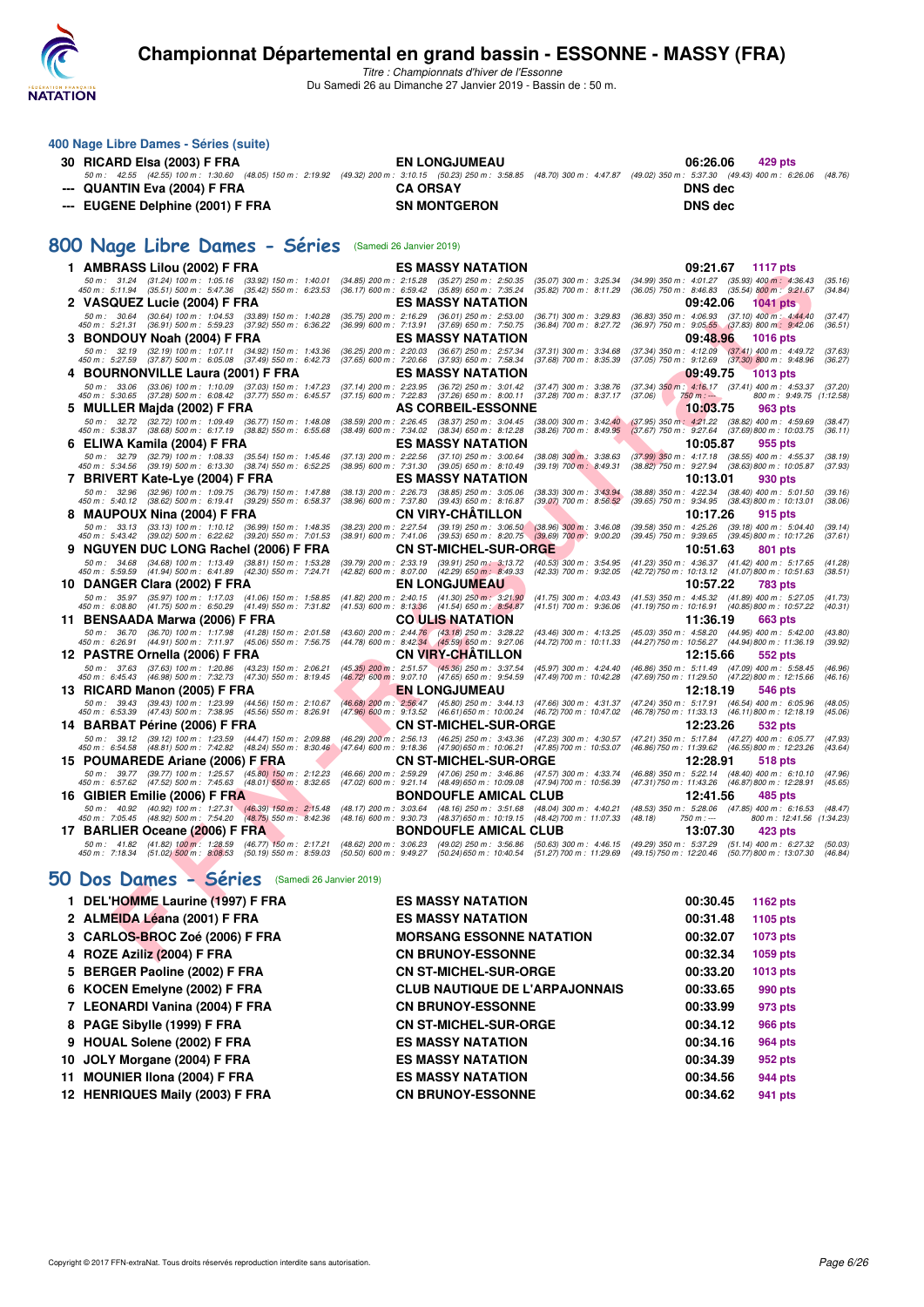

#### **50 Dos Dames - Séries (suite)** 13 NGUYEN DUC LONG Armelle (2003) F FRA 14 BOUSQUIE Chloé (2006) F FRA 15 LEONARDI Alizée (1999) F FRA **15 DANGER Clara (2002) F FRA 17 PUSSET Léna (2003) F FRA YERRES NATATION 00:35.44 900 pts** 18 BROSSEAU Lola (2004) F FRA **19 SAUTEREAU Marie (2004) F FRA** 20 BALMER Romane (2004) F FRA 21 JEAN BAPTISTE Ambre (2005) F FRA 22 CHECLER Solène (2004) F FRA 23 BASCOUL Madushika (2005) F FRA 24 DENDRAEL Justine (1996) F FRA 25 LENGLET Nolwenn (2002) F FRA 26 BENSAADA Marwa (2006) F FRA 27 BOURGEOIS Océanne (2004) F FRA 28 BENTERKI Syrine (2005) F FRA 29 BASILE Helene (2004) F FRA **30 BELIMAM Ghizlene (2003) F FRA** 31 DUCLOYER Clara (2002) F FRA 32 LARGE Johanna (2006) F FRA **33 BEAUDRON Leann (2003) F FRA 34 PEGORARO Ninon (2004) F FRA** 35 LOZIC Maëlyne (2005) F FRA **36 MENNETRIER Florence (2005) F FRA** 37 CESAIRE Sohane (2004) F FRA **38 MARTIN Enora (2005) F FRA 39 RAULT Sidonie (2005) F FRA 40 ROUSSEAU Caroline (2002) F FRA** --- CORNILLON Amandine (2003) F FRA **--- EUGENE Delphine (2001) F FRA [100 Dos Dames - Séries](http://www.ffnatation.fr/webffn/resultats.php?idact=nat&go=epr&idcpt=58437&idepr=12)** (Dimanche 27 Janvier 2019) **1 SIMOENS Lucille (2005) F FRA ES MASSY NATATION 01:10.82 1007 pts** 2 CARLOS-BROC Zoé (2006) **F FRA 3 ROZE Aziliz (2004) F FRA 4 BERGER Paoline (2002) F FRA**

- **5 MOUNIER IIona (2004) F FRA**
- **6 MAUPOUX Nina (2004) F FRA**
- **7 JOLY Morgane (2004) F FRA**
- **8 HOUAL Solene (2002) F FRA**
- **9 KOCEN Emelyne (2002) F FRA**
- 10 BOUSQUIE Chloé (2006) F FRA
- 11 ROUSSEAU Morgane (2000) F FRA
- 12 BALMER Romane (2004) F FRA
- 13 BROSSEAU Lola (2004) F FRA
- 14 LEONARDI Vanina (2004) F FRA
- 15 HENRIQUES Maily (2003) F FRA

| YEN DUC LONG Armelle (2003) F FRA               | <b>CN ST-MICHEL-SUR-ORGE</b>                    | 00:34.66       | 939 pts                                                |
|-------------------------------------------------|-------------------------------------------------|----------------|--------------------------------------------------------|
| SQUIE Chloé (2006) F FRA                        | <b>CN VIRY-CHÂTILLON</b>                        | 00:34.95       | 924 pts                                                |
| <b>NARDI Alizée (1999) F FRA</b>                | <b>CN BRUNOY-ESSONNE</b>                        | 00:35.20       | 912 pts                                                |
| GER Clara (2002) F FRA                          | <b>EN LONGJUMEAU</b>                            | 00:35.20       | 912 pts                                                |
| SET Léna (2003) F FRA                           | <b>YERRES NATATION</b>                          | 00:35.44       | <b>900 pts</b>                                         |
| SSEAU Lola (2004) F FRA                         | <b>YERRES NATATION</b>                          | 00:35.52       | 896 pts                                                |
| TEREAU Marie (2004) F FRA                       | <b>CA ORSAY</b>                                 | 00:35.56       | 894 pts                                                |
| MER Romane (2004) F FRA                         | <b>CN VIRY-CHÂTILLON</b>                        | 00:35.81       | <b>882 pts</b>                                         |
| <b>N BAPTISTE Ambre (2005) F FRA</b>            | <b>CN ST-MICHEL-SUR-ORGE</b>                    | 00:35.90       | 877 pts                                                |
| CLER Solène (2004) F FRA                        | <b>YERRES NATATION</b>                          | 00:36.02       | 871 pts                                                |
| COUL Madushika (2005) F FRA                     | <b>CN VIRY-CHÂTILLON</b>                        | 00:36.41       | 853 pts                                                |
| <b>DRAEL Justine (1996) F FRA</b>               | <b>CO ULIS NATATION</b>                         | 00:37.08       | 821 pts                                                |
| <b>GLET Nolwenn (2002) F FRA</b>                | <b>ES MASSY NATATION</b>                        | 00:37.14       | <b>818 pts</b>                                         |
| SAADA Marwa (2006) F FRA                        | <b>CO ULIS NATATION</b>                         | 00:37.17       | 817 pts                                                |
| RGEOIS Océanne (2004) F FRA                     | <b>CN BRUNOY-ESSONNE</b>                        | 00:37.19       | 816 pts                                                |
| <b>TERKI Syrine (2005) F FRA</b>                | <b>EN LONGJUMEAU</b>                            | 00:37.44       | 804 pts                                                |
| ILE Helene (2004) F FRA                         | <b>CN ST-MICHEL-SUR-ORGE</b>                    | 00:37.48       | 802 pts                                                |
| MAM Ghizlene (2003) F FRA                       | AS CORBEIL-ESSONNE                              | 00:37.52       | 800 pts                                                |
| LOYER Clara (2002) F FRA                        | <b>CO ULIS NATATION</b>                         | 00:37.62       | 796 pts                                                |
| GE Johanna (2006) F FRA                         | <b>CLUB NAUTIQUE DE L'ARPAJONNAIS</b>           | 00:37.84       | <b>786 pts</b>                                         |
| UDRON Leann (2003) F FRA                        | <b>EN LONGJUMEAU</b>                            | 00:38.10       | 774 pts                                                |
| ORARO Ninon (2004) F FRA                        | <b>EN DRAVEIL</b>                               | 00:38.14       | 772 pts                                                |
| IC Maëlyne (2005) F FRA                         | <b>EN LONGJUMEAU</b>                            | 00:38.26       | <b>766 pts</b>                                         |
| <b>NETRIER Florence (2005) F FRA</b>            | <b>CN BRUNOY-ESSONNE</b>                        | 00:38.68       | 747 pts                                                |
| AIRE Sohane (2004) F FRA                        | <b>EN STE-GENEVIÈVE-DES-BOIS</b>                | 00:39.40       | 715 pts                                                |
| TIN Enora (2005) F FRA                          | <b>EN DRAVEIL</b>                               | 00:39.43       | 714 pts                                                |
| LT Sidonie (2005) F FRA                         | <b>EN DRAVEIL</b>                               | 00:39.49       | 712 pts                                                |
| SSEAU Caroline (2002) F FRA                     | <b>BONDOUFLE AMICAL CLUB</b>                    | 00:40.58       | <b>665 pts</b>                                         |
| NILLON Amandine (2003) F FRA                    | <b>SN MONTGERON</b>                             | <b>DNS dec</b> |                                                        |
| ENE Delphine (2001) F FRA                       | <b>SN MONTGERON</b>                             | <b>DNS dec</b> |                                                        |
| os Dames - Séries<br>(Dimanche 27 Janvier 2019) |                                                 |                |                                                        |
| <b>DENS Lucille (2005) F FRA</b>                | <b>ES MASSY NATATION</b>                        | 01:10.82       | <b>1007 pts</b>                                        |
| <b>LOS-BROC Zoé (2006) F FRA</b>                | 50 m : 34.36<br><b>MORSANG ESSONNE NATATION</b> | 01:10.86       | $(34.36)$ 100 m : 1:10.82 $(36.46)$<br><b>1006 pts</b> |
| E Aziliz (2004) F FRA                           | <b>CN BRUNOY-ESSONNE</b>                        | 01:11.32       | 50 m: 34.42 (34.42) 100 m: 1:10.86 (36.44)<br>994 pts  |
|                                                 |                                                 |                | 50 m: 34.97 (34.97) 100 m: 1:11.32 (36.35)             |
| GER Paoline (2002) F FRA                        | <b>CN ST-MICHEL-SUR-ORGE</b>                    | 01:11.42       | 991 pts                                                |
| <b>NIER Ilona (2004) F FRA</b>                  | <b>ES MASSY NATATION</b>                        | 01:12.35       | 50 m: 34.68 (34.68) 100 m: 1:11.42 (36.74)<br>968 pts  |
|                                                 |                                                 |                | 50 m: 34.98 (34.98) 100 m: 1:12.35 (37.37)             |
| POUX Nina (2004) F FRA                          | <b>CN VIRY-CHÂTILLON</b>                        | 01:12.47       | 965 pts<br>50 m: 35.00 (35.00) 100 m: 1:12.47 (37.47)  |
| Y Morgane (2004) F FRA                          | <b>ES MASSY NATATION</b>                        | 01:12.92       | 954 pts<br>50 m: 35.49 (35.49) 100 m: 1:12.92 (37.43)  |
| AL Solene (2002) F FRA                          | <b>ES MASSY NATATION</b>                        | 01:13.63       | 936 pts                                                |
|                                                 |                                                 |                | 50 m: 36.24 (36.24) 100 m: 1:13.63 (37.39)             |
| EN Emelyne (2002) F FRA                         | <b>CLUB NAUTIQUE DE L'ARPAJONNAIS</b>           | 01:14.28       | 921 pts<br>50 m: 35.28 (35.28) 100 m: 1:14.28 (39.00)  |

| ייטו אוסוראיו וטטאויי                 |          |                        | 01.10.04 1007 PG                           |         |
|---------------------------------------|----------|------------------------|--------------------------------------------|---------|
|                                       |          | 50 m : 34.36           | (34.36) 100 m: 1:10.82 (36.46)             |         |
| <b>MORSANG ESSONNE NATATION</b>       |          |                        | 01:10.86 1006 pts                          |         |
|                                       | 50 m :   | 34.42                  | (34.42) 100 m: 1:10.86 (36.44)             |         |
| <b>CN BRUNOY-ESSONNE</b>              |          |                        | 01:11.32 994 pts                           |         |
|                                       | $50 m$ : | 34.97                  | (34.97) 100 m : 1:11.32 (36.35)            |         |
| <b>CN ST-MICHEL-SUR-ORGE</b>          |          |                        | 01:11.42 991 pts                           |         |
|                                       | $50 m$ : | 34.68                  | (34.68) 100 m: 1:11.42 (36.74)             |         |
| <b>ES MASSY NATATION</b>              |          |                        | 01:12.35<br>(34.98) 100 m: 1:12.35 (37.37) | 968 pts |
| <b>CN VIRY-CHÂTILLON</b>              | $50 m$ : | 34.98                  | $01:12.47$ 965 pts                         |         |
|                                       | $50 m$ : | 35.00                  | (35.00) 100 m: 1:12.47 (37.47)             |         |
| <b>ES MASSY NATATION</b>              |          |                        | 01:12.92                                   | 954 pts |
|                                       | $50 m$ : | 35.49                  | (35.49) 100 m: 1:12.92 (37.43)             |         |
| <b>ES MASSY NATATION</b>              |          |                        | $01:13.63$ 936 pts                         |         |
|                                       | $50 m$ : | 36.24                  | (36.24) 100 m: 1:13.63 (37.39)             |         |
| <b>CLUB NAUTIQUE DE L'ARPAJONNAIS</b> |          |                        | $01:14.28$ 921 pts                         |         |
|                                       | $50 m$ : | 35.28                  | (35.28) 100 m: 1:14.28 (39.00              |         |
| <b>CN VIRY-CHÂTILLON</b>              |          |                        | 01:14.47 916 pts                           |         |
|                                       | $50 m$ : | 35.44                  | (35.44) 100 m: 1:14.47 (39.03)             |         |
| EN STE-GENEVIÈVE-DES-BOIS             |          |                        | 01:14.73 910 pts                           |         |
|                                       | $50 m$ : | 36.46                  | (36.46) 100 m : 1:14.73 (38.27)            |         |
| <b>CN VIRY-CHÂTILLON</b>              |          |                        | 01:16.39 870 pts                           |         |
|                                       |          | 50 m: 37.34            | (37.34) 100 m: 1:16.39 (39.05)             |         |
| <b>YERRES NATATION</b>                |          |                        | 01:16.99 856 pts                           |         |
|                                       |          | 50 m : 37.23           | (37.23) 100 m : 1:16.99 (39.76)            |         |
| <b>CN BRUNOY-ESSONNE</b>              |          |                        | 01:17.63                                   | 841 pts |
|                                       |          | $50 \text{ m}$ : 37.24 | (37.24) 100 m: 1:17.63 (40.39)             |         |
| <b>CN BRUNOY-ESSONNE</b>              |          |                        | 01:17.69                                   | 839 pts |
|                                       | $50 m$ : | 37.18                  | $(37.18)$ 100 m : 1:17.69 $(40.51)$        |         |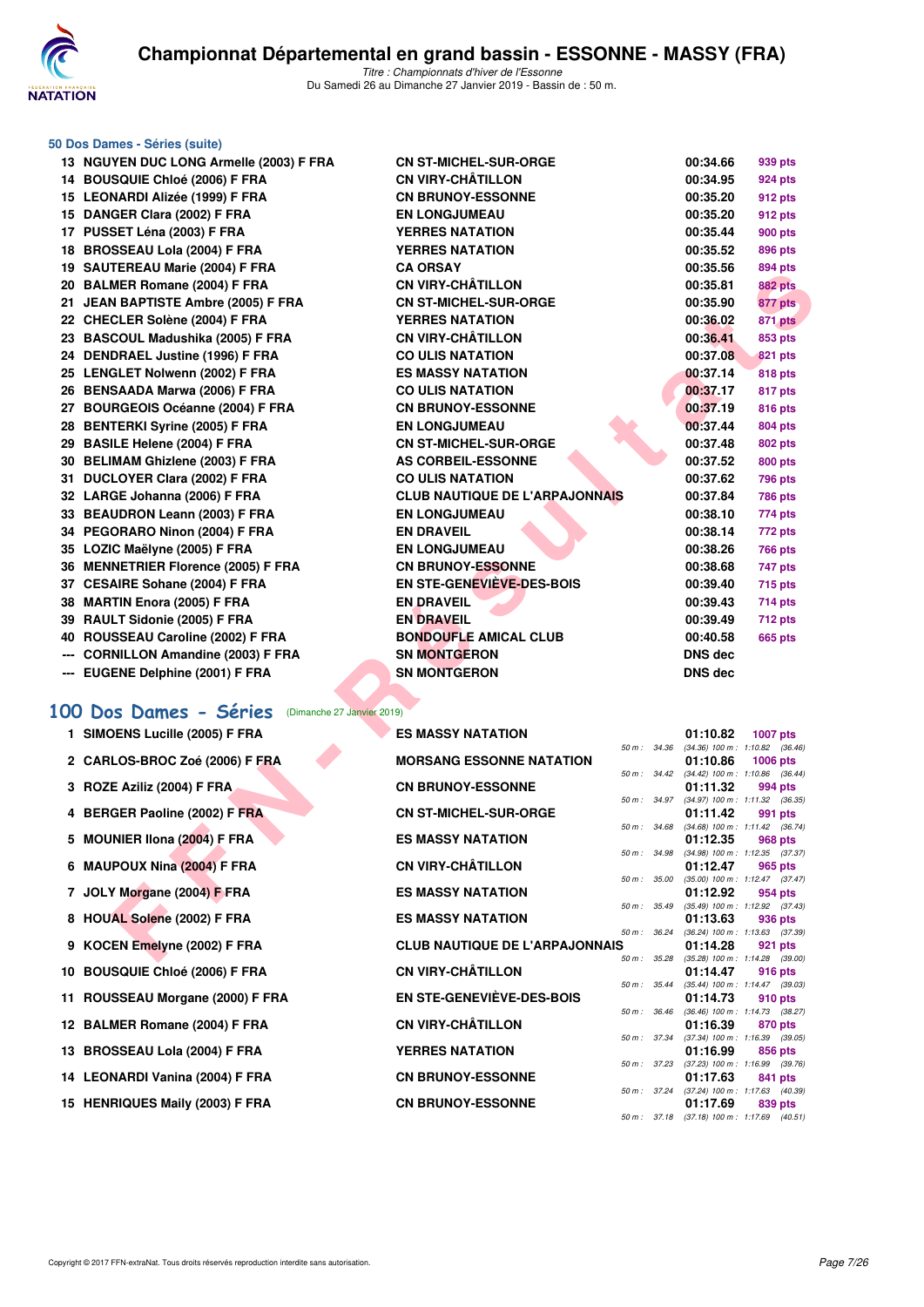

**100 Dos Dames - Séries (suite)**

| 16 ELIWA Kamila (2004) F FRA                        | <b>ES MASSY NATATION</b>                                                       |                  |            | 01:18.19       | 828 pts                                               |
|-----------------------------------------------------|--------------------------------------------------------------------------------|------------------|------------|----------------|-------------------------------------------------------|
| 17 CHAVANNE Audrie (1997) F FRA                     | <b>CN ST-MICHEL-SUR-ORGE</b>                                                   | 50 m : 37.93     |            | 01:18.73       | $(37.93)$ 100 m : 1:18.19 $(40.26)$<br>816 pts        |
| 18 BOURGEOIS Océanne (2004) F FRA                   | <b>CN BRUNOY-ESSONNE</b>                                                       | 50 m : 38.31     |            | 01:18.99       | $(38.31)$ 100 m : 1:18.73 $(40.42)$<br>810 pts        |
| 19 RICARD Manon (2005) F FRA                        | <b>EN LONGJUMEAU</b>                                                           | 50 m : 38.79     |            | 01:19.54       | (38.79) 100 m : 1:18.99 (40.20)<br>797 pts            |
|                                                     |                                                                                | 50 m : 37.90     |            |                | $(37.90)$ 100 m : 1:19.54 $(41.64)$                   |
| 20 SAUTEREAU Marie (2004) F FRA                     | <b>CA ORSAY</b>                                                                | 50 m : 39.21     |            | 01:21.01       | 764 pts<br>$(39.21)$ 100 m : 1:21.01 $(41.80)$        |
| 21   RABARIMAMPIANINA Sendra (2004) F FRA           | <b>CN ST-MICHEL-SUR-ORGE</b>                                                   |                  |            | 01:21.30       | 758 pts                                               |
| 22   CHECLER Solène (2004) F FRA                    | <b>YERRES NATATION</b>                                                         | 50 m : 39.64     |            | 01:21.33       | $(39.64)$ 100 m : 1:21.30 $(41.66)$<br><b>757 pts</b> |
| 23 PLANES Janice (2003) F FRA                       | <b>MORSANG ESSONNE NATATION</b>                                                | 50 m : 39.54     |            | 01:21.40       | $(39.54)$ 100 m : 1:21.33 $(41.79)$<br>756 pts        |
| 24 BENSAADA Marwa (2006) F FRA                      | <b>CO ULIS NATATION</b>                                                        | 50 m: 40.00      |            | 01:21.58       | $(40.00)$ 100 m : 1:21.40 $(41.40)$<br>752 pts        |
| 25 BENTERKI Syrine (2005) F FRA                     | <b>EN LONGJUMEAU</b>                                                           | 50 m : 39.49     |            | 01:23.06       | (39.49) 100 m: 1:21.58 (42.09)<br><b>719 pts</b>      |
|                                                     |                                                                                | $50 m$ : $40.95$ |            |                | $(40.95)$ 100 m : 1:23.06 $(42.11)$                   |
| 26 BERTELOOT Justine (2003) F FRA                   | <b>SN MONTGERON</b>                                                            | $50 m$ : 41.44   |            | 01:23.22       | 716 pts<br>$(41.44)$ 100 m : 1:23.22 $(41.78)$        |
| 27 ROTTIERS Margot (2002) F FRA                     | <b>EN LONGJUMEAU</b>                                                           |                  |            | 01:24.35       | 692 pts                                               |
| 28 FIDON Louna (2005) F FRA                         | <b>EN LONGJUMEAU</b>                                                           | $50 m$ :         | 39.99      | 01:24.71       | $(39.99)$ 100 m : 1:24.35 $(44.36)$<br>684 pts        |
|                                                     |                                                                                | 50 m : 43.24     |            |                | (43.24) 100 m: 1:24.71 (41.47)                        |
| 29 MENNETRIER Florence (2005) F FRA                 | <b>CN BRUNOY-ESSONNE</b>                                                       | $50 m$ : 42.10   |            | 01:25.13       | 676 pts<br>(42.10) 100 m: 1:25.13 (43.03)             |
| 30 CESAIRE Sohane (2004) F FRA                      | <b>EN STE-GENEVIEVE-DES-BOIS</b>                                               |                  |            | 01:26.14       | 655 pts                                               |
| 31 LARGE Johanna (2006) F FRA                       | <b>CLUB NAUTIQUE DE L'ARPAJONNAIS</b>                                          |                  |            | 01:26.81       | 50 m: 41.76 (41.76) 100 m: 1:26.14 (44.38)<br>641 pts |
|                                                     | <b>EN LONGJUMEAU</b>                                                           | $50 m$ : 42.04   |            |                | (42.04) 100 m: 1:26.81 (44.77)                        |
| 32 RICARD Elsa (2003) F FRA                         |                                                                                | 50 m : 43.42     |            | 01:29.46       | 588 pts<br>(43.42) 100 m: 1:29.46 (46.04)             |
| 33 CHARNET Celia (2004) F FRA                       | <b>MORSANG ESSONNE NATATION</b>                                                | 50 m : 43.27     |            | 01:32.31       | 534 pts<br>(43.27) 100 m: 1:32.31 (49.04)             |
| --- CORNILLON Amandine (2003) F FRA                 | <b>SN MONTGERON</b>                                                            |                  |            | <b>DNS dec</b> |                                                       |
| --- EUGENE Delphine (2001) F FRA                    | <b>SN MONTGERON</b>                                                            |                  |            | <b>DNS dec</b> |                                                       |
| 00 Dos Dames - Séries<br>(Dimanche 27 Janvier 2019) |                                                                                |                  |            |                |                                                       |
| 1 CARLOS-BROC Zoé (2006) F FRA                      | <b>MORSANG ESSONNE NATATION</b>                                                |                  |            | 02:30.42       | <b>1010 pts</b>                                       |
|                                                     | 100 m: 1:13.23 (1:13.23)<br>$50 m: -$                                          | $150 m : -$      |            |                | 200 m: 2:30.42 (1:17.19)                              |
| 2 BERGER Paoline (2002) F FRA                       | <b>CN ST-MICHEL-SUR-ORGE</b><br>100 m: 1:13.62 (1:13.62)<br>$50 m: -$          | $150 m : -$      |            | 02:32.66       | 982 pts<br>200 m: 2:32.66 (1:19.04)                   |
| 3 HOUAL Solene (2002) F FRA                         | <b>ES MASSY NATATION</b><br>100 m: 1:15.61 (1:15.61)<br>$50 m$ : ---           | $150 m: -$       |            | 02:35.91       | 941 pts<br>200 m: 2:35.91 (1:20.30)                   |
| 4 MAUPOUX Nina (2004) F FRA                         | <b>CN VIRY-CHATILLON</b>                                                       |                  |            | 02:37.41       | 922 pts                                               |
| 5 MOUNIER IIona (2004) F FRA                        | $50 m: -$<br>100 m: 1:16.69 (1:16.69)<br><b>ES MASSY NATATION</b>              | $150 m : -$      |            | 02:37.50       | 200 m: 2:37.41 (1:20.72)<br>921 pts                   |
|                                                     | $50 m: -$<br>100 m: 1:15.87 (1:15.87)                                          | $150 m: -$       |            |                | 200 m: 2:37.50 (1:21.63)                              |
| 6 KOCEN Emelyne (2002) F FRA                        | <b>CLUB NAUTIQUE DE L'ARPAJONNAIS</b><br>$50 m: -$<br>100 m: 1:17.54 (1:17.54) | $150 m : -$      |            | 02:40.55       | 884 pts<br>200 m: 2:40.55 (1:23.01)                   |
| 7 ELIWA Kamila (2004) F FRA                         | <b>ES MASSY NATATION</b>                                                       |                  |            | 02:41.16       | 877 pts                                               |
| 8 HENRIQUES Maily (2003) F FRA                      | $50 m: -$<br>100 m: 1:16.43 (1:16.43)<br><b>CN BRUNOY-ESSONNE</b>              | $150 m : -$      |            | 02:42.51       | 200 m: 2:41.16 (1:24.73)<br>861 pts                   |
|                                                     | 100 m: 1:18.47 (1:18.47)<br>$50 m: -$                                          |                  | $150 m: -$ |                | 200 m: 2:42.51 (1:24.04)                              |
| 9 BROSSEAU Lola (2004) F FRA                        | <b>YERRES NATATION</b><br>$50 m: -$<br>100 m: 1:19.70 (1:19.70)                | $150 m$ : ---    |            | 02:43.39       | 851 pts<br>200 m: 2:43.39 (1:23.69)                   |
| 10 ALMEIDA Léana (2001) F FRA                       | <b>ES MASSY NATATION</b>                                                       |                  |            | 02:46.12       | 819 pts                                               |

|  |  |  |  | 200 Dos Dames - Séries | (Dimanche 27 |
|--|--|--|--|------------------------|--------------|
|--|--|--|--|------------------------|--------------|

- 
- 
- 
- 
- 
- 
- 
- 
- **9 BROSSEAU Lola (2004) F FRA**
- 
- **11 NGUYEN DUC LONG Rachel (2006) F FRA**
- **12 RABARIMAMPIANINA Sendra (2004) F FRA**
- **13 DESNOS Elyne (2006) F FRA CONSERVANCE**
- **14 SANCHEZ Laura (2006) F FRA CONSERVERS**
- 

| 1 CARLOS-BROC Zoé (2006) F FRA          |                              | MORSANG ESSONNE NATATION 02:30.42 1010 pts                             |             |          |                                                                             |
|-----------------------------------------|------------------------------|------------------------------------------------------------------------|-------------|----------|-----------------------------------------------------------------------------|
|                                         |                              | 50 m: --- 100 m: 1:13.23 (1:13.23) 150 m: --- 200 m: 2:30.42 (1:17.19) |             |          |                                                                             |
| 2 BERGER Paoline (2002) F FRA           | <b>CN ST-MICHEL-SUR-ORGE</b> |                                                                        |             | 02:32.66 | 982 pts                                                                     |
|                                         |                              | 50 m : --- 100 m : 1:13.62 (1:13.62)                                   |             |          | 150 m :--- 200 m : 2:32.66 (1:19.04)                                        |
| 3 HOUAL Solene (2002) F FRA             | <b>ES MASSY NATATION</b>     |                                                                        |             | 02:35.91 | 941 pts                                                                     |
|                                         |                              | 50 m : --- 100 m : 1:15.61 (1:15.61)                                   | $150 m : -$ |          | 200 m: 2:35.91 (1:20.30)                                                    |
| 4 MAUPOUX Nina (2004) F FRA             | <b>CN VIRY-CHÂTILLON</b>     |                                                                        |             | 02:37.41 | 922 pts                                                                     |
|                                         | $50 m$ : ---                 | 100 m : 1:16.69 (1:16.69)                                              | $150 m: -$  |          | 200 m: 2:37.41 (1:20.72)                                                    |
| 5 MOUNIER IIona (2004) F FRA            | <b>ES MASSY NATATION</b>     |                                                                        |             | 02:37.50 | 921 pts                                                                     |
|                                         |                              | 50 m :--- 100 m : 1:15.87 (1:15.87)                                    |             |          | 150 m :--- 200 m : 2:37.50 (1:21.63)                                        |
| 6 KOCEN Emelyne (2002) F FRA            |                              | <b>CLUB NAUTIQUE DE L'ARPAJONNAIS</b>                                  |             |          | 02:40.55 884 pts<br>150 m : --- 200 m : 2:40.55 (1:23.01)                   |
| 7 ELIWA Kamila (2004) F FRA             | <b>ES MASSY NATATION</b>     | 50 m : --- 100 m : 1:17.54 (1:17.54)                                   |             |          | 02:41.16 877 pts                                                            |
|                                         | $50 m: -$                    | 100 m : 1:16.43 (1:16.43)                                              |             |          | 150 m :--- 200 m : 2:41.16 (1:24.73)                                        |
| 8 HENRIQUES Maily (2003) F FRA          | <b>CN BRUNOY-ESSONNE</b>     |                                                                        |             |          | 02:42.51 861 pts                                                            |
|                                         | $50 m: -$                    | 100 m : 1:18.47 (1:18.47)                                              | $150 m: -$  |          | 200 m: 2:42.51 (1:24.04)                                                    |
| 9 BROSSEAU Lola (2004) F FRA            | <b>YERRES NATATION</b>       |                                                                        |             |          | 02:43.39 851 pts                                                            |
|                                         | $50 m: -$                    | 100 m : 1:19.70 (1:19.70)                                              |             |          | 150 m :--- 200 m : 2:43.39 (1:23.69)                                        |
| 10 ALMEIDA Léana (2001) F FRA           | <b>ES MASSY NATATION</b>     |                                                                        |             |          | $02:46.12$ 819 pts                                                          |
|                                         | $50 m: -$                    | 100 m : 1:16.62 (1:16.62)                                              | $150 m: -$  |          | 200 m: 2:46.12 (1:29.50)                                                    |
| 11 NGUYEN DUC LONG Rachel (2006) F FRA  | <b>CN ST-MICHEL-SUR-ORGE</b> |                                                                        |             |          | $02:46.25$ 817 pts                                                          |
|                                         | $50 m: -$                    | 100 m : 1:21.80 (1:21.80)                                              |             |          | 150 m :--- 200 m : 2:46.25 (1:24.45)                                        |
| 12 RABARIMAMPIANINA Sendra (2004) F FRA | <b>CN ST-MICHEL-SUR-ORGE</b> |                                                                        |             |          | 02:53.78 733 pts                                                            |
|                                         |                              | 50 m :--- 100 m : 1:23.95 (1:23.95)                                    | $150 m : -$ |          | 200 m: 2:53.78 (1:29.83)                                                    |
| 13 DESNOS Elyne (2006) F FRA            | <b>CN VIRY-CHÂTILLON</b>     |                                                                        |             |          | 02:54.10 729 pts                                                            |
|                                         | $50 m: -$                    | 100 m : 1:26.75 (1:26.75)                                              |             |          | 150 m :--- 200 m : 2:54.10 (1:27.35)                                        |
| 14 SANCHEZ Laura (2006) F FRA           | <b>CN BRUNOY-ESSONNE</b>     |                                                                        |             |          | 02:55.25 717 pts                                                            |
|                                         | $50 m: -$                    | 100 m: 1:25.83 (1:25.83)                                               | $150 m : -$ |          | 200 m: 2:55.25 (1:29.42)                                                    |
| 15 BASCOUL Madushika (2005) F FRA       | <b>CN VIRY-CHÂTILLON</b>     |                                                                        |             |          | 02:56.26 706 pts                                                            |
|                                         |                              | $50 \text{ m}$ : $\frac{100 \text{ m}}{1}$ : 1:25.53 (1:25.53)         |             |          | $150 \text{ m}$ : $\frac{150 \text{ m}}{150 \text{ m}}$ : 2.56.26 (1:30.73) |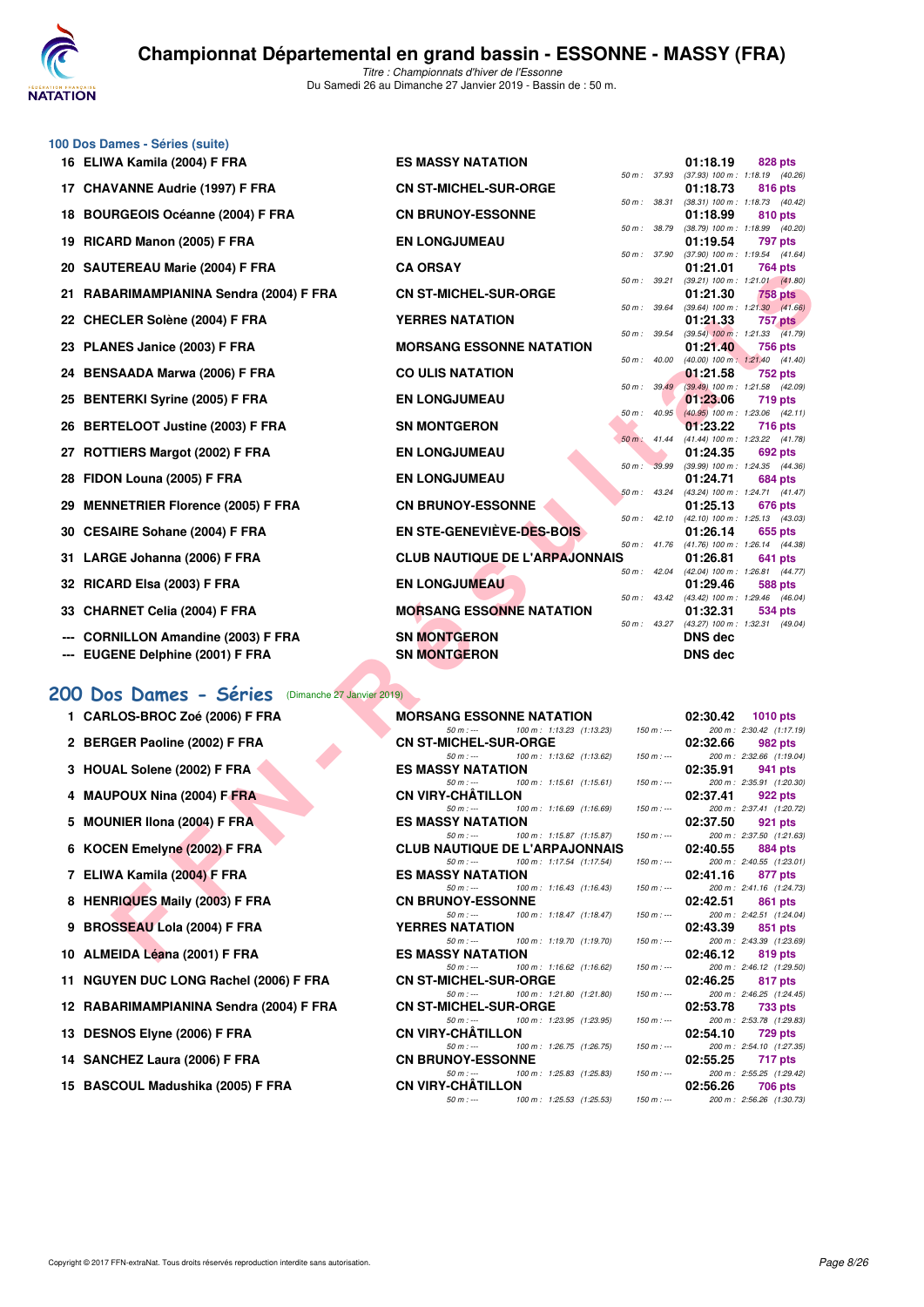

#### **200 Dos Dames - Séries (suite)**

- 
- 17 CESAIRE Sohane (2004) F FRA
- 18 SKOUMAS Stéfanie (2006) F FRA
- 19 ROUSSEAU Caroline (2002) F FRA
- **20 SAINT-PAUL Léa (2005) F FRA**
- **21 RICARD Elsa (2003) F FRA**
- 
- 
- 
- 
- 
- --- LARGE Johanna (2006) F FRA
- --- CORNILLON Amandine (2003) F FRA
- 

#### **[50 Brasse Dames - Séries](http://www.ffnatation.fr/webffn/resultats.php?idact=nat&go=epr&idcpt=58437&idepr=21)** (Samedi 26 Janvier 2019)

| 1. | DEL'HOMME Laurine (1997) F FRA         |
|----|----------------------------------------|
|    | 2 MAILLE Salomé (2004) F FRA           |
|    | 3 CHAVANNE Audrie (1997) F FRA         |
|    | 4 VALENTIN Maéva (2004) F FRA          |
|    | 5 DESBONNES Leha (2002) F FRA          |
|    | 6 DJEMAOUI Lahna (2004) F FRA          |
|    | 7 ROUSSEAU Morgane (2000) F FRA        |
|    | 8 CATAYEE-BELINY Britany (2002) F FRA  |
|    | 9 ROUDI Selma (2004) F FRA             |
|    | 10 BENARABA Sarah (2005) F ALG         |
|    | 11 BEN SAID Manon (2001) F FRA         |
|    | 12 GISOTTI Justine (2005) F FRA        |
|    | 13 LENGLET Nolwenn (2002) F FBA        |
|    | 14 PLANES Janice (2003) F FRA          |
|    | 15 SAULIN Léa (2004) F FRA             |
|    | 16 BASILE Helene (2004) F FRA          |
|    | 17 STEPHAN Mary (2005) F FRA           |
|    | 18 MOUNIER IIona (2004) F FRA          |
|    | 19 VAUBOURG Maureen (2006) F FRA       |
|    | 20 BERTELOOT Justine (2003) F FRA      |
|    | 21 NGUYEN DUC LONG Rachel (2006) F FRA |
|    | 22 CHERIA Yasmine (2003) F FRA         |
|    | 23 BOYER-VIDAL France (1999) F FRA     |
|    | 24 CATAYEE-BELINY Taysane (1999) F FRA |
|    | 25 BOUSQUIE Chloé (2006) F FRA         |
|    | 26 BRUAND Mélanie (2006) F FRA         |
|    | 27 CESAIRE Sohane (2004) F FRA         |
|    | 28 BELIMAM Ghizlene (2003) F FRA       |
| 29 | FIDON Louna (2005) F FRA               |
|    | 30 GAIFFIER Agathe (2003) F FRA        |
|    | 31 MERCIER Coralie (2006) F FRA        |
| 32 | CHERIA Nour (2003) F FRA               |

| 16 ROTTIERS Margot (2002) F FRA     | <b>EN LONGJUMEAU</b>            |                                                                                      |                | 02:58.47 682 pts   |
|-------------------------------------|---------------------------------|--------------------------------------------------------------------------------------|----------------|--------------------|
|                                     |                                 | 50 m : --- 100 m : 1:26.56 (1:26.56) 150 m : --- 200 m : 2:58.47 (1:31.91            |                |                    |
| 17 CESAIRE Sohane (2004) F FRA      |                                 | EN STE-GENEVIEVE-DES-BOIS 03:00.55 661 pts                                           |                |                    |
|                                     |                                 | 50 m : --- 100 m : 1:28.58 (1:28.58) 150 m : --- 200 m : 3:00.55 (1:31.97)           |                |                    |
| 18 SKOUMAS Stéfanie (2006) F FRA    |                                 | CN ST-MICHEL-SUR-ORGE 03:03.87 627 pts                                               |                |                    |
|                                     |                                 | 50 m : --- 100 m : 1:29.74 (1:29.74) 150 m : --- 200 m : 3:03.87 (1:34.13            |                |                    |
| 19 ROUSSEAU Caroline (2002) F FRA   |                                 | <b>BONDOUFLE AMICAL CLUB</b> 03:06.82 597 pts                                        |                |                    |
|                                     |                                 | 50 m : --- 100 m : 1:29.47 (1:29.47) 150 m : --- 200 m : 3:06.82 (1:37.35            |                |                    |
| 20 SAINT-PAUL Léa (2005) F FRA      |                                 | MORSANG ESSONNE NATATION 03:10.20 564 pts                                            |                |                    |
|                                     |                                 | 50 m : --- 100 m : 1:33.80 (1:33.80) 150 m : --- 200 m : 3:10.20 (1:36.40)           |                |                    |
| 21 RICARD Elsa (2003) F FRA         | <b>EN LONGJUMEAU</b>            |                                                                                      |                | $03:10.88$ 558 pts |
|                                     |                                 | 50 m : --- 100 m : 1:30.63 (1:30.63) 150 m : --- 200 m : 3:10.88 (1:40.25            |                |                    |
| 22 GIBIER Emilie (2006) F FRA       |                                 | BONDOUFLE AMICAL CLUB 03:11.29 554 pts                                               |                |                    |
|                                     |                                 | 50 m : --- 100 m : 1:33.85 (1:33.85) 150 m : --- 200 m : 3:11.29 (1:37.44            |                |                    |
| 23 CHARNET Celia (2004) F FRA       |                                 | <b>MORSANG ESSONNE NATATION 03:13.07 537 pts</b>                                     |                |                    |
|                                     |                                 | 50 m : --- 100 m : 1:33.99 (1:33.99) 150 m : --- 200 m : 3:13.07 (1:39.08            |                |                    |
| 24 POUMAREDE Ariane (2006) F FRA    |                                 | CN ST-MICHEL-SUR-ORGE 03:13.75 531 pts                                               |                |                    |
|                                     |                                 | 50 m : --- 100 m : 1:33.38 (1:33.38) 150 m : -- 200 m : 3:13.75 (1:40.37)            |                |                    |
| 25 PETIT Mathilde (2005) F FRA      |                                 | MORSANG ESSONNE NATATION 63:17.08 500 pts                                            |                |                    |
|                                     |                                 | 50 m : $\ldots$ 100 m : 1:36.12 (1:36.12) 150 m : $\ldots$ 200 m : 3:17.08 (1:40.96) |                |                    |
| 26 DOINEIL Cécile (2006) F FRA      | <b>MORSANG ESSONNE NATATION</b> |                                                                                      |                | $03:22.66$ 451 pts |
|                                     |                                 | 50 m : --- 100 m : 1:38.78 (1:38.78) 150 m : --- 200 m : 3:22.66 (1:43.88            |                |                    |
| --- LARGE Johanna (2006) F FRA      |                                 | <b>CLUB NAUTIQUE DE L'ARPAJONNAIS</b>                                                | <b>DNS</b> dec |                    |
| --- CORNILLON Amandine (2003) F FRA | <b>SN MONTGERON</b>             |                                                                                      | DNS dec        |                    |
| --- EUGENE Delphine (2001) F FRA    | <b>SN MONTGERON</b>             |                                                                                      | DNS dec        |                    |
|                                     |                                 | <b>Contract Contract Contract</b>                                                    |                |                    |

| 02:58.47          | <b>682 pts</b>           |
|-------------------|--------------------------|
| 200 m :           | 2:58.47 (1:31.91)        |
| 03:00.55          | 661 pts                  |
| $200 m$ :         | 3:00.55 (1:31.97)        |
| 03:03.87          | 627 pts                  |
| 200 m :           | 3:03.87 (1:34.13)        |
| 03:06.82          | 597 pts                  |
| $200 m$ :         | 3:06.82 (1:37.35)        |
| 03:10.20          | 564 pts                  |
| $200 m$ :         | $3:10.20$ $(1:36.40)$    |
| 03:10.88          | 558 pts                  |
| $200 m$ :         | $3:10.88$ $(1:40.25)$    |
| 03:11.29          | <b>554 pts</b>           |
| $200 \text{ m}$ : | 3:11.29 (1:37.44)        |
| 03:13.07          | 537 pts                  |
|                   | 200 m: 3:13.07 (1:39.08) |
| 03:13.75          | 531 pts                  |
| 200 m :           | 3:13.75 (1:40.37)        |
| 03:17.08          | <b>500 pts</b>           |
|                   | 200 m: 3:17.08 (1:40.96) |
| 03:22.66          | 451 pts                  |
|                   | 200 m: 3:22.66 (1:43.88) |
| DNS dec           |                          |
| DNS dec           |                          |
|                   |                          |
|                   | DNS dec                  |

| 20 SAINT-FAUL LEA (2003) F FRA                   | MUNJANG EJJUNNE NATATIUN                                                        |             | 03.IV.ZU       | טע <del>ן</del> דיטט                  |
|--------------------------------------------------|---------------------------------------------------------------------------------|-------------|----------------|---------------------------------------|
| 21 RICARD Elsa (2003) F FRA                      | 100 m: 1:33.80 (1:33.80)<br>$50 m: -$<br><b>EN LONGJUMEAU</b>                   | $150 m : -$ | 03:10.88       | 200 m: 3:10.20 (1:36.40)<br>558 pts   |
| 22 GIBIER Emilie (2006) F FRA                    | 100 m: 1:30.63 (1:30.63)<br>$50 m : -$<br><b>BONDOUFLE AMICAL CLUB</b>          | $150 m : -$ | 03:11.29       | 200 m: 3:10.88 (1:40.25)<br>$554$ pts |
|                                                  | 100 m: 1:33.85 (1:33.85)<br>$50 m: -$                                           | $150 m : -$ |                | 200 m: 3:11.29 (1:37.44)              |
| 23 CHARNET Celia (2004) F FRA                    | <b>MORSANG ESSONNE NATATION</b><br>100 m: 1:33.99 (1:33.99)                     | $150 m : -$ | 03:13.07       | 537 pts<br>200 m: 3:13.07 (1:39.08)   |
| 24 POUMAREDE Ariane (2006) F FRA                 | $50 m: -$<br><b>CN ST-MICHEL-SUR-ORGE</b>                                       |             | 03:13.75       | 531 pts                               |
| 25 PETIT Mathilde (2005) F FRA                   | $50 m: -$<br>100 m: 1:33.38 (1:33.38)<br><b>MORSANG ESSONNE NATATION</b>        | $150 m : -$ | 03:17.08       | 200 m: 3:13.75 (1:40.37)<br>500 pts   |
| 26 DOINEIL Cécile (2006) F FRA                   | $50 m: -$<br>100 m: 1:36.12 (1:36.12)<br><b>MORSANG ESSONNE NATATION</b>        | $150 m : -$ | 03:22.66       | 200 m: 3:17.08 (1:40.96)<br>451 pts   |
| --- LARGE Johanna (2006) F FRA                   | 100 m: 1:38.78 (1:38.78)<br>$50 m : -$<br><b>CLUB NAUTIQUE DE L'ARPAJONNAIS</b> | $150 m : -$ | <b>DNS dec</b> | 200 m: 3:22.66 (1:43.88)              |
| --- CORNILLON Amandine (2003) F FRA              | <b>SN MONTGERON</b>                                                             |             | <b>DNS</b> dec |                                       |
| --- EUGENE Delphine (2001) F FRA                 | <b>SN MONTGERON</b>                                                             |             | <b>DNS dec</b> |                                       |
|                                                  |                                                                                 |             |                |                                       |
| O Brasse Dames - Séries (Samedi 26 Janvier 2019) |                                                                                 |             |                |                                       |
| 1 DEL'HOMME Laurine (1997) F FRA                 | <b>ES MASSY NATATION</b>                                                        |             | 00:33.94       | 1154 pts                              |
| 2 MAILLE Salomé (2004) F FRA                     | <b>ES MASSY NATATION</b>                                                        |             | 00:35.62       | 1066 pts                              |
| 3 CHAVANNE Audrie (1997) F FRA                   | <b>CN ST-MICHEL-SUR-ORGE</b>                                                    |             | 00:36.08       | <b>1042 pts</b>                       |
| 4 VALENTIN Maéva (2004) F FRA                    | <b>CN BRUNOY-ESSONNE</b>                                                        |             | 00:37.06       | 992 pts                               |
| 5 DESBONNES Leha (2002) F FRA                    | <b>ES MASSY NATATION</b>                                                        |             | 00:37.35       | 978 pts                               |
| 6 DJEMAOUI Lahna (2004) F FRA                    | <b>CA ORSAY</b>                                                                 |             | 00:37.83       | 954 pts                               |
| 7 ROUSSEAU Morgane (2000) F FRA                  | EN STE-GENEVIEVE-DES-BOIS                                                       |             | 00:38.10       | 941 pts                               |
| 8 CATAYEE-BELINY Britany (2002) F FRA            | <b>SCA 2000 EVRY</b>                                                            |             | 00:38.50       | 922 pts                               |
| 9 ROUDI Selma (2004) F FRA                       | <b>CN VIRY-CHÂTILLON</b>                                                        |             | 00:38.57       | 918 pts                               |
| 10 BENARABA Sarah (2005) F ALG                   | <b>CN ST-MICHEL-SUR-ORGE</b>                                                    |             | 00:38.71       | 912 pts                               |
| 11 BEN SAID Manon (2001) F FRA                   | <b>EN DRAVEIL</b>                                                               |             | 00:39.00       | 898 pts                               |
| 12 GISOTTI Justine (2005) F FRA                  | <b>CN VIRY-CHÂTILLON</b>                                                        |             | 00:39.09       | 894 pts                               |
| 13 LENGLET Nolwenn (2002) F FRA                  | <b>ES MASSY NATATION</b>                                                        |             | 00:39.47       | 876 pts                               |
| 14 PLANES Janice (2003) F FRA                    | <b>MORSANG ESSONNE NATATION</b>                                                 |             | 00:39.86       | 857 pts                               |
| 15 SAULIN Léa (2004) F FRA                       | <b>CN BRUNOY-ESSONNE</b>                                                        |             | 00:40.04       | 849 pts                               |
| 16 BASILE Helene (2004) F FRA                    | <b>CN ST-MICHEL-SUR-ORGE</b>                                                    |             | 00:40.05       | 849 pts                               |
| 17 STEPHAN Mary (2005) F FRA                     | <b>CN VIRY-CHÂTILLON</b>                                                        |             | 00:40.38       | 833 pts                               |
| 18 MOUNIER IIona (2004) F FRA                    | <b>ES MASSY NATATION</b>                                                        |             | 00:40.44       | 831 pts                               |
| 19 VAUBOURG Maureen (2006) F FRA                 | <b>CLUB NAUTIQUE DE L'ARPAJONNAIS</b>                                           |             | 00:40.54       | 826 pts                               |
| 20 BERTELOOT Justine (2003) F FRA                | <b>SN MONTGERON</b>                                                             |             | 00:40.56       | 825 pts                               |
| 21 NGUYEN DUC LONG Rachel (2006) F FRA           | <b>CN ST-MICHEL-SUR-ORGE</b>                                                    |             | 00:40.59       | 824 pts                               |
| 22 CHERIA Yasmine (2003) F FRA                   | <b>AS CORBEIL-ESSONNE</b>                                                       |             | 00:40.68       | 820 pts                               |
| 23 BOYER-VIDAL France (1999) F FRA               | <b>CO ULIS NATATION</b>                                                         |             | 00:40.82       | 813 pts                               |
| 24   CATAYEE-BELINY Taysane (1999) F FRA         | <b>SCA 2000 EVRY</b>                                                            |             | 00:41.99       | 761 pts                               |
| 25 BOUSQUIE Chloé (2006) F FRA                   | <b>CN VIRY-CHATILLON</b>                                                        |             | 00:42.29       | 748 pts                               |
| 26 BRUAND Mélanie (2006) F FRA                   | <b>MORSANG ESSONNE NATATION</b>                                                 |             | 00:42.45       | 741 pts                               |
| 27 CESAIRE Sohane (2004) F FRA                   | <b>EN STE-GENEVIEVE-DES-BOIS</b>                                                |             | 00:43.32       | 704 pts                               |
| 28 BELIMAM Ghizlene (2003) F FRA                 | AS CORBEIL-ESSONNE                                                              |             | 00:43.40       | 701 pts                               |
| 29 FIDON Louna (2005) F FRA                      | <b>EN LONGJUMEAU</b>                                                            |             | 00:43.41       | 701 pts                               |
| 30 GAIFFIER Agathe (2003) F FRA                  | <b>CA ORSAY</b>                                                                 |             | 00:43.93       | 679 pts                               |
| 31 MERCIER Coralie (2006) F FRA                  | <b>CLUB NAUTIQUE DE L'ARPAJONNAIS</b>                                           |             | 00:43.94       | 678 pts                               |
| 32 CHERIA Nour (2003) F FRA                      | AS CORBEIL-ESSONNE                                                              |             | 00:44.34       | <b>662 pts</b>                        |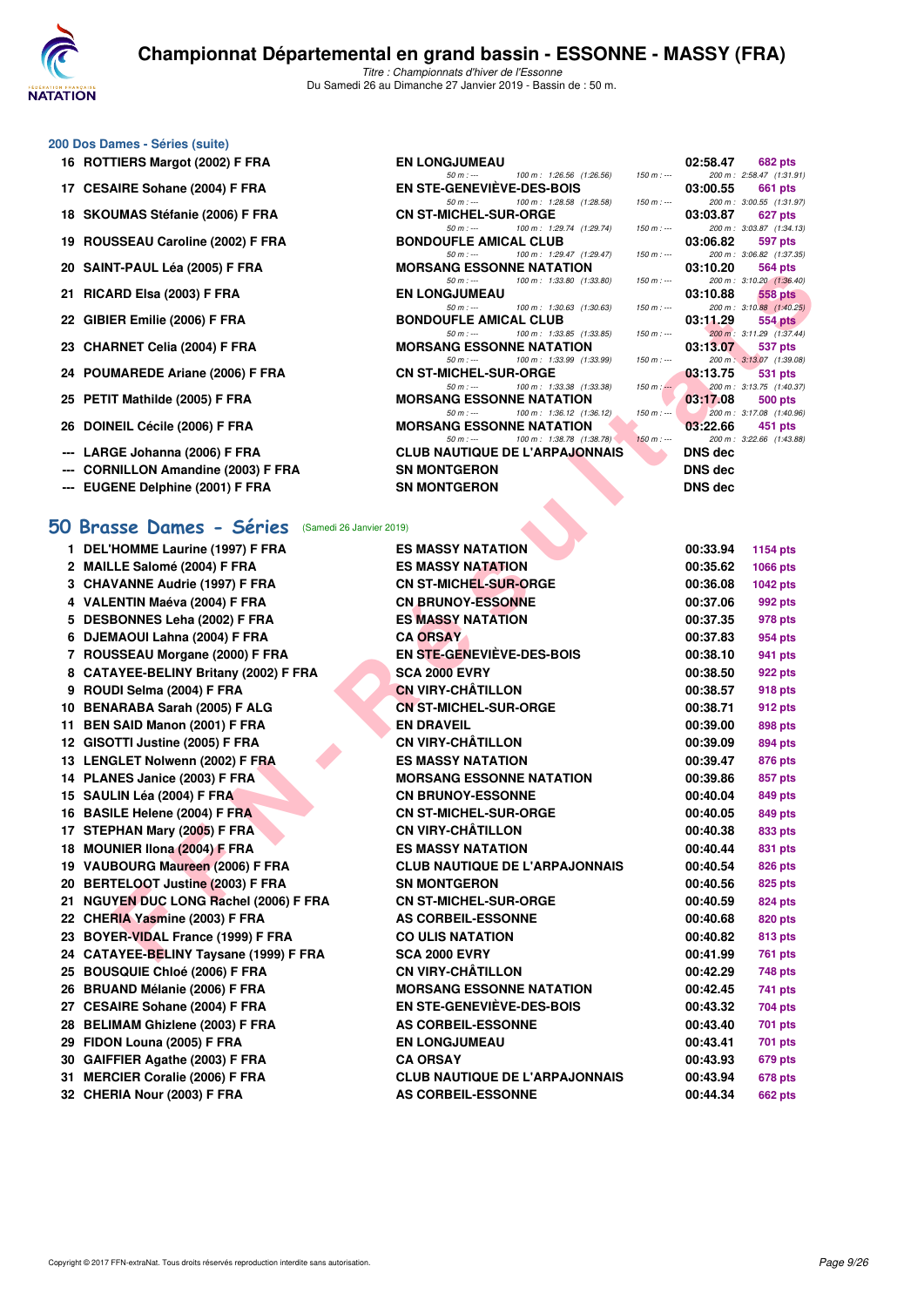

**50 Brasse Dames - Séries (suite)**

*Titre : Championnats d'hiver de l'Essonne* Du Samedi 26 au Dimanche 27 Janvier 2019 - Bassin de : 50 m.

| 33 PEGORARO Ninon (2004) F FRA                          | <b>EN DRAVEIL</b>                     | 00:45.00       | <b>635 pts</b>  |
|---------------------------------------------------------|---------------------------------------|----------------|-----------------|
| 33 RICARD Manon (2005) F FRA                            | <b>EN LONGJUMEAU</b>                  | 00:45.00       | <b>635 pts</b>  |
| --- MORA Emma (2002) F FRA                              | <b>EN DRAVEIL</b>                     | <b>DNS dec</b> |                 |
|                                                         |                                       |                |                 |
| 100 Brasse Dames - Séries (Dimanche 27 Janvier 2019)    |                                       |                |                 |
| 1 VASQUEZ Lucie (2004) F FRA                            | <b>ES MASSY NATATION</b>              | 01:17.81       | 1068 pts        |
| 2 CHAVANNE Audrie (1997) F FRA                          | <b>CN ST-MICHEL-SUR-ORGE</b>          | 01:19.07       | <b>1040 pts</b> |
| 3 MAILLE Salomé (2004) F FRA                            | <b>ES MASSY NATATION</b>              | 01:22.99       | <b>954 pts</b>  |
| 4 DJEMAOUI Lahna (2004) F FRA                           | <b>CA ORSAY</b>                       | 01:23.31       | 947 pts         |
| 5 VALENTIN Maéva (2004) F FRA                           | <b>CN BRUNOY-ESSONNE</b>              | 01:23.77       | 937 pts         |
| 6 LENGLET Nolwenn (2002) F FRA                          | <b>ES MASSY NATATION</b>              | 01:25.83       | 894 pts         |
| 7 BRIVERT Kate-Lye (2004) F FRA                         | <b>ES MASSY NATATION</b>              | 01:26.18       | <b>887 pts</b>  |
| 8 NGUYEN DUC LONG Armelle (2003) F FRA                  | <b>CN ST-MICHEL-SUR-ORGE</b>          | 01:26.38       | 883 pts         |
| 9 FAUQUANT Maïwenn (2004) F FRA                         | <b>CA ORSAY</b>                       | 01:26.84       | 873 pts         |
| 10 SAULIN Léa (2004) F FRA                              | <b>CN BRUNOY-ESSONNE</b>              | 01:27.42       | <b>861 pts</b>  |
| 11 GISOTTI Justine (2005) F FRA                         | <b>CN VIRY-CHÂTILLON</b>              | 01:28.54       | 839 pts         |
| 12 ROUSSEAU Morgane (2000) F FRA                        | <b>EN STE-GENEVIÈVE-DES-BOIS</b>      | 01:28.55       | 838 pts         |
| 13 CATAYEE-BELINY Britany (2002) F FRA                  | <b>SCA 2000 EVRY</b>                  | 01:28.70       | 835 pts         |
| 14 PLANES Janice (2003) F FRA                           | <b>MORSANG ESSONNE NATATION</b>       | 01:29.04       | 829 pts         |
| 15 VAUBOURG Maureen (2006) F FRA                        | <b>CLUB NAUTIQUE DE L'ARPAJONNAIS</b> | 01:29.06       | 828 pts         |
| 16 BENARABA Sarah (2005) F ALG                          | <b>CN ST-MICHEL-SUR-ORGE</b>          | 01:29.13       | 827 pts         |
| 17 BEN SAID Manon (2001) F FRA                          | <b>EN DRAVEIL</b>                     | 01:29.41       | 821 pts         |
| 18 COT Adeline (2001) F FRA                             | <b>CN ST-MICHEL-SUR-ORGE</b>          | 01:29.87       | <b>812 pts</b>  |
| 19 DANGER Clara (2002) F FRA                            | <b>EN LONGJUMEAU</b>                  | 01:29.96       | 810 pts         |
| 20 BASILE Helene (2004) F FRA                           | <b>CN ST-MICHEL-SUR-ORGE</b>          | 01:30.67       | <b>796 pts</b>  |
| 21 CHERIA Yasmine (2003) F FRA                          | <b>AS CORBEIL-ESSONNE</b>             | 01:31.13       | 787 pts         |
| 22 CATAYEE-BELINY Taysane (1999) F FRA                  | <b>SCA 2000 EVRY</b>                  | 01:32.64       | <b>758 pts</b>  |
| 23 BRUAND Mélanie (2006) F FRA                          | <b>MORSANG ESSONNE NATATION</b>       | 01:33.40       | 744 pts         |
| 24 BERTELOOT Justine (2003) F FRA                       | <b>SN MONTGERON</b>                   | 01:33.44       | 743 pts         |
| 25 GAIFFIER Agathe (2003) F FRA                         | <b>CA ORSAY</b>                       | 01:33.98       | 733 pts         |
| 26 FIDON Louna (2005) F FRA                             | <b>EN LONGJUMEAU</b>                  | 01:34.72       | 719 pts         |
| 27 RICARD Manon (2005) F FRA                            | <b>EN LONGJUMEAU</b>                  | 01:34.98       | 714 pts         |
| 28 QUETTIER-MOUNIEN Victoire (2005) F FRA               | <b>CN VIRY-CHÂTILLON</b>              | 01:35.69       | <b>701 pts</b>  |
| 29 MERCIER Coralie (2006) F FRA                         | <b>CLUB NAUTIQUE DE L'ARPAJONNAIS</b> | 01:35.90       | 697 pts         |
| 30 CHERIA Nour (2003) F FRA                             | <b>AS CORBEIL-ESSONNE</b>             | 01:37.02       | 677 pts         |
| 31 EVAN Julie (2004) F FRA                              | <b>CN ST-MICHEL-SUR-ORGE</b>          | 01:37.28       | 672 pts         |
| 32 CHARNET Celia (2004) F FRA                           | <b>MORSANG ESSONNE NATATION</b>       | 01:39.80       | <b>628 pts</b>  |
| 33 PASTRE Ornella (2006) F FRA                          | <b>CN VIRY-CHÂTILLON</b>              | 01:40.06       | 623 pts         |
| 34 ATTIA Lina (2006) F FRA                              | <b>CO ULIS NATATION</b>               | 01:43.82       | <b>560 pts</b>  |
| 35 SAINT-PAUL Léa (200 <mark>5)</mark> F FRA            | <b>MORSANG ESSONNE NATATION</b>       | 01:44.45       | <b>549 pts</b>  |
| --- MORA Emma (2002) F FRA                              | <b>EN DRAVEIL</b>                     | DNS dec        |                 |
| --- HODE Meline (2006) F FRA                            | <b>ETAMPES NATATION</b>               | <b>DNS</b>     |                 |
|                                                         |                                       |                |                 |
| 200 Brasse Dames - Séries<br>(Dimanche 27 Janvier 2019) |                                       |                |                 |
| 1 VASQUEZ Lucie (2004) F FRA                            | <b>ES MASSY NATATION</b>              | 02:47.26       | 1049 pts        |

# [200 Brasse Dames - Séries](http://www.ffnatation.fr/webffn/resultats.php?idact=nat&go=epr&idcpt=58437&idepr=23) (Dimanche 27 Janvier 2019)

| 1 VASQUEZ Lucie (2004) F FRA   | <b>ES MASSY NATATION</b>                                                                     | 02:47.26 | 1049 pts                        |
|--------------------------------|----------------------------------------------------------------------------------------------|----------|---------------------------------|
|                                | 50 m: 37.69 (37.69) 100 m: 1:21.21 (43.52) 150 m: 2:04.22                                    |          | (43.01) 200 m : 2:47.26 (43.04) |
| 2 CHAVANNE Audrie (1997) F FRA | <b>CN ST-MICHEL-SUR-ORGE</b>                                                                 |          | 02:47.40 1047 pts               |
|                                | 50 m: 37.88 (37.88) 100 m: 1:20.83 (42.95) 150 m: 2:04.35                                    |          | (43.52) 200 m : 2:47.40 (43.05) |
| 3 ROUDI Selma (2004) F FRA     | <b>CN VIRY-CHÂTILLON</b>                                                                     | 02:55.71 | 955 pts                         |
|                                | 50 m: 39.73 (39.73) 100 m: 1:24.35 (44.62) 150 m: 2:09.79 (45.44) 200 m: 2:55.71 (45.92)     |          |                                 |
| 4 SAULIN Léa (2004) F FRA      | <b>CN BRUNOY-ESSONNE</b>                                                                     | 03:02.90 | 879 pts                         |
|                                | 50 m: 42.59 (42.59) 100 m: 1:29.63 (47.04) 150 m: 2:16.42                                    |          | (46.79) 200 m : 3:02.90 (46.48) |
| 5 VALENTIN Maéva (2004) F FRA  | <b>CN BRUNOY-ESSONNE</b>                                                                     | 03:05.22 | 855 pts                         |
|                                | 50 m: 41.47 (41.47) 100 m: 1:28.69 (47.22) 150 m: 2:17.30                                    |          | (48.61) 200 m : 3:05.22 (47.92) |
| 6 PLANES Janice (2003) F FRA   | <b>MORSANG ESSONNE NATATION</b>                                                              | 03:08.84 | 818 pts                         |
|                                | 50 m : 43.06 (43.06) 100 m : 1:31.41 (48.35) 150 m : 2:20.70 (49.29) 200 m : 3:08.84 (48.14) |          |                                 |
|                                |                                                                                              |          |                                 |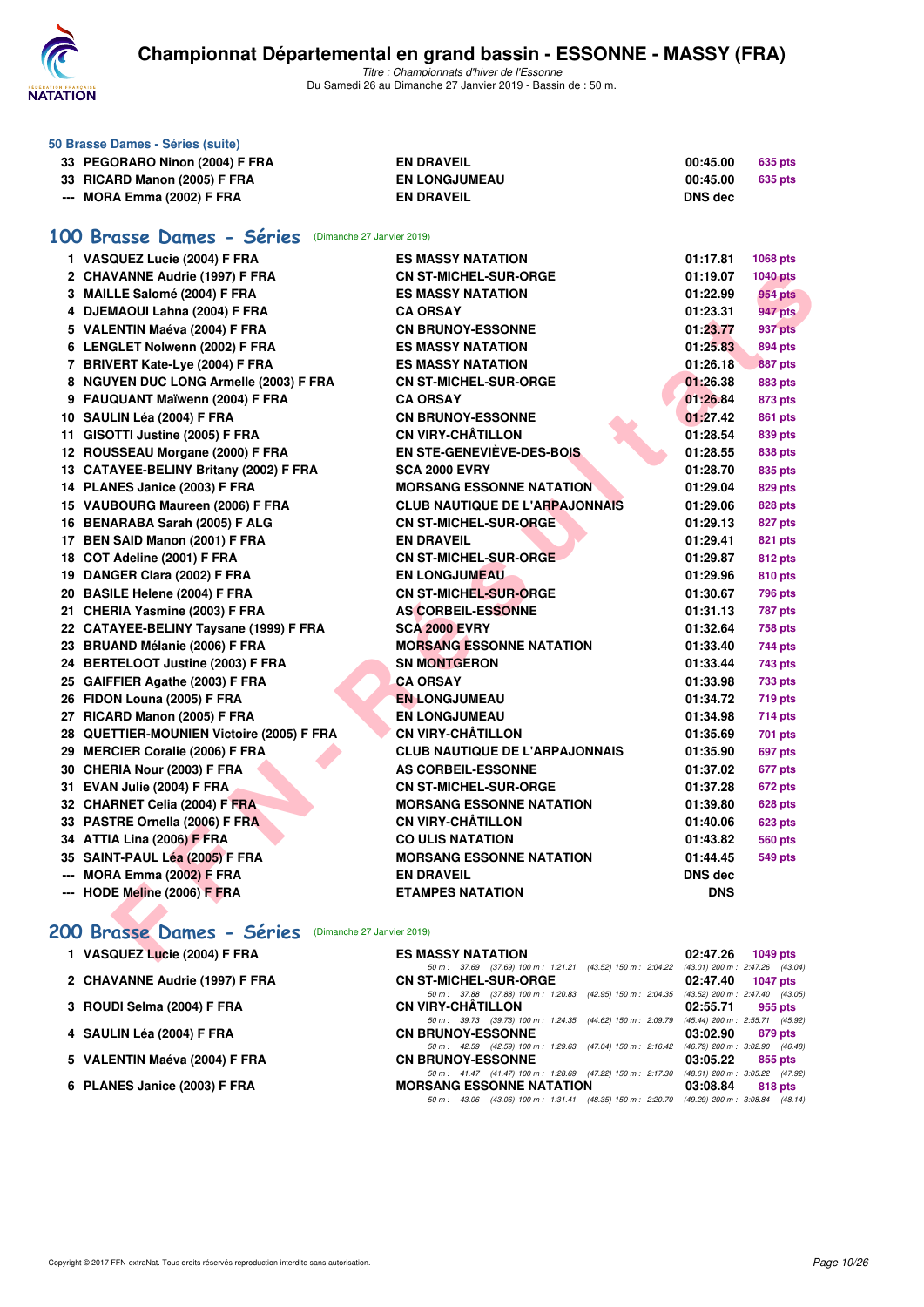

*50 m : 44.03 (44.03) 100 m : 1:32.20 (48.17) 150 m : 2:21.15 (48.95) 200 m : 3:10.04 (48.89)*

*50 m : 42.89 (42.89) 100 m : 1:31.55 (48.66) 150 m : 2:21.91 (50.36) 200 m : 3:13.15 (51.24)*

*50 m : 44.65 (44.65) 100 m : 1:33.57 (48.92) 150 m : 2:23.36 (49.79) 200 m : 3:12.43 (49.0*<br>**EN DRAVEIL** 03:13.15 776 pts

*50 m : 46.53 (46.53) 100 m : 1:37.64 (51.11) 150 m : 2:29.46 (51.82) 200 m : 3:21.47 (52.01)*<br> **CN ST-MICHEL-SUR-ORGE 03:23.26 680 pts** 

#### **200 Brasse Dames - Séries (suite)**

- **7 GISOTTI Justine (2005) F FRA CN VIRY-CHÂTILLON 03:10.04 806 pts**
- **8 VAUBOURG Maureen (2006) F FRA** CLUB NAUTIQUE DE L'ARPAJONNAIS 03:12.43 783 pts<br>
50 m i 44.65 (44.65) 100 m i 133.57 (48.92) 150 m i 223.36 (49.79) 200 m i 3:12.43 (49.07)
- **9 BEN SAID Manon (2001) F FRA**
- **10 BRUAND Mélanie (2006) F FRA MORSANG ESSONNE NATATION 03:21.47 696 pts**
- **11 COT Adeline (2001) F FRA CN ST-MICHEL-SUR-ORGE 03:23.26 680 pts**
- **12 CHERIA Yasmine (2003) F FRA AS CORBEIL-ESSONNE 03:28.23 635 pts**
- **13 MERCIER Coralie (2006) F FRA CLUB NAUTIQUE DE L'ARPAJONNAIS 03:29.04 628 pts**
- **14 CHERIA Nour (2003) F FRA AS CORBEIL-ESSONNE 03:30.73** 613 pts
- **15 CHARNET Celia (2004) F FRA** MORSANG ESSONNE NATATION 03:34.16 584 pts<br>
584 pts 584 pts 584 pts 584 pts 584 pts 584 pts 584 pts 584 pts 584 pts 584 pts 584 pts 584 pts 584 pts 584 pts 584 pts 584 pts 584 pts 584 pts 584
- **16 GIBIER Emilie (2006) F FRA BONDOUFLE AMICAL CLUB 63:36.85 561 pts**
- 17 ATTIA Lina (2006) F FRA CO ULIS NATATION
- **18 POUMAREDE Ariane (2006) F FRA** CN ST-MICHEL-SUR-ORGE 03:43.68 506 pts<br>  $50m: 47.49$   $(47.49)$   $100m: 1:45.96$   $(58.47)$   $150m: 2:44.58$   $(58.62)$   $200m: 3:43.68$   $(59.10)$
- 19 OZOUF Camille (2006) F FRA EN STE-GENEVIÈVE-DES-BOIS
- **--- HODE Meline (2006) F FRA**

#### **[50 Papillon Dames - Séries](http://www.ffnatation.fr/webffn/resultats.php?idact=nat&go=epr&idcpt=58437&idepr=31)** (Dimanche 27 Janvier 2019)

| II COT AUGILIC (2001) F FRA                                  | UN JI-MIUILL-JUN-UNUL                                                                                                             |                | <b>UJ. LU</b> UUU PIS |
|--------------------------------------------------------------|-----------------------------------------------------------------------------------------------------------------------------------|----------------|-----------------------|
| 12 CHERIA Yasmine (2003) F FRA                               | 50 m: 41.99 (41.99) 100 m: 1:32.46 (50.47) 150 m: 2:27.73 (55.27) 200 m: 3:23.26 (55.53)<br><b>AS CORBEIL-ESSONNE</b>             | 03:28.23       | 635 pts               |
| 13 MERCIER Coralie (2006) F FRA                              | 50 m: 46.59 (46.59) 100 m: 1:39.84 (53.25) 150 m: 2:34.00 (54.16) 200 m: 3:28.23 (54.23)<br><b>CLUB NAUTIQUE DE L'ARPAJONNAIS</b> | 03:29.04       | $628$ pts             |
| 14 CHERIA Nour (2003) F FRA                                  | 50 m: 47.67 (47.67) 100 m: 1:41.79 (54.12) 150 m: 2:36.53 (54.74) 200 m: 3:29.04 (52.51)<br>AS CORBEIL-ESSONNE                    | 03:30.73       | 613 pts               |
| 15 CHARNET Celia (2004) F FRA                                | 50 m: 48.63 (48.63) 100 m: 1:42.97 (54.34) 150 m: 2:37.68 (54.71) 200 m: 3:30.73 (53.05)<br><b>MORSANG ESSONNE NATATION</b>       | 03:34.16       | 584 pts               |
| 16 GIBIER Emilie (2006) F FRA                                | 50 m: 48.61 (48.61) 100 m: 1:42.43 (53.82) 150 m: 2:39.29 (56.86) 200 m: 3:34.16 (54.87)<br><b>BONDOUFLE AMICAL CLUB</b>          | 03:36.85       | 561 pts               |
|                                                              | 50 m: 49.36 (49.36) 100 m: 1:44.56 (55.20) 150 m: 2:41.39 (56.83) 200 m: 3:36.85 (55.46)                                          |                |                       |
| 17 ATTIA Lina (2006) F FRA                                   | <b>CO ULIS NATATION</b><br>50 m: 49.77 (49.77) 100 m: 1:46.32 (56.55) 150 m: 2:43.71 (57.39) 200 m: 3:41.83 (58.12)               | 03:41.83       | 521 pts               |
| 18 POUMAREDE Ariane (2006) F FRA                             | <b>CN ST-MICHEL-SUR-ORGE</b><br>50 m: 47.49 (47.49) 100 m: 1:45.96 (58.47) 150 m: 2:44.58 (58.62) 200 m: 3:43.68 (59.10)          | 03:43.68       | 506 pts               |
| 19 OZOUF Camille (2006) F FRA                                | EN STE-GENEVIÈVE-DES-BOIS<br>50 m: 52.24 (52.24) 100 m: 1:48.65 (56.41) 150 m: 2:48.86 (1:00.21) 200 m: 3:46.11 (57.25)           | 03:46.11       | 487 pts               |
| --- HODE Meline (2006) F FRA                                 | <b>ETAMPES NATATION</b>                                                                                                           | <b>DNS</b> dec |                       |
|                                                              |                                                                                                                                   |                |                       |
| <b>iO Papillon Dames - Séries</b> (Dimanche 27 Janvier 2019) |                                                                                                                                   |                |                       |
| 1 MAILLE Salomé (2004) F FRA                                 | <b>ES MASSY NATATION</b>                                                                                                          | 00:30.20       | <b>1071 pts</b>       |
| 2 CARLOS-BROC Zoé (2006) F FRA                               | <b>MORSANG ESSONNE NATATION</b>                                                                                                   | 00:30.71       | 1039 pts              |
| 3 JOLY Morgane (2004) F FRA                                  | <b>ES MASSY NATATION</b>                                                                                                          | 00:31.03       | <b>1020 pts</b>       |
| 3 NGUYEN DUC LONG Armelle (2003) F FRA                       | <b>CN ST-MICHEL-SUR-ORGE</b>                                                                                                      | 00:31.03       | <b>1020 pts</b>       |
| 5 PUSSET Léna (2003) F FRA                                   | <b>YERRES NATATION</b>                                                                                                            | 00:31.28       | 1005 pts              |
| 6 ALMEIDA Léana (2001) F FRA                                 | <b>ES MASSY NATATION</b>                                                                                                          | 00:31.29       | <b>1004 pts</b>       |
| 7 DANGER Clara (2002) F FRA                                  | <b>EN LONGJUMEAU</b>                                                                                                              | 00:31.34       | 1001 pts              |
| 8 BERGER Paoline (2002) F FRA                                | <b>CN ST-MICHEL-SUR-ORGE</b>                                                                                                      | 00:31.43       | 996 pts               |
| 9 LE CORGUILLE Ambre (2001) F FRA                            | <b>CA ORSAY</b>                                                                                                                   | 00:32.32       | 943 pts               |
| 9 LENGLET Nolwenn (2002) F FRA                               | <b>ES MASSY NATATION</b>                                                                                                          | 00:32.32       | 943 pts               |
| 11 LEONARDI Vanina (2004) F FRA                              | <b>CN BRUNOY-ESSONNE</b>                                                                                                          | 00:32.40       | 939 pts               |
| 12 FOURMY Maëlys (2003) F FRA                                | <b>ES MASSY NATATION</b>                                                                                                          | 00:32.77       | 917 pts               |
| 13 BENARABA Sarah (2005) F ALG                               | <b>CN ST-MICHEL-SUR-ORGE</b>                                                                                                      | 00:32.88       | 911 pts               |
| 14 DENDRAEL Justine (1996) F FRA                             | <b>CO ULIS NATATION</b>                                                                                                           | 00:33.07       | 900 pts               |
| 15 PUSSET Manon (2000) F FRA                                 | <b>CN BRUNOY-ESSONNE</b>                                                                                                          | 00:33.58       | 872 pts               |
| 16 ROTTIERS Margot (2002) F FRA                              | <b>EN LONGJUMEAU</b>                                                                                                              | 00:34.33       | 830 pts               |
| 17 BEAUDRON Leann (2003) F FRA                               | <b>EN LONGJUMEAU</b>                                                                                                              | 00:34.71       | 810 pts               |
| 18 KOCEN Emelyne (2002) F FRA                                | <b>CLUB NAUTIQUE DE L'ARPAJONNAIS</b>                                                                                             | 00:35.09       | 789 pts               |
| 18 JEAN BAPTISTE Ambre (2005) F FRA                          | <b>CN ST-MICHEL-SUR-ORGE</b>                                                                                                      | 00:35.09       | 789 pts               |
| 20 SANCHEZ Clara (2004) F FRA                                | <b>CN BRUNOY-ESSONNE</b>                                                                                                          | 00:35.50       | 768 pts               |
| 21 MULLER Majda (2002) F FRA                                 | AS CORBEIL-ESSONNE                                                                                                                | 00:35.76       | 754 pts               |
| 22 TRENIT Axelle (2004) F FRA                                | <b>CA ORSAY</b>                                                                                                                   | 00:36.02       | 740 pts               |
| 23 DUCAUROY Aude (2002) F FRA                                | <b>CA ORSAY</b>                                                                                                                   | 00:36.08       | 737 pts               |
| 24 CESAIRE Sohane (2004) F FRA                               | <b>EN STE-GENEVIEVE-DES-BOIS</b>                                                                                                  | 00:36.27       | 728 pts               |
| 25 ZOUAGUI Elodie (2001) F FRA                               | <b>YERRES NATATION</b>                                                                                                            | 00:36.28       | 727 pts               |
|                                                              | <b>SCA 2000 EVRY</b>                                                                                                              |                |                       |
| 26 CATAYEE-BELINY Britany (2002) F FRA                       |                                                                                                                                   | 00:36.31       | 726 pts               |
| 27 BASILE Helene (2004) F FRA                                | <b>CN ST-MICHEL-SUR-ORGE</b>                                                                                                      | 00:37.06       | 688 pts               |
| 28 BELMANA Nell (2005) F FRA                                 | <b>CN BRUNOY-ESSONNE</b>                                                                                                          | 00:37.29       | <b>676 pts</b>        |
| 29 GAIFFIER Agathe (2003) F FRA                              | <b>CA ORSAY</b>                                                                                                                   | 00:37.49       | <b>667 pts</b>        |
| 30 DE ARAUJO Mayline (2005) F FRA                            | <b>CN BRUNOY-ESSONNE</b>                                                                                                          | 00:37.63       | 660 pts               |
| --- CORNILLON Amandine (2003) F FRA                          | <b>SN MONTGERON</b>                                                                                                               | DNS dec        |                       |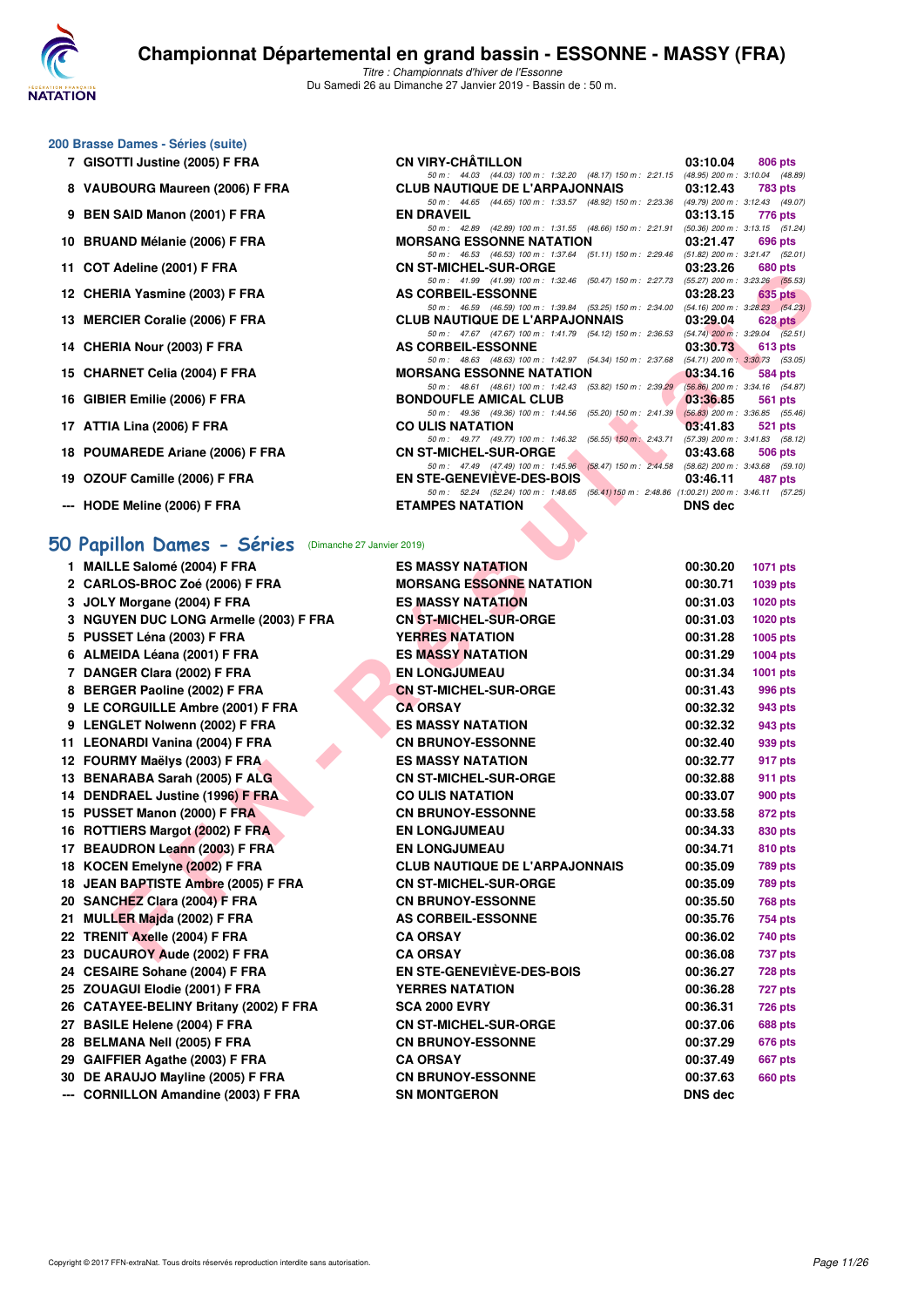

#### **[100 Papillon Dames - Séries](http://www.ffnatation.fr/webffn/resultats.php?idact=nat&go=epr&idcpt=58437&idepr=32)** (Dimanche 27 Janvier 2019)

| 1 SIMOENS Lucille (2005) F FRA                      | <b>ES MASSY NATATION</b>                                                                                                    | 01:08.07 | 1055 pts                                       |
|-----------------------------------------------------|-----------------------------------------------------------------------------------------------------------------------------|----------|------------------------------------------------|
| 2 JOLY Morgane (2004) F FRA                         | <b>ES MASSY NATATION</b>                                                                                                    | 01:08.67 | 1039 pts                                       |
| 3 ROUSSEAU Elsa (2003) F FRA                        | <b>ES MASSY NATATION</b>                                                                                                    | 01:09.09 | 1028 pts                                       |
| 4 DESBONNES Leha (2002) F FRA                       | <b>ES MASSY NATATION</b>                                                                                                    | 01:09.10 | 1028 pts                                       |
| 5 BOURNONVILLE Laura (2001) F FRA                   | <b>ES MASSY NATATION</b>                                                                                                    | 01:09.91 | 1006 pts                                       |
| 6 CARLOS-BROC Zoé (2006) F FRA                      | <b>MORSANG ESSONNE NATATION</b>                                                                                             | 01:10.54 | 990 pts                                        |
| 7 PUSSET Léna (2003) F FRA                          | <b>YERRES NATATION</b>                                                                                                      | 01:11.03 | 977 pts                                        |
| 8 BERGER Paoline (2002) F FRA                       | <b>CN ST-MICHEL-SUR-ORGE</b>                                                                                                | 01:11.87 | 955 pts                                        |
| 9 NGUYEN DUC LONG Armelle (2003) F FRA              | <b>CN ST-MICHEL-SUR-ORGE</b>                                                                                                | 01:11.92 | 954 pts                                        |
| 10 BALMER Romane (2004) F FRA                       | <b>CN VIRY-CHÂTILLON</b>                                                                                                    | 01:11.97 | 952 pts                                        |
| 11 MAILLE Salomé (2004) F FRA                       | <b>ES MASSY NATATION</b>                                                                                                    | 01:13.08 | 924 pts                                        |
| 12 DANGER Clara (2002) F FRA                        | <b>EN LONGJUMEAU</b>                                                                                                        | 01:13.45 | <b>915 pts</b>                                 |
| 13 PAGE Sibylle (1999) F FRA                        | <b>CN ST-MICHEL-SUR-ORGE</b>                                                                                                | 01:15.34 | 868 pts                                        |
| 14 BENARABA Sarah (2005) F ALG                      | <b>CN ST-MICHEL-SUR-ORGE</b>                                                                                                | 01:16.47 | 840 pts                                        |
| 15 DENDRAEL Justine (1996) F FRA                    | <b>CO ULIS NATATION</b>                                                                                                     | 01:16.71 | 834 pts                                        |
| 16 FOURMY Maëlys (2003) F FRA                       | <b>ES MASSY NATATION</b>                                                                                                    | 01:17.18 | <b>823 pts</b>                                 |
| 17 DUCAUROY Aude (2002) F FRA                       | <b>CA ORSAY</b>                                                                                                             | 01:19.17 | 776 pts                                        |
| 18 BEAUDRON Leann (2003) F FRA                      | <b>EN LONGJUMEAU</b>                                                                                                        | 01:20.65 | 742 pts                                        |
| 19 ROUDI Selma (2004) F FRA                         | <b>CN VIRY-CHÂTILLON</b>                                                                                                    | 01:20.92 | <b>736 pts</b>                                 |
| 20 ROTTIERS Margot (2002) F FRA                     | <b>EN LONGJUMEAU</b>                                                                                                        | 01:22.24 | 707 pts                                        |
| 21 RABARIMAMPIANINA Sendra (2004) F FRA             | <b>CN ST-MICHEL-SUR-ORGE</b>                                                                                                | 01:23.35 | 682 pts                                        |
| 22 TRENIT Axelle (2004) F FRA                       | <b>CA ORSAY</b>                                                                                                             | 01:25.12 | 644 pts                                        |
| 23 CESAIRE Sohane (2004) F FRA                      | EN STE-GENEVIÈVE-DES-BOIS                                                                                                   | 01:27.75 | 590 pts                                        |
| 24 LOZIC Maëlyne (2005) F FRA                       | <b>EN LONGJUMEAU</b>                                                                                                        | 01:28.64 | 572 pts                                        |
| 25 WIDAR Anaïs (2006) F FRA                         | <b>MORSANG ESSONNE NATATION</b>                                                                                             | 01:31.30 | 520 pts                                        |
| 26 BARBAT Périne (2006) F FRA                       | <b>CN ST-MICHEL-SUR-ORGE</b>                                                                                                | 01:31.94 | <b>508 pts</b>                                 |
| 27 SKOUMAS Stéfanie (2006) F FRA                    | CN ST-MICHEL-SUR-ORGE                                                                                                       | 01:38.24 | 396 pts                                        |
|                                                     |                                                                                                                             |          |                                                |
| 00 Papillon Dames - Séries (Samedi 26 Janvier 2019) |                                                                                                                             |          |                                                |
| 1 BOURNONVILLE Laura (2001) F FRA                   | <b>ES MASSY NATATION</b>                                                                                                    | 02:25.34 | <b>1082 pts</b>                                |
| 2 ROUSSEAU Elsa (2003) F FRA                        | 50 m: 32.16 (32.16) 100 m: 1:08.92 (36.76) 150 m: 1:46.61 (37.69) 200 m: 2:25.34 (38.73)<br><b>ES MASSY NATATION</b>        | 02:27.47 | 1052 pts                                       |
|                                                     | 50 m: 32.42 (32.42) 100 m: 1:09.80 (37.38) 150 m: 1:47.90 (38.10) 200 m: 2:27.47 (39.57)                                    |          |                                                |
| 3 SIMOENS Lucille (2005) F FRA                      | <b>ES MASSY NATATION</b>                                                                                                    | 02:30.06 | <b>1017 pts</b>                                |
| 4 JOLY Morgane (2004) F FRA                         | 50 m: 33.62 (33.62) 100 m: 1:12.13 (38.51) 150 m: 1:50.80 (38.67) 200 m: 2:30.06 (39.26)<br><b>ES MASSY NATATION</b>        | 02:30.28 | 1014 $pts$                                     |
|                                                     | 50 m: 32.79 (32.79) 100 m: 1:10.90 (38.11) 150 m: 1:50.52 (39.62) 200 m: 2:30.28 (39.76)                                    |          |                                                |
| 5 AMBRASS Lilou (2002) F FRA                        | <b>ES MASSY NATATION</b>                                                                                                    | 02:30.80 | <b>1007 pts</b>                                |
| 6 BONDOUY Noah (2004) F FRA                         | 50 m: 33.12 (33.12) 100 m: 1:11.10 (37.98) 150 m: 1:50.76<br><b>ES MASSY NATATION</b>                                       | 02:37.14 | $(39.66)$ 200 m : 2:30.80 $(40.04)$<br>923 pts |
|                                                     | 50 m: 33.50 (33.50) 100 m: 1:12.80 (39.30) 150 m: 1:54.17 (41.37) 200 m: 2:37.14 (42.97)                                    |          |                                                |
| 7 MAUPOUX Nina (2004) F FRA                         | <b>CN VIRY-CHATILLON</b><br>50 m: 34.06 (34.06) 100 m: 1:14.33 (40.27) 150 m: 1:56.37 (42.04) 200 m: 2:38.78 (42.41)        | 02:38.78 | 902 pts                                        |
| 8 PUSSET Léna (2003) F FRA                          | <b>YERRES NATATION</b>                                                                                                      | 02:39.56 | 892 pts                                        |
|                                                     | 50 m: 34.76 (34.76) 100 m: 1:15.64 (40.88) 150 m: 1:57.26 (41.62) 200 m: 2:39.56 (42.30)                                    |          |                                                |
| 9 CARLOS-BROC Zoé (2006) F FRA                      | <b>MORSANG ESSONNE NATATION</b><br>50 m: 33.43 (33.43) 100 m: 1:13.98 (40.55) 150 m: 1:58.00 (44.02) 200 m: 2:41.89 (43.89) | 02:41.89 | 863 pts                                        |
| 10 BERGER Paoline (2002) F FRA                      | <b>CN ST-MICHEL-SUR-ORGE</b>                                                                                                | 02:46.52 | 806 pts                                        |
| 11 DUCAUROY Aude (2002) F FRA                       | 50 m: 34.74 (34.74) 100 m: 1:15.96 (41.22) 150 m: 2:00.68 (44.72) 200 m: 2:46.52 (45.84)<br><b>CA ORSAY</b>                 | 02:59.78 |                                                |
|                                                     |                                                                                                                             |          | <b>654 pts</b>                                 |

#### **[200 Papillon Dames - Séries](http://www.ffnatation.fr/webffn/resultats.php?idact=nat&go=epr&idcpt=58437&idepr=33)** (Samedi 26 Janvier 2019)

- **1 BOURNONVILLE Laura (2001) F FRA**
- 2 ROUSSEAU Elsa (2003) F FRA
- **3 SIMOENS Lucille (2005) F FRA**
- **4 JOLY Morgane (2004) F FRA**
- 5 AMBRASS Lilou (2002) F FRA
- **6 BONDOUY Noah (2004) F FRA**
- **7 MAUPOUX Nina (2004) F FRA**
- **8 PUSSET Léna (2003) F FRA**
- **9 CARLOS-BROC Zoé (2006) F FRA**
- **10 BERGER Paoline (2002) F FRA**
- **11 DUCAUROY Aude (2002) F FRA**
- 12 BEAUDRON Leann (2003) F FRA
- **13 CHAVANNE Audrie (1997) F FRA**
- 14 HENRIQUES Maily (2003) F FRA
- 15 SANCHEZ Clara (2004) F FRA
- 16 BENARABA Sarah (2005) F ALG

| <b>ES MASSY NATATION</b>                                                                                                 |          | 02:25.34 1082 pts                   |
|--------------------------------------------------------------------------------------------------------------------------|----------|-------------------------------------|
| 50 m: 32.16 (32.16) 100 m: 1:08.92 (36.76) 150 m: 1:46.61                                                                |          | $(37.69)$ 200 m : 2:25.34 $(38.73)$ |
| <b>ES MASSY NATATION</b>                                                                                                 | 02:27.47 | 1052 pts                            |
| 50 m: 32.42 (32.42) 100 m: 1:09.80 (37.38) 150 m: 1:47.90                                                                |          | (38.10) 200 m : 2:27.47 (39.57)     |
| <b>ES MASSY NATATION</b>                                                                                                 | 02:30.06 | <b>1017 pts</b>                     |
| 50 m: 33.62 (33.62) 100 m: 1:12.13 (38.51) 150 m: 1:50.80                                                                |          | $(38.67)$ 200 m : 2:30.06 $(39.26)$ |
| <b>ES MASSY NATATION</b>                                                                                                 | 02:30.28 | <b>1014 pts</b>                     |
| 50 m: 32.79 (32.79) 100 m: 1:10.90 (38.11) 150 m: 1:50.52                                                                |          | $(39.62)$ 200 m : 2:30.28 $(39.76)$ |
| <b>ES MASSY NATATION</b>                                                                                                 |          | 02:30.80 1007 pts                   |
| 50 m: 33.12 (33.12) 100 m: 1:11.10 (37.98) 150 m: 1:50.76                                                                |          | $(39.66)$ 200 m : 2:30.80 $(40.04)$ |
| <b>ES MASSY NATATION</b>                                                                                                 |          | 02:37.14 923 pts                    |
| 50 m: 33.50 (33.50) 100 m: 1:12.80 (39.30) 150 m: 1:54.17                                                                |          | (41.37) 200 m : 2:37.14 (42.97)     |
| CN VIRY-CHÂTILLON                                                                                                        | 02:38.78 | 902 pts                             |
| 50 m: 34.06 (34.06) 100 m: 1:14.33 (40.27) 150 m: 1:56.37                                                                |          | (42.04) 200 m : 2:38.78 (42.41)     |
| <b>YERRES NATATION</b>                                                                                                   |          | 02:39.56 892 pts                    |
| 50 m: 34.76 (34.76) 100 m: 1:15.64 (40.88) 150 m: 1:57.26                                                                |          | (41.62) 200 m: 2:39.56 (42.30)      |
|                                                                                                                          |          |                                     |
| <b>MORSANG ESSONNE NATATION</b>                                                                                          | 02:41.89 | <b>863 pts</b>                      |
| 50 m: 33.43 (33.43) 100 m: 1:13.98 (40.55) 150 m: 1:58.00                                                                |          | (44.02) 200 m : 2:41.89 (43.89)     |
| <b>CN ST-MICHEL-SUR-ORGE</b>                                                                                             | 02:46.52 | 806 pts                             |
| 50 m: 34.74 (34.74) 100 m: 1:15.96 (41.22) 150 m: 2:00.68                                                                |          | (44.72) 200 m : 2:46.52 (45.84)     |
| <b>CA ORSAY</b>                                                                                                          |          | 02:59.78 654 pts                    |
| 50 m: 36.78 (36.78) 100 m: 1:21.22 (44.44) 150 m: 2:09.65                                                                |          | (48.43) 200 m: 2:59.78 (50.13)      |
| <b>EN LONGJUMEAU</b>                                                                                                     | 03:01.61 | <b>634 pts</b>                      |
| 50 m: 37.18 (37.18) 100 m: 1:22.68 (45.50) 150 m: 2:11.32                                                                |          | $(48.64)$ 200 m : 3:01.61 (50.29)   |
| <b>CN ST-MICHEL-SUR-ORGE</b>                                                                                             | 03:01.90 | 631 pts                             |
| 50 m: 36.33 (36.33) 100 m: 1:22.61 (46.28) 150 m: 2:12.26                                                                |          | (49.65) 200 m : 3:01.90 (49.64)     |
| <b>CN BRUNOY-ESSONNE</b>                                                                                                 | 03:02.90 | 620 pts                             |
| 50 m : 38.45 (38.45) 100 m : 1:26.29<br>$(47.84)$ 150 m : 2:16.53                                                        |          | (50.24) 200 m : 3:02.90 (46.37)     |
| <b>CN BRUNOY-ESSONNE</b>                                                                                                 | 03:07.53 | 572 pts                             |
| 50 m: 38.62 (38.62) 100 m: 1:26.69 (48.07) 150 m: 2:17.09                                                                |          | $(50.40)$ 200 m : 3:07.53 $(50.44)$ |
| <b>CN ST-MICHEL-SUR-ORGE</b><br>50 m: 34.21 (34.21) 100 m: 1:18.96 (44.75) 150 m: 2:12.15 (53.19) 200 m: 3:08.37 (56.22) | 03:08.37 | <b>564 pts</b>                      |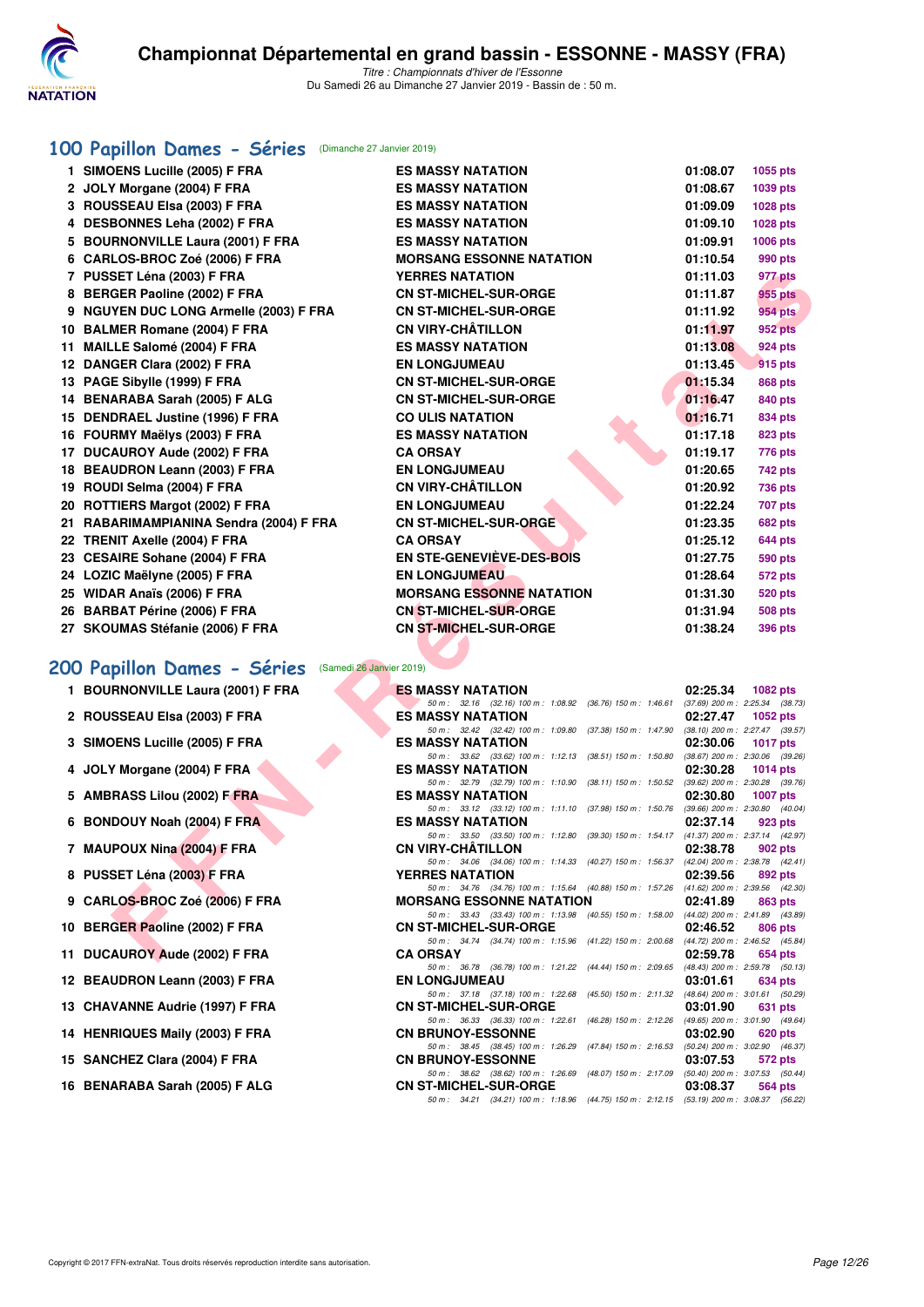

*Titre : Championnats d'hiver de l'Essonne* Du Samedi 26 au Dimanche 27 Janvier 2019 - Bassin de : 50 m.

| 200 Papillon Dames - Séries (suite)<br>17 KOCEN Emelyne (2002) F FRA | <b>CLUB NAUTIQUE DE L'ARPAJONNAIS</b>                                                                                           | 03:10.82<br>539 pts                                        |
|----------------------------------------------------------------------|---------------------------------------------------------------------------------------------------------------------------------|------------------------------------------------------------|
| 18 WIDAR Anaïs (2006) F FRA                                          | 50 m: 38.18 (38.18) 100 m: 1:24.28 (46.10) 150 m: 2:16.95 (52.67) 200 m: 3:10.82 (53.87)<br><b>MORSANG ESSONNE NATATION</b>     | 03:19.90<br>453 pts                                        |
| 19 BARBAT Périne (2006) F FRA                                        | 50 m: 41.76 (41.76) 100 m: 1:31.84 (50.08) 150 m: 2:26.25 (54.41) 200 m: 3:19.90 (53.65)                                        |                                                            |
|                                                                      | <b>CN ST-MICHEL-SUR-ORGE</b><br>50 m: 45.47 (45.47) 100 m: 1:40.52 (55.05) 150 m: 2:36.85 (56.33) 200 m: 3:31.96 (55.11)        | 03:31.96<br>351 pts                                        |
| 200 4 Nages Dames - Séries (Dimanche 27 Janvier 2019)                |                                                                                                                                 |                                                            |
| 1 SIMOENS Lucille (2005) F FRA                                       | <b>ES MASSY NATATION</b>                                                                                                        | 02:34.47<br>983 pts                                        |
| 2 CARLOS-BROC Zoé (2006) F FRA                                       | 50 m: 32.53 (32.53) 100 m: 1:13.47 (40.94) 150 m: 1:59.26 (45.79) 200 m: 2:34.47 (35.21)<br><b>MORSANG ESSONNE NATATION</b>     | 02:34.78<br>979 pts                                        |
| 3 ROUSSEAU Elsa (2003) F FRA                                         | 50 m: 32.36 (32.36) 100 m: 1:13.15 (40.79) 150 m: 1:59.32 (46.17) 200 m: 2:34.78 (35.46)<br>ES MASSY NATATION                   | 02:35.20<br>973 pts                                        |
| 4 JOLY Morgane (2004) F FRA                                          | 50 m : 32.56 (32.56) 100 m : 1:13.75 (41.19) 150 m : 2:00.02 (46.27) 200 m : 2:35.20 (35.18)<br>ES MASSY NATATION               | 02:37.11<br>948 pts                                        |
| 5 MAILLE Salomé (2004) F FRA                                         | 50 m: 32.10 (32.10) 100 m: 1:13.68 (41.58) 150 m: 2:00.20<br><b>ES MASSY NATATION</b>                                           | $(46.52)$ 200 m : 2:37.11 $(36.91)$<br>02:40.31<br>907 pts |
| 6 NGUYEN DUC LONG Armelle (2003) F FRA                               | 50 m: 32.52 (32.52) 100 m: 1:16.08 (43.56) 150 m: 2:02.31<br><b>CN ST-MICHEL-SUR-ORGE</b>                                       | $(46.23)$ 200 m : 2:40.31 (38.00)<br>02:40.55<br>904 pts   |
| 7 BRIVERT Kate-Lye (2004) F FRA                                      | 50 m: 33.18 (33.18) 100 m: 1:14.95 (41.77) 150 m: 2:02.50<br><b>ES MASSY NATATION</b>                                           | $(47.55)$ 200 m : 2:40.55 (38.05)<br>02:40.95<br>899 pts   |
|                                                                      | 50 m: 34.13 (34.13) 100 m: 1:17.26 (43.13) 150 m: 2:05.72                                                                       | (48.46) 200 m : 2:40.95 (35.23)                            |
| 8 NGUYEN DUC LONG Rachel (2006) F FRA                                | <b>CN ST-MICHEL-SUR-ORGE</b><br>50 m: 34.74 (34.74) 100 m: 1:17.52 (42.78) 150 m: 2:06.03 (48.51) 200 m: 2:41.54 (35.51)        | 02:41.54<br>892 pts                                        |
| 9 BALMER Romane (2004) F FRA                                         | <b>CN VIRY-CHATILLON</b><br>50 m: 34.54 (34.54) 100 m: 1:16.67 (42.13) 150 m: 2:05.81                                           | 02:42.76<br>877 pts<br>(49.14) 200 m : 2:42.76 (36.95)     |
| 10 LENGLET Nolwenn (2002) F FRA                                      | ES MASSY NATATION<br>50 m: 33.34 (33.34) 100 m: 1:17.45 (44.11) 150 m: 2:04.74                                                  | 02:44.02<br>861 pts<br>(47.29) 200 m : 2:44.02 (39.28)     |
| 11 ROUDI Selma (2004) F FRA                                          | CN VIRY-CHATILLON<br>50 m : 37.46 (37.46) 100 m : 1:23.39 (45.93) 150 m : 2:07.26                                               | 02:45.04<br>849 pts<br>$(43.87)$ 200 m : 2:45.04 $(37.78)$ |
| 12 BELIMAM Ghizlene (2003) F FRA                                     | <b>AS CORBEIL-ESSONNE</b><br>50 m: 35.70 (35.70) 100 m: 1:19.06 (43.36) 150 m: 2:07.67                                          | 02:45.10<br>848 pts<br>(48.61) 200 m : 2:45.10 (37.43)     |
| 13 DANGER Clara (2002) F FRA                                         | <b>EN LONGJUMEAU</b><br>50 m: 33.68 (33.68) 100 m: 1:18.36 (44.68) 150 m: 2:06.61                                               | 02:45.57<br>842 pts<br>(48.25) 200 m : 2:45.57 (38.96)     |
| 14 DENDRAEL Justine (1996) F FRA                                     | <b>CO ULIS NATATION</b>                                                                                                         | 02:49.26<br>798 pts                                        |
| 15 BENARABA Sarah (2005) F ALG                                       | 50 m : 36.18 (36.18) 100 m : 1:19.74 (43.56) 150 m : 2:08.87<br><b>CN ST-MICHEL-SUR-ORGE</b>                                    | (49.13) 200 m : 2:49.26 (40.39)<br>02:50.27<br>786 pts     |
| 16 VAUBOURG Maureen (2006) F FRA                                     | 50 m: 34.46 (34.46) 100 m: 1:19.12 (44.66) 150 m: 2:07.81<br>CLUB NAUTIQUE DE L'ARPAJONNAIS                                     | (48.69) 200 m : 2:50.27 (42.46)<br>02:53.76<br>746 pts     |
| 17 PLANES Janice (2003) F FRA                                        | 50 m: 38.79 (38.79) 100 m: 1:24.15 (45.36) 150 m: 2:13.92 (49.77) 200 m: 2:53.76 (39.84)<br><b>MORSANG ESSONNE NATATION</b>     | 02:54.84<br>733 pts                                        |
| 18 RICARD Manon (2005) F FRA                                         | 50 m : 39.10 (39.10) 100 m : 1:25.33 (46.23) 150 m : 2:15.72 (50.39) 200 m : 2:54.84 (39.12)<br>EN LONGJUMEAU                   | 02:55.86<br>722 pts                                        |
| 18 JEAN BAPTISTE Ambre (2005) F FRA                                  | 50 m : 37.30 (37.30) 100 m : 1:20.27 (42.97) 150 m : 2:15.52<br><b>CN ST-MICHEL-SUR-ORGE</b>                                    | (55.25) 200 m : 2:55.86 (40.34)<br>02:55.86<br>722 pts     |
| 20 BRUAND Mélanie (2006) F FRA                                       | 50 m : 40.39 (40.39) 100 m : 1:25.19 (44.80) 150 m : 2:17.50 (52.31) 200 m : 2:55.86 (38.36)<br><b>MORSANG ESSONNE NATATION</b> | 02:56.05<br>720 pts                                        |
| 21 GISOTTI Justine (2005) F FRA                                      | 50 m : 39.05 (39.05) 100 m : 1:25.26 (46.21) 150 m : 2:16.40 (51.14) 200 m : 2:56.05 (39.65)<br><b>CN VIRY-CHATILLON</b>        | 02:56.80<br>711 pts                                        |
| 22 FIDON Louna (2005) F FRA                                          | 50 m : 38.47 (38.47) 100 m : 1:27.36 (48.89) 150 m : 2:15.95 (48.59) 200 m : 2:56.80 (40.85)<br><b>EN LONGJUMEAU</b>            | 02:58.51<br>692 pts                                        |
| 23 RIMBERT Mathilde (2002) F FRA                                     | 50 m: 42.31 (42.31) 100 m: 1:26.46 (44.15) 150 m: 2:18.62<br>CN ST-MICHEL-SUR-ORGE                                              | $(52.16)$ 200 m : 2:58.51 $(39.89)$<br>02:59.29<br>684 pts |
| 24 BEAUDRON Leann (2003) F FRA                                       | 50 m: 39.95 (39.95) 100 m: 1:26.65<br>(46.70) 150 m : 2:18.50                                                                   | $(51.85)$ 200 m : 2:59.29 $(40.79)$                        |
|                                                                      | <b>EN LONGJUMEAU</b><br>50 m: 37.46 (37.46) 100 m: 1:25.55<br>(48.09) 150 m : 2:20.94                                           | 02:59.62<br>680 pts<br>(55.39) 200 m : 2:59.62 (38.68)     |
| 25 PASTRE Ornella (2006) F FRA                                       | <b>CN VIRY-CHATILLON</b><br>50 m: 41.09 (41.09) 100 m: 1:28.48 (47.39) 150 m: 2:20.33                                           | 03:01.89<br>655 pts<br>$(51.85)$ 200 m : 3:01.89 $(41.56)$ |
| 26 LOZIC Maëlyne (2005) F FRA                                        | <b>EN LONGJUMEAU</b><br>50 m : 41.83 (41.83) 100 m : 1:29.78<br>(47.95) 150 m : 2:22.77                                         | 03:02.86<br>645 pts<br>(52.99) 200 m : 3:02.86 (40.09)     |
| 27 CESAIRE Sohane (2004) F FRA                                       | <b>EN STE-GENEVIEVE-DES-BOIS</b><br>50 m : 38.34 (38.34) 100 m : 1:25.30 (46.96) 150 m : 2:20.05                                | 03:02.88<br>645 pts<br>(54.75) 200 m : 3:02.88 (42.83)     |
| 28 DESNOS Anae (2003) F FRA                                          | CN VIRY-CHATILLON<br>50 m: 38.48 (38.48) 100 m: 1:28.25 (49.77) 150 m: 2:21.46                                                  | 03:02.91<br>644 pts<br>(53.21) 200 m : 3:02.91 (41.45)     |
| 29 COT Adeline (2001) F FRA                                          | CN ST-MICHEL-SUR-ORGE<br>50 m: 39.48 (39.48) 100 m: 1:25.18<br>(45.70) 150 m : 2:21.33                                          | 03:06.11<br>611 pts<br>$(56.15)$ 200 m : 3:06.11 $(44.78)$ |
| 30 LAUNAY Maelle (2002) F FRA                                        | <b>CN ST-MICHEL-SUR-ORGE</b><br>50 m: 41.52 (41.52) 100 m: 1:32.67 (51.15) 150 m: 2:27.40                                       | 03:12.84<br>543 pts<br>(54.73) 200 m : 3:12.84 (45.44)     |
| <b>QUANTIN Eva (2004) F FRA</b>                                      | <b>CA ORSAY</b>                                                                                                                 | <b>DNS</b> dec                                             |

#### **[400 4 Nages Dames - Séries](http://www.ffnatation.fr/webffn/resultats.php?idact=nat&go=epr&idcpt=58437&idepr=42)** (Dimanche 27 Janvier 2019)

**1 VASQUEZ Lucie (2004) F FRA ES MASSY NATATION 05:18.53 1016 pts**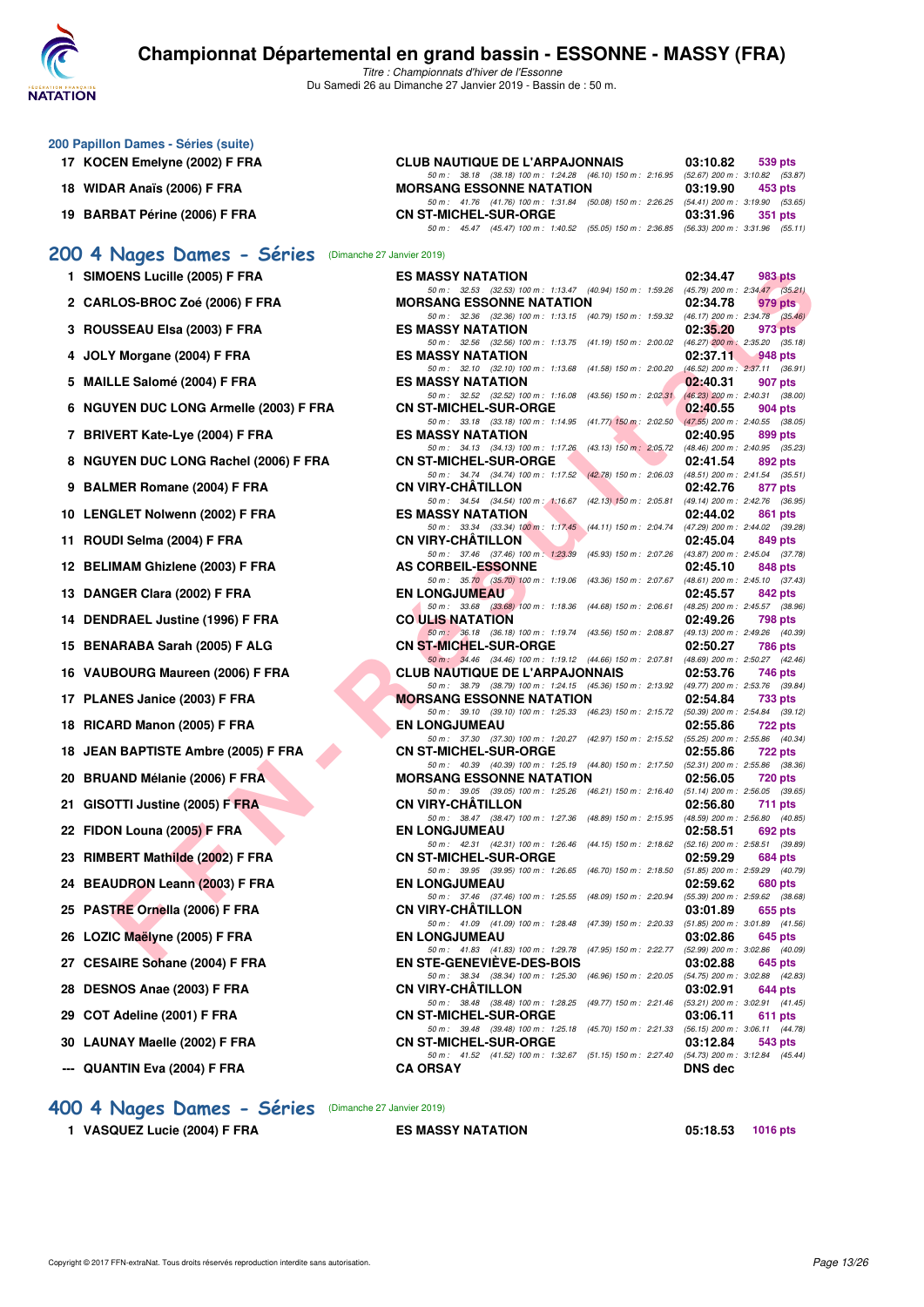

| 400 4 Nages Dames - Séries (suite)                                                                                                                                                           |                          |          |                |
|----------------------------------------------------------------------------------------------------------------------------------------------------------------------------------------------|--------------------------|----------|----------------|
| 2 BOURNONVILLE Laura (2001) F FRA                                                                                                                                                            | <b>ES MASSY NATATION</b> | 05:24.47 | 977 pts        |
| 3 JOLY Morgane (2004) F FRA                                                                                                                                                                  | <b>ES MASSY NATATION</b> | 05:29.57 | 944 pts        |
| 4 ROUSSEAU Elsa (2003) F FRA                                                                                                                                                                 | <b>ES MASSY NATATION</b> | 05:31.73 | 930 pts        |
| 5 LENGLET Nolwenn (2002) F FRA                                                                                                                                                               | <b>ES MASSY NATATION</b> | 05:35.08 | <b>909 pts</b> |
| 6 BELIMAM Ghizlene (2003) F FRA                                                                                                                                                              | AS CORBEIL-ESSONNE       | 05:47.33 | 833 pts        |
| 7 PUSSET Léna (2003) F FRA                                                                                                                                                                   | <b>YERRES NATATION</b>   | 05:49.98 | 817 pts        |
| 50 m : 34.91 (34.91) 100 m : 1:15.36 (40.45) 150 m : 1:59.26 (43.90) 200 m : 2:42.10 (42.84) 250 m : 3:33.90 (51.80) 300 m : 4:28.28 (54.38) 350 m : 5:09.48 (41.20) 400 m : 5:49.98 (40.50) |                          |          |                |
| 8 BEAUDRON Leann (2003) F FRA                                                                                                                                                                | <b>EN LONGJUMEAU</b>     | 06:11.10 | 696 pts        |
| 50 m: 35.65 (35.65) 100 m: 1:19.96 (44.31) 150 m: 2:09.50 (49.54) 200 m: 2:58.55 (49.05) 250 m: 3:54.00 (55.45) 300 m: 4:50.69 (56.69) 350 m: 5:31.11 (40.42) 400 m: 6:11.10 (39.99)         |                          |          |                |
| 9 BROSSEAU Lola (2004) F FRA                                                                                                                                                                 | <b>YERRES NATATION</b>   | 06:13.80 | <b>682 pts</b> |
| 50 m: 41.70 (41.70) 100 m: 1:32.32 (50.62) 150 m: 2:16.54 (44.22) 200 m: 2:59.67 (43.13) 250 m: 3:53.21 (53.54) 300 m: 4:47.10 (53.89) 350 m: 5:31.00 (43.90) 400 m: 6:13,80 (42.80)         |                          |          |                |
| 10 PASTRE Ornella (2006) F FRA                                                                                                                                                               | <b>CN VIRY-CHÂTILLON</b> | 06:39.52 | 549 pts        |

#### **[50 Nage Libre Messieurs - Séries](http://www.ffnatation.fr/webffn/resultats.php?idact=nat&go=epr&idcpt=58437&idepr=51)** (Dimanche 27 Janvier 2019)

| 8 BEAUDRON Leann (2003) F FRA                                                                                                                                                                                    | <b>EN LONGJUMEAU</b>                                 | 06:11.10             | 696 pts            |  |
|------------------------------------------------------------------------------------------------------------------------------------------------------------------------------------------------------------------|------------------------------------------------------|----------------------|--------------------|--|
| 50 m: 35.65 (35.65) 100 m: 1:19.96 (44.31) 150 m: 2:09.50 (49.54) 200 m: 2:58.55 (49.05) 250 m: 3:54.00 (55.45) 300 m: 4:50.69 (56.69) 350 m: 5:31.11 (40.42) 400 m: 6:11.10 (3:<br>9 BROSSEAU Lola (2004) F FRA | <b>YERRES NATATION</b>                               | 06:13.80             | 682 pts            |  |
| 50 m: 41.70 (41.70) 100 m: 1:32.32 (50.62) 150 m: 2:16.54 (44.22) 200 m: 2:59.67 (43.13) 250 m: 3:53.21 (53.54) 300 m: 4:47.10 (53.89) 350 m: 5:31.00 (43.90) 400 m: 6:13.80 (43                                 |                                                      |                      |                    |  |
| 10 PASTRE Ornella (2006) F FRA                                                                                                                                                                                   | <b>CN VIRY-CHATILLON</b>                             | 06:39.52             | <b>549 pts</b>     |  |
| 50 Nage Libre Messieurs - Séries                                                                                                                                                                                 | (Dimanche 27 Janvier 2019)                           |                      |                    |  |
| 1 MARMION Antoine (2001) H FRA                                                                                                                                                                                   | <b>ETAMPES NATATION</b>                              | 00:25.18             | <b>1090 pts</b>    |  |
| 2 GRANDIN MARTIN Numa (2002) H FRA                                                                                                                                                                               | <b>ES MASSY NATATION</b>                             | 00:25.40             | <b>1075 pts</b>    |  |
| 3 LE COZ Cédric (2002) H FRA                                                                                                                                                                                     | <b>AS CORBEIL-ESSONNE</b>                            | 00:26.31             | <b>1014 pts</b>    |  |
| 4 IM SAROEUN Paul (2002) H FRA                                                                                                                                                                                   | <b>EN DRAVEIL</b>                                    | 00:26.44             | <b>1006 pts</b>    |  |
| 5 HENRY Etienne (2001) H FRA                                                                                                                                                                                     | <b>AS CORBEIL-ESSONNE</b>                            | 00:26.64             | 993 pts            |  |
| 6 BOYER-VIDAL Corentin (2002) H FRA                                                                                                                                                                              | <b>CO ULIS NATATION</b>                              | 00:26.69             | 989 pts            |  |
| 7 VAREILLAUD Maxime (2003) H FRA                                                                                                                                                                                 | <b>CN ST-MICHEL-SUR-ORGE</b>                         | 00:26.89             | 976 pts            |  |
| 8 ZACHELIN Anaïque (2001) H FRA                                                                                                                                                                                  | <b>ES MASSY NATATION</b><br><b>CN BRUNOY-ESSONNE</b> | 00:26.95<br>00:27.03 | 973 pts            |  |
| 9 HERNANDEZ Dorian (2003) H FRA<br>10 QUANTIN Hugo (2001) H FRA                                                                                                                                                  | <b>CA ORSAY</b>                                      | 00:27.09             | 967 pts<br>964 pts |  |
| 11 HANICHI Rami (2002) H FRA                                                                                                                                                                                     | <b>SCA 2000 EVRY</b>                                 | 00:27.12             | 962 pts            |  |
| 12 OURDOUILLIE Thibault (2002) H FRA                                                                                                                                                                             | <b>YERRES NATATION</b>                               | 00:27.14             | 960 pts            |  |
| 13 LACOSTE Harry (1992) H FRA                                                                                                                                                                                    | <b>CN BRUNOY-ESSONNE</b>                             | 00:27.15             | <b>960 pts</b>     |  |
| 14 GIRARD Thomas (2000) H FRA                                                                                                                                                                                    | <b>SN MONTGERON</b>                                  | 00:27.20             | 956 pts            |  |
| 15 KRAIEM Adam (2003) H FRA                                                                                                                                                                                      | <b>AS CORBEIL-ESSONNE</b>                            | 00:27.24             | 954 pts            |  |
| 16 CATAYEE-BELINY Dimitri (2001) H FRA                                                                                                                                                                           | <b>SCA 2000 EVRY</b>                                 | 00:27.29             | 951 pts            |  |
| 17 BOCAGE Léo (1998) H FRA                                                                                                                                                                                       | <b>CN BRUNOY-ESSONNE</b>                             | 00:27.36             | 946 pts            |  |
| 18 VALIN-FIXOT Antonin (2002) H FRA                                                                                                                                                                              | <b>CN ST-MICHEL-SUR-ORGE</b>                         | 00:27.37             | 946 pts            |  |
| 19 POUPARD Paul (1998) H FRA                                                                                                                                                                                     | <b>CA ORSAY</b>                                      | 00:27.45             | 940 pts            |  |
| 20 CUMONT Romain (1995) H FRA                                                                                                                                                                                    | <b>CO ULIS NATATION</b>                              | 00:27.47             | 939 pts            |  |
| 21 BELLUNE Kewan (2004) H FRA                                                                                                                                                                                    | <b>ES MASSY NATATION</b>                             | 00:27.49             | 938 pts            |  |
| 22 ROUSSE Julien (2000) H FRA                                                                                                                                                                                    | <b>CLUB NAUTIQUE DE L'ARPAJONNAIS</b>                | 00:27.53             | 935 pts            |  |
| 23 LEPLATRE Remy (2000) H FRA                                                                                                                                                                                    | <b>CN ST-MICHEL-SUR-ORGE</b>                         | 00:27.57             | 933 pts            |  |
| 24 MUNIER Tristan (1997) H FRA                                                                                                                                                                                   | <b>CO ULIS NATATION</b>                              | 00:27.59             | 932 pts            |  |
| 25 DA SILVA Martin (2003) H FRA                                                                                                                                                                                  | <b>CN VIRY-CHÂTILLON</b>                             | 00:27.84             | 916 pts            |  |
| 26 EVAN Bernard (1973) H FRA                                                                                                                                                                                     | <b>CO ULIS NATATION</b>                              | 00:28.08             | 901 pts            |  |
| 27 CHARBONNEL Dorian (2003) H FRA                                                                                                                                                                                | <b>CN BRUNOY-ESSONNE</b>                             | 00:28.10             | 900 pts            |  |
| 28 MORA Bastien (2000) H FRA                                                                                                                                                                                     | <b>EN DRAVEIL</b><br><b>AS CORBEIL-ESSONNE</b>       | 00:28.15<br>00:28.15 | 896 pts            |  |
| 28 VINCENT Quentin (2003) H FRA<br>30 BROCHARD Kevin (1994) H FRA                                                                                                                                                | <b>CN ST-MICHEL-SUR-ORGE</b>                         | 00:28.23             | 896 pts<br>891 pts |  |
| 31 PONIN Thomas (2004) H FRA                                                                                                                                                                                     | <b>EN DRAVEIL</b>                                    | 00:28.24             | 891 pts            |  |
| 32 HOSTEAUX Laurent (2001) H FRA                                                                                                                                                                                 | <b>CLUB NAUTIQUE DE L'ARPAJONNAIS</b>                | 00:28.27             | 889 pts            |  |
| 33 JACQUEMART Mathieu (2003) H FRA                                                                                                                                                                               | <b>YERRES NATATION</b>                               | 00:28.29             | 888 pts            |  |
| 34 SAINT-LEGER Baptiste (2002) H FRA                                                                                                                                                                             | <b>YERRES NATATION</b>                               | 00:28.73             | 861 pts            |  |
| 35 GUYON Erwann (2004) H FRA                                                                                                                                                                                     | <b>CO ULIS NATATION</b>                              | 00:28.80             | 857 pts            |  |
| 36 BAZY Justin (2002) H FRA                                                                                                                                                                                      | <b>EN STE-GENEVIÈVE-DES-BOIS</b>                     | 00:29.04             | 842 pts            |  |
| 37 LEDOUX Damien (2003) H FRA                                                                                                                                                                                    | <b>EN DRAVEIL</b>                                    | 00:29.22             | 831 pts            |  |
| 38 SCHWEITZER Laurent (1971) H FRA                                                                                                                                                                               | EN STE-GENEVIÈVE-DES-BOIS                            | 00:29.23             | 831 pts            |  |
| 39 YAYA Freddy-Martin (2005) H FRA                                                                                                                                                                               | <b>CN VIRY-CHÂTILLON</b>                             | 00:29.24             | 830 pts            |  |
| 40 GAGNEPAIN Maxim (2005) H FRA                                                                                                                                                                                  | <b>CN BRUNOY-ESSONNE</b>                             | 00:29.45             | 818 pts            |  |
| 41 HOSTEAUX Thomas (2004) H FRA                                                                                                                                                                                  | <b>CLUB NAUTIQUE DE L'ARPAJONNAIS</b>                | 00:29.49             | 815 pts            |  |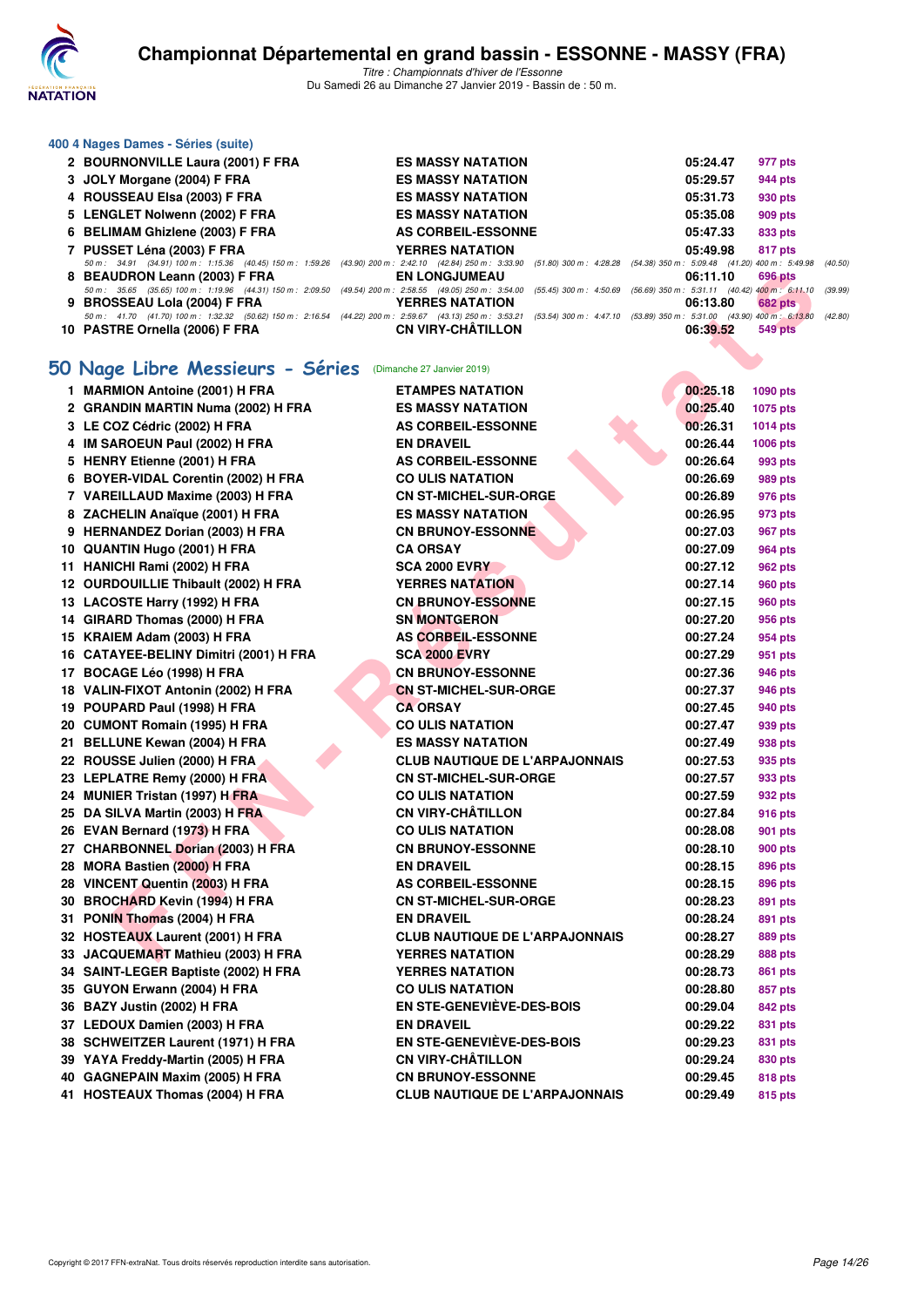

| 50 Nage Libre Messieurs - Séries (suite) |                              |                |                                  |                            |
|------------------------------------------|------------------------------|----------------|----------------------------------|----------------------------|
| 42 NEBBACHE Ismael (2005) H FRA          | <b>SCA 2000 EVRY</b>         |                | 00:29.54                         | 812 pts                    |
| 43 BOULANGER Maxance (2004) H FRA        | EN STE-GENEVIÈVE-DES-BOIS    |                | 00:29.56                         | 811 pts                    |
| 44 ABBOUDI Erwan (2005) H FRA            | <b>AS CORBEIL-ESSONNE</b>    |                | 00:29.79                         | 797 pts                    |
| 45 BECQ Quentin (2004) H FRA             | <b>CN BRUNOY-ESSONNE</b>     |                | 00:30.64                         | 748 pts                    |
| 46 CHARBONNEL Ethan (2002) H FRA         | <b>CN ST-MICHEL-SUR-ORGE</b> |                | 00:31.13                         | <b>721 pts</b>             |
| --- PEUCH Francois (2003) H FRA          | <b>BONDOUFLE AMICAL CLUB</b> |                | <b>DNS</b> dec                   |                            |
| --- RAZANATEFY Tsitoaina (2004) H FRA    | <b>SN MONTGERON</b>          |                | <b>DNS</b> dec                   |                            |
| 100 Nage Libre Messieurs - Séries        | (Samedi 26 Janvier 2019)     |                |                                  |                            |
| <b>MARINETTE Samuel (1999) H FRA</b>     | <b>ES MASSY NATATION</b>     |                | 00:54.36                         | <b>1110 pts</b>            |
| 2 FOURMY Matéo (2000) H FRA              | <b>ES MASSY NATATION</b>     | $50 m$ : 26.79 | $(26.79)$ 100 m :<br>00:54.71    | 54.36 (27.57<br>$1098$ pts |
|                                          |                              |                | $50 m$ $96.95$ $(96.95)$ $100 m$ | 54.71 (27.86               |

| -- RAZANATEFT ISIWAIIIA (2004) ITERA   | טחםטו ווטושו ווכ                      |              |              | טועט טוע                                        |                                  |         |
|----------------------------------------|---------------------------------------|--------------|--------------|-------------------------------------------------|----------------------------------|---------|
| 00 Nage Libre Messieurs - Séries       | (Samedi 26 Janvier 2019)              |              |              |                                                 |                                  |         |
| 1 MARINETTE Samuel (1999) H FRA        | <b>ES MASSY NATATION</b>              |              |              | 00:54.36                                        | <b>1110 pts</b>                  |         |
| 2 FOURMY Matéo (2000) H FRA            | <b>ES MASSY NATATION</b>              | 50 m : 26.79 |              | $(26.79)$ 100 m:<br>00:54.71                    | 54.36 (27.57)<br><b>1098 pts</b> |         |
|                                        |                                       | 50 m : 26.85 |              | $(26.85)$ 100 m : 54.71 (27.86)                 |                                  |         |
| 3 MARMION Antoine (2001) H FRA         | <b>ETAMPES NATATION</b>               | 50 m: 26.17  |              | 00:54.73<br>$(26.17)$ 100 m :                   | <b>1097 pts</b><br>54.73 (28.56) |         |
| 4 COURCOUX Simon (1995) H FRA          | <b>US RIS-ORANGIS</b>                 |              |              | 00:55.68                                        | <b>1066 pts</b>                  |         |
| 5 GRANDIN MARTIN Numa (2002) H FRA     | <b>ES MASSY NATATION</b>              |              | 50 m: 26.48  | $(26.48)$ 100 m :<br>00:55.84                   | 55.68 (29.20)<br>1061 pts        |         |
|                                        |                                       |              | 50 m: 26.52  | $(26.52)$ 100 m :                               | 55.84 (29.32)                    |         |
| 6 ZACHELIN Anaïque (2001) H FRA        | <b>ES MASSY NATATION</b>              | 50 m : 27.64 |              | 00:56.54<br>$(27.64)$ 100 m :                   | <b>1038 pts</b><br>56.54 (28.90) |         |
| 7 ABRAHAM Léo (1996) H FRA             | <b>CN BRUNOY-ESSONNE</b>              | 50 m: 27.71  |              | 00:57.03<br>$(27.71)$ 100 m :                   | 1022 pts<br>57.03 (29.32)        |         |
| 8 BENDRIMIA Axel (1998) H FRA          | <b>CN ST-MICHEL-SUR-ORGE</b>          |              |              | 00:57.30                                        | 1014 pts                         |         |
| 9 GIRARD Thomas (2000) H FRA           | <b>SN MONTGERON</b>                   |              | 50 m : 27.72 | $(27.72)$ 100 m :<br>00:57.71                   | 57.30 (29.58)<br>1001 pts        |         |
|                                        |                                       |              | 50 m : 28.35 | (28.35) 100 m: 57.71 (29.36)                    |                                  |         |
| 10 HERNANDEZ Dorian (2003) H FRA       | <b>CN BRUNOY-ESSONNE</b>              |              | 50 m : 27.70 | 00:58.31<br>$(27.70)$ 100 m : 58.31 $(30.61)$   | 982 pts                          |         |
| 11 ZAWADSKI Paul (2002) H FRA          | <b>CA ORSAY</b>                       |              |              | 00:58.61                                        | 973 pts                          |         |
| 12 OURDOUILLIE Thibault (2002) H FRA   | <b>YERRES NATATION</b>                |              | 50 m : 28.24 | $(28.24)$ 100 m : 58.61 $(30.37)$<br>00:58.67   | 971 pts                          |         |
| 13 CATAYEE-BELINY Dimitri (2001) H FRA | <b>SCA 2000 EVRY</b>                  | 50 m : 28.24 |              | $(28.24)$ 100 m : 58.67 $(30.43)$<br>00:58.75   |                                  | 968 pts |
|                                        |                                       | 50 m: 28.51  |              | (28.51) 100 m: 58.75 (30.24)                    |                                  |         |
| 14 IM SAROEUN Paul (2002) H FRA        | <b>EN DRAVEIL</b>                     | 50 m: 28.26  |              | 00:58.99<br>$(28.26)$ 100 m : 58.99 $(30.73)$   | 961 pts                          |         |
| 15 BOYER-VIDAL Corentin (2002) H FRA   | <b>CO ULIS NATATION</b>               |              |              | 00:59.22                                        | 954 pts                          |         |
| 16 DA SILVA Martin (2003) H FRA        | <b>CN VIRY-CHÂTILLON</b>              | 50 m : 27.83 |              | (27.83) 100 m : 59.22 (31.39)<br>00:59.33       | 950 pts                          |         |
| 17 HENRY Etienne (2001) H FRA          | AS CORBEIL-ESSONNE                    |              | 50 m : 29.04 | (29.04) 100 m : 59.33 (30.29)<br>00:59.55       | 943 pts                          |         |
|                                        |                                       |              | 50 m : 28.29 | $(28.29)$ 100 m : 59.55 $(31.26)$               |                                  |         |
| 17 KRAIEM Adam (2003) H FRA            | <b>AS CORBEIL-ESSONNE</b>             |              | 50 m : 28.77 | 00:59.55<br>(28.77) 100 m : 59.55 (30.78)       | 943 pts                          |         |
| 19 BARBAUD Julien (2004) H FRA         | <b>CN VIRY-CHÂTILLON</b>              |              |              | 00:59.56                                        | 943 pts                          |         |
| 20 CHARBONNEL Theo (2001) H FRA        | <b>CN ST-MICHEL-SUR-ORGE</b>          | 50 m: 28.50  |              | $(28.50)$ 100 m : 59.56 $(31.06)$<br>00:59.62   |                                  | 941 pts |
| 21 VAREILLAUD Maxime (2003) H FRA      | <b>CN ST-MICHEL-SUR-ORGE</b>          | 50 m : 28.68 |              | (28.68) 100 m : 59.62 (30.94)<br>00:59.71       | 939 pts                          |         |
|                                        |                                       | 50 m : 28.58 |              | $(28.58)$ 100 m : 59.71 $(31.13)$               |                                  |         |
| 22 CHAUMERON Mathieu (1999) H FRA      | <b>CN VIRY-CHATILLON</b>              |              | 50 m: 28.52  | 00:59.76<br>(28.52) 100 m: 59.76 (31.24)        | 937 pts                          |         |
| 23 BRAIZE Neo (2004) H FRA             | <b>ES MASSY NATATION</b>              |              |              | 00:59.85                                        |                                  | 934 pts |
| 24 SALHI Adème (2002) H FRA            | <b>US RIS-ORANGIS</b>                 |              | 50 m : 27.96 | $(27.96)$ 100 m : 59.85 $(31.89)$<br>01:00.07   | 928 pts                          |         |
|                                        | <b>CN BRUNOY-ESSONNE</b>              | 50 m: 28.53  |              | $(28.53)$ 100 m : 1:00.07 $(31.54)$<br>01:00.19 | 924 pts                          |         |
| 25 LACOSTE Harry (1992) H FRA          |                                       |              |              | 50 m : 29.20 (29.20) 100 m : 1:00.19 (30.99)    |                                  |         |
| 26 VALIN-FIXOT Antonin (2002) H FRA    | <b>CN ST-MICHEL-SUR-ORGE</b>          |              | 50 m : 28.99 | 01:00.27<br>(28.99) 100 m: 1:00.27 (31.28)      |                                  | 921 pts |
| 27 BOCAGE Léo (1998) H FRA             | <b>CN BRUNOY-ESSONNE</b>              |              |              | 01:00.31                                        | 920 pts                          |         |
| 28 BELLUNE Kewan (2004) H FRA          | <b>ES MASSY NATATION</b>              |              | 50 m : 29.05 | (29.05) 100 m: 1:00.31 (31.26)<br>01:00.89      | 903 pts                          |         |
|                                        |                                       |              | 50 m : 28.86 | $(28.86)$ 100 m : 1:00.89 $(32.03)$             |                                  |         |
| 29 MONTENS Adriel (2001) H FRA         | <b>EN DRAVEIL</b>                     |              | 50 m : 28.98 | 01:00.95<br>(28.98) 100 m : 1:00.95 (31.97)     | 901 pts                          |         |
| 30 HOSTEAUX Laurent (2001) H FRA       | <b>CLUB NAUTIQUE DE L'ARPAJONNAIS</b> |              |              | 01:00.99                                        | 900 pts                          |         |
|                                        |                                       |              | 50 m : 29.28 | $(29.28)$ 100 m : 1:00.99 $(31.71)$             |                                  |         |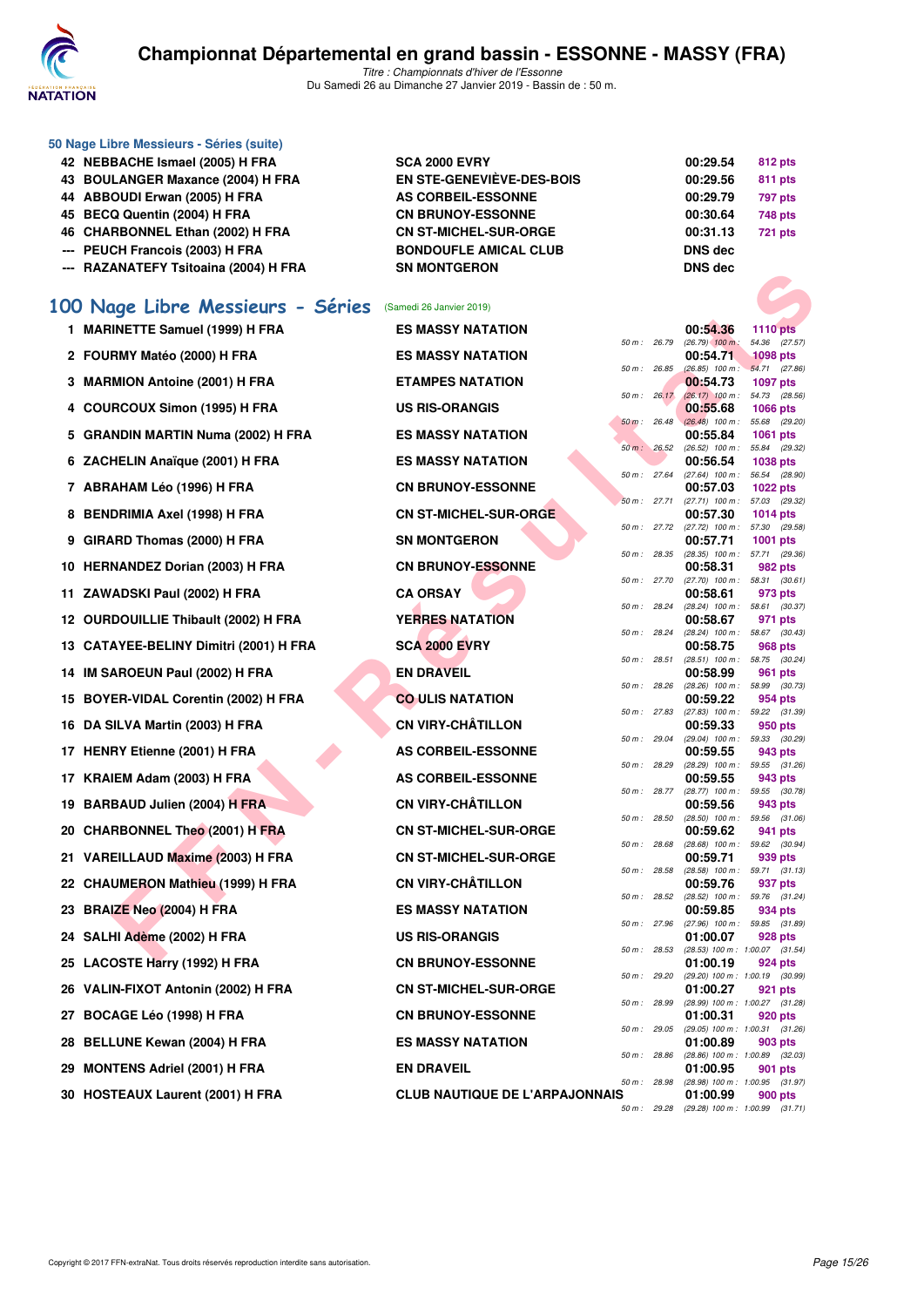

**100 Nage Libre Messieurs - Séries (suite)**

| 30 ROMER Loick (2000) H FRA                 | <b>CLUB NAUTIQUE DE L'ARPAJONNAIS</b>                       |              | 01:00.99 | 900 pts                                                                               |
|---------------------------------------------|-------------------------------------------------------------|--------------|----------|---------------------------------------------------------------------------------------|
| 32 VINCENT Quentin (2003) H FRA             | 50 m: 29.13<br><b>AS CORBEIL-ESSONNE</b>                    |              | 01:01.04 | (29.13) 100 m: 1:00.99 (31.86)<br>898 pts                                             |
| POUPARD Paul (1998) H FRA<br>33             | 50 m: 29.30<br><b>CA ORSAY</b>                              |              | 01:01.18 | (29.30) 100 m: 1:01.04 (31.74)<br>894 pts                                             |
| <b>SAUTEREAU Vincent (2000) H FRA</b><br>34 | 50 m : 29.19<br><b>CA ORSAY</b>                             |              | 01:01.25 | (29.19) 100 m : 1:01.18 (31.99)<br>892 pts                                            |
| ROUSSE Julien (2000) H FRA<br>35            | 50 m: 29.51<br><b>CLUB NAUTIQUE DE L'ARPAJONNAIS</b>        |              | 01:01.53 | (29.51) 100 m: 1:01.25 (31.74)<br>884 pts                                             |
| GUERRA Tristan (2000) H FRA<br>36           | 50 m : 29.78<br><b>CLUB NAUTIQUE DE L'ARPAJONNAIS</b>       |              | 01:01.72 | $(29.78)$ 100 m : 1:01.53 $(31.75)$<br>878 pts                                        |
| <b>COURCOUX Raphael (1998) H FRA</b><br>37  | 50 m: 29.04<br><b>US RIS-ORANGIS</b>                        |              | 01:01.88 | $(29.04)$ 100 m : 1:01.72 $(32.68)$<br>873 pts                                        |
| RAZANATEFY Tsitoaina (2004) H FRA<br>38     | 50 m: 28.33<br><b>SN MONTGERON</b>                          |              | 01:02.13 | $(28.33)$ 100 m : 1:01.88 $(33.55)$<br>866 pts                                        |
| BAZY Justin (2002) H FRA<br>39              | 50 m : 29.92<br>EN STE-GENEVIÈVE-DES-BOIS                   |              | 01:02.45 | (29.92) 100 m: 1:02.13 (32.21)<br>857 pts                                             |
| RECOURSE Clément (1998) H FRA<br>40         | 50 m: 29.66<br><b>CN ST-MICHEL-SUR-ORGE</b>                 |              | 01:02.57 | (29.66) 100 m : 1:02.45 (32.79)<br>853 pts                                            |
| BOUCAS Joan (2004) H FRA<br>41              | 50 m: 29.93<br><b>CN VIRY-CHÂTILLON</b>                     |              | 01:02.63 | $(29.93)$ 100 m : 1:02.57 $(32.64)$<br>851 pts                                        |
| SAINT-LEGER Baptiste (2002) H FRA<br>42.    | 50 m : 30.08<br><b>YERRES NATATION</b>                      |              | 01:02.75 | $(30.08)$ 100 m : 1:02.63 $(32.55)$<br>848 pts                                        |
| <b>CUMONT Romain (1995) H FRA</b><br>43     | 50 m: 30.08<br><b>CO ULIS NATATION</b>                      |              | 01:02.90 | (30.08) 100 m: 1:02.75 (32.67)<br>843 pts                                             |
| <b>BROCHARD Kevin (1994) H FRA</b><br>44    | 50 m: 30.02<br><b>CN ST-MICHEL-SUR-ORGE</b>                 |              | 01:03.09 | (30.02) 100 m: 1:02.90 (32.88)<br>838 pts                                             |
| 45 PARIS Bilal (2002) H FRA                 | 50 m : 30.01<br><b>CO ULIS NATATION</b>                     |              | 01:03.33 | $(30.01)$ 100 m : 1:03.09 $(33.08)$<br>831 pts                                        |
| LEPLATRE Remy (2000) H FRA<br>46.           | 50 m : 29.59<br><b>CN ST-MICHEL-SUR-ORGE</b>                |              | 01:03.36 | (29.59) 100 m: 1:03.33 (33.74)<br>830 pts                                             |
| 47 YAYA Freddy-Martin (2005) H FRA          | 50 m : 29.76<br><b>CN VIRY-CHÂTILLON</b>                    |              | 01:03.46 | (29.76) 100 m: 1:03.36 (33.60)<br>827 pts                                             |
| <b>HOSTEAUX Thomas (2004) H FRA</b><br>48   | 50 m : 30.58<br><b>CLUB NAUTIQUE DE L'ARPAJONNAIS</b>       |              | 01:03.47 | $(30.58)$ 100 m : 1:03.46 $(32.88)$<br>827 pts                                        |
| <b>CHARBONNEL Dorian (2003) H FRA</b><br>49 | 50 m : 30.34<br><b>CN BRUNOY-ESSONNE</b>                    |              | 01:03.60 | $(30.34)$ 100 m : 1:03.47 $(33.13)$<br>823 pts                                        |
| SABATIER Jean-baptiste (2002) H FRA<br>50   | 50 m : 29.93<br><b>CA ORSAY</b>                             |              | 01:03.83 | (29.93) 100 m: 1:03.60 (33.67)<br>817 pts                                             |
| DA CUNHA David (2003) H FRA<br>51           | 50 m : 29.58<br><b>CN ST-MICHEL-SUR-ORGE</b>                |              | 01:03.90 | (29.58) 100 m: 1:03.83 (34.25)<br>815 pts                                             |
| 52 LANGLAIS Leo (2004) H FRA                | 50 m : 30.85<br><b>ES MASSY NATATION</b>                    |              | 01:03.93 | $(30.85)$ 100 m : 1:03.90 $(33.05)$<br>814 pts                                        |
| GUYON Erwann (2004) H FRA<br>53.            | 50 m : 30.92<br><b>CO ULIS NATATION</b>                     |              | 01:04.25 | $(30.92)$ 100 m : 1:03.93 $(33.01)$<br>805 pts                                        |
| JACQUEMART Mathieu (2003) H FRA<br>54       | 50 m : 29.78<br><b>YERRES NATATION</b>                      |              | 01:04.30 | (29.78) 100 m: 1:04.25 (34.47)<br>803 pts                                             |
| AIT HAMADOUCHE Said (2001) H FRA<br>55      | 50 m : 31.76<br><b>CN VIRY-CHÂTILLON</b>                    |              | 01:04.33 | $(31.76)$ 100 m : 1:04.30 $(32.54)$<br>802 pts                                        |
| 56 ABBOUDI Erwan (2005) H FRA               | 50 m : 30.24<br><b>AS CORBEIL-ESSONNE</b>                   |              | 01:04.59 | $(30.24)$ 100 m : 1:04.33 $(34.09)$<br>795 pts                                        |
| 57 MORA Bastien (2000) H FRA                | 50 m: 31.00<br><b>EN DRAVEIL</b>                            |              | 01:04.67 | $(31.00)$ 100 m : 1:04.59 $(33.59)$<br>793 pts                                        |
| 58 PONIN Thomas (2004) H FRA                | <b>EN DRAVEIL</b>                                           | 50 m : 30.03 | 01:05.32 | $(30.03)$ 100 m : 1:04.67 $(34.64)$<br>775 pts                                        |
| 59 DUBREUIL Antoine (2004) H FRA            | <b>EN DRAVEIL</b>                                           | 50 m : 30.16 | 01:05.46 | $(30.16)$ 100 m : 1:05.32 $(35.16)$<br>771 pts                                        |
| <b>BOULANGER Maxance (2004) H FRA</b><br>60 | EN STE-GENEVIÈVE-DES-BOIS<br>50 m : 30.95                   | 50 m : 30.05 | 01:05.55 | $(30.05)$ 100 m : 1:05.46 $(35.41)$<br>768 pts<br>$(30.95)$ 100 m : 1:05.55 $(34.60)$ |
| PIRES Baptiste (2001) H FRA<br>61           | <b>CN VIRY-CHÂTILLON</b>                                    | 50 m : 30.04 | 01:05.63 | 766 pts<br>$(30.04)$ 100 m : 1:05.63 $(35.59)$                                        |
| 62 RABE Clément (2004) H FRA                | <b>CN ST-MICHEL-SUR-ORGE</b>                                |              | 01:06.24 | 749 pts                                                                               |
| 63 PAGE Adrien (2004) H FRA                 | 50 m : 31.65<br><b>CN ST-MICHEL-SUR-ORGE</b><br>50 m: 31.56 |              | 01:06.27 | $(31.65)$ 100 m : 1:06.24 $(34.59)$<br>748 pts<br>$(31.56)$ 100 m : 1:06.27 $(34.71)$ |
| 63 NEBBACHE Ismael (2005) H FRA             | SCA 2000 EVRY<br>50 m : 32.06                               |              | 01:06.27 | 748 pts<br>(32.06) 100 m: 1:06.27 (34.21)                                             |
| 65 JULIEN Tristan (2002) H FRA              | <b>EN LONGJUMEAU</b>                                        | 50 m : 30.91 | 01:06.37 | 746 pts<br>$(30.91)$ 100 m : 1:06.37 $(35.46)$                                        |
| 66 GIRARD Théo (2004) H FRA                 | <b>SN MONTGERON</b>                                         | 50 m : 31.19 | 01:07.09 | <b>726 pts</b>                                                                        |
|                                             |                                                             |              |          | $(31.19)$ 100 m : 1:07.09 $(35.90)$                                                   |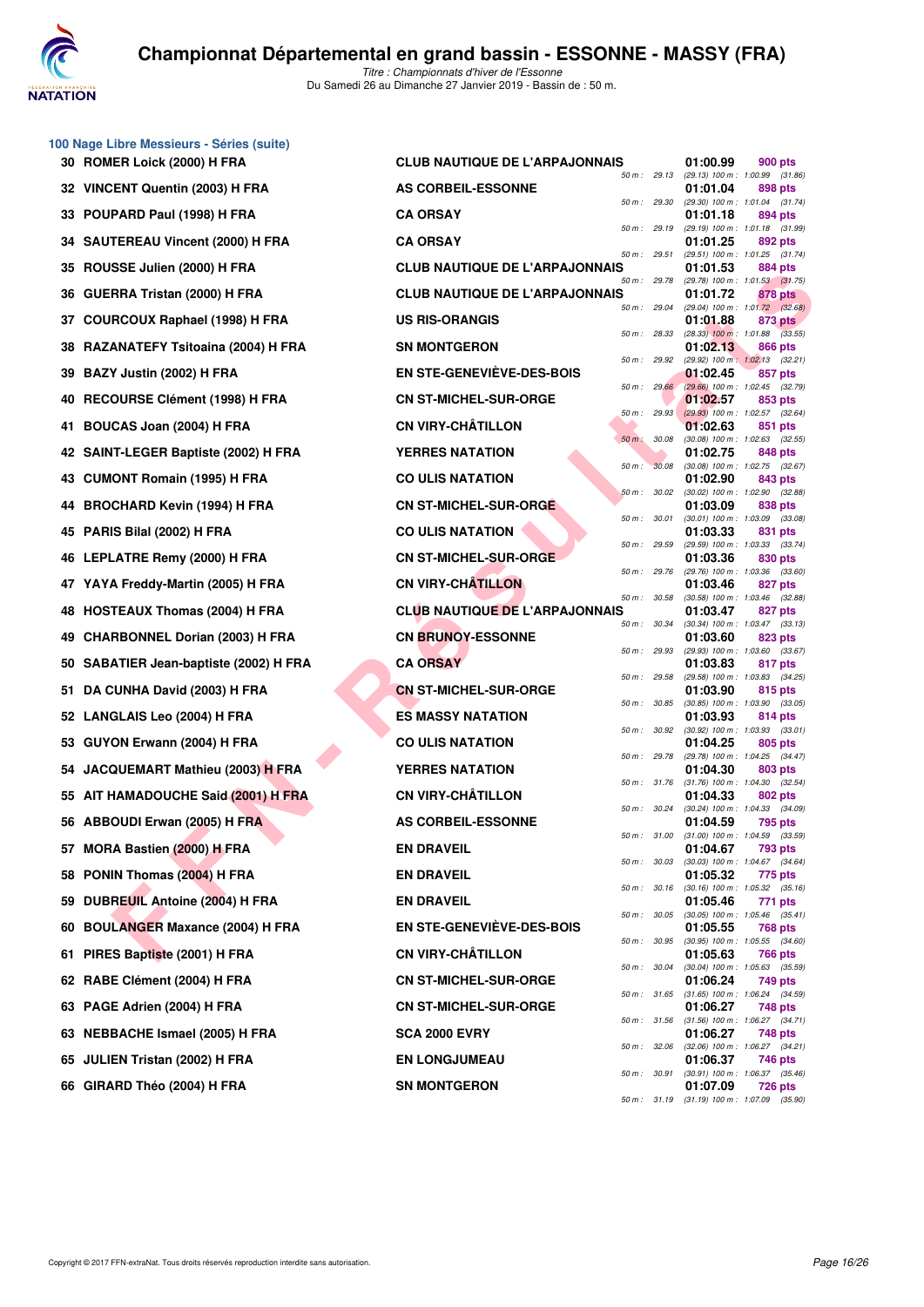

|    | 100 Nage Libre Messieurs - Séries (suite)<br>67 CISSE Yohann (2005) H FRA | <b>CN ST-MICHEL-SUR-ORGE</b>                                                   |               | 01:07.24<br>722 pts                                         |
|----|---------------------------------------------------------------------------|--------------------------------------------------------------------------------|---------------|-------------------------------------------------------------|
| 68 | <b>GRASSI Matheo (2004) H FRA</b>                                         | <b>CN ST-MICHEL-SUR-ORGE</b>                                                   | 50 m: 31.81   | $(31.81)$ 100 m : 1:07.24 $(35.43)$<br>01:07.32<br>720 pts  |
| 69 | BECQ Quentin (2004) H FRA                                                 | <b>CN BRUNOY-ESSONNE</b>                                                       | 50 m: 32.16   | $(32.16)$ 100 m : 1:07.32 $(35.16)$<br>01:07.64<br>711 pts  |
| 70 | <b>CHAUDRON Alexandre (2004) H FRA</b>                                    | <b>CLUB DES NAGEURS DOURDANNAIS</b>                                            | 50 m: 32.13   | $(32.13)$ 100 m : 1:07.64<br>(35.51)<br>01:08.32<br>693 pts |
| 71 | VERLA Mathis (2001) H FRA                                                 | <b>CN VIRY-CHÂTILLON</b>                                                       | 50 m: 31.68   | $(31.68)$ 100 m : 1:08.32 $(36.64)$<br>01:08.76<br>682 pts  |
|    | 72 LEDOUX Damien (2003) H FRA                                             | <b>EN DRAVEIL</b>                                                              | 50 m: 31.49   | $(31.49)$ 100 m : 1:08.76 $(37.27)$<br>01:08.86<br>679 pts  |
|    | 73 VIDAL Téo (2003) H FRA                                                 | <b>CLUB DES NAGEURS DOURDANNAIS</b>                                            | 50 m: 31.96   | $(31.96)$ 100 m : 1:08.86 $(36.90)$<br>01:09.14<br>672 pts  |
|    | <b>CHARBONNEL Mathis (2005) H FRA</b>                                     | <b>CN ST-MICHEL-SUR-ORGE</b>                                                   | 50 m: 32.10   | $(32.10)$ 100 m : 1:09.14 $(37.04)$<br>DSQ                  |
|    | <b>SCELLIER Tommy (2002) H FRA</b>                                        | <b>CLUB DES NAGEURS DOURDANNAIS</b>                                            |               | <b>DSQ</b>                                                  |
|    |                                                                           |                                                                                |               |                                                             |
|    | 200 Nage Libre Messieurs - Séries<br>1 MARINETTE Samuel (1999) H FRA      | (Dimanche 27 Janvier 2019)<br><b>ES MASSY NATATION</b>                         |               | 02:00.48<br><b>1079 pts</b>                                 |
|    |                                                                           | $50 m: -$<br>100 m: 58.86<br>(58.86)                                           | $150 m : -$   | 200 m: 2:00.48 (1:01.62)                                    |
|    | 2 LE COZ Cédric (2002) H FRA                                              | <b>AS CORBEIL-ESSONNE</b><br>$50 m: -$<br>100 m: 59.99<br>(59.99)              | $150 m$ : --- | 02:01.57<br>1062 pts<br>200 m: 2:01.57 (1:01.58)            |
|    | 3 ZACHELIN Anaïque (2001) H FRA                                           | <b>ES MASSY NATATION</b><br>$50 m: -$<br>(58.65)<br>100 m : 58.65              | $150 m: -$    | 02:02.82<br>1041 pts<br>200 m: 2:02.82 (1:04.17)            |
|    | <b>CRETET Dorian (2003) H FRA</b>                                         | <b>ES MASSY NATATION</b><br>100 m: 1:00.84 (1:00.84)<br>$50 m: -$              | $150 m : -$   | 02:06.30<br>986 pts<br>200 m: 2:06.30 (1:05.46)             |
|    | RAKOTONDRAMANGA Eliot-Tahina (2002) H FRA                                 | <b>ES MASSY NATATION</b><br>$50 m: -$<br>100 m: 1:02.08 (1:02.08)              | $150 m: -$    | 02:06.47<br>983 pts<br>200 m: 2:06.47 (1:04.39)             |
| 6  | GIRARD Thomas (2000) H FRA                                                | <b>SN MONTGERON</b><br>$50 m : -$<br>100 m: 1:01.33 (1:01.33)                  | $150 m: -$    | 02:06.60<br>981 pts<br>200 m: 2:06.60 (1:05.27)             |
|    | 7 GRANDIN MARTIN Numa (2002) H FRA                                        | <b>ES MASSY NATATION</b><br>$50 m: -$<br>100 m : 59.52 (59.52)                 | $150 m : -$   | 02:08.22<br>956 pts<br>200 m: 2:08.22 (1:08.70)             |
| 8  | DA SILVA Martin (2003) H FRA                                              | <b>CN VIRY-CHATILLON</b><br>$50 m: -$<br>100 m: 1:02.91 (1:02.91)              | $150 m: -$    | 02:09.40<br>938 pts<br>200 m: 2:09.40 (1:06.49)             |
|    | ZAWADSKI Paul (2002) H FRA                                                | <b>CA ORSAY</b><br>$50 m: -$<br>100 m: 1:03.07 (1:03.07)                       | $150 m: -$    | 02:09.84<br>931 pts<br>200 m: 2:09.84 (1:06.77)             |
|    | 10 TETART Martin (2003) H FRA                                             | <b>CN ST-MICHEL-SUR-ORGE</b><br>$50 m: -$<br>100 m: 1:02.50 (1:02.50)          | $150 m : -$   | 02:09.90<br>930 pts<br>200 m: 2:09.90 (1:07.40)             |
|    | 11 QUANTIN Hugo (2001) H FRA                                              | <b>CA ORSAY</b><br>$50 m: -$<br>100 m: 1:03.38 (1:03.38)                       | $150 m: -$    | 02:10.19<br>926 pts<br>200 m: 2:10.19 (1:06.81)             |
|    | 12 LAJIC Anthony (2002) H FRA                                             | <b>EN LONGJUMEAU</b><br>$50 m: -$                                              | $150 m: -$    | 02:10.25<br>925 pts                                         |
|    | 13 RENAN Nicolas (1997) H FRA                                             | 100 m: 1:02.69 (1:02.69)<br><b>EN STE-GENEVIEVE-DES-BOIS</b>                   |               | 200 m: 2:10.25 (1:07.56)<br>02:12.92<br>885 pts             |
| 14 | KRAIEM Adam (2003) H FRA                                                  | $50 m: -$<br>100 m: 1:05.08 (1:05.08)<br><b>AS CORBEIL-ESSONNE</b>             | $150 m : -$   | 200 m: 2:12.92 (1:07.84)<br>02:13.08<br>883 pts             |
|    | 15 HERNANDEZ Dorian (2003) H FRA                                          | 100 m: 1:03.71 (1:03.71)<br>$50 m: -$<br><b>CN BRUNOY-ESSONNE</b>              | $150 m: -$    | 200 m: 2:13.08 (1:09.37)<br>02:13.90<br>870 pts             |
|    | 16 SAUTEREAU Vincent (2000) H FRA                                         | $50 m: -$<br>100 m: 1:03.06 (1:03.06)<br><b>CA ORSAY</b>                       | $150 m: -$    | 200 m: 2:13.90 (1:10.84)<br>02:14.59<br>860 pts             |
|    | 17 VINCENT Quentin (2003) H FRA                                           | $50 m: -$<br>100 m: 1:04.56 (1:04.56)<br><b>AS CORBEIL-ESSONNE</b>             | $150 m : -$   | 200 m: 2:14.59 (1:10.03)<br>02:14.60<br>860 pts             |
|    | 18 CATAYEE-BELINY Dimitri (2001) H FRA                                    | 100 m: 1:03.69 (1:03.69)<br>$50 m$ : $-$<br><b>SCA 2000 EVRY</b>               | $150 m : -$   | 200 m: 2:14.60 (1:10.91)<br>02:15.25<br>851 pts             |
| 19 | IM SAROEUN Paul (2002) H FRA                                              | $50 m: -$<br>100 m: 1:05.26 (1:05.26)<br><b>EN DRAVEIL</b>                     | $150 m: -$    | 200 m: 2:15.25 (1:09.99)<br>02:15.93<br>841 pts             |
| 20 | BOUCAS Joan (2004) H FRA                                                  | $50 m: -$<br>100 m: 1:04.58 (1:04.58)<br><b>CN VIRY-CHATILLON</b>              | $150 m: -$    | 200 m : 2:15.93 (1:11.35)<br>02:16.37<br>834 pts            |
|    | 21 CHAUMERON Mathieu (1999) H FRA                                         | $50 m: -$<br>100 m: 1:05.46 (1:05.46)<br><b>CN VIRY-CHATILLON</b>              | $150 m : -$   | 200 m: 2:16.37 (1:10.91)<br>02:17.19<br>823 pts             |
|    | 22 JULIEN Tristan (2002) H FRA                                            | $50 m: -$<br>100 m: 1:04.28 (1:04.28)<br><b>EN LONGJUMEAU</b>                  | $150 m : -$   | 200 m: 2:17.19 (1:12.91)<br>02:17.28<br>821 pts             |
|    | 23 ROUSSE Julien (2000) H FRA                                             | $50 m: -$<br>100 m: 1:05.34 (1:05.34)<br><b>CLUB NAUTIQUE DE L'ARPAJONNAIS</b> | $150 m : -$   | 200 m: 2:17.28 (1:11.94)<br>02:18.37<br>806 pts             |
| 24 | NEBOR Maxence (2003) H FRA                                                | $50 m: -$<br>100 m: 1:05.73 (1:05.73)<br><b>CA ORSAY</b>                       | $150 m : -$   | 200 m : 2:18.37 (1:12.64)<br>02:19.77                       |
|    |                                                                           | 100 m: 1:06.62 (1:06.62)<br>50 m : ---                                         | $150 m : -$   | 786 pts<br>200 m: 2:19.77 (1:13.15)                         |
| 25 | DA CUNHA David (2003) H FRA                                               | <b>CN ST-MICHEL-SUR-ORGE</b><br>$50 m: -$<br>100 m: 1:08.01 (1:08.01)          | $150 m : -$   | 02:19.87<br>785 pts<br>200 m: 2:19.87 (1:11.86)             |
|    | 26 BADALYAN Samson (2003) H FRA                                           | <b>CN VIRY-CHATILLON</b><br>100 m: 1:07.71 (1:07.71)<br>$50 m: -$              | $150 m : -$   | 02:20.41<br>777 pts<br>200 m: 2:20.41 (1:12.70)             |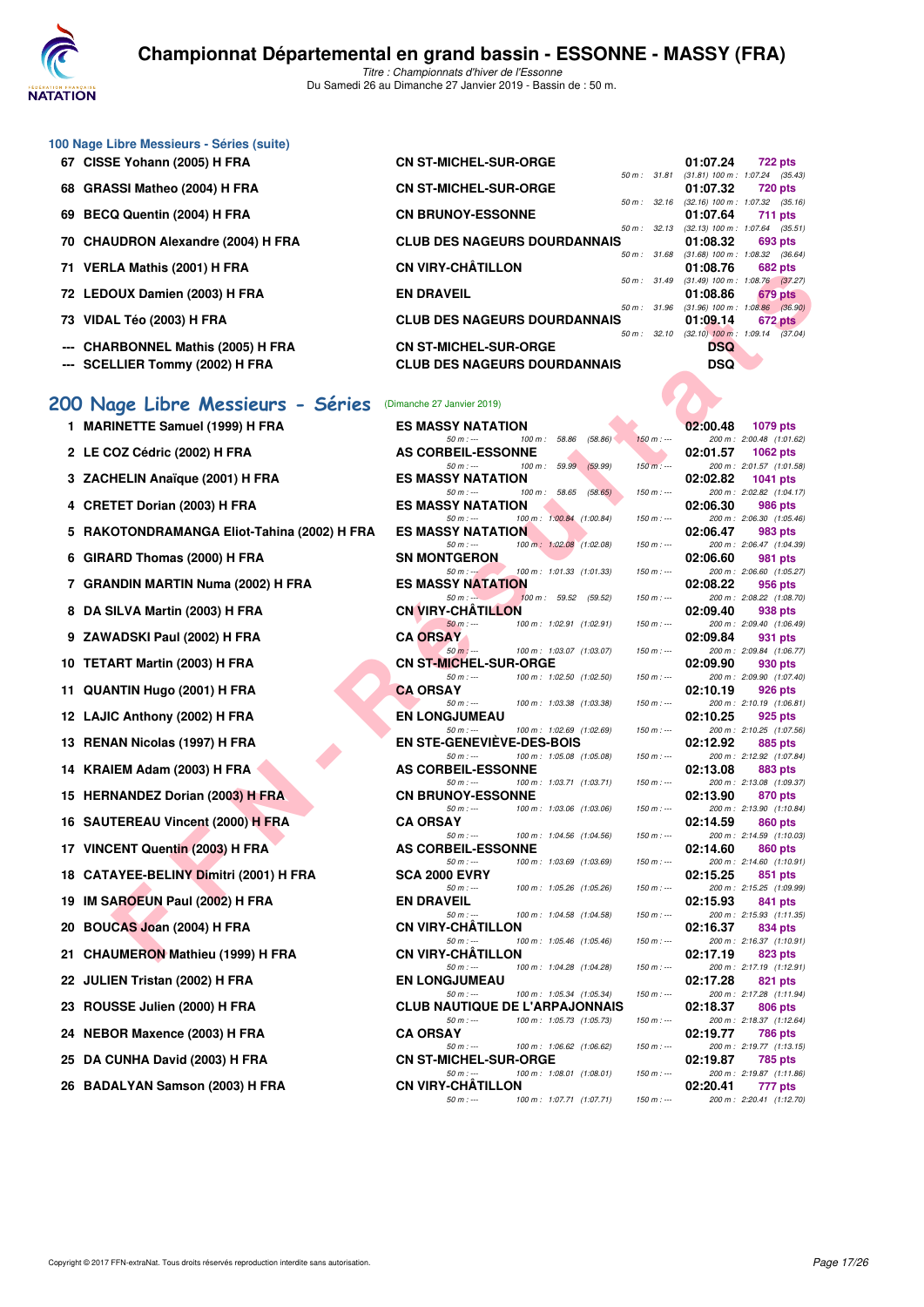

|  |  | 200 Nage Libre Messieurs - Séries (suite) |  |  |
|--|--|-------------------------------------------|--|--|
|--|--|-------------------------------------------|--|--|

| 27 PARIS Bilal (2002) H FRA           | <b>CO ULIS NATATION</b>                                     | 02:20.48<br>776 pts                                            |
|---------------------------------------|-------------------------------------------------------------|----------------------------------------------------------------|
|                                       | 100 m: 1:06.03 (1:06.03)<br>$50 m: -$                       | $150 m : -$<br>200 m: 2:20.48 (1:14.45)                        |
| 28 BAZY Justin (2002) H FRA           | <b>EN STE-GENEVIÈVE-DES-BOIS</b>                            | 02:22.50<br>748 pts                                            |
|                                       | 100 m : 1:07.35 (1:07.35)<br>$50 m: -$                      | 200 m: 2:22.50 (1:15.15)<br>$150 m : -$                        |
| 29 BOYER-VIDAL Corentin (2002) H FRA  | <b>CO ULIS NATATION</b>                                     | 02:23.18<br>739 pts                                            |
|                                       | $50 m: -$<br>100 m : 1.06.43 (1.06.43)                      | $150 m: -$<br>200 m: 2:23.18 (1:16.75)                         |
| 30 COCHARD Mathieu (2004) H FRA       | <b>ES MASSY NATATION</b>                                    | 02:24.51<br><b>721 pts</b>                                     |
|                                       | 100 m: 1:09.28 (1:09.28)<br>$50 m : -$                      | $150 m: -$<br>200 m: 2:24.51 (1:15.23)                         |
| 31 DUBREUIL Antoine (2004) H FRA      | <b>EN DRAVEIL</b>                                           | 02:24.70<br>718 pts                                            |
|                                       | 100 m : 1:10.71 (1:10.71)<br>$50 m: -$                      | $150 m: -$<br>200 m: 2:24.70 (1:13.99)                         |
| 32 BOULANGER Maxance (2004) H FRA     | EN STE-GENEVIEVE-DES-BOIS                                   | 02:24.86<br><b>716 pts</b>                                     |
|                                       | 100 m : 1:08.95 (1:08.95)<br>$50 m: -$                      | 200 m: 2:24.86 (1:15.91)<br>$150 m : -$                        |
| 33 CHARBONNEL Dorian (2003) H FRA     | <b>CN BRUNOY-ESSONNE</b>                                    | 02:25.02<br>714 pts                                            |
|                                       | 100 m : 1:08.16 (1:08.16)<br>$50 m: -$<br><b>EN DRAVEIL</b> | 200 m: 2:25.02 (1:16.86)<br>$150 m : -$                        |
| 34 PONIN Thomas (2004) H FRA          | $50 m$ : $ 100 m$ : $1:11.61$ $(1:11.61)$                   | 02:29.10<br>661 pts<br>200 m: 2:29.10 (1:17.49)<br>$150 m : -$ |
| 35 NEBBACHE Ismael (2005) H FRA       | <b>SCA 2000 EVRY</b>                                        | 02:29.42<br>657 pts                                            |
|                                       | $50 m$ : $\leftarrow$ $100 m$ : $1:11.61$ $(1:11.61)$       | $150 \text{ m}$ : $-200 \text{ m}$ : 2.29.42 (1:17.81)         |
| 36 GUYON Erwann (2004) H FRA          | <b>CO ULIS NATATION</b>                                     | 02:29.66<br>654 pts                                            |
|                                       | 100 m: 1:08.37 (1:08.37)<br>$50 m: -$                       | 200 m: 2:29.66 (1:21.29)<br>$150 \text{ m}$ : $\sim$           |
| 37 LAVIGNE Mathieu (2003) H FRA       | <b>ES MASSY NATATION</b>                                    | 02:29.85<br>651 pts                                            |
|                                       | $100 \text{ m}: 1:13.81 (1:13.81)$<br>$50 m: -$             | 200 m: 2:29.85 (1:16.04)<br>$150 m: -$                         |
| 38 MORA Bastien (2000) H FRA          | <b>EN DRAVEIL</b>                                           | 02:30.96<br>637 pts                                            |
|                                       | 50 m : --- 100 m : 1:09.77 (1:09.77)                        | 200 m: 2:30.96 (1:21.19)<br>$150 m : -$                        |
| 39 PAGE Adrien (2004) H FRA           | <b>CN ST-MICHEL-SUR-ORGE</b>                                | 02:36.95<br>564 pts                                            |
|                                       | 100 m: 1:12.96 (1:12.96)<br>$50 m: -$                       | 200 m: 2:36.95 (1:23.99)<br>$150 m : -$                        |
| 40 LEDOUX Damien (2003) H FRA         | <b>EN DRAVEIL</b>                                           | 02:40.44<br>523 pts                                            |
|                                       | 100 m : 1:15.20 (1:15.20)<br>$50 m: -$                      | $150 m : -$<br>200 m : 2:40.44 (1:25.24)                       |
| --- PEUCH Francois (2003) H FRA       | <b>BONDOUFLE AMICAL CLUB</b>                                | DNS dec                                                        |
| --- RAZANATEFY Tsitoaina (2004) H FRA | <b>SN MONTGERON</b>                                         | DNS dec                                                        |
|                                       |                                                             |                                                                |

# **[400 Nage Libre Messieurs - Séries](http://www.ffnatation.fr/webffn/resultats.php?idact=nat&go=epr&idcpt=58437&idepr=54)** (Dimanche 27 Janvier 2019)

| 31 DOBREGIE AIROING (2004) IT FRA                                                                                                                                                                                               | EN DAAVEIL                                                                                                                                              |                               |             | <u>04.44.70</u><br><b>TIOPIS</b>                                                                                                                       |         |
|---------------------------------------------------------------------------------------------------------------------------------------------------------------------------------------------------------------------------------|---------------------------------------------------------------------------------------------------------------------------------------------------------|-------------------------------|-------------|--------------------------------------------------------------------------------------------------------------------------------------------------------|---------|
| 32 BOULANGER Maxance (2004) H FRA                                                                                                                                                                                               | $50 m: -$<br><b>EN STE-GENEVIEVE-DES-BOIS</b>                                                                                                           | 100 m: 1:10.71 (1:10.71)      | $150 m : -$ | 200 m: 2:24.70 (1:13.99)<br>02:24.86<br><b>716 pts</b>                                                                                                 |         |
| 33 CHARBONNEL Dorian (2003) H FRA                                                                                                                                                                                               | $50 m: -$<br><b>CN BRUNOY-ESSONNE</b>                                                                                                                   | 100 m: 1:08.95 (1:08.95)      | $150 m : -$ | 200 m: 2:24.86 (1:15.91)<br>02:25.02<br>714 pts                                                                                                        |         |
| 34 PONIN Thomas (2004) H FRA                                                                                                                                                                                                    | $50 m: -$<br><b>EN DRAVEIL</b>                                                                                                                          | 100 m: 1:08.16 (1:08.16)      | $150 m : -$ | 200 m: 2:25.02 (1:16.86)<br>02:29.10<br>661 pts                                                                                                        |         |
| 35 NEBBACHE Ismael (2005) H FRA                                                                                                                                                                                                 | $50 m: -$<br><b>SCA 2000 EVRY</b>                                                                                                                       | $100 m$ : 1:11.61 $(1:11.61)$ | $150 m : -$ | 200 m: 2:29.10 (1:17.49)<br>02:29.42<br>657 pts                                                                                                        |         |
| 36 GUYON Erwann (2004) H FRA                                                                                                                                                                                                    | $50 m: -$<br><b>CO ULIS NATATION</b>                                                                                                                    | 100 m: 1:11.61 (1:11.61)      | $150 m : -$ | 200 m: 2:29.42 (1:17.81)<br>02:29.66<br>654 pts                                                                                                        |         |
|                                                                                                                                                                                                                                 | $50 m: -$                                                                                                                                               | 100 m: 1:08.37 (1:08.37)      | $150 m : -$ | 200 m: 2:29.66 (1:21.29)                                                                                                                               |         |
| 37 LAVIGNE Mathieu (2003) H FRA                                                                                                                                                                                                 | <b>ES MASSY NATATION</b><br>$50 m: -$                                                                                                                   | 100 m: 1:13.81 (1:13.81)      | $150 m : -$ | 02:29.85<br>651 pts<br>200 m: 2:29.85 (1:16.04)                                                                                                        |         |
| 38 MORA Bastien (2000) H FRA                                                                                                                                                                                                    | <b>EN DRAVEIL</b><br>$50 m: -$                                                                                                                          | 100 m: 1:09.77 (1:09.77)      | $150 m: -$  | 02:30.96<br>637 pts<br>200 m: 2:30.96 (1:21.19)                                                                                                        |         |
| 39 PAGE Adrien (2004) H FRA                                                                                                                                                                                                     | <b>CN ST-MICHEL-SUR-ORGE</b><br>$50 m: -$                                                                                                               | 100 m: 1:12.96 (1:12.96)      | $150 m : -$ | 02:36.95<br>564 pts<br>200 m: 2:36.95 (1:23.99)                                                                                                        |         |
| 40 LEDOUX Damien (2003) H FRA                                                                                                                                                                                                   | <b>EN DRAVEIL</b><br>$50 m: -$                                                                                                                          | 100 m: 1:15.20 (1:15.20)      | $150 m : -$ | 02:40.44<br>523 pts<br>200 m: 2:40.44 (1:25.24)                                                                                                        |         |
| --- PEUCH Francois (2003) H FRA                                                                                                                                                                                                 | <b>BONDOUFLE AMICAL CLUB</b>                                                                                                                            |                               |             | <b>DNS dec</b>                                                                                                                                         |         |
| --- RAZANATEFY Tsitoaina (2004) H FRA                                                                                                                                                                                           | <b>SN MONTGERON</b>                                                                                                                                     |                               |             | <b>DNS dec</b>                                                                                                                                         |         |
| 00 Nage Libre Messieurs - Séries                                                                                                                                                                                                | (Dimanche 27 Janvier 2019)                                                                                                                              |                               |             |                                                                                                                                                        |         |
| 1 MARINETTE Samuel (1999) H FRA                                                                                                                                                                                                 | <b>ES MASSY NATATION</b>                                                                                                                                |                               |             | 04:14.93<br><b>1079 pts</b>                                                                                                                            |         |
| 50 m: 29.92 (29.92) 100 m: 1:02.51 (32.59) 150 m: 1:35.27                                                                                                                                                                       | (32.76) 200 m : 2:07.36 (32.09) 250 m : 2:40.34 (32.98) 300 m : 3:12.98                                                                                 |                               |             | (32.64) 350 m: 3:45.86 (32.88) 400 m: 4:14.93                                                                                                          | (29.07) |
| 2 ZACHELIN Anaïque (2001) H FRA<br>50 m : 30.06 (30.06) 100 m : 1:02.83 (32.77) 150 m : 1:35.51                                                                                                                                 | <b>ES MASSY NATATION</b>                                                                                                                                |                               |             | 04:14.98<br><b>1078 pts</b><br>(32.68) 200 m : 2:08.50 (32.99) 250 m : 2:40.87 (32.37) 300 m : 3:13.10 (32.23) 350 m : 3:44.57 (31.47) 400 m : 4:14.98 | (30.41) |
| 3 LE COZ Cédric (2002) H FRA                                                                                                                                                                                                    | <b>AS CORBEIL-ESSONNE</b>                                                                                                                               |                               |             | 04:17.79<br>1056 pts                                                                                                                                   |         |
| 50 m: 30.21 (30.21) 100 m: 1:03.31 (33.10) 150 m: 1:36.16                                                                                                                                                                       | $(32.85)$ 200 m : 2:08.87 $(32.71)$ 250 m : 2:41.55 $(32.68)$ 300 m : 3:14.08                                                                           |                               |             | (32.53) 350 m: 3:46.66 (32.58) 400 m: 4:17.79                                                                                                          | (31.13) |
| 4 CRETET Dorian (2003) H FRA                                                                                                                                                                                                    | <b>ES MASSY NATATION</b><br>(33.82) 200 m : 2:10.94 (33.88) 250 m : 2:45.39 (34.45) 300 m : 3:19.24                                                     |                               |             | 04:26.72<br>985 pts                                                                                                                                    |         |
| 50 m : 29.94 (29.94) 100 m : 1:03.24 (33.30) 150 m : 1:37.06<br>5 TETART Martin (2003) H FRA                                                                                                                                    | <b>CN ST-MICHEL-SUR-ORGE</b>                                                                                                                            |                               |             | (33.85) 350 m : 3:53.62 (34.38) 400 m : 4:26.72<br>04:31.90<br>945 pts                                                                                 | (33.10) |
| 50 m: 31.17 (31.17) 100 m: 1:04.61 (33.44) 150 m: 1:39.33                                                                                                                                                                       | $(34.72)$ $200$ m: 2:13.44 $(34.11)$ $250$ m: 2:48.12 $(34.68)$ 300 m: 3:22.64                                                                          |                               |             | (34.52) 350 m: 3:57.46 (34.82) 400 m: 4:31.90                                                                                                          | (34.44) |
| 6 GIRARD Thomas (2000) H FRA<br>50 m: 31.09 (31.09) 100 m: 1:05.23 (34.14) 150 m: 1:39.90                                                                                                                                       | <b>SN MONTGERON</b>                                                                                                                                     |                               |             | 04:32.06<br>944 pts<br>(35.32) 350 m: 3:58.77 (34.24) 400 m: 4:32.06                                                                                   | (33.29) |
| 7 QUANTIN Hugo (2001) H FRA                                                                                                                                                                                                     | (34.67) 200 m : 2:14.67 (34.77) 250 m : 2:49.21 (34.54) 300 m : 3:24.53<br><b>CA ORSAY</b>                                                              |                               |             | 04:34.95<br>922 pts                                                                                                                                    |         |
| 50 m: 30.71 (30.71) 100 m: 1:04.30 (33.59) 150 m: 1:38.70                                                                                                                                                                       | (34.40) 200 m : 2:13.49 (34.79) 250 m : 2:48.86 (35.37) 300 m : 3:24.07                                                                                 |                               |             | (35.21) 350 m: 3:59.73 (35.66) 400 m: 4:34.95                                                                                                          | (35.22) |
| 8 DECLERCQ Theotim (2001) H FRA<br>50 m : 29.46 (29.46) 100 m : 1:03.98 (34.52) 150 m : 1:39.35                                                                                                                                 | <b>EN LONGJUMEAU</b><br>(35.37) 200 m : 2:15.56 (36.21) 250 m : 2:51.44 (35.88) 300 m : 3:28.10                                                         |                               |             | 04:38.26<br>897 pts<br>(36.66) 350 m: 4:04.14 (36.04) 400 m: 4:38.26                                                                                   | (34.12) |
| 9 RENAN Nicolas (1997) H FRA                                                                                                                                                                                                    | <b>EN STE-GENEVIEVE-DES-BOIS</b>                                                                                                                        |                               |             | 04:40.21<br>883 pts                                                                                                                                    |         |
| 50 m: 32.75 (32.75) 100 m: 1:09.00 (36.25) 150 m: 1:44.33                                                                                                                                                                       | (35.33) 200 m : 2:20.62 (36.29) 250 m : 2:56.17 (35.55) 300 m : 3:32.24                                                                                 |                               |             | (36.07) 350 m : 4:07.39 (35.15) 400 m : 4:40.21                                                                                                        | (32.82) |
| 10 BARBAUD Julien (2004) H FRA<br>50 m : 30.97 (30.97) 100 m : 1:05.00 (34.03) 150 m : 1:39.57                                                                                                                                  | <b>CN VIRY-CHATILLON</b><br>(34.57) 200 m : 2:15.42 (35.85) 250 m : 2:51.27 (35.85) 300 m : 3:28.35                                                     |                               |             | 04:40.23<br>883 pts<br>(37.08) 350 m : 4:05.02 (36.67) 400 m : 4:40.23                                                                                 | (35.21) |
| 11 OURDOUILLIE Thibault (2002) H FRA                                                                                                                                                                                            | <b>YERRES NATATION</b>                                                                                                                                  |                               |             | 04:41.73<br>872 pts                                                                                                                                    |         |
| 50 m: 30.35 (30.35) 100 m: 1:04.54 (34.19) 150 m: 1:39.84                                                                                                                                                                       |                                                                                                                                                         |                               |             | (35.30) 200 m : 2:16.30 (36.46) 250 m : 2:52.63 (36.33) 300 m : 3:29.45 (36.82) 350 m : 4:06.25 (36.80) 400 m : 4:41.73                                | (35.48) |
| 12 LAJIC Anthony (2002) H FRA<br>50 m: 31.16 (31.16) 100 m: 1:05.85 (34.69) 150 m: 1:42.77                                                                                                                                      | <b>EN LONGJUMEAU</b>                                                                                                                                    |                               |             | 04:42.11<br>869 pts<br>(36.92) 200 m : 2:18.57 (35.80) 250 m : 2:55.46 (36.89) 300 m : 3:31.63 (36.17) 350 m : 4:08.91 (37.28) 400 m : 4:42.11         | (33.20) |
| 13 BOUCAS Joan (2004) H FRA                                                                                                                                                                                                     | <b>CN VIRY-CHATILLON</b>                                                                                                                                |                               |             | 04:43.70<br>857 pts                                                                                                                                    |         |
| 50 m : 31.63 (31.63) 100 m : 1:06.89 (35.26) 150 m : 1:43.19 (36.30) 200 m : 2:19.75 (36.56) 250 m : 2:56.12 (36.37)                                                                                                            |                                                                                                                                                         | $300 m : -$                   |             | 350 m: 4:09.21 (1:13.09) 400 m: 4:43.70 (34.49)                                                                                                        |         |
| 14 VINCENT Quentin (2003) H FRA                                                                                                                                                                                                 | <b>AS CORBEIL-ESSONNE</b><br>(36.30) 200 m : 2:19.47 (36.72) 250 m : 2:56.29 (36.82) 300 m : 3:32.93                                                    |                               |             | 04:44.01<br>855 pts                                                                                                                                    | (34.14) |
| 50 m: 31.59 (31.59) 100 m: 1:06.45 (34.86) 150 m: 1:42.75<br>15 JULIEN Tristan (2002) H FRA                                                                                                                                     | <b>EN LONGJUMEAU</b>                                                                                                                                    |                               |             | $(36.64)$ 350 m : 4:09.87 $(36.94)$ 400 m : 4:44.01<br>04:44.08<br>854 pts                                                                             |         |
| 50 m: 30.98 (30.98) 100 m: 1:05.90 (34.92) 150 m: 1:42.39<br>16 SAUTEREAU Vincent (2000) H FRA                                                                                                                                  | (36.49) 200 m : 2:18.64 (36.25) 250 m : 2:55.07 (36.43) 300 m : 3:32.04<br><b>CA ORSAY</b>                                                              |                               |             | (36.97) 350 m: 4:08.58 (36.54) 400 m: 4:44.08<br>04:45.35<br>845 pts                                                                                   | (35.50) |
| 50 m: 31.72 (31.72) 100 m: 1:07.18 (35.46) 150 m: 1:43.50                                                                                                                                                                       | (36.32) 200 m : 2:20.80 (37.30) 250 m : 2:56.71 (35.91) 300 m : 3:33.54                                                                                 |                               |             | (36.83) 350 m: 4:09.04 (35.50) 400 m: 4:45.35                                                                                                          | (36.31) |
| 17 BAZY Justin (2002) H FRA                                                                                                                                                                                                     | <b>EN STE-GENEVIEVE-DES-BOIS</b>                                                                                                                        |                               |             | 04:54.03<br>784 pts                                                                                                                                    |         |
| 50 m: 33.21 (33.21) 100 m: 1:09.78 (36.57) 150 m: 1:47.37<br>18 DA CUNHA David (2003) H FRA                                                                                                                                     | (37.59) 200 m : 2:25.26 (37.89) 250 m : 3:02.97 (37.71) 300 m : 3:40.64 (37.67) 350 m : 4:17.99 (37.35) 400 m : 4:54.03<br><b>CN ST-MICHEL-SUR-ORGE</b> |                               |             | 04:56.07<br>770 pts                                                                                                                                    | (36.04) |
| 50 m : 33.62 (33.62) 100 m : 1:11.44 (37.82) 150 m : 1:48.93 (37.49) 200 m : 2:26.55 (37.62) 250 m : 3:04.24 (37.69) 300 m : 3:41.78 (37.54) 350 m : 4:19.64 (37.86) 400 m : 4:56.07                                            |                                                                                                                                                         |                               |             |                                                                                                                                                        | (36.43) |
| 19 LAVIGNE Mathieu (2003) H FRA<br>50 m : 33.44 (33.44) 100 m : 1:09.56 (36.12) 150 m : 1:47.67 (38.11) 200 m : 2:25.53 (37.86) 250 m : 3:03.89 (38.36) 300 m : 3:41.74 (37.85) 350 m : 4:19.77 (38.03) 400 m : 4:56.34 (36.57) | <b>ES MASSY NATATION</b>                                                                                                                                |                               |             | 04:56.34<br>768 pts                                                                                                                                    |         |
|                                                                                                                                                                                                                                 |                                                                                                                                                         |                               |             |                                                                                                                                                        |         |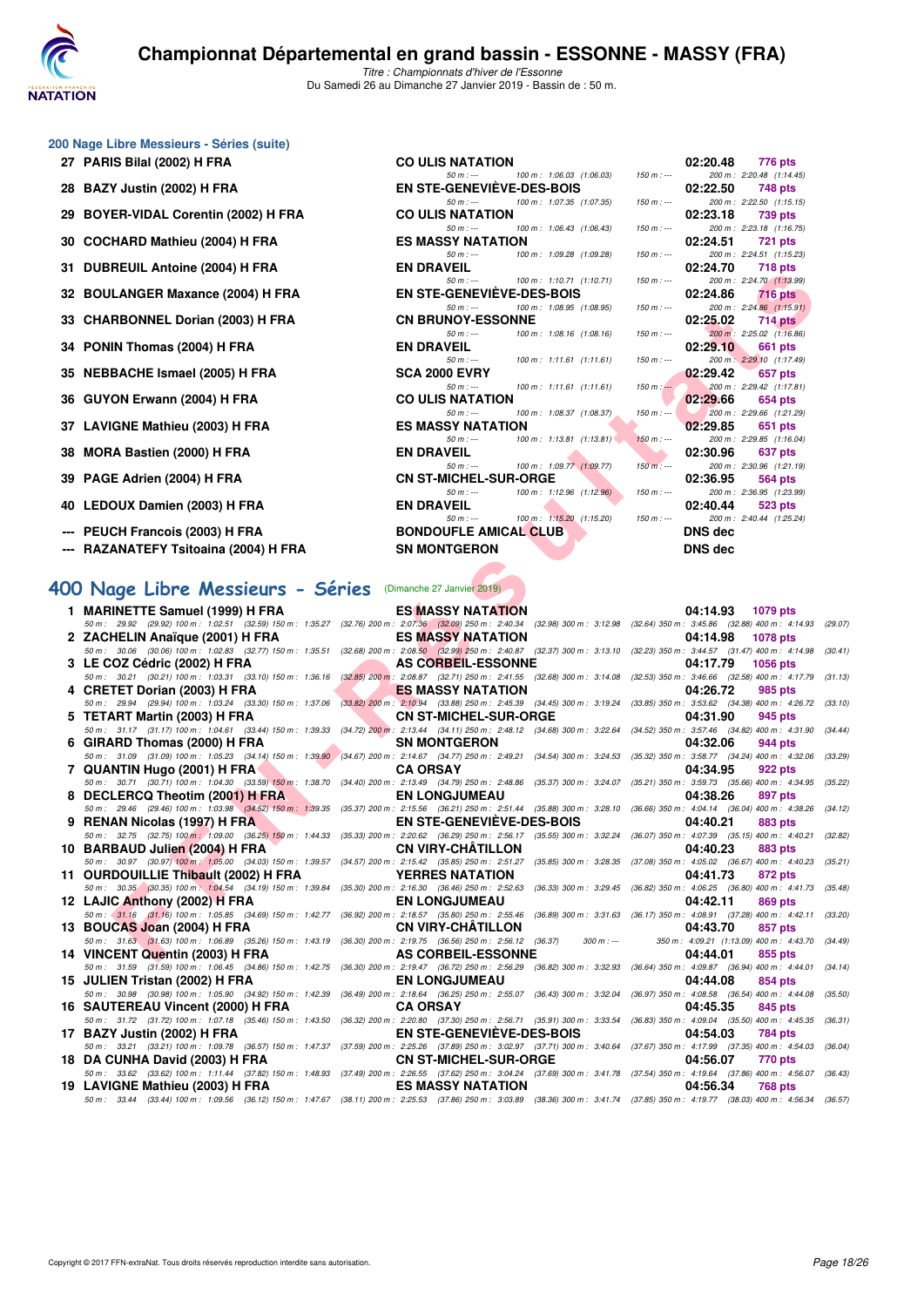

*Titre : Championnats d'hiver de l'Essonne* Du Samedi 26 au Dimanche 27 Janvier 2019 - Bassin de : 50 m.

| 400 Nage Libre Messieurs - Séries (suite)                                                                                                                                                                                             |                                                              |                                                                                                   |                                                                                  |                                                        |                |                                                                                                              |                    |
|---------------------------------------------------------------------------------------------------------------------------------------------------------------------------------------------------------------------------------------|--------------------------------------------------------------|---------------------------------------------------------------------------------------------------|----------------------------------------------------------------------------------|--------------------------------------------------------|----------------|--------------------------------------------------------------------------------------------------------------|--------------------|
| 20 ABBOUDI Erwan (2005) H FRA                                                                                                                                                                                                         |                                                              | AS CORBEIL-ESSONNE                                                                                |                                                                                  |                                                        | 05:04.67       | <b>712 pts</b>                                                                                               |                    |
| 50 m : 32.85 (32.85) 100 m : 1:09.96 (37.11) 150 m : 1:48.60 (38.64) 200 m : 2:27.66 (39.06) 250 m : 3:08.00 (40.34) 300 m : 3:49.01 (41.01)                                                                                          |                                                              |                                                                                                   |                                                                                  |                                                        | $350 m : -$    | 400 m: 5:04.67 (1:15.66)                                                                                     |                    |
| 21 COCHARD Mathieu (2004) H FRA<br>50 m : 34.22 (34.22) 100 m : 1:12.13 (37.91) 150 m : 1:51.37 (39.24) 200 m : 2:30.93 (39.56) 250 m : 3:10.74 (39.81) 300 m : 3:50.47 (39.73) 350 m : 4:30.64 (40.17) 400 m : 5:09.21 (38.57)       |                                                              | <b>ES MASSY NATATION</b>                                                                          |                                                                                  |                                                        | 05:09.21       | 682 pts                                                                                                      |                    |
| 22 CHARBONNEL Mathis (2005) H FRA                                                                                                                                                                                                     |                                                              | <b>CN ST-MICHEL-SUR-ORGE</b>                                                                      |                                                                                  |                                                        | 05:16.78       | 634 pts                                                                                                      |                    |
| 50 m: 35.12 (35.12) 100 m: 1:14.33 (39.21) 150 m: 1:54.56 (40.23) 200 m: 2:35.62 (41.06) 250 m: 3:16.18 (40.56) 300 m: 3:57.46 (41.28) 350 m: 4:37.57 (40.11) 400 m: 5:16.78 (39.21)                                                  |                                                              |                                                                                                   |                                                                                  |                                                        |                |                                                                                                              |                    |
| 23 VILLEMONTEIX Thibault (2004) H FRA<br>50 m : 34.37 (34.37) 100 m : 1:13.17 (38.80) 150 m : 1:53.19 (40.02) 200 m : 2:33.67 (40.48) 250 m : 3:14.73 (41.06) 300 m : 3:56.07 (41.34) 350 m : 4:37.59 (41.52) 400 m : 5:18.24 (40.65) |                                                              | <b>EN LONGJUMEAU</b>                                                                              |                                                                                  |                                                        | 05:18.24       | 625 pts                                                                                                      |                    |
| 24 GUERY Matysse (2004) H FRA                                                                                                                                                                                                         |                                                              | <b>EN LONGJUMEAU</b>                                                                              |                                                                                  |                                                        | 05:44.43       | 473 pts                                                                                                      |                    |
| 50 m: 34.21 (34.21) 100 m: 1:14.70 (40.49) 150 m: 1:57.95 (43.25) 200 m: 2:41.52 (43.57) 250 m: 3:26.53 (45.01) 300 m: 4:13.20 (46.67) 350 m: 4:59.75 (46.55) 400 m: 5:44.43 (44.68)                                                  |                                                              |                                                                                                   |                                                                                  |                                                        |                |                                                                                                              |                    |
| --- PARIS Bilal (2002) H FRA                                                                                                                                                                                                          |                                                              | <b>CO ULIS NATATION</b>                                                                           |                                                                                  |                                                        | <b>DNS</b> dec |                                                                                                              |                    |
|                                                                                                                                                                                                                                       |                                                              |                                                                                                   |                                                                                  |                                                        |                |                                                                                                              |                    |
| 1500 Nage Libre Messieurs - Séries (Samedi 26 Janvier 2019)                                                                                                                                                                           |                                                              |                                                                                                   |                                                                                  |                                                        |                |                                                                                                              |                    |
| 1 ZACHELIN Anaïque (2001) H FRA                                                                                                                                                                                                       |                                                              | <b>ES MASSY NATATION</b>                                                                          |                                                                                  |                                                        | 17:04.95       | <b>1065 pts</b>                                                                                              |                    |
| 50 m: 30.11 (30.11) 100 m: 1:02.82 (32.71) 150 m: 1:36.61<br>$(34.34)$ 550 m : 6:09.37<br>450 m : 5:00.71<br>(34.28) 500 m : 5:35.05                                                                                                  | $(33.79)$ 200 m : 2:10.50<br>$(34.32)$ 600 m : 6:43.64       | (33.89) 250 m : 2:44.56<br>(34.27) 650 m : 7:18.14                                                | $(34.06)$ 300 m : 3:18.27<br>$(34.50)$ 700 m : 7:52.72                           |                                                        |                | $(33.71)$ 350 m : 3:52.43 $(34.16)$ 400 m : 4:26.43<br>$(34.58)$ 750 m : $8:27.35$ $(34.63)$ 800 m : 9:01.43 | (34.00)<br>(34.08) |
| 850 m : 9:36.06 (34.63) 900 m : 10:10.46 (34.40) 950 m : 10:45.46<br>1250 m: 14:13.59 (35.13) 300 m: 14:48.86 (35.27) 350 m: 15:21.20                                                                                                 |                                                              | (35.001000 m: 11:19.09 (33.631050 m: 11:53.89)<br>(32.34) 400 m: 15:56.35 (35.15) 450 m: 16:30.95 | (34.80) 100 m : 12:28.65<br>(34.601500 m: 17:04.95)                              | (34.00)                                                |                | $(34.76)150 \text{ m}: 13.03.39$ $(34.74)200 \text{ m}: 13.38.46$                                            | (35.07)            |
| 2 CRETET Dorian (2003) H FRA                                                                                                                                                                                                          |                                                              | <b>ES MASSY NATATION</b>                                                                          |                                                                                  |                                                        | 17:32.49       | <b>1010 pts</b>                                                                                              |                    |
| $(30.31)$ 100 m : 1:04.08<br>50 m : 30.31<br>$(33.77)$ 150 m : 1:38.21<br>$(35.67)$ 500 m : 5:46.25<br>450 m: 5:10.59<br>$(35.66)$ 550 m : 6:22.27                                                                                    | $(34.13)$ 200 m : 2:12.78<br>$(36.02)$ 600 m : 6:57.95       | $(34.57)$ 250 m : 2:47.88<br>$(35.68)$ 650 m : 7:33.48                                            | $(35.10)$ 300 m : 3:23.22<br>$(35.53)$ 700 m : 8:09.06                           | $(35.34)$ 350 m : 3:58.95<br>$(35.58)$ 750 m : 8:44.85 |                | (35.73) 400 m : 4:34.92<br>$(35.79)$ 800 m : 9:19.71                                                         | (35.97)<br>(34.86) |
| 850 m: 9:55.35<br>$(35.64)$ 900 m : 10:30.63<br>(35.28) 950 m : 11:05.85<br>(35.75) 300 m : 15:13.21<br>(35.571350 m: 15:48.31<br>1250 m : 14:37.64                                                                                   | (35.22) 000 m: 11:40.85<br>(35.101400 m: 16:23.56            | (35.001050 m: 12:16.05<br>(35.25)450 m : 16:58.57                                                 | (35.20) 100 m : 12:51.45<br>(35.011500 m : 17:32.49                              | $(35.40)150 \text{ m}$ : 13:26.56<br>(33.92)           |                | (35.111200 m: 14.01.89)                                                                                      | (35.33)            |
| 3 MAGNE Matthieu (2003) H FRA                                                                                                                                                                                                         |                                                              | <b>CN BRUNOY-ESSONNE</b>                                                                          |                                                                                  |                                                        | 18:04.02       | 949 pts                                                                                                      |                    |
| $(32.31)$ 100 m : 1:07.76<br>50 m: 32.31<br>$(35.45)$ 150 m : 1:43.66<br>450 m: 5:19.35<br>(35.88) 500 m : 5.55.06<br>$(35.71)$ 550 m : 6:31.46                                                                                       | $(35.90)$ 200 m : 2:19.81<br>(36.40) 600 m : 7:07.74         | (36.15) 250 m : 2:55.71<br>$(36.28)$ 650 m : 7:44.15                                              | $(35.90)$ 300 m : 3:31.72<br>$(36.41)$ 700 m : 8:20.30                           | $(36.15)$ 750 m : 8:56.65                              |                | (36.01) 350 m: 4:07.57 (35.85) 400 m: 4:43.47<br>$(36.35)$ 800 m : 9:32.96                                   | (35.90)<br>(36.31) |
| 850 m : 10:09.08<br>$(36.12)$ 900 m : 10:45.39<br>(36.31) 950 m: 11:21.94<br>1250 m: 15:01.85 (37.061300 m: 15:38.35)<br>(36.501350 m : 16:15.40)                                                                                     | (36.551000 m: 11:58.28)<br>$(37.05)400 \text{ m}$ : 16:51.98 | (36.34) 050 m: 12:35.19<br>(36.58) 450 m : 17:28.73                                               | (36.911100 m: 13:11.73)<br>(36.751500 m : 18:04.02                               | (35.29)                                                |                | (36.54) 150 m : 13:48.52 (36.79) 200 m : 14:24.79                                                            | (36.27)            |
| 4 JULIEN Tristan (2002) H FRA                                                                                                                                                                                                         |                                                              | <b>EN LONGJUMEAU</b>                                                                              |                                                                                  |                                                        | 18:48.37       | 866 pts                                                                                                      |                    |
| 50 m: 30.58<br>$(30.58)$ 100 m : 1:05.98<br>$(35.40)$ 150 m : 1:42.43<br>450 m : 5:30.12<br>$(38.18)$ 500 m : 6:08.10<br>$(37.98)$ 550 m : 6:45.69                                                                                    | $(37.59)$ 600 m : 7:23.90                                    | (36.45) 200 m : 2:20.73 (38.30) 250 m : 2:57.98<br>$(38.21)$ 650 m : 8:02.40                      | $(37.25)$ 300 m : 3:35.68<br>$(38.50)$ 700 m : 8:41.04                           |                                                        |                | $(37.70)$ 350 m : 4:13.51 $(37.83)$ 400 m : 4:51.94<br>(38.64) 750 m : 9:20.10 (39.06) 800 m : 9:59.70       | (38.43)<br>(39.60) |
| 850 m: 10:38.92 (39.22) 900 m: 11:17.14<br>(38.22) 950 m : 11:55.93<br>1250 m: 15:43.07 (37.461300 m: 16:20.99)<br>(37.92) 350 m : 16:58.19                                                                                           | (38.791000 m: 12:33.24<br>(37.201400 m : 17:34.48)           | (37.311050 m : 13:11.04<br>(36.29) 450 m : 18:11.19                                               | (37.80) 100 m : 13:50.05<br>(36.711500 m: 18:48.37                               | (37.18)                                                |                | (39.01) 150 m: 14:28.92 (38.87) 200 m: 15:05.61                                                              | (36.69)            |
| 5 LAJIC Anthony (2002) H FRA                                                                                                                                                                                                          |                                                              | <b>EN LONGJUMEAU</b>                                                                              |                                                                                  |                                                        | 18:51.60       | 860 pts                                                                                                      |                    |
| 50 m: 32.36<br>$(32.36)$ 100 m : 1:08.24<br>$(35.88)$ 150 m : 1:44.28<br>450 m: 5:30.89<br>$(37.65)$ 500 m : 6:09.73<br>$(38.84)$ 550 m : 6:47.23                                                                                     | $(36.04)$ 200 m : 2:21.88<br>$(37.50)$ 600 m : 7:26.96       | $(37.60)$ $250$ m : $2:59.15$<br>$(39.73)$ 650 m : 8:05.87                                        | $(37.27)$ 300 m : 3:36.39<br>$(38.91)$ 700 m : 8:45.48                           | $(39.61)$ 750 m : $9:23.89$                            |                | (37.24) 350 m: 4:14.10 (37.71) 400 m: 4:53.24<br>$(38.41)800 \text{ m}$ : 10:02.65                           | (39.14)<br>(38.76) |
| 850 m : 10:40.31<br>(37.66) 900 m : 11:18.28<br>(37.97) 950 m : 11:55.63<br>1250 m: 15:42.67<br>$(36.60)300 \text{ m}$ : 16:21.28<br>(38.611350 m : 16:58.91                                                                          | (37.35) 000 m : 12:33.73<br>(37.63) 400 m : 17:37.71         | (38.10) 050 m : 13:10.93                                                                          | (37.20) 100 m : 13:49.64<br>$(37.41)500 \text{ m}$ : 18:51.60                    | (36.48)                                                |                | (38.71) 150 m: 14:27.27 (37.63) 200 m: 15:06.07                                                              | (38.80)            |
| 6 LAVIGNE Mathieu (2003) H FRA                                                                                                                                                                                                        |                                                              | (38.80) 450 m : 18:15.12<br><b>ES MASSY NATATION</b>                                              |                                                                                  |                                                        | 19:26.01       | 798 pts                                                                                                      |                    |
| 50 m: 33.84<br>$(33.84)$ 100 m : 1:11.41<br>$(37.57)$ 150 m : 1:50.21<br>450 m : 5:41.44<br>$(38.73)$ 500 m : 6:19.81<br>(38.37) 550 m : 6:58.59                                                                                      | $(38.80)$ 200 m : 2:28.51<br>(38.78) 600 m : 7:37.47         | $(38.30)$ 250 m : 3:07.26<br>$(38.88)$ 650 m : 8:16.49                                            | $(38.75)$ 300 m : 3:45.74<br>$(39.02)$ 700 m : 8:55.30                           |                                                        |                | (38.48) 350 m : 4:24.26 (38.52) 400 m : 5:02.71<br>(38.81) 750 m : 9:35.05 (39.75) 800 m : 10:14.71          | (38.45)<br>(39.66) |
| 850 m : 10:54.34<br>$(39.63)$ 900 m : 11:33.99<br>(39.65) 950 m : 12:13.57<br>1250 m : 16:11.35<br>(39.92) 300 m : 16:50.72<br>(39.37) 350 m : 17:29.49                                                                               | (39.58) 000 m : 12:52.76                                     | (39.191050 m: 13:32.09)<br>(38.77) 400 m : 18:08.16 (38.67) 450 m : 18:47.45                      | (39.33) 100 m : 14:11.94<br>(39.29) 500 m : 19:26.01                             | (38.56)                                                |                | (39.85) 150 m: 14:51.79 (39.85) 200 m: 15:31.43                                                              | (39.64)            |
| 7 COCHARD Mathieu (2004) H FRA                                                                                                                                                                                                        |                                                              | <b>ES MASSY NATATION</b>                                                                          |                                                                                  |                                                        | 19:47.83       | 760 pts                                                                                                      |                    |
| 50 m: 35.28<br>$(35.28)$ 100 m : 1:13.70<br>$(38.42)$ 150 m : 1:52.93<br>450 m : 5:52.94<br>$(39.96)$ 550 m : 7:13.39<br>$(41.04)$ 500 m : 6:32.90                                                                                    | $(39.23)$ 200 m : 2:31.64<br>$(40.49)$ 600 m : 7:53.06       | $(38.71)$ 250 m : 3:11.42<br>$(39.67)$ 650 m : 8:32.89                                            | $(39.78)$ 300 m : 3:51.25<br>$(39.83)$ 700 m : 9:12.93                           |                                                        |                | $(39.83)$ 350 m : 4:32.14 $(40.89)$ 400 m : 5:11.90<br>(40.04) 750 m : 9:53.36 (40.43) 800 m : 10:31.76      | (39.76)<br>(38.40) |
| 850 m: 11:12.30<br>(39.87) 950 m : 12:32.36<br>(40.54) 900 m : 11:52.17<br>(39.241350 m : 17:50.75<br>(39.02) 300 m : 17:10.95<br>1250 m : 16:31.71                                                                                   | (40.19) 000 m : 13:11.66<br>(39.80) 400 m : 18:29.66         | (39.30) 050 m : 13:51.63<br>(38.911450 m : 19:11.12                                               | (39.97) 100 m : 14:31.41<br>(41.46) 500 m : 19:47.83                             | (36.71)                                                |                | (39.78) 150 m : 15:12.35 (40.94) 200 m : 15:52.69                                                            | (40.34)            |
| 8 VERLA Gatien (2005) H FRA                                                                                                                                                                                                           |                                                              | <b>CN VIRY-CHATILLON</b>                                                                          |                                                                                  |                                                        | 20:20.64       | 705 pts                                                                                                      |                    |
| 50 m : 35.43<br>$(35.43)$ 100 m : 1:14.76<br>$(39.33)$ 150 m : 1:55.03<br>$(41.05)$ 500 m : 6:41.72<br>(41.57) 550 m : 7:22.35                                                                                                        | $(40.27)$ 200 m : 2:35.61<br>$(40.63)$ 600 m : 8:03.86       | $(40.58)$ 250 m : 3:15.90                                                                         | $(40.29)$ 300 m : 3:57.18                                                        | (41.38) 750 m : 10:06.86                               |                | (41.28) 350 m: 4:37.78 (40.60) 400 m: 5:19.10 (41.32)<br>(40.95) 800 m : 10:48.20                            |                    |
| 450 m : 6:00.15<br>(41.46) 950 m : 12:51.64<br>850 m : 11:29.06<br>(40.86) 900 m : 12:10.52<br>1250 m : 16:58.57<br>(40.72) 300 m : 17:39.55<br>(40.98) 350 m : 18:20.15                                                              | (41.121000 m: 13:33.07)<br>(40.60) 400 m : 19:01.13          | $(41.51)$ 650 m : 8:44.53<br>(41.431050 m: 14:13.96)<br>(40.98) 450 m : 19:40.96                  | $(40.67)$ 700 m : 9:25.91<br>(40.89) 100 m : 14:55.31<br>(39.831500 m : 20:20.64 |                                                        |                | (41.35) 150 m : 15:36.44 (41.13) 200 m : 16:17.85                                                            | (41.34)<br>(41.41) |
|                                                                                                                                                                                                                                       |                                                              |                                                                                                   |                                                                                  | (39.68)                                                |                |                                                                                                              |                    |
| 50 Dos Messieurs - Séries (Samedi 26 Janvier 2019)                                                                                                                                                                                    |                                                              |                                                                                                   |                                                                                  |                                                        |                |                                                                                                              |                    |
| 1 FOURMY Matéo (2000) H FRA                                                                                                                                                                                                           |                                                              | <b>ES MASSY NATATION</b>                                                                          |                                                                                  |                                                        | 00:26.98       | 1169 pts                                                                                                     |                    |
| 2 RAKOTONDRAMANGA Eliot-Tahina (2002) H FRA                                                                                                                                                                                           |                                                              | <b>ES MASSY NATATION</b>                                                                          |                                                                                  |                                                        | 00:27.52       | 1137 pts                                                                                                     |                    |
| 3 BONEL Antonyn (2001) H FRA                                                                                                                                                                                                          |                                                              | <b>CN ST-MICHEL-SUR-ORGE</b>                                                                      |                                                                                  |                                                        | 00:27.81       | <b>1120 pts</b>                                                                                              |                    |
| 4 CHARBONNEL Theo (2001) H FRA                                                                                                                                                                                                        |                                                              | <b>CN ST-MICHEL-SUR-ORGE</b>                                                                      |                                                                                  |                                                        | 00:28.85       | 1060 pts                                                                                                     |                    |
| 5 GRANDIN MARTIN Numa (2002) H FRA                                                                                                                                                                                                    |                                                              | <b>ES MASSY NATATION</b>                                                                          |                                                                                  |                                                        | 00:29.71       | <b>1012 pts</b>                                                                                              |                    |
| 6 POUMAREDE Julien (2001) H FRA                                                                                                                                                                                                       |                                                              | <b>CN ST-MICHEL-SUR-ORGE</b>                                                                      |                                                                                  |                                                        | 00:29.83       | 1005 pts                                                                                                     |                    |
| 7 ROMER Loick (2000) H FRA                                                                                                                                                                                                            |                                                              | <b>CLUB NAUTIQUE DE L'ARPAJONNAIS</b>                                                             |                                                                                  |                                                        | 00:30.01       | 995 pts                                                                                                      |                    |
| 8 GUERRA Tristan (2000) H FRA                                                                                                                                                                                                         |                                                              | <b>CLUB NAUTIQUE DE L'ARPAJONNAIS</b>                                                             |                                                                                  |                                                        | 00:30.11       | 989 pts                                                                                                      |                    |
| 9 TONNEAU Guillaume (1998) H FRA                                                                                                                                                                                                      |                                                              | <b>CN ST-MICHEL-SUR-ORGE</b>                                                                      |                                                                                  |                                                        | 00:30.63       | 961 pts                                                                                                      |                    |

#### **[50 Dos Messieurs - Séries](http://www.ffnatation.fr/webffn/resultats.php?idact=nat&go=epr&idcpt=58437&idepr=61)** (Samedi 26 Janvier 2019)

| 1 FOURMY Matéo (2000) H FRA                 | <b>ES MASSY NATATION</b>              | 00:26.98 | 1169 pts        |
|---------------------------------------------|---------------------------------------|----------|-----------------|
| 2 RAKOTONDRAMANGA Eliot-Tahina (2002) H FRA | <b>ES MASSY NATATION</b>              | 00:27.52 | <b>1137 pts</b> |
| 3 BONEL Antonyn (2001) H FRA                | <b>CN ST-MICHEL-SUR-ORGE</b>          | 00:27.81 | 1120 pts        |
| 4 CHARBONNEL Theo (2001) H FRA              | <b>CN ST-MICHEL-SUR-ORGE</b>          | 00:28.85 | 1060 pts        |
| 5 GRANDIN MARTIN Numa (2002) H FRA          | <b>ES MASSY NATATION</b>              | 00:29.71 | 1012 pts        |
| 6 POUMAREDE Julien (2001) H FRA             | <b>CN ST-MICHEL-SUR-ORGE</b>          | 00:29.83 | 1005 pts        |
| 7 ROMER Loick (2000) H FRA                  | <b>CLUB NAUTIQUE DE L'ARPAJONNAIS</b> | 00:30.01 | 995 pts         |
| 8 GUERRA Tristan (2000) H FRA               | <b>CLUB NAUTIQUE DE L'ARPAJONNAIS</b> | 00:30.11 | 989 pts         |
| 9 TONNEAU Guillaume (1998) H FRA            | <b>CN ST-MICHEL-SUR-ORGE</b>          | 00:30.63 | 961 pts         |
| 10 BOCAGE Léo (1998) H FRA                  | <b>CN BRUNOY-ESSONNE</b>              | 00:31.10 | 936 pts         |
| 11 MORA Bastien (2000) H FRA                | <b>EN DRAVEIL</b>                     | 00:31.33 | <b>923 pts</b>  |
| 12 MARINETTE Samuel (1999) H FRA            | <b>ES MASSY NATATION</b>              | 00:31.37 | 921 pts         |
| 13 BRAIZE Neo (2004) H FRA                  | <b>ES MASSY NATATION</b>              | 00:31.43 | <b>918 pts</b>  |
| 14 OURDOUILLIE Thibault (2002) H FRA        | <b>YERRES NATATION</b>                | 00:31.51 | 914 pts         |
| 15 GIRARD Thomas (2000) H FRA               | <b>SN MONTGERON</b>                   | 00:31.95 | 891 pts         |
| 16 SAINT-LEGER Baptiste (2002) H FRA        | <b>YERRES NATATION</b>                | 00:31.97 | 890 pts         |
| 17 IM SAROEUN Paul (2002) H FRA             | <b>EN DRAVEIL</b>                     | 00:32.00 | <b>888 pts</b>  |
|                                             |                                       |          |                 |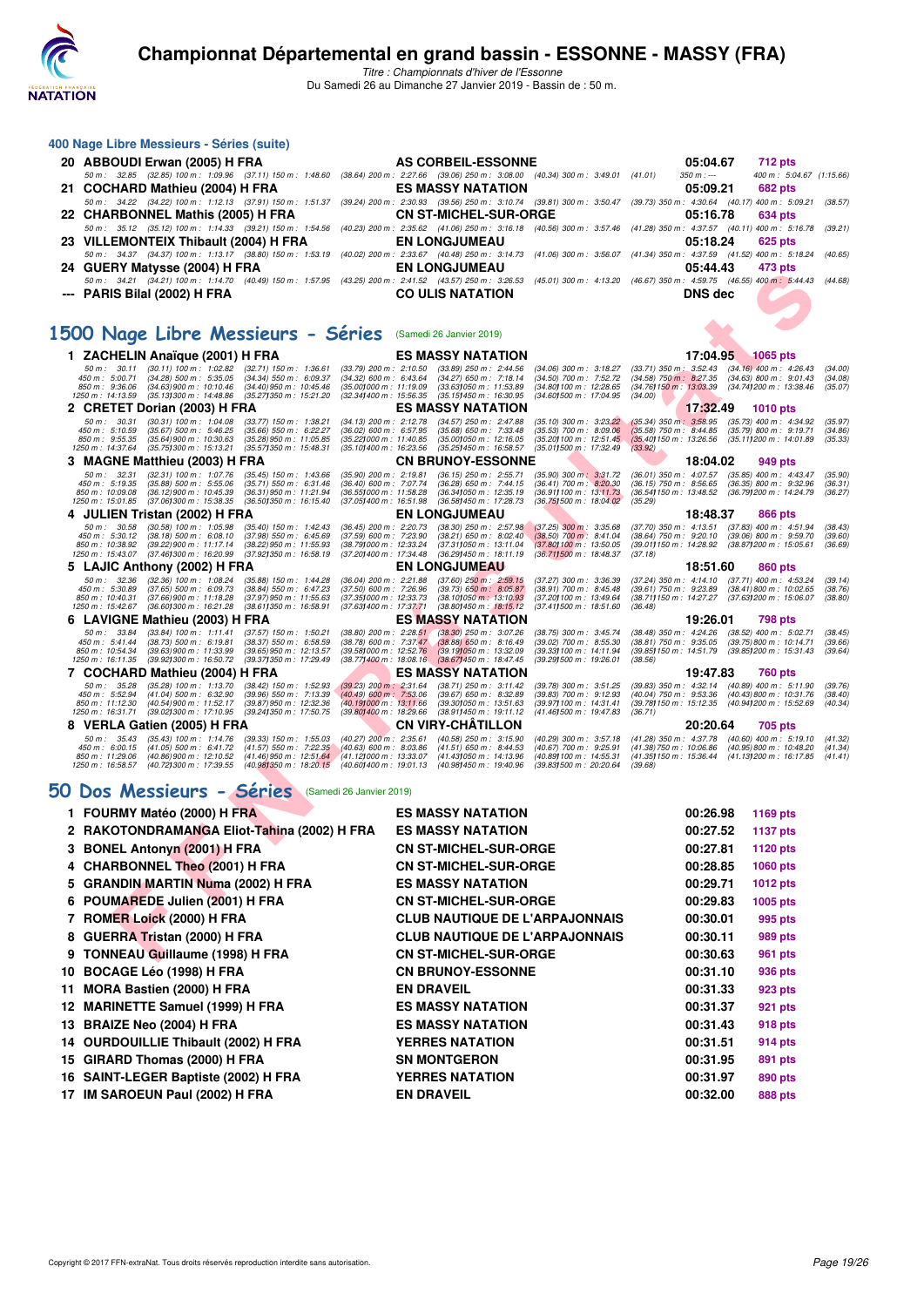

#### **50 Dos Messieurs - Séries (suite) 18 TETART Martin (2003) H FRA CN ST-MICHEL-SUR-ORGE 00:32.35 870 pts 19 HENRY Etienne (2001) H FRA AS CORBEIL-ESSONNE 00:32.39 868 pts 20 BOUCAS Joan (2004) H FRA CN VIRY-CHÂTILLON 00:32.43 866 pts 21 PONIN Thomas (2004) H FRA EN DRAVEIL 00:32.47 864 pts 22 ROUSSE Julien (2000) H FRA CLUB NAUTIQUE DE L'ARPAJONNAIS 00:32.71 851 pts 23 RECOURSE Clément (1998) H FRA CN ST-MICHEL-SUR-ORGE 00:33.02 835 pts 24 DUBREUIL Antoine (2004) H FRA EN DRAVEIL 00:33.27 823 pts 25 LAJIC Anthony (2002) H FRA EN LONGJUMEAU 00:33.35 819 pts 26 BROCHARD Kevin (1994) H FRA CN ST-MICHEL-SUR-ORGE 00:33.60 806 pts 27 DA CUNHA David (2003) H FRA CN ST-MICHEL-SUR-ORGE 00:33.85 794 pts 28 PAGE Adrien (2004) H FRA CN ST-MICHEL-SUR-ORGE 00:33.93 790 pts 29 VAREILLAUD Maxime (2003) H FRA CN ST-MICHEL-SUR-ORGE 00:33.94 790 pts 30 BADALYAN Samson (2003) H FRA CN VIRY-CHÂTILLON 00:33.97 788 pts 31 SAUTEREAU Vincent (2000) H FRA CA ORSAY 00:34.26 774 pts 32 RABE Clément (2004) H FRA CN ST-MICHEL-SUR-ORGE 00:34.39 768 pts 33 GUYON Erwann (2004) H FRA CO ULIS NATATION 00:34.60 757 pts 34 CHARBONNEL Ethan (2002) H FRA CN ST-MICHEL-SUR-ORGE 00:34.61 757 pts 35 VINCENT Quentin (2003) H FRA AS CORBEIL-ESSONNE 00:34.95 741 pts 36 BAZY Justin (2002) H FRA EN STE-GENEVIÈVE-DES-BOIS 00:35.11 733 pts 37 GRASSI Matheo (2004) H FRA CN ST-MICHEL-SUR-ORGE 00:35.72 704 pts 38 BOCQUEL Tristan (2004) H FRA CN ST-MICHEL-SUR-ORGE 00:36.33 676 pts**

#### **[100 Dos Messieurs - Séries](http://www.ffnatation.fr/webffn/resultats.php?idact=nat&go=epr&idcpt=58437&idepr=62)** (Dimanche 27 Janvier 2019)

| <b>24 DUDREUIL AIRUIR (2004) II FRA</b>                      | EN DRAVEIL                                              |              |               | ,,,,,,,,,,,          | uzu pis                                               |
|--------------------------------------------------------------|---------------------------------------------------------|--------------|---------------|----------------------|-------------------------------------------------------|
| 25 LAJIC Anthony (2002) H FRA                                | <b>EN LONGJUMEAU</b>                                    |              |               | 00:33.35             | 819 pts                                               |
| 26 BROCHARD Kevin (1994) H FRA                               | <b>CN ST-MICHEL-SUR-ORGE</b>                            |              |               | 00:33.60             | <b>806 pts</b>                                        |
| 27 DA CUNHA David (2003) H FRA                               | <b>CN ST-MICHEL-SUR-ORGE</b>                            |              |               | 00:33.85             | <b>794 pts</b>                                        |
| 28 PAGE Adrien (2004) H FRA                                  | <b>CN ST-MICHEL-SUR-ORGE</b>                            |              |               | 00:33.93             | 790 pts                                               |
| 29 VAREILLAUD Maxime (2003) H FRA                            | <b>CN ST-MICHEL-SUR-ORGE</b>                            |              |               | 00:33.94             | 790 pts                                               |
| 30 BADALYAN Samson (2003) H FRA                              | <b>CN VIRY-CHÂTILLON</b>                                |              |               | 00:33.97             | 788 pts                                               |
| 31 SAUTEREAU Vincent (2000) H FRA                            | <b>CA ORSAY</b>                                         |              |               | 00:34.26             | 774 pts                                               |
| 32 RABE Clément (2004) H FRA<br>33 GUYON Erwann (2004) H FRA | <b>CN ST-MICHEL-SUR-ORGE</b><br><b>CO ULIS NATATION</b> |              |               | 00:34.39<br>00:34.60 | <b>768 pts</b>                                        |
| 34 CHARBONNEL Ethan (2002) H FRA                             | <b>CN ST-MICHEL-SUR-ORGE</b>                            |              |               | 00:34.61             | 757 pts<br>757 pts                                    |
| 35 VINCENT Quentin (2003) H FRA                              | <b>AS CORBEIL-ESSONNE</b>                               |              |               | 00:34.95             | 741 pts                                               |
| 36 BAZY Justin (2002) H FRA                                  | EN STE-GENEVIÈVE-DES-BOIS                               |              |               | 00:35.11             | <b>733 pts</b>                                        |
| 37 GRASSI Matheo (2004) H FRA                                | <b>CN ST-MICHEL-SUR-ORGE</b>                            |              |               | 00:35.72             | 704 pts                                               |
| 38 BOCQUEL Tristan (2004) H FRA                              | CN ST-MICHEL-SUR-ORGE                                   |              |               | 00:36.33             | 676 pts                                               |
|                                                              |                                                         |              |               |                      |                                                       |
| 00 Dos Messieurs - Séries<br>(Dimanche 27 Janvier 2019)      |                                                         |              |               |                      |                                                       |
| 1 BONEL Antonyn (2001) H FRA                                 | <b>CN ST-MICHEL-SUR-ORGE</b>                            |              |               | 00:59.42             | 1122 pts                                              |
| 2 RAKOTONDRAMANGA Eliot-Tahina (2002) H FRA                  | <b>ES MASSY NATATION</b>                                |              | 50 m : 29.04  | 00:59.46             | $(29.04)$ 100 m : 59.42 $(30.38)$<br>1121 pts         |
|                                                              |                                                         |              |               |                      | 50 m : 29.73 (29.73) 100 m : 59.46 (29.73)            |
| 3 FOURMY Matéo (2000) H FRA                                  | <b>ES MASSY NATATION</b>                                |              | 50 m : 28.92  | 00:59.60             | 1117 $pts$<br>$(28.92)$ 100 m : 59.60 $(30.68)$       |
| 4 CHARBONNEL Theo (2001) H FRA                               | <b>CN ST-MICHEL-SUR-ORGE</b>                            |              |               | 01:01.08             | <b>1075 pts</b>                                       |
|                                                              |                                                         |              | 50 m : 29.71  |                      | $(29.71)$ 100 m : 1:01.08 $(31.37)$                   |
| 5 POUMAREDE Julien (2001) H FRA                              | <b>CN ST-MICHEL-SUR-ORGE</b>                            |              | 50 m : 31.25  | 01:05.69             | 952 pts<br>$(31.25)$ 100 m : 1:05.69 $(34.44)$        |
| 6 LE COZ Cédric (2002) H FRA                                 | <b>AS CORBEIL-ESSONNE</b>                               |              |               | 01:05.99             | 944 pts                                               |
| 7 GRANDIN MARTIN Numa (2002) H FRA                           | <b>ES MASSY NATATION</b>                                |              | 50 m : 32.84  | 01:06.87             | $(32.84)$ 100 m : 1:05.99 $(33.15)$<br>921 pts        |
|                                                              |                                                         |              | 50 m : 31.62  |                      | $(31.62)$ 100 m : 1:06.87 $(35.25)$                   |
| 8 OURDOUILLIE Thibault (2002) H FRA                          | <b>YERRES NATATION</b>                                  |              |               | 01:07.42             | 908 pts<br>50 m: 32.58 (32.58) 100 m: 1:07.42 (34.84) |
| 9 BOCAGE Léo (1998) H FRA                                    | <b>CN BRUNOY-ESSONNE</b>                                |              |               | 01:08.74             | 874 pts                                               |
| 10 BOUCAS Joan (2004) H FRA                                  | <b>CN VIRY-CHÂTILLON</b>                                |              | 50 m : 32.90  | 01:09.37             | $(32.90)$ 100 m : 1:08.74 $(35.84)$<br>859 pts        |
|                                                              |                                                         |              | 50 m: 34.03   |                      | $(34.03)$ 100 m : 1:09.37 $(35.34)$                   |
| 11 TETART Martin (2003) H FRA                                | <b>CN ST-MICHEL-SUR-ORGE</b>                            |              | 50 m : 33.73  | 01:09.43             | 857 pts<br>$(33.73)$ 100 m : 1:09.43 $(35.70)$        |
| 12 LAJIC Anthony (2002) H FRA                                | <b>EN LONGJUMEAU</b>                                    |              |               | 01:09.44             | 857 pts                                               |
| 13 VALIN-FIXOT Antonin (2002) H FRA                          | <b>CN ST-MICHEL-SUR-ORGE</b>                            |              | 50 m : 34.37  | 01:09.60             | $(34.37)$ 100 m : 1:09.44 $(35.07)$<br>853 pts        |
|                                                              |                                                         |              | 50 m : 34.25  |                      | (34.25) 100 m: 1:09.60 (35.35)                        |
| 14 GIRARD Thomas (2000) H FRA                                | <b>SN MONTGERON</b>                                     |              |               | 01:09.79             | 848 pts<br>50 m: 33.98 (33.98) 100 m: 1:09.79 (35.81) |
| 15 MORA Bastien (2000) H FRA                                 | <b>EN DRAVEIL</b>                                       |              |               | 01:10.18             | 839 pts                                               |
| 16 SAINT-LEGER Baptiste (2002) H FRA                         | <b>YERRES NATATION</b>                                  |              |               | 01:10.93             | 50 m: 33.83 (33.83) 100 m: 1:10.18 (36.35)<br>821 pts |
|                                                              |                                                         | 50 m : 33.80 |               |                      | $(33.80)$ 100 m : 1:10.93 $(37.13)$                   |
| 17 ROUSSE Julien (2000) H FRA                                | <b>CLUB NAUTIQUE DE L'ARPAJONNAIS</b>                   |              | 50 m : 34.37  | 01:11.58             | 805 pts<br>$(34.37)$ 100 m : 1:11.58 $(37.21)$        |
| 18 POTHERAT Cédric (1984) H FRA                              | <b>MORSANG ESSONNE NATATION</b>                         |              |               | 01:11.62             | 804 pts                                               |
| 19 PONIN Thomas (2004) H FRA                                 | <b>EN DRAVEIL</b>                                       |              | 50 m : 33.80  | 01:12.51             | $(33.80)$ 100 m : 1:11.62 $(37.82)$<br>783 pts        |
| 20 LAVIGNE Mathieu (2003) H FRA                              | <b>ES MASSY NATATION</b>                                |              | 50 m : 34.61  | 01:13.59             | $(34.61)$ 100 m : 1:12.51 $(37.90)$<br>758 pts        |
|                                                              |                                                         |              | 50 m : 36.28  |                      | (36.28) 100 m: 1:13.59 (37.31)                        |
| 21 PAGE Adrien (2004) H FRA                                  | <b>CN ST-MICHEL-SUR-ORGE</b>                            |              |               | 01:13.79             | 753 pts<br>$(36.61)$ 100 m $\cdot$ 1.13.79 $(37.18)$  |
|                                                              |                                                         |              | $50 m - 3661$ |                      |                                                       |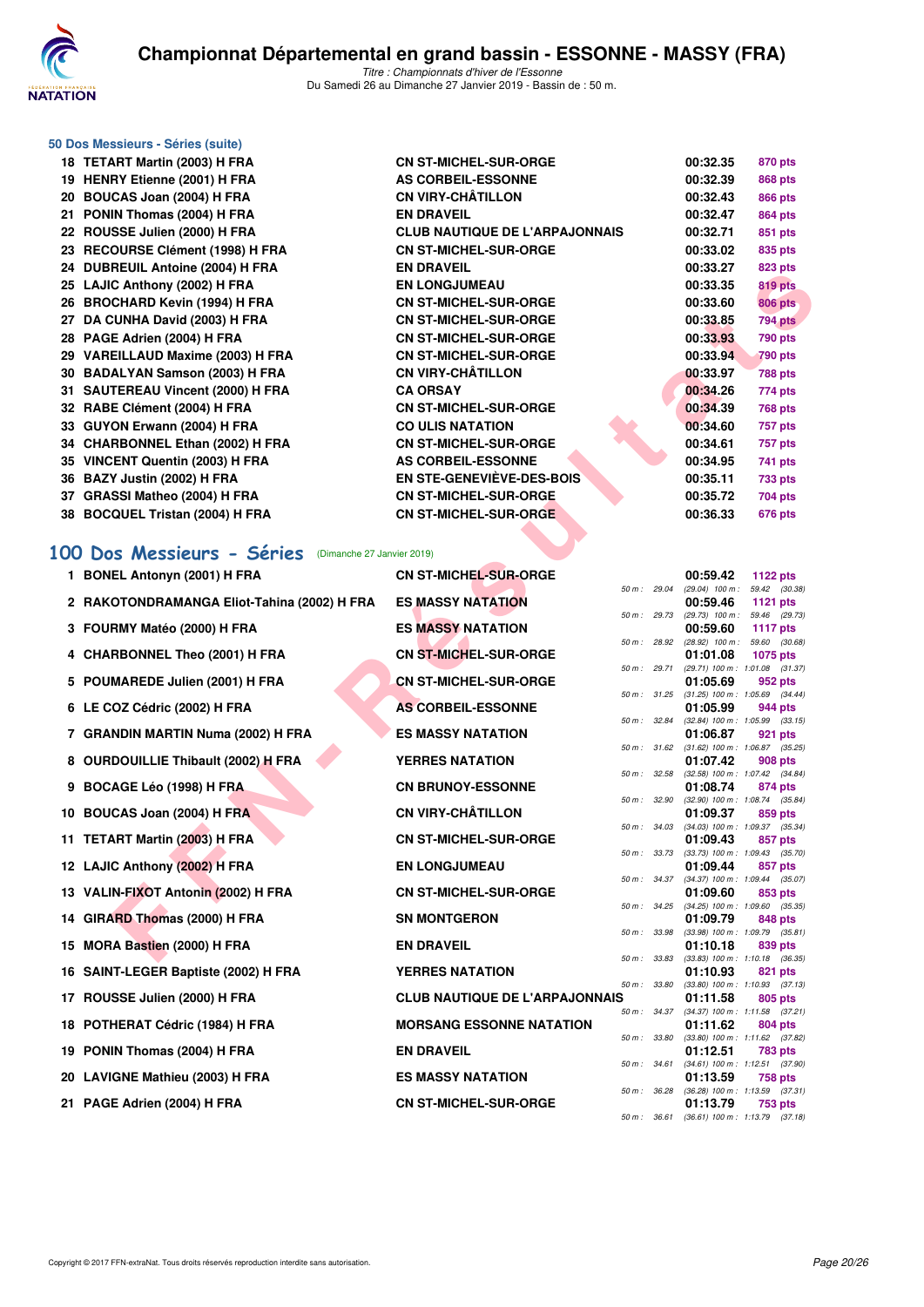

#### **100 Dos Messieurs - Séries (suite)**

| 22 AIT HAMADOUCHE Said (2001) H FRA                     | <b>CN VIRY-CHATILLON</b>                                                 |                  | 01:13.85       | <b>752 pts</b>                                 |
|---------------------------------------------------------|--------------------------------------------------------------------------|------------------|----------------|------------------------------------------------|
| 23 RABE Clément (2004) H FRA                            | <b>CN ST-MICHEL-SUR-ORGE</b>                                             | 50 m: 35.43      | 01:14.19       | $(35.43)$ 100 m : 1:13.85 $(38.42)$<br>744 pts |
| 24 CHARBONNEL Ethan (2002) H FRA                        | <b>CN ST-MICHEL-SUR-ORGE</b>                                             | 50 m : 36.32     | 01:14.44       | $(36.32)$ 100 m : 1:14.19 $(37.87)$<br>738 pts |
| 25 BROCHARD Kevin (1994) H FRA                          | <b>CN ST-MICHEL-SUR-ORGE</b>                                             | 50 m : 36.93     | 01:14.50       | $(36.93)$ 100 m : 1:14.44 $(37.51)$<br>737 pts |
|                                                         |                                                                          | 50 m : 35.78     |                | $(35.78)$ 100 m : 1:14.50 $(38.72)$            |
| 26 CISSE Yohann (2005) H FRA                            | <b>CN ST-MICHEL-SUR-ORGE</b>                                             | 50 m : 37.35     | 01:15.50       | 714 pts<br>$(37.35)$ 100 m : 1:15.50 $(38.15)$ |
| 27 HENRY Etienne (2001) H FRA                           | <b>AS CORBEIL-ESSONNE</b>                                                |                  | 01:15.93       | <b>705 pts</b>                                 |
| 28 HOSTEAUX Thomas (2004) H FRA                         | <b>CLUB NAUTIQUE DE L'ARPAJONNAIS</b>                                    | 50 m: 36.12      | 01:16.62       | $(36.12)$ 100 m : 1:15.93 $(39.81)$<br>689 pts |
| 29 SCHWEITZER Laurent (1971) H FRA                      | <b>EN STE-GENEVIÈVE-DES-BOIS</b>                                         | 50 m : 38.14     | 01:17.43       | $(38.14)$ 100 m : 1:16.62 $(38.48)$<br>671 pts |
| 30 BOCQUEL Tristan (2004) H FRA                         | <b>CN ST-MICHEL-SUR-ORGE</b>                                             | 50 m : 36.97     | 01:17.90       | (36.97) 100 m: 1:17.43 (40.46)<br>661 pts      |
|                                                         |                                                                          |                  |                | 50 m: 37.43 (37.43) 100 m: 1:17.90 (40.47)     |
| 31   GAGNEPAIN Maxim (2005) H FRA                       | <b>CN BRUNOY-ESSONNE</b>                                                 | $50 m$ : 37.35   | 01:19.02       | 637 pts<br>$(37.35)$ 100 m : 1:19.02 $(41.67)$ |
| 32 LEDOUX Damien (2003) H FRA                           | <b>EN DRAVEIL</b>                                                        |                  | 01:19.21       | 633 pts                                        |
| 33 VILLEMONTEIX Thibault (2004) H FRA                   | <b>EN LONGJUMEAU</b>                                                     | 50 m : 37.53     | 01:20.31       | $(37.53)$ 100 m : 1:19.21 $(41.68)$<br>610 pts |
|                                                         |                                                                          | 50 m : 38.74     |                | $(38.74)$ 100 m : 1:20.31 $(41.57)$            |
| 34 BOULANGER Maxance (2004) H FRA                       | <b>EN STE-GENEVIÈVE-DES-BOIS</b>                                         | 50 m: 39.00      | 01:21.01       | 596 pts<br>$(39.00)$ 100 m : 1:21.01 $(42.01)$ |
| 35   GREVSBO Jules (2005) H FRA                         | <b>MORSANG ESSONNE NATATION</b>                                          |                  | 01:22.40       | 567 pts                                        |
| 36   GUERY Matysse (2004) H FRA                         | <b>EN LONGJUMEAU</b>                                                     | $50 m$ : $40.03$ | 01:23.43       | $(40.03)$ 100 m : 1:22.40 $(42.37)$<br>547 pts |
|                                                         |                                                                          | 50 m: 40.69      |                | $(40.69)$ 100 m : 1:23.43 $(42.74)$            |
| --- PEUCH Francois (2003) H FRA                         | <b>BONDOUFLE AMICAL CLUB</b>                                             |                  | <b>DNS dec</b> |                                                |
|                                                         |                                                                          |                  |                |                                                |
| 00 Dos Messieurs - Séries<br>(Dimanche 27 Janvier 2019) |                                                                          |                  |                |                                                |
| 1 BONEL Antonyn (2001) H FRA                            | <b>CN ST-MICHEL-SUR-ORGE</b>                                             |                  | 02:09.15       | 1107 pts                                       |
|                                                         | $50 m: -$<br>100 m: 1:03.33 (1:03.33)                                    | $150 m: -$       |                | 200 m: 2:09.15 (1:05.82)                       |
| 2 FOURMY Matéo (2000) H FRA                             | <b>ES MASSY NATATION</b><br>$50 m: -$<br>100 m: 1:06.22 (1:06.22)        | $150 m : -$      | 02:15.79       | <b>1017 pts</b><br>200 m: 2:15.79 (1:09.57)    |
| 3 CHARBONNEL Theo (2001) H FRA                          | <b>CN ST-MICHEL-SUR-ORGE</b>                                             |                  | 02:15.86       | <b>1016 pts</b>                                |
| 4 LE COZ Cédric (2002) H FRA                            | $50 m: -$<br>100 m: 1:05.34 (1:05.34)<br><b>AS CORBEIL-ESSONNE</b>       | $150 m : -$      | 02:19.54       | 200 m: 2:15.86 (1:10.52)<br>967 pts            |
|                                                         | $50 m: -$<br>100 m: 1:08.51 (1:08.51)                                    | $150 m : -$      |                | 200 m: 2:19.54 (1:11.03)                       |
| 5 POUMAREDE Julien (2001) H FRA                         | <b>CN ST-MICHEL-SUR-ORGE</b><br>$50 m: -$<br>100 m: 1:07.88 (1:07.88)    | $150 m : -$      | 02:22.35       | 931 pts<br>200 m: 2:22.35 (1:14.47)            |
| 6 TETART Martin (2003) H FRA                            | <b>CN ST-MICHEL-SUR-ORGE</b>                                             |                  | 02:25.71       | 888 pts                                        |
| 7 QUANTIN Hugo (2001) H FRA                             | $100 m$ : 1:10.51 (1:10.51)<br>$50 m: -$<br><b>CA ORSAY</b>              | $150 m : -$      | 02:26.84       | 200 m: 2:25.71 (1:15.20)<br>874 pts            |
|                                                         | $50 m: -$<br>100 m: 1:12.43 (1:12.43)                                    | $150 m: -$       |                | 200 m: 2:26.84 (1:14.41)                       |
| 8 BRAIZE Neo (2004) H FRA                               | <b>ES MASSY NATATION</b><br>100 m: 1:10.88 (1:10.88)<br>$50 m: -$        | $150 m: -$       | 02:28.77       | 851 pts<br>200 m: 2:28.77 (1:17.89)            |
| 9 LAJIC Anthony (2002) H FRA                            | <b>EN LONGJUMEAU</b><br>100 m: 1:14.05 (1:14.05)<br>$50 m: -$            | $150 m : -$      | 02:30.44       | 830 pts<br>200 m: 2:30.44 (1:16.39)            |
| 10 BOUCAS Joan (2004) H FRA                             | <b>CN VIRY-CHATILLON</b>                                                 |                  | 02:31.49       | 818 pts                                        |
| 11 POTHERAT Cédric (1984) H FRA                         | 100 m: 1:11.25 (1:11.25)<br>$50 m: -$<br><b>MORSANG ESSONNE NATATION</b> | $150 m : -$      | 02:33.65       | 200 m: 2:31.49 (1:20.24)<br>792 pts            |
|                                                         | 100 m: 1:12.63 (1:12.63)<br>$50 m: -$                                    | $150 m : -$      |                | 200 m: 2:33.65 (1:21.02)                       |
| 12 GRASSI Matheo (2004) H FRA                           | <b>CN ST-MICHEL-SUR-ORGE</b><br>$50 m: -$<br>100 m: 1:16.58 (1:16.58)    | $150 m: -$       | 02:35.69       | 768 pts<br>200 m: 2:35.69 (1:19.11)            |
| 13 MORA Bastien (2000) H FRA                            | <b>EN DRAVEIL</b><br>$50 m: -$<br>100 m: 1:15.78 (1:15.78)               | $150 m: -$       | 02:36.33       | 761 pts<br>200 m: 2:36.33 (1:20.55)            |

# **[200 Dos Messieurs - Séries](http://www.ffnatation.fr/webffn/resultats.php?idact=nat&go=epr&idcpt=58437&idepr=63)** (Dimanche 27 Janvier 2019)

| 1 BONEL Antonyn (2001) H FRA     | <b>CN ST-MICHEL-SUR-ORGE</b>              |                                      |                       | 02:09.15 | <b>1107 pts</b>                       |
|----------------------------------|-------------------------------------------|--------------------------------------|-----------------------|----------|---------------------------------------|
|                                  | $50 m: -$                                 | 100 m: 1:03.33 (1:03.33)             | 150 m : ---           |          | 200 m: 2:09.15 (1:05.82)              |
| 2 FOURMY Matéo (2000) H FRA      | <b>ES MASSY NATATION</b>                  |                                      |                       | 02:15.79 | 1017 pts                              |
|                                  | $50 m: -$                                 | 100 m: 1:06.22 (1:06.22)             | $150 m : -$           |          | 200 m: 2:15.79 (1:09.57               |
| 3 CHARBONNEL Theo (2001) H FRA   | <b>CN ST-MICHEL-SUR-ORGE</b><br>$50 m: -$ | 100 m: 1:05.34 (1:05.34)             | $150 m : -$           | 02:15.86 | $1016$ pts<br>200 m: 2:15.86 (1:10.52 |
| 4 LE COZ Cédric (2002) H FRA     | <b>AS CORBEIL-ESSONNE</b>                 |                                      |                       | 02:19.54 | 967 pts                               |
|                                  | $50 m: -$                                 | 100 m: 1:08.51 (1:08.51)             | $150 m : -$           |          | 200 m: 2:19.54 (1:11.03)              |
| 5 POUMAREDE Julien (2001) H FRA  | <b>CN ST-MICHEL-SUR-ORGE</b>              |                                      |                       | 02:22.35 | 931 pts                               |
|                                  | $50 m : -$                                | 100 m: 1:07.88 (1:07.88)             | $150 m: -$            |          | 200 m: 2:22.35 (1:14.47)              |
| 6 TETART Martin (2003) H FRA     | <b>CN ST-MICHEL-SUR-ORGE</b>              |                                      |                       | 02:25.71 | 888 pts                               |
|                                  | $50 m: -$                                 | 100 m: 1:10.51 (1:10.51)             | $150 \text{ m}$ : --- |          | 200 m: 2:25.71 (1:15.20)              |
| 7 QUANTIN Hugo (2001) H FRA      | <b>CA ORSAY</b>                           |                                      |                       | 02:26.84 | 874 pts                               |
|                                  |                                           | $50 m : -100 m : 1:12.43 (1:12.43)$  | $150 m : -$           |          | 200 m: 2:26.84 (1:14.41               |
| 8 BRAIZE Neo (2004) H FRA        | <b>ES MASSY NATATION</b>                  |                                      |                       | 02:28.77 | 851 pts                               |
| 9 LAJIC Anthony (2002) H FRA     | $50 m: -$<br><b>EN LONGJUMEAU</b>         | 100 m: 1:10.88 (1:10.88)             | $150 m : -$           | 02:30.44 | 200 m: 2:28.77 (1:17.89<br>830 pts    |
|                                  | $50 m: -$                                 | 100 m: 1:14.05 (1:14.05)             | $150 m: -$            |          | 200 m: 2:30.44 (1:16.39               |
| 10 BOUCAS Joan (2004) H FRA      | <b>CN VIRY-CHÂTILLON</b>                  |                                      |                       | 02:31.49 | 818 pts                               |
|                                  | $50 m: -$                                 | $100 m$ : $1:11.25$ $(1:11.25)$      | $150 m : -$           |          | 200 m: 2:31.49 (1:20.24               |
| 11 POTHERAT Cédric (1984) H FRA  | <b>MORSANG ESSONNE NATATION</b>           |                                      |                       | 02:33.65 | 792 pts                               |
|                                  | $50 m: -$                                 | 100 m: 1:12.63 (1:12.63)             | $150 m: -$            |          | 200 m: 2:33.65 (1:21.02)              |
| 12 GRASSI Matheo (2004) H FRA    | <b>CN ST-MICHEL-SUR-ORGE</b>              |                                      |                       | 02:35.69 | 768 pts                               |
|                                  | $50 m : -$                                | 100 m: 1:16.58 (1:16.58)             | $150 m : -$           |          | 200 m: 2:35.69 (1:19.11)              |
| 13 MORA Bastien (2000) H FRA     | <b>EN DRAVEIL</b>                         |                                      |                       | 02:36.33 | 761 pts                               |
|                                  |                                           | 50 m : --- 100 m : 1:15.78 (1:15.78) | $150 m: -$            |          | 200 m: 2:36.33 (1:20.55)              |
| 14 LAVIGNE Mathieu (2003) H FRA  | <b>ES MASSY NATATION</b><br>$50 m: -$     | 100 m: 1:16.22 (1:16.22)             | $150 m: -$            | 02:36.58 | 758 pts<br>200 m: 2:36.58 (1:20.36    |
| 15 CHARBONNEL Ethan (2002) H FRA | <b>CN ST-MICHEL-SUR-ORGE</b>              |                                      |                       | 02:38.93 | 731 pts                               |
|                                  |                                           | 50 m :--- 100 m : 1:17.06 (1:17.06)  | $150 m : -$           |          | 200 m: 2:38.93 (1:21.87               |
| 16 VERLA Gatien (2005) H FRA     | <b>CN VIRY-CHÂTILLON</b>                  |                                      |                       | 02:41.59 | 701 pts                               |
|                                  | $50 m: -$                                 | 100 m: 1:19.47 (1:19.47)             | $150 m : -$           |          | 200 m: 2:41.59 (1:22.12)              |
| 17 PONIN Thomas (2004) H FRA     | <b>EN DRAVEIL</b>                         |                                      |                       | 02:42.16 | 695 pts                               |
|                                  |                                           | 50 m : --- 100 m : 1:16.52 (1:16.52) | $150 m : -$           |          | 200 m: 2:42.16 (1:25.64               |
| 18 PAGE Adrien (2004) H FRA      | <b>CN ST-MICHEL-SUR-ORGE</b>              |                                      |                       | 02:42.17 | 695 pts                               |
|                                  | $50 m: -$                                 | 100 m : 1:17.97 (1:17.97)            | $150 m : -$           |          | 200 m: 2:42.17 (1:24.20               |
| 19 CISSE Yohann (2005) H FRA     | <b>CN ST-MICHEL-SUR-ORGE</b>              |                                      |                       | 02:45.72 | 656 pts                               |
|                                  | $50 m: -$                                 | 100 m: 1:22.17 (1:22.17)             | $150 m : -$           |          | 200 m: 2:45.72 (1:23.55               |

|          | 02:09.15  | 1107 pts              |
|----------|-----------|-----------------------|
| $m:$ $-$ | 200 m:    | 2:09.15 (1:05.82)     |
|          | 02:15.79  | 1017 pts              |
| $m:$ $-$ | $200 m$ : | 2:15.79 (1:09.57)     |
|          | 02:15.86  | 1016 pts              |
| m : ---  | 200 m:    | 2:15.86 (1:10.52)     |
|          | 02:19.54  | 967 pts               |
| m : ---  | 200 m:    | 2:19.54 (1:11.03)     |
|          | 02:22.35  | 931 pts               |
| $m:$ $-$ | 200 m:    | 2:22.35 (1:14.47)     |
|          | 02:25.71  | 888 pts               |
| $m:$ $-$ | 200 m:    | 2:25.71 (1:15.20)     |
|          | 02:26.84  | 874 pts               |
| m : ---  | 200 m:    | $2:26.84$ $(1:14.41)$ |
|          | 02:28.77  | 851 pts               |
| m : ---  | 200 m:    | 2:28.77 (1:17.89)     |
|          | 02:30.44  | 830 pts               |
| m : ---  | 200 m:    | 2:30.44 (1:16.39)     |
|          | 02:31.49  | <b>818 pts</b>        |
| $m:$ $-$ | 200 m:    | 2:31.49 (1:20.24)     |
|          | 02:33.65  | 792 pts               |
| $m:$ $-$ | $200 m$ : | 2:33.65 (1:21.02)     |
|          | 02:35.69  | 768 pts               |
| $m:$ $-$ | 200 m:    | 2:35.69 (1:19.11)     |
|          | 02:36.33  | <b>761 pts</b>        |
| $m:$ $-$ | 200 m:    | 2:36.33 (1:20.55)     |
|          | 02:36.58  | <b>758 pts</b>        |
| $m:$ $-$ | 200 m:    | 2:36.58 (1:20.36)     |
|          | 02:38.93  | <b>731 pts</b>        |
| $m:$ $-$ | 200 m:    | 2:38.93 (1:21.87)     |
|          | 02:41.59  | <b>701 pts</b>        |
| $m:$ $-$ | 200 m:    | 2:41.59 (1:22.12)     |
|          | 02:42.16  | 695 pts               |
| m : ---  | 200 m:    | 2:42.16 (1:25.64)     |
|          | 02:42.17  | 695 pts               |
| $m:$ $-$ | 200 m:    | 2:42.17 (1:24.20)     |
|          | 02:45.72  | 656 pts               |
| m:       | $200 m$ : | 2:45.72 (1:23.55)     |
|          |           |                       |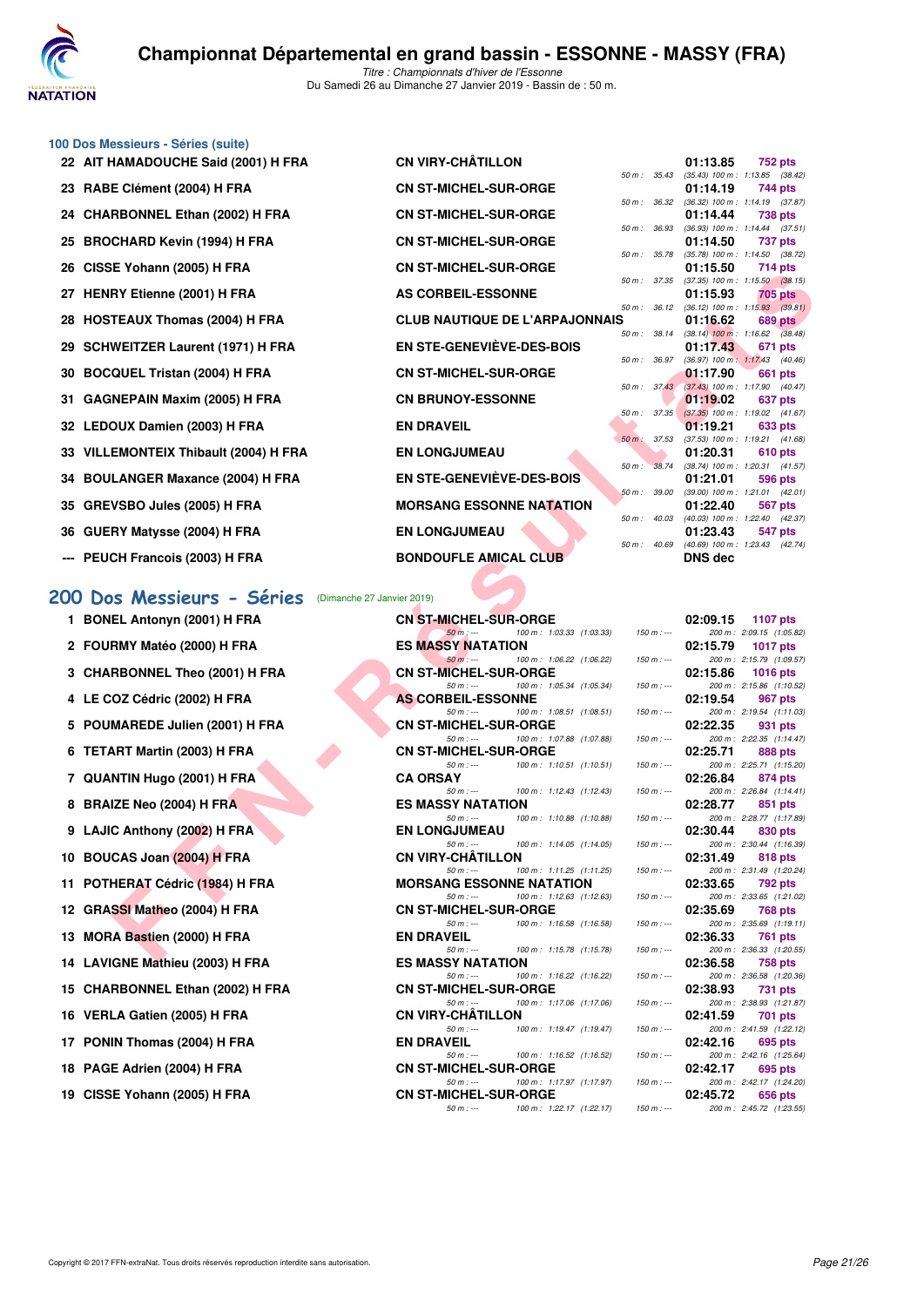

*50 m : --- 100 m : 1:20.15 (1:20.15)* CN ST-MICHEL-SUR-ORGE

*50 m : --- 100 m : 1:21.84 (1:21.84) 150 m : --- 200 m : 2:48.13 (1:26.29)*<br>**EN LONGJUMEAU 02:50.94** 601 pts

*50 m : --- 100 m : 1:21.91 (1:21.91)*  $150 m$  *: --- 200 m : 2:50.94 (1:29.03)*<br> **MORSANG ESSONNE NATATION** 02:53.74 573 pts

*50 m : --- 100 m : 1:23.95 (1:23.95) 150 m : --- 200 m : 2:53.74 (1:29.79)*

#### **200 Dos Messieurs - Séries (suite)**

- **20 ABBOUDI Erwan (2005) H FRA AS CORBEIL-ESSONNE 02:47.46 638 pts**<br> **AS CORBEIL-ESSONNE 100 m:** 1:20.15 (1:20.15) **150 m:** 200 m: 2:47.46 (1:27.31)
- **21 CHARBONNEL Mathis (2005) H FRA CN ST-MICHEL-SUR-ORGE 02:48.13 631 pts**
- **22 VILLEMONTEIX Thibault (2004) H FRA** EN LONGJUMEAU **60m** pts **121.91** (121.91)
- **23 GREVSBO Jules (2005) H FRA** MORSANG ESSONNE NATATION 02:53.74 573 pts<br>  $\frac{50 \text{ m}}{50 \text{ m}} = \frac{100 \text{ m}}{100 \text{ m}} = \frac{123.95}{120 \text{ m}} = \frac{150 \text{ m}}{200 \text{ m}} = \frac{253.74}{200 \text{ m}} = \frac{253.74}{200 \text{ m}} = \frac{253.74}{(1.29.79)}$
- **24 GUERY Matysse (2004) H FRA** EN LONGJUMEAU 50 m i + 126.24 (1:26.24)
- --- BOCAGE Léo (1998) H FRA CN BRUNOY-ESSONNE
- **--- PEUCH Francois (2003) H FRA BONDOUFLE AMICAL CLUB DNS dec**

#### **[50 Brasse Messieurs - Séries](http://www.ffnatation.fr/webffn/resultats.php?idact=nat&go=epr&idcpt=58437&idepr=71)** (Samedi 26 Janvier 2019)

| 24 GUL NI MALYSSE (2004) II FRA                         | EN LUNGJUMEAU                                                                    | 00.UI.OJ       | ຯວວ ນເວ                     |
|---------------------------------------------------------|----------------------------------------------------------------------------------|----------------|-----------------------------|
| --- BOCAGE Léo (1998) H FRA                             | $50 m : -$<br>100 m: 1:26.24 (1:26.24)<br>$150 m: -$<br><b>CN BRUNOY-ESSONNE</b> | <b>DNS</b> dec | 200 m: 3:01.39 (1:35.15)    |
| --- PEUCH Francois (2003) H FRA                         | <b>BONDOUFLE AMICAL CLUB</b>                                                     | <b>DNS dec</b> |                             |
|                                                         |                                                                                  |                |                             |
| 0 Brasse Messieurs - Séries<br>(Samedi 26 Janvier 2019) |                                                                                  |                |                             |
| 1 CHARBONNEL Alexandre (2000) H FRA                     | <b>CN BRUNOY-ESSONNE</b>                                                         | 00:32.25       |                             |
| 2 LACOSTE Harry (1992) H FRA                            | <b>CN BRUNOY-ESSONNE</b>                                                         | 00:32.61       | <b>1029 pts</b><br>1011 pts |
| 3 VALIN-FIXOT Antonin (2002) H FRA                      | <b>CN ST-MICHEL-SUR-ORGE</b>                                                     | 00:32.64       | 1009 pts                    |
| 4 HERNANDEZ Dorian (2003) H FRA                         | <b>CN BRUNOY-ESSONNE</b>                                                         | 00:33.20       | 981 pts                     |
| 5 DA SILVA Martin (2003) H FRA                          | <b>CN VIRY-CHÂTILLON</b>                                                         | 00:33.54       | 965 pts                     |
| 6 ABRAHAM Léo (1996) H FRA                              | <b>CN BRUNOY-ESSONNE</b>                                                         | 00:33.77       | 954 pts                     |
| 7 BELLUNE Kewan (2004) H FRA                            | <b>ES MASSY NATATION</b>                                                         | 00:33.87       | 949 pts                     |
| 8 CATAYEE-BELINY Dimitri (2001) H FRA                   | <b>SCA 2000 EVRY</b>                                                             | 00:33.94       | 945 pts                     |
| 9 SALHI Adème (2002) H FRA                              | <b>US RIS-ORANGIS</b>                                                            | 00:34.00       | 942 pts                     |
| 10 LEPLATRE Remy (2000) H FRA                           | <b>CN ST-MICHEL-SUR-ORGE</b>                                                     | 00:34.51       | 918 pts                     |
| 11 MONTENS Adriel (2001) H FRA                          | <b>EN DRAVEIL</b>                                                                | 00:34.95       | 897 pts                     |
| 12 LANGLAIS Leo (2004) H FRA                            | <b>ES MASSY NATATION</b>                                                         | 00:35.07       | 891 pts                     |
| 13 HOSTEAUX Laurent (2001) H FRA                        | <b>CLUB NAUTIQUE DE L'ARPAJONNAIS</b>                                            | 00:35.26       | 883 pts                     |
| 14 JULIEN Tristan (2002) H FRA                          | <b>EN LONGJUMEAU</b>                                                             | 00:35.51       | 871 pts                     |
| 15 JACQUEMART Mathieu (2003) H FRA                      | <b>YERRES NATATION</b>                                                           | 00:35.82       | 857 pts                     |
| 16 RECOURSE Clément (1998) H FRA                        | <b>CN ST-MICHEL-SUR-ORGE</b>                                                     | 00:36.04       | 846 pts                     |
| 17 PIRES Baptiste (2001) H FRA                          | <b>CN VIRY-CHÂTILLON</b>                                                         | 00:36.45       | 828 pts                     |
| 18 VERLA Mathis (2001) H FRA                            | <b>CN VIRY-CHÂTILLON</b>                                                         | 00:36.78       | <b>813 pts</b>              |
| 19 LEDOUX Damien (2003) H FRA                           | <b>EN DRAVEIL</b>                                                                | 00:37.13       | 797 pts                     |
| 20 RAZANATEFY Tsitoaina (2004) H FRA                    | <b>SN MONTGERON</b>                                                              | 00:37.24       | <b>792 pts</b>              |
| 21 SABATIER Jean-baptiste (2002) H FRA                  | <b>CA ORSAY</b>                                                                  | 00:37.41       | 785 pts                     |
| 22 BOULANGER Maxance (2004) H FRA                       | EN STE-GENEVIÈVE-DES-BOIS                                                        | 00:37.43       | <b>784 pts</b>              |
| 23 NEBBACHE Ismael (2005) H FRA                         | <b>SCA 2000 EVRY</b>                                                             | 00:37.64       | 775 pts                     |
| 24 BAZY Justin (2002) H FRA                             | <b>EN STE-GENEVIÈVE-DES-BOIS</b>                                                 | 00:38.19       | 751 pts                     |
| 25 KRAIEM Adam (2003) H FRA                             | <b>AS CORBEIL-ESSONNE</b>                                                        | 00:38.98       | 717 pts                     |
| --- CHARRADE Théo (1998) H FRA                          | <b>AAS SARCELLES NATATION 95</b>                                                 | <b>DNS dec</b> |                             |
|                                                         |                                                                                  |                |                             |
| 00 Brasse Messieurs - Séries (Dimanche 27 Janvier 2019) |                                                                                  |                |                             |
| 1 VALIN-FIXOT Antonin (2002) H FRA                      | <b>CN ST-MICHEL-SUR-ORGE</b>                                                     | 01:13.29       | 974 pts                     |
| 2 MONTENS Adriel (2001) H FRA                           | <b>EN DRAVEIL</b>                                                                | 01:13.69       | 964 pts                     |
| 3 DJENNANE Yacine (2002) H ALG                          | <b>CA ORSAY</b>                                                                  | 01:14.29       | 950 pts                     |
| 4 BELLUNE Kewan (2004) H FRA                            | <b>ES MASSY NATATION</b>                                                         | 01:14.98       | 933 pts                     |
| 5 LACOSTE Harry (1992) H FRA                            | <b>CN BRUNOY-ESSONNE</b>                                                         | 01:14.99       | 933 pts                     |
| $C \cup C$ $O(2 \pi)$ $O(2 \pi)$ $O(200)$ $H$ $CDA$     | AC CODDEIL ECCONINE                                                              | 04.4004        | $000 - 1$                   |

#### **[100 Brasse Messieurs - Séries](http://www.ffnatation.fr/webffn/resultats.php?idact=nat&go=epr&idcpt=58437&idepr=72)** (Dimanche 27 Janvier 2019)

| 1 VALIN-FIXOT Antonin (2002) H FRA    | <b>CN ST-MICHEL-SUR-ORGE</b>          | 01:13.29 | 974 pts        |
|---------------------------------------|---------------------------------------|----------|----------------|
| 2 MONTENS Adriel (2001) H FRA         | <b>EN DRAVEIL</b>                     | 01:13.69 | 964 pts        |
| 3 DJENNANE Yacine (2002) H ALG        | <b>CA ORSAY</b>                       | 01:14.29 | 950 pts        |
| 4 BELLUNE Kewan (2004) H FRA          | <b>ES MASSY NATATION</b>              | 01:14.98 | 933 pts        |
| 5 LACOSTE Harry (1992) H FRA          | <b>CN BRUNOY-ESSONNE</b>              | 01:14.99 | 933 pts        |
| 6 LE COZ Cédric (2002) H FRA          | <b>AS CORBEIL-ESSONNE</b>             | 01:16.84 | 889 pts        |
| 7 BARBAUD Julien (2004) H FRA         | <b>CN VIRY-CHÂTILLON</b>              | 01:16.93 | <b>887 pts</b> |
| 8 CATAYEE-BELINY Dimitri (2001) H FRA | <b>SCA 2000 EVRY</b>                  | 01:17.35 | 877 pts        |
| 9 JULIEN Tristan (2002) H FRA         | <b>EN LONGJUMEAU</b>                  | 01:17.40 | 876 pts        |
| 10 BOYER-VIDAL Corentin (2002) H FRA  | <b>CO ULIS NATATION</b>               | 01:17.81 | <b>867 pts</b> |
| 11 HOSTEAUX Laurent (2001) H FRA      | <b>CLUB NAUTIQUE DE L'ARPAJONNAIS</b> | 01:17.87 | 865 pts        |
| 12 HERNANDEZ Dorian (2003) H FRA      | <b>CN BRUNOY-ESSONNE</b>              | 01:18.25 | 857 pts        |
| 13 IM SAROEUN Paul (2002) H FRA       | <b>EN DRAVEIL</b>                     | 01:18.40 | 853 pts        |
| 14 LEPLATRE Remy (2000) H FRA         | <b>CN ST-MICHEL-SUR-ORGE</b>          | 01:19.03 | 839 pts        |
|                                       |                                       |          |                |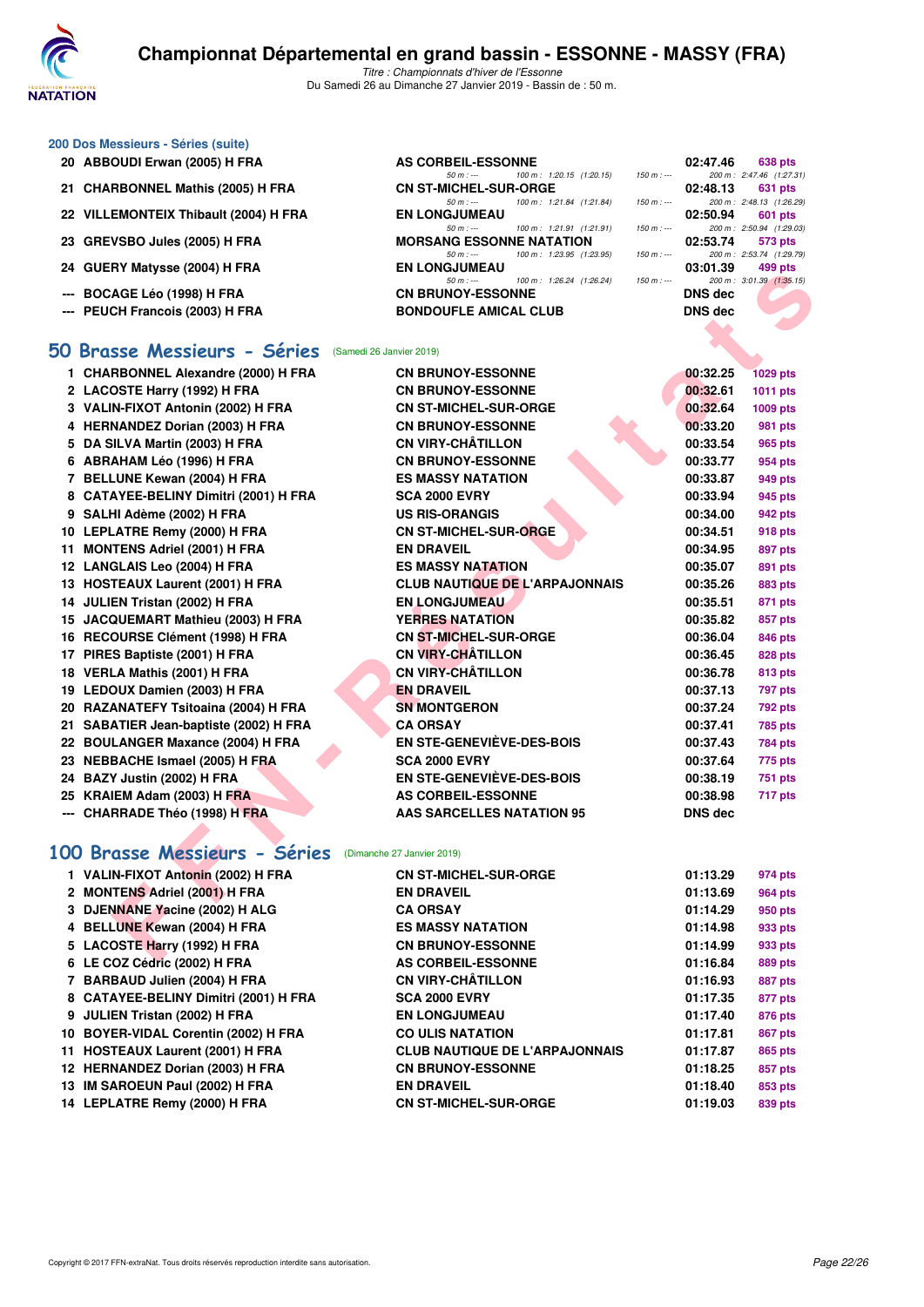

#### **100 Brasse Messieurs - Séries (suite)**

| 15 BRAIZE Neo (2004) H FRA             | <b>ES MASSY NATATION</b>              | 01:19.14       | 836 pts        |
|----------------------------------------|---------------------------------------|----------------|----------------|
| 16 LANGLAIS Leo (2004) H FRA           | <b>ES MASSY NATATION</b>              | 01:19.64       | <b>825 pts</b> |
| 17 ABBOUDI Erwan (2005) H FRA          | AS CORBEIL-ESSONNE                    | 01:21.91       | 775 pts        |
| 18 SABATIER Jean-baptiste (2002) H FRA | <b>CA ORSAY</b>                       | 01:22.24       | <b>768 pts</b> |
| 19 VERLA Mathis (2001) H FRA           | <b>CN VIRY-CHÂTILLON</b>              | 01:24.40       | <b>721 pts</b> |
| 20 BOULANGER Maxance (2004) H FRA      | <b>EN STE-GENEVIÈVE-DES-BOIS</b>      | 01:26.03       | <b>688 pts</b> |
| 21 LEDOUX Damien (2003) H FRA          | <b>EN DRAVEIL</b>                     | 01:26.86       | <b>671 pts</b> |
| 22 RABE Clément (2004) H FRA           | <b>CN ST-MICHEL-SUR-ORGE</b>          | 01:27.30       | <b>662 pts</b> |
| 23 NEBBACHE Ismael (2005) H FRA        | <b>SCA 2000 EVRY</b>                  | 01:29.16       | <b>625 pts</b> |
| 24 HOSTEAUX Thomas (2004) H FRA        | <b>CLUB NAUTIQUE DE L'ARPAJONNAIS</b> | 01:29.41       | <b>620 pts</b> |
| 25 GAGNEPAIN Maxim (2005) H FRA        | <b>CN BRUNOY-ESSONNE</b>              | 01:29.57       | 617 pts        |
| 26 GUERY Matysse (2004) H FRA          | <b>EN LONGJUMEAU</b>                  | 01:32.41       | <b>563 pts</b> |
| --- RAZANATEFY Tsitoaina (2004) H FRA  | <b>SN MONTGERON</b>                   | <b>DNS</b> dec |                |
| --- CHARRADE Théo (1998) H FRA         | AAS SARCELLES NATATION 95             | <b>DNS</b> dec |                |
|                                        |                                       |                |                |

# **[200 Brasse Messieurs - Séries](http://www.ffnatation.fr/webffn/resultats.php?idact=nat&go=epr&idcpt=58437&idepr=73)** (Dimanche 27 Janvier 2019)

|  | 1 MONTENS Adriel (2001) H FRA |  |  |  |
|--|-------------------------------|--|--|--|
|--|-------------------------------|--|--|--|

| 1 MONTENS Adriel (2001) H FRA   | <b>EN DRAVEIL</b>         |                                                                                         |  | 02:42.07                        | 897 pts |
|---------------------------------|---------------------------|-----------------------------------------------------------------------------------------|--|---------------------------------|---------|
|                                 |                           | 50 m : 36.27 (36.27) 100 m : 1:18.16 (41.89) 150 m : 2:00.67                            |  | (42.51) 200 m : 2:42.07 (41.40  |         |
| 2 BARBAUD Julien (2004) H FRA   | <b>CN VIRY-CHÂTILLON</b>  |                                                                                         |  | 02:44.16                        | 873 pts |
|                                 |                           | 50 m: 36.34 (36.34) 100 m: 1:18.11 (41.77) 150 m: 2:00.89                               |  | (42.78) 200 m : 2:44.16 (43.27  |         |
| 3 DECLERCQ Theotim (2001) H FRA | <b>EN LONGJUMEAU</b>      |                                                                                         |  | 02:45.49                        | 858 pts |
|                                 |                           | 50 m: 34.04 (34.04) 100 m: 1:16.81 (42.77) 150 m: 2:01.44                               |  | (44.63) 200 m : 2:45.49 (44.05  |         |
| 4 LE COZ Cédric (2002) H FRA    | AS CORBEIL-ESSONNE        |                                                                                         |  | 02:46.76                        | 844 pts |
|                                 |                           | 50 m : 37.29 (37.29) 100 m : 1:20.70 (43.41) 150 m : 2:05.21                            |  | (44.51) 200 m : 2:46.76 (41.55  |         |
| 5 JULIEN Tristan (2002) H FRA   | <b>EN LONGJUMEAU</b>      |                                                                                         |  | 02:49.95                        | 808 pts |
|                                 |                           | 50 m : 36.18 (36.18) 100 m : 1:20.01 (43.83) 150 m : 2:01.54                            |  | (41.53) 200 m : 2:49.95 (48.41  |         |
| 6 LANGLAIS Leo (2004) H FRA     | <b>ES MASSY NATATION</b>  |                                                                                         |  | 02:56.12                        | 741 pts |
|                                 |                           | 50 m : 38.68 (38.68) 100 m : 1:23.93 (45.25) 150 m : 2:10.16                            |  | (46.23) 200 m : 2:56.12 (45.96  |         |
| 7 VERLA Gatien (2005) H FRA     | <b>CN VIRY-CHÂTILLON</b>  |                                                                                         |  | 03:01.38                        | 686 pts |
|                                 |                           | 50 m : 42.43 (42.43) 100 m : 1:28.67 (46.24) 150 m : 2:15.10                            |  | (46.43) 200 m : 3:01.38 (46.28  |         |
| 8 HADDOUCHE Yazid (2005) H FRA  | <b>CN VIRY-CHÂTILLON</b>  |                                                                                         |  | 03:04.89                        | 651 pts |
|                                 |                           | 50 m : 43.08 (43.08) 100 m : 1:30.55 (47.47) 150 m : 2:18.08                            |  | (47.53) 200 m : 3:04.89 (46.81  |         |
| 9 ABBOUDI Erwan (2005) H FRA    | <b>AS CORBEIL-ESSONNE</b> |                                                                                         |  | 03:05.35                        | 646 pts |
|                                 |                           | 50 m: 41.59 (41.59) 100 m: 1:29.86 (48.27) 150 m: 2:18.18                               |  | (48.32) 200 m : 3:05.35 (47.17) |         |
| 10 GUERY Matysse (2004) H FRA   | <b>EN LONGJUMEAU</b>      |                                                                                         |  | 03:17.16                        | 535 pts |
|                                 |                           | 50 m: 42.26 (42.26) 100 m: 1:31.75 (49.49) 150 m: 2:24.30 (52.55) 200 m: 3:17.16 (52.86 |  |                                 |         |
|                                 |                           |                                                                                         |  |                                 |         |

#### **[50 Papillon Messieurs - Séries](http://www.ffnatation.fr/webffn/resultats.php?idact=nat&go=epr&idcpt=58437&idepr=81)** (Dimanche 27 Janvier 2019)

| 21 LEDOUA DAIMEN (2003) II FRA              |                                                                                                                      | <b>UI.40.00</b> | ur i pis        |
|---------------------------------------------|----------------------------------------------------------------------------------------------------------------------|-----------------|-----------------|
| 22 RABE Clément (2004) H FRA                | <b>CN ST-MICHEL-SUR-ORGE</b>                                                                                         | 01:27.30        | 662 pts         |
| 23 NEBBACHE Ismael (2005) H FRA             | <b>SCA 2000 EVRY</b>                                                                                                 | 01:29.16        | <b>625 pts</b>  |
| 24 HOSTEAUX Thomas (2004) H FRA             | <b>CLUB NAUTIQUE DE L'ARPAJONNAIS</b>                                                                                | 01:29.41        | <b>620 pts</b>  |
| 25 GAGNEPAIN Maxim (2005) H FRA             | <b>CN BRUNOY-ESSONNE</b>                                                                                             | 01:29.57        | 617 pts         |
| 26 GUERY Matysse (2004) H FRA               | <b>EN LONGJUMEAU</b>                                                                                                 | 01:32.41        | <b>563 pts</b>  |
|                                             |                                                                                                                      |                 |                 |
| --- RAZANATEFY Tsitoaina (2004) H FRA       | <b>SN MONTGERON</b>                                                                                                  | <b>DNS</b> dec  |                 |
| --- CHARRADE Théo (1998) H FRA              | AAS SARCELLES NATATION 95                                                                                            | <b>DNS dec</b>  |                 |
|                                             |                                                                                                                      |                 |                 |
| <b>200 Brasse Messieurs - Séries</b>        | (Dimanche 27 Janvier 2019)                                                                                           |                 |                 |
| 1 MONTENS Adriel (2001) H FRA               | <b>EN DRAVEIL</b>                                                                                                    | 02:42.07        | 897 pts         |
|                                             | 50 m: 36.27 (36.27) 100 m: 1:18.16 (41.89) 150 m: 2:00.67 (42.51) 200 m: 2:42.07 (41.40)                             |                 |                 |
| 2 BARBAUD Julien (2004) H FRA               | <b>CN VIRY-CHATILLON</b>                                                                                             | 02:44.16        | 873 pts         |
| 3 DECLERCQ Theotim (2001) H FRA             | 50 m: 36.34 (36.34) 100 m: 1:18.11 (41.77) 150 m: 2:00.89 (42.78) 200 m: 2:44.16 (43.27)<br><b>EN LONGJUMEAU</b>     | 02:45.49        | 858 pts         |
|                                             | 50 m: 34.04 (34.04) 100 m: 1:16.81 (42.77) 150 m: 2:01.44 (44.63) 200 m: 2:45.49 (44.05)                             |                 |                 |
| 4 LE COZ Cédric (2002) H FRA                | <b>AS CORBEIL-ESSONNE</b>                                                                                            | 02:46.76        | 844 pts         |
|                                             | 50 m: 37.29 (37.29) 100 m: 1:20.70<br>(43.41) 150 m : 2:05.21 (44.51) 200 m : 2:46.76 (41.55)                        |                 |                 |
| 5 JULIEN Tristan (2002) H FRA               | <b>EN LONGJUMEAU</b>                                                                                                 | 02:49.95        | 808 pts         |
| 6 LANGLAIS Leo (2004) H FRA                 | 50 m: 36.18 (36.18) 100 m: 1:20.01 (43.83) 150 m: 2:01.54 (41.53) 200 m: 2:49.95 (48.41)<br><b>ES MASSY NATATION</b> | 02:56.12        | 741 pts         |
|                                             | 50 m: 38.68 (38.68) 100 m: 1:23.93 (45.25) 150 m: 2:10.16 (46.23) 200 m: 2:56.12 (45.96)                             |                 |                 |
| 7 VERLA Gatien (2005) H FRA                 | <b>CN VIRY-CHATILLON</b>                                                                                             | 03:01.38        | 686 pts         |
|                                             | 50 m: 42.43 (42.43) 100 m: 1:28.67 (46.24) 150 m: 2:15.10 (46.43) 200 m: 3:01.38 (46.28)                             |                 |                 |
| 8 HADDOUCHE Yazid (2005) H FRA              | <b>CN VIRY-CHATILLON</b><br>50 m: 43.08 (43.08) 100 m: 1:30.55 (47.47) 150 m: 2:18.08 (47.53) 200 m: 3:04.89 (46.81) | 03:04.89        | 651 pts         |
| 9 ABBOUDI Erwan (2005) H FRA                | <b>AS CORBEIL-ESSONNE</b>                                                                                            | 03:05.35        | 646 pts         |
|                                             | 50 m: 41.59 (41.59) 100 m: 1:29.86 (48.27) 150 m: 2:18.18 (48.32) 200 m: 3:05.35 (47.17)                             |                 |                 |
| 10 GUERY Matysse (2004) H FRA               | <b>EN LONGJUMEAU</b>                                                                                                 | 03:17.16        | 535 pts         |
|                                             | 50 m: 42.26 (42.26) 100 m: 1:31.75 (49.49) 150 m: 2:24.30 (52.55) 200 m: 3:17.16 (52.86)                             |                 |                 |
| iO Papillon Messieurs - Séries              | (Dimanche 27 Janvier 2019)                                                                                           |                 |                 |
|                                             |                                                                                                                      |                 |                 |
| 1 RAKOTONDRAMANGA Eliot-Tahina (2002) H FRA | <b>ES MASSY NATATION</b>                                                                                             | 00:25.66        | 1176 pts        |
| 2 MARINETTE Samuel (1999) H FRA             | <b>ES MASSY NATATION</b>                                                                                             | 00:26.84        | <b>1097 pts</b> |
| 3 GRANDIN MARTIN Numa (2002) H FRA          | <b>ES MASSY NATATION</b>                                                                                             | 00:27.16        | <b>1076 pts</b> |
| 4 HENRY Etienne (2001) H FRA                | <b>AS CORBEIL-ESSONNE</b>                                                                                            | 00:27.92        | <b>1027 pts</b> |
| 5 POUMAREDE Julien (2001) H FRA             | <b>CN ST-MICHEL-SUR-ORGE</b>                                                                                         | 00:28.21        | 1008 pts        |
| 6 MARMION Antoine (2001) H FRA              | <b>ETAMPES NATATION</b>                                                                                              | 00:28.44        | 994 pts         |
| 7 MUNIER Tristan (1997) H FRA               | <b>CO ULIS NATATION</b>                                                                                              | 00:28.46        | 993 pts         |
| 8 CRETET Dorian (2003) H FRA                | <b>ES MASSY NATATION</b>                                                                                             | 00:28.57        | 986 pts         |
| 9 MONTENS Adriel (2001) H FRA               | <b>EN DRAVEIL</b>                                                                                                    | 00:28.66        | 980 pts         |
| 10 POTHERAT Cédric (1984) H FRA             | <b>MORSANG ESSONNE NATATION</b>                                                                                      | 00:28.87        | 967 pts         |
| 11 LACOSTE Harry (1992) H FRA               | <b>CN BRUNOY-ESSONNE</b>                                                                                             | 00:29.46        | 931 pts         |
| 12 BADALYAN Samson (2003) H FRA             | <b>CN VIRY-CHÂTILLON</b>                                                                                             | 00:29.55        | 925 pts         |
|                                             | <b>CA ORSAY</b>                                                                                                      | 00:29.78        |                 |
| 13 JEAN Nicolas (2003) H FRA                |                                                                                                                      |                 | 912 pts         |
| 14 CUMONT Romain (1995) H FRA               | <b>CO ULIS NATATION</b>                                                                                              | 00:29.79        | 911 pts         |
| 15 EVAN Bernard (1973) H FRA                | <b>CO ULIS NATATION</b>                                                                                              | 00:29.81        | <b>910 pts</b>  |
| 16 HERNANDEZ Dorian (2003) H FRA            | <b>CN BRUNOY-ESSONNE</b>                                                                                             | 00:29.82        | 909 pts         |
| 17 LAJIC Anthony (2002) H FRA               | <b>EN LONGJUMEAU</b>                                                                                                 | 00:29.84        | <b>908 pts</b>  |
| 18 VALIN-FIXOT Antonin (2002) H FRA         | <b>CN ST-MICHEL-SUR-ORGE</b>                                                                                         | 00:29.95        | 901 pts         |
| 18 BELLUNE Kewan (2004) H FRA               | <b>ES MASSY NATATION</b>                                                                                             | 00:29.95        | 901 pts         |
| 20 HOSTEAUX Laurent (2001) H FRA            | <b>CLUB NAUTIQUE DE L'ARPAJONNAIS</b>                                                                                | 00:29.99        | 899 pts         |
| 21 HANICHI Rami (2002) H FRA                | <b>SCA 2000 EVRY</b>                                                                                                 | 00:30.07        | 894 pts         |
|                                             |                                                                                                                      |                 |                 |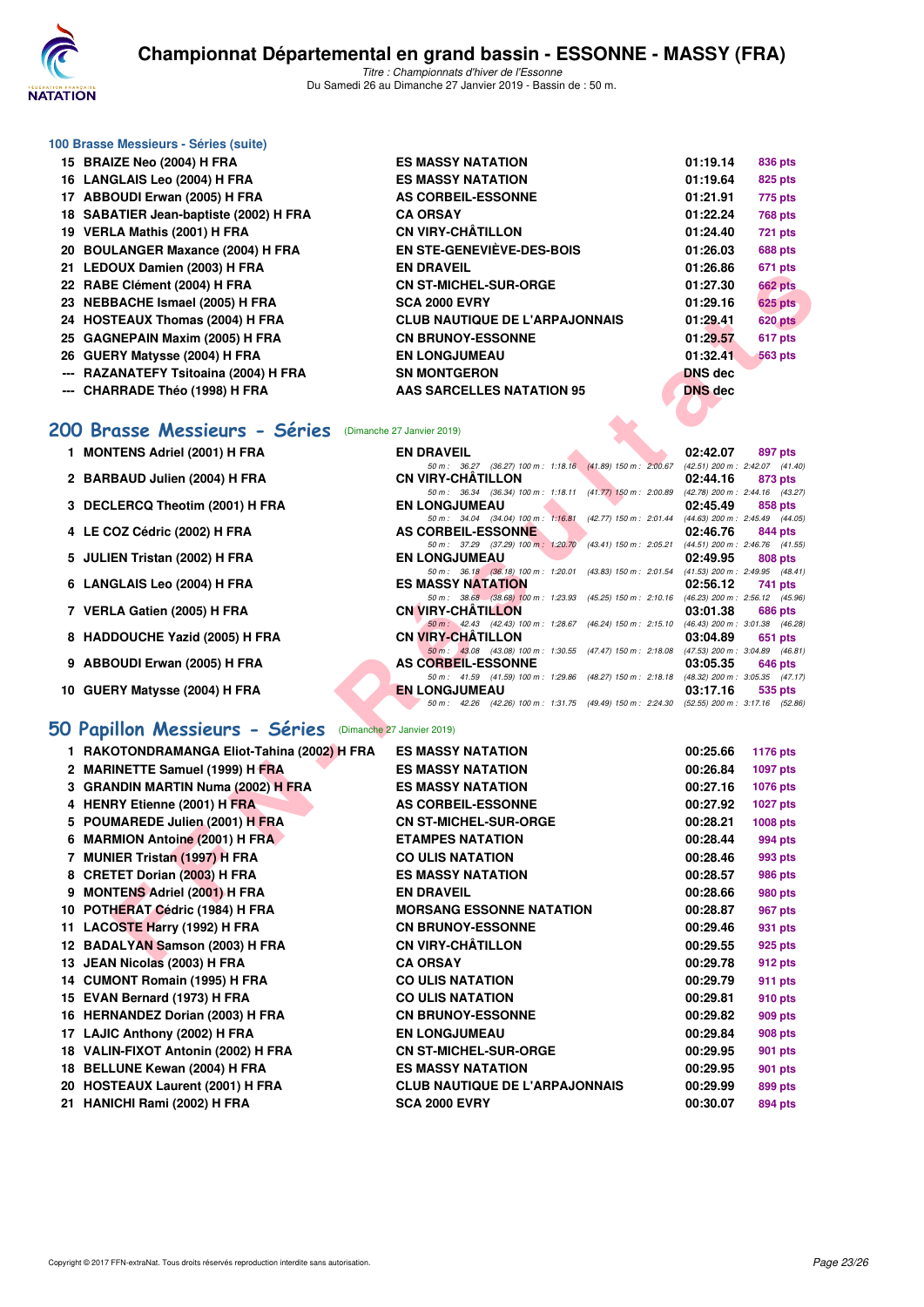

**50 Papillon Messieurs - Séries (suite)**

*Titre : Championnats d'hiver de l'Essonne* Du Samedi 26 au Dimanche 27 Janvier 2019 - Bassin de : 50 m.

|    | 22 LEPLATRE Remy (2000) H FRA          | <b>CN ST-MICHEL-SUR-ORGE</b>          | 00:30.08       | 894 pts        |
|----|----------------------------------------|---------------------------------------|----------------|----------------|
|    | 23 BOYER-VIDAL Corentin (2002) H FRA   | <b>CO ULIS NATATION</b>               | 00:30.11       | 892 pts        |
|    | 24 CATAYEE-BELINY Dimitri (2001) H FRA | <b>SCA 2000 EVRY</b>                  | 00:30.19       | 887 pts        |
|    | 25 KRAIEM Adam (2003) H FRA            | <b>AS CORBEIL-ESSONNE</b>             | 00:30.50       | 869 pts        |
|    | 26 HOSTEAUX Thomas (2004) H FRA        | <b>CLUB NAUTIQUE DE L'ARPAJONNAIS</b> | 00:30.64       | 861 pts        |
|    | 27 SAUTEREAU Vincent (2000) H FRA      | <b>CA ORSAY</b>                       | 00:30.74       | 855 pts        |
|    | 28 SAINT-LEGER Baptiste (2002) H FRA   | <b>YERRES NATATION</b>                | 00:30.76       | 854 pts        |
|    | 29 DUBREUIL Antoine (2004) H FRA       | <b>EN DRAVEIL</b>                     | 00:30.83       | <b>850 pts</b> |
| 30 | JACQUEMART Mathieu (2003) H FRA        | <b>YERRES NATATION</b>                | 00:31.14       | <b>832 pts</b> |
|    | 30 VAREILLAUD Maxime (2003) H FRA      | <b>CN ST-MICHEL-SUR-ORGE</b>          | 00:31.14       | <b>832 pts</b> |
|    | 32 BROCHARD Kevin (1994) H FRA         | <b>CN ST-MICHEL-SUR-ORGE</b>          | 00:31.18       | 829 pts        |
|    | 33 CHARBONNEL Dorian (2003) H FRA      | <b>CN BRUNOY-ESSONNE</b>              | 00:31.44       | 815 pts        |
|    | 34 GUYON Erwann (2004) H FRA           | <b>CO ULIS NATATION</b>               | 00:31.83       | 793 pts        |
| 35 | PAGE Adrien (2004) H FRA               | <b>CN ST-MICHEL-SUR-ORGE</b>          | 00:32.47       | <b>757 pts</b> |
|    | 36 BOULANGER Maxance (2004) H FRA      | EN STE-GENEVIÈVE-DES-BOIS             | 00:32.64       | 748 pts        |
|    | 37 VINCENT Quentin (2003) H FRA        | <b>AS CORBEIL-ESSONNE</b>             | 00:32.65       | 747 pts        |
|    | 38 ABBOUDI Erwan (2005) H FRA          | <b>AS CORBEIL-ESSONNE</b>             | 00:36.95       | <b>532 pts</b> |
|    | --- PEUCH Francois (2003) H FRA        | <b>BONDOUFLE AMICAL CLUB</b>          | <b>DNS dec</b> |                |

### **[100 Papillon Messieurs - Séries](http://www.ffnatation.fr/webffn/resultats.php?idact=nat&go=epr&idcpt=58437&idepr=82)** (Dimanche 27 Janvier 2019)

| 20 SAINT-LEGEN Baptiste (2002) IT FRA                     | I ENNEJ IVA I ATIVIV                                  | uu.ju. <i>i</i> u    | ບບ+ µເວ            |
|-----------------------------------------------------------|-------------------------------------------------------|----------------------|--------------------|
| 29 DUBREUIL Antoine (2004) H FRA                          | <b>EN DRAVEIL</b>                                     | 00:30.83             | <b>850 pts</b>     |
| 30 JACQUEMART Mathieu (2003) H FRA                        | <b>YERRES NATATION</b>                                | 00:31.14             | <b>832 pts</b>     |
| 30 VAREILLAUD Maxime (2003) H FRA                         | <b>CN ST-MICHEL-SUR-ORGE</b>                          | 00:31.14             | <b>832 pts</b>     |
| 32 BROCHARD Kevin (1994) H FRA                            | <b>CN ST-MICHEL-SUR-ORGE</b>                          | 00:31.18             | 829 pts            |
| 33 CHARBONNEL Dorian (2003) H FRA                         | <b>CN BRUNOY-ESSONNE</b>                              | 00:31.44             | <b>815 pts</b>     |
| 34 GUYON Erwann (2004) H FRA                              | <b>CO ULIS NATATION</b>                               | 00:31.83             | 793 pts            |
| 35 PAGE Adrien (2004) H FRA                               | <b>CN ST-MICHEL-SUR-ORGE</b>                          | 00:32.47             | 757 pts            |
| 36 BOULANGER Maxance (2004) H FRA                         | <b>EN STE-GENEVIÈVE-DES-BOIS</b>                      | 00:32.64             | 748 pts            |
| 37 VINCENT Quentin (2003) H FRA                           | <b>AS CORBEIL-ESSONNE</b>                             | 00:32.65             | 747 pts            |
| 38 ABBOUDI Erwan (2005) H FRA                             | <b>AS CORBEIL-ESSONNE</b>                             | 00:36.95             | 532 pts            |
| --- PEUCH Francois (2003) H FRA                           | <b>BONDOUFLE AMICAL CLUB</b>                          | DNS dec              |                    |
| 00 Papillon Messieurs - Séries (Dimanche 27 Janvier 2019) |                                                       |                      |                    |
| 1 RAKOTONDRAMANGA Eliot-Tahina (2002) H FRA               | <b>ES MASSY NATATION</b>                              | 00:57.62             | 1165 pts           |
| 2 BONEL Antonyn (2001) H FRA                              | <b>CN ST-MICHEL-SUR-ORGE</b>                          | 00:59.18             | 1120 pts           |
| 3 GRANDIN MARTIN Numa (2002) H FRA                        | <b>ES MASSY NATATION</b>                              | 01:01.16             | 1064 pts           |
| 4 MARINETTE Samuel (1999) H FRA                           | <b>ES MASSY NATATION</b>                              | 01:02.39             | 1030 pts           |
| 5 BENDRIMIA Axel (1998) H FRA                             | <b>CN ST-MICHEL-SUR-ORGE</b>                          | 01:02.56             | 1025 pts           |
| 6 TONNEAU Guillaume (1998) H FRA                          | <b>CN ST-MICHEL-SUR-ORGE</b>                          | 01:02.86             | <b>1017 pts</b>    |
| 7 FOURMY Matéo (2000) H FRA                               | <b>ES MASSY NATATION</b>                              | 01:03.03             | 1012 pts           |
| 8 MUNIER Tristan (1997) H FRA                             | <b>CO ULIS NATATION</b>                               | 01:04.08             | 983 pts            |
| 9 CRETET Dorian (2003) H FRA                              | <b>ES MASSY NATATION</b>                              | 01:04.11             | 983 pts            |
| 10 POUMAREDE Julien (2001) H FRA                          | <b>CN ST-MICHEL-SUR-ORGE</b>                          | 01:04.28             |                    |
| 11 MONTENS Adriel (2001) H FRA                            | <b>EN DRAVEIL</b>                                     |                      | 978 pts            |
| 12 BARBAUD Julien (2004) H FRA                            | <b>CN VIRY-CHÂTILLON</b>                              | 01:04.43<br>01:04.63 | 974 pts<br>969 pts |
| 13 RENAN Nicolas (1997) H FRA                             | EN STE-GENEVIÈVE-DES-BOIS                             | 01:04.73             |                    |
|                                                           |                                                       |                      | 966 pts            |
| 14 HENRY Etienne (2001) H FRA                             | <b>AS CORBEIL-ESSONNE</b><br><b>CN VIRY-CHÂTILLON</b> | 01:04.86             | 962 pts            |
| 15 DA SILVA Martin (2003) H FRA                           |                                                       | 01:05.16             | 955 pts            |
| 16 JEAN Nicolas (2003) H FRA                              | <b>CA ORSAY</b>                                       | 01:05.93             | 934 pts            |
| 17 DECLERCQ Theotim (2001) H FRA                          | <b>EN LONGJUMEAU</b>                                  | 01:06.28             | 925 pts            |
| 18 HOSTEAUX Laurent (2001) H FRA                          | <b>CLUB NAUTIQUE DE L'ARPAJONNAIS</b>                 | 01:06.74             | 913 pts            |
| 19 BELLUNE Kewan (2004) H FRA                             | <b>ES MASSY NATATION</b><br><b>SCA 2000 EVRY</b>      | 01:07.87             | 884 pts            |
| 20 HANICHI Rami (2002) H FRA                              |                                                       | 01:08.45             | 869 pts            |
| 21 HOSTEAUX Thomas (2004) H FRA                           | <b>CLUB NAUTIQUE DE L'ARPAJONNAIS</b>                 | 01:08.51             | 868 pts            |
| 22 VALIN-FIXOT Antonin (2002) H FRA                       | <b>CN ST-MICHEL-SUR-ORGE</b>                          | 01:09.39             | 845 pts            |
| 23 ROUSSE Julien (2000) H FRA                             | <b>CLUB NAUTIQUE DE L'ARPAJONNAIS</b>                 | 01:10.66             | 814 pts            |
| 24 LEPLATRE Remy (2000) H FRA                             | <b>CN ST-MICHEL-SUR-ORGE</b>                          | 01:11.17             | 801 pts            |
| 25 BAZY Justin (2002) H FRA                               | EN STE-GENEVIÈVE-DES-BOIS                             | 01:11.52             | 793 pts            |
| 26 YAYA Freddy-Martin (2005) H FRA                        | <b>CN VIRY-CHÂTILLON</b>                              | 01:11.87             | <b>785 pts</b>     |
| 27 LANGLAIS Leo (2004) H FRA                              | <b>ES MASSY NATATION</b>                              | 01:12.46             | 770 pts            |
| 28 DUBREUIL Antoine (2004) H FRA                          | <b>EN DRAVEIL</b>                                     | 01:12.59             | <b>767 pts</b>     |
| 29 HADDOUCHE Yazid (2005) H FRA                           | <b>CN VIRY-CHÂTILLON</b>                              | 01:13.20             | <b>753 pts</b>     |
| 30 DA CUNHA David (2003) H FRA                            | <b>CN ST-MICHEL-SUR-ORGE</b>                          | 01:13.40             | 748 pts            |
| 31 CHARBONNEL Mathis (2005) H FRA                         | <b>CN ST-MICHEL-SUR-ORGE</b>                          | 01:19.07             | <b>621 pts</b>     |
| --- PEUCH Francois (2003) H FRA                           | <b>BONDOUFLE AMICAL CLUB</b>                          | DNS dec              |                    |
|                                                           |                                                       |                      |                    |

# **[200 Papillon Messieurs - Séries](http://www.ffnatation.fr/webffn/resultats.php?idact=nat&go=epr&idcpt=58437&idepr=83)** (Samedi 26 Janvier 2019)

**1 BONEL Antonyn (2001) H FRA CN ST-MICHEL-SUR-ORGE 02:07.76 1145 pts** *50 m : 28.44 (28.44) 100 m : 1:01.74 (33.30) 150 m : 1:34.37 (32.63) 200 m : 2:07.76 (33.39)*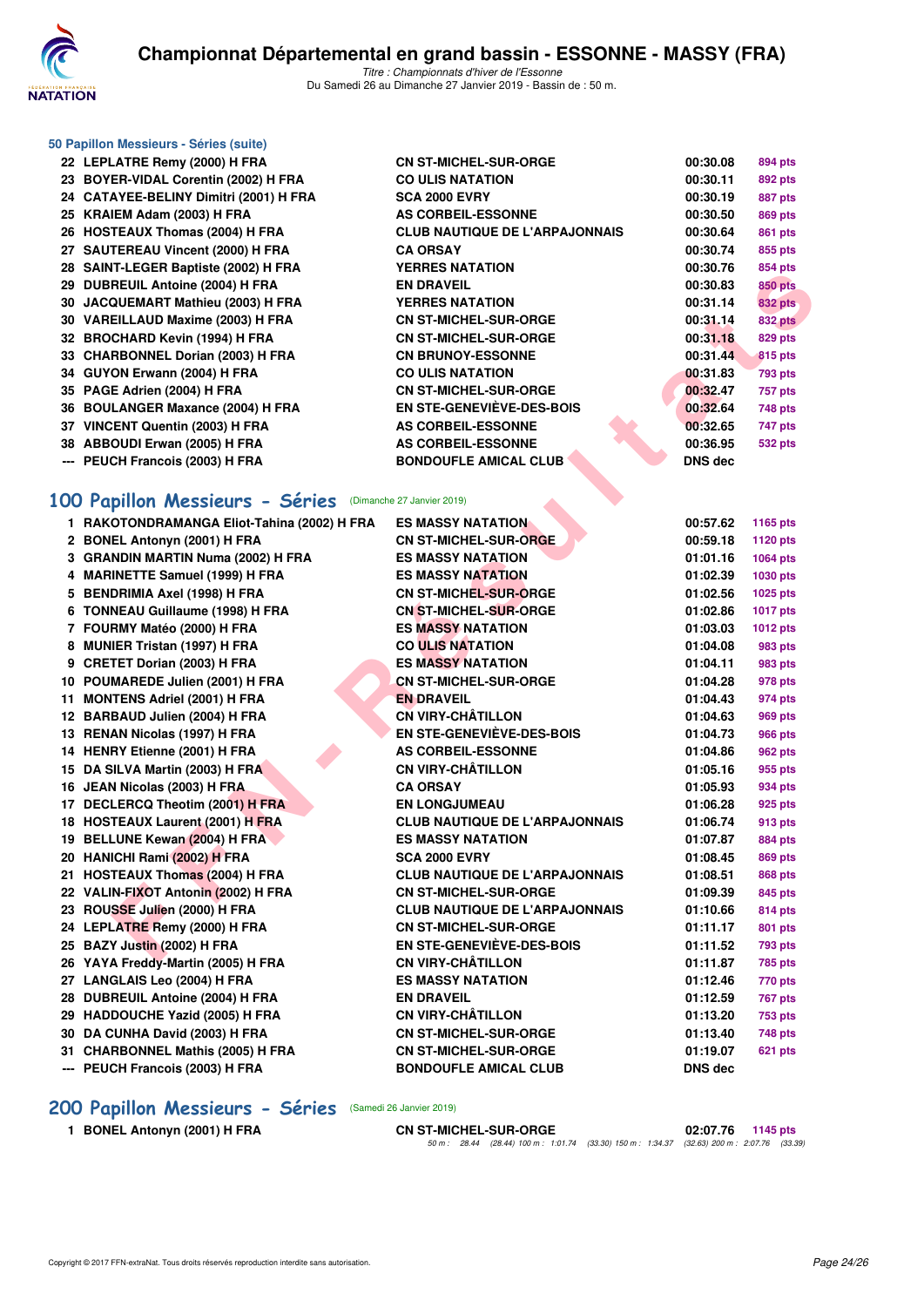

*50 m : 29.10 (29.10) 100 m : 1:02.29 (33.19) 150 m : 1:35.36 (33.07) 200 m : 2:10.58 (35.22)*

*50 m : 29.99 (29.99) 100 m : 1:04.73 (34.74) 150 m : 1:39.38 (34.65) 200 m : 2:16.48 (37.10)*<br>**CN ST-MICHEL-SUR-ORGE 02:21.16 957 pts** 

*50 m : 30.37 (30.37) 100 m : 1:05.71 (35.34) 150 m : 1:42.58 (36.87) 200 m : 2:21.16 (38.58)*<br>**EN STE-GENEVIÈVE-DES-BOIS** 02:21.87 947 pts

*50 m : 32.43 (32.43) 100 m : 1:08.63 (36.20) 150 m : 1:44.54 (35.91) 200 m : 2:21.87 (37.3)*<br>**T-MICHEL-SUR-ORGE 02:22.67 937 pts** 

#### **200 Papillon Messieurs - Séries (suite)**

- **2 RAKOTONDRAMANGA Eliot-Tahina (2002) H FRA** ES MASSY NATATION 02:10.58 02:10.58 1104 pts<br>
50 m: 29.10 (29.10) 100 m: 1:02.29 (33.19) 150 m: 1:35.36 (33.07) 200 m: 2:10.58 (35.22)
- **3 POUMAREDE Julien (2001) H FRA CN ST-MICHEL-SUR-ORGE 02:16.48 1021 pts**
- **4 TONNEAU Guillaume (1998) H FRA**
- **5 RENAN Nicolas (1997) H FRA** EN STE-GENEVIÈVE-DES-BOIS 02:21.87 947 pts<br>  $\frac{50 \text{ m} \div 3243}$  (32.43) 100 m : 1:08.63 (36.20) 150 m : 1:44.54 (35.91) 200 m : 2:21.87 (37.33)
- **6 TETART Martin (2003) H FRA CN ST-MICHEL-SUR-ORGE 02:22.67 937 pts**
- **7 CRETET Dorian (2003) H FRA ES MASSY NATATION 02:25.48 900 pts**
- **8 BARBAUD Julien (2004) H FRA CN VIRY-CHÂTILLON 02:25.54 899 pts 699 pts 699 pts 699 pts 699 pts 699 pts 699 pts 699 pts 699 pts 699 pts 699 pts 699 pts 699 pts 699 pts 699 pts 699 pts**
- **9 JEAN Nicolas (2003) H FRA CA ORSAY 02:28.85 857 pts**
- **10 BADALYAN Samson (2003) H FRA CN VIRY-CHÂTILLON 02:30.19 02:30.19 840 pts** 50 m: 32.43 (32.43) 100 m: 1:09.10 (36.67) 150 m: 1:48.02 (38.92) 200 m: 2:30.19 (42.17)
- **11 HOSTEAUX Thomas (2004) H FRA CLUB NAUTIQUE DE L'ARPAJONNAIS 02:39.61 726 pts**<br>
50 m: 31.82 (31.82) 100 m: 1:10.24 (38.42) 150 m: 1:52.56 (42.32) 200 m: 2:39.61 (47.05)
- **12 YAYA Freddy-Martin (2005) H FRA CN VIRY-CHÂTILLON 02:43.61 680 pts**<br>
50 m: 34.72 (34.72) 100 m: 1:15.09 (40.37) 150 m: 1:58.70 (43.61) 200 m: 2:43.61 (44.91)
- **13 DA CUNHA David (2003) H FRA CN ST-MICHEL-SUR-ORGE 02:47.12 641 pts 02:47.12 641 pts 641 pts 641 pts 641 pts 641 pts 641 pts 647 pts 641 pts 641 pts 641 pts 641 pts 641 pts 641 pts 64**
- **14 MUNIER Tristan (1997) H FRA CO ULIS NATATION 02:47.48 637 pts**<br>
50 m: 32.93 (32.93) 100 m: 1:13.27 (40.34) 150 m: 1:53.57 (44.30) 200 m: 2:47.48 (49.91)
- **--- CHARRADE Théo (1998) H FRA AAS SARCELLES NATATION 95 DNS dec**

**1 BONEL Antonyn (2001) H FRA** 

2 FOURMY Matéo (2000) H FRA

**3 DA SILVA Martin (2003) H FRA** 

**4 CHARBONNEL Theo (2001) H FRA** 

**5 DJENNANE Yacine (2002) H ALG** 

**6 ZACHELIN Anaïque (2001) H FRA** 

**7 MONTENS Adriel (2001) H FRA** 

8 IM SAROEUN Paul (2002) H FRA

**9 MUNIER Tristan (1997) H FRA** 

**10 BOUCAS Joan (2004) H FRA** 

**11 LANGLAIS Leo (2004) H FRA** 

**12 KRAIEM Adam (2003) H FRA** 

**14 DA CUNHA David (2003) H FRA** 

16 DUBREUIL Antoine (2004) H FRA

**17 BOULANGER Maxance (2004) H FRA** 

**15 RABE Clément (2004) H FRA** 

**13 BAZY Justin (2002) H FRA** 

#### **[200 4 Nages Messieurs - Séries](http://www.ffnatation.fr/webffn/resultats.php?idact=nat&go=epr&idcpt=58437&idepr=91)** (Dimanche 27 Janvier 2019)

| וחרון (ב-טעט) ווידוואוויז                           | UN JI-MIUILL-JUN-UNUL                                                                                                             | <u>UZ.ZZ.UI</u><br><b>JJI PIS</b> |
|-----------------------------------------------------|-----------------------------------------------------------------------------------------------------------------------------------|-----------------------------------|
| TET Dorian (2003) H FRA                             | 50 m: 30.57 (30.57) 100 m: 1:06.36 (35.79) 150 m: 1:43.79 (37.43) 200 m: 2:22.67 (38.88)<br><b>ES MASSY NATATION</b>              | 02:25.48<br><b>900 pts</b>        |
| <b>BAUD Julien (2004) H FRA</b>                     | 50 m: 31.66 (31.66) 100 m: 1:08.18 (36.52) 150 m: 1:47.29 (39.11) 200 m: 2:25.48 (38.19)<br><b>CN VIRY-CHATILLON</b>              | 02:25.54<br>899 pts               |
|                                                     | 50 m: 32.63 (32.63) 100 m: 1:10.21 (37.58) 150 m: 1:48.35 (38.14) 200 m: 2:25.54 (37.19)                                          |                                   |
| <b>\  Nicolas (2003) H FRA</b>                      | <b>CA ORSAY</b><br>50 m: 31.63 (31.63) 100 m: 1:09.14 (37.51) 150 m: 1:48.67 (39.53) 200 m: 2:28.85 (40.18)                       | 02:28.85<br>857 pts               |
| ALYAN Samson (2003) H FRA                           | <b>CN VIRY-CHATILLON</b>                                                                                                          | 02:30.19<br>840 pts               |
| TEAUX Thomas (2004) H FRA                           | 50 m: 32.43 (32.43) 100 m: 1:09.10 (36.67) 150 m: 1:48.02 (38.92) 200 m: 2:30.19 (42.17)<br><b>CLUB NAUTIQUE DE L'ARPAJONNAIS</b> | 02:39.61<br>726 pts               |
|                                                     | 50 m: 31.82 (31.82) 100 m: 1:10.24 (38.42) 150 m: 1:52.56 (42.32) 200 m: 2:39.61 (47.05)                                          |                                   |
| A Freddy-Martin (2005) H FRA                        | <b>CN VIRY-CHATILLON</b>                                                                                                          | 02:43.61<br>680 pts               |
| <b>CUNHA David (2003) H FRA</b>                     | 50 m: 34.72 (34.72) 100 m: 1:15.09 (40.37) 150 m: 1:58.70 (43.61) 200 m: 2:43.61 (44.91)<br><b>CN ST-MICHEL-SUR-ORGE</b>          | 02:47.12<br>641 pts               |
| IER Tristan (1997) H FRA                            | 50 m: 35.84 (35.84) 100 m: 1:17.37 (41.53) 150 m: 2:01.98 (44.61) 200 m: 2:47.12 (45.14)<br><b>CO ULIS NATATION</b>               | 02:47.48<br>637 pts               |
|                                                     | 50 m: 32.93 (32.93) 100 m: 1:13.27 (40.34) 150 m: 1:57.57 (44.30) 200 m: 2:47.48 (49.91)                                          |                                   |
| RRADE Théo (1998) H FRA                             | <b>AAS SARCELLES NATATION 95</b>                                                                                                  | <b>DNS dec</b>                    |
|                                                     |                                                                                                                                   |                                   |
| Nages Messieurs - Séries (Dimanche 27 Janvier 2019) |                                                                                                                                   |                                   |
| EL Antonyn (2001) H FRA                             | <b>CN ST-MICHEL-SUR-ORGE</b>                                                                                                      | 02:12.57 1097 pts                 |
| RMY Matéo (2000) H FRA                              | 50 m: 27.54 (27.54) 100 m: 59.79 (32.25) 150 m: 1.41.59 (41.80) 200 m: 2:12.57 (30.98)<br><b>ES MASSY NATATION</b>                | 02:19.83<br>993 pts               |
|                                                     | 50 m: 28.79 (28.79) 100 m: 1:03.33 (34.54) 150 m: 1:48.14 (44.81) 200 m: 2:19.83 (31.69)                                          |                                   |
| ilLVA Martin (2003) H FRA                           | <b>CN VIRY-CHATILLON</b><br>50 m: 30.69 (30.69) 100 m: 1:07.70 (37.01) 150 m: 1:47.98 (40.28) 200 m: 2:21.75 (33.77)              | 02:21.75<br><b>966 pts</b>        |
| <b>RBONNEL Theo (2001) H FRA</b>                    | <b>CN ST-MICHEL-SUR-ORGE</b>                                                                                                      | 02:22.06<br>962 pts               |
| <b>NNANE Yacine (2002) H ALG</b>                    | 50 m: 30.56 (30.56) 100 m: 1:05.59 (35.03) 150 m: 1:48.50 (42.91) 200 m: 2:22.06 (33.56)<br><b>CA ORSAY</b>                       | 02:24.84                          |
|                                                     | 50 m: 32.03 (32.03) 100 m: 1:10.49 (38.46) 150 m: 1:51.87 (41.38) 200 m: 2:24.84 (32.97)                                          | 924 pts                           |
| HELIN Anaïque (2001) H FRA                          | <b>ES MASSY NATATION</b>                                                                                                          | 02:30.21<br>853 pts               |
| ITENS Adriel (2001) H FRA                           | 50 m: 30.51 (30.51) 100 m: 1:09.39 (38.88) 150 m: 1:55.85 (46.46) 200 m: 2:30.21 (34.36)<br><b>EN DRAVEIL</b>                     | 02:31.16<br>841 pts               |
|                                                     | 50 m: 31.71 (31.71) 100 m: 1:13.60 (41.89) 150 m: 1:56.07 (42.47) 200 m: 2:31.16 (35.09)                                          |                                   |
| AROEUN Paul (2002) H FRA                            | <b>EN DRAVEIL</b><br>50 m: 31.58 (31.58) 100 m: 1:12.32 (40.74) 150 m: 1:57.86 (45.54) 200 m: 2:33.53 (35.67)                     | 02:33.53<br>811 pts               |
| IER Tristan (1997) H FRA                            | <b>CO ULIS NATATION</b>                                                                                                           | 02:33.85<br>807 pts               |
| CAS Joan (2004) H FRA                               | 50 m: 29.56 (29.56) 100 m: 1:10.91 (41.35) 150 m: 1:56.80 (45.89) 200 m: 2:33.85 (37.05)<br><b>CN VIRY-CHATILLON</b>              | 02:34.71<br>796 pts               |
|                                                     | 50 m: 32.37 (32.37) 100 m: 1:11.28 (38.91) 150 m: 1:59.03 (47.75) 200 m: 2:34.71 (35.68)                                          |                                   |
| <b>GLAIS Leo (2004) H FRA</b>                       | <b>ES MASSY NATATION</b><br>50 m: 33.39 (33.39) 100 m: 1:13.80 (40.41) 150 m: 1:59.96 (46.16) 200 m: 2:36.88 (36.92)              | 02:36.88<br>769 pts               |
| IEM Adam (2003) H FRA                               | <b>AS CORBEIL-ESSONNE</b>                                                                                                         | 02:38.28<br>752 pts               |
| Y Justin (2002) H FRA                               | 50 m: 33.81 (33.81) 100 m: 1:16.52 (42.71) 150 m: 2:04.69 (48.17) 200 m: 2:38.28 (33.59)<br><b>EN STE-GENEVIEVE-DES-BOIS</b>      | 02:38.40<br><b>750 pts</b>        |
|                                                     | 50 m: 33.60 (33.60) 100 m: 1:16.89 (43.29) 150 m: 2:03.52 (46.63) 200 m: 2:38.40 (34.88)                                          |                                   |
| <b>:UNHA David (2003) H FRA</b>                     | <b>CN ST-MICHEL-SUR-ORGE</b>                                                                                                      | 02:39.50<br>737 pts               |
| E Clément (2004) H FRA                              | 50 m: 34.86 (34.86) 100 m: 1:15.12 (40.26) 150 m: 2:04.68 (49.56) 200 m: 2:39.50 (34.82)<br><b>CN ST-MICHEL-SUR-ORGE</b>          | 02:40.49<br>725 pts               |
|                                                     | 50 m: 34.85 (34.85) 100 m: 1:15.41 (40.56) 150 m: 2:02.85 (47.44) 200 m: 2:40.49 (37.64)                                          |                                   |
| REUIL Antoine (2004) H FRA                          | <b>EN DRAVEIL</b><br>50 m: 33.97 (33.97) 100 m: 1:15.26 (41.29) 150 m: 2:05.11 (49.85) 200 m: 2:41.03 (35.92)                     | 02:41.03<br>719 pts               |
| <b>LANGER Maxance (2004) H FRA</b>                  | <b>EN STE-GENEVIEVE-DES-BOIS</b>                                                                                                  | 02:42.98<br>696 pts               |
| HARD Mathieu (2004) H FRA                           | 50 m: 33.89 (33.89) 100 m: 1:17.14 (43.25) 150 m: 2:04.67 (47.53) 200 m: 2:42.98 (38.31)<br><b>ES MASSY NATATION</b>              | 02:49.32                          |
|                                                     | 50 m: 33.11 (33.11) 100 m: 1:18.20 (45.09) 150 m: 2:11.63 (53.43) 200 m: 2:49.32 (37.69)                                          | 624 pts                           |
| VSBO Jules (2005) H FRA                             | <b>MORSANG ESSONNE NATATION</b>                                                                                                   | 03:00.85<br>503 pts               |
| IS Bilal (2002) H FRA                               | 50 m: 40.70 (40.70) 100 m: 1:25.11 (44.41) 150 m: 2:20.50 (55.39) 200 m: 3:00.85 (40.35)<br><b>CO ULIS NATATION</b>               | <b>DNS</b> dec                    |
| ANATEFY Tsitoaina (2004) H FRA                      | <b>SN MONTGERON</b>                                                                                                               | <b>DNS dec</b>                    |
|                                                     |                                                                                                                                   |                                   |

18 COCHARD Mathieu (2004) H FRA **19 GREVSBO Jules (2005) H FRA** 

**--- PARIS Bilal (2002) H FRA** 

- **--- RAZANATEFY Tsitoaina (2004) H FRA**
- **--- CHARRADE Théo (1998) H FRA AAS SARCELLES NATATION 95 DNS dec**